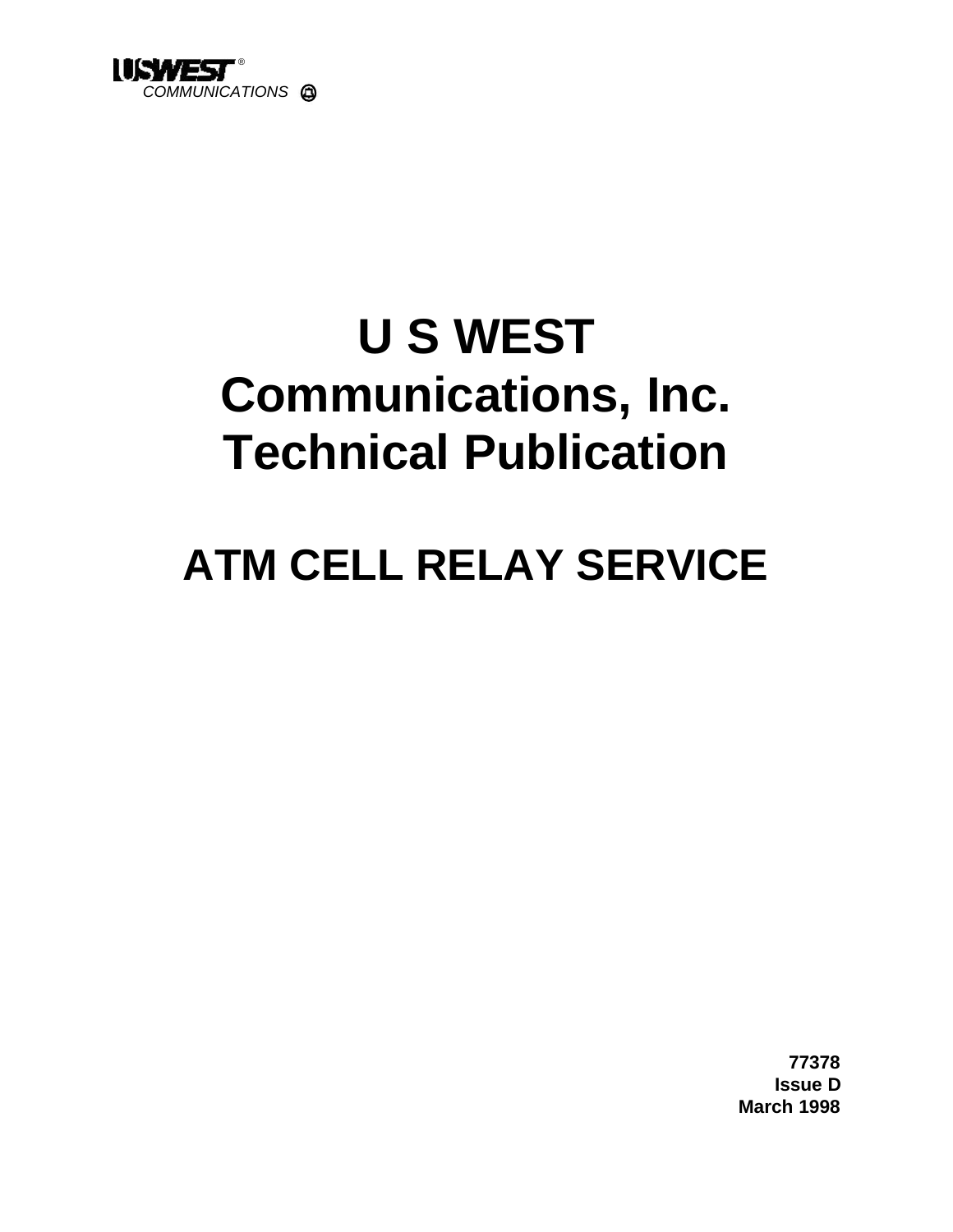

# **U S WEST Communications, Inc. Technical Publication**

# **ATM CELL RELAY SERVICE**

**Copyright 1995, 1996, 1997, 1998 77378 Printed in U.S.A. Issue D All Rights Reserved March 1998**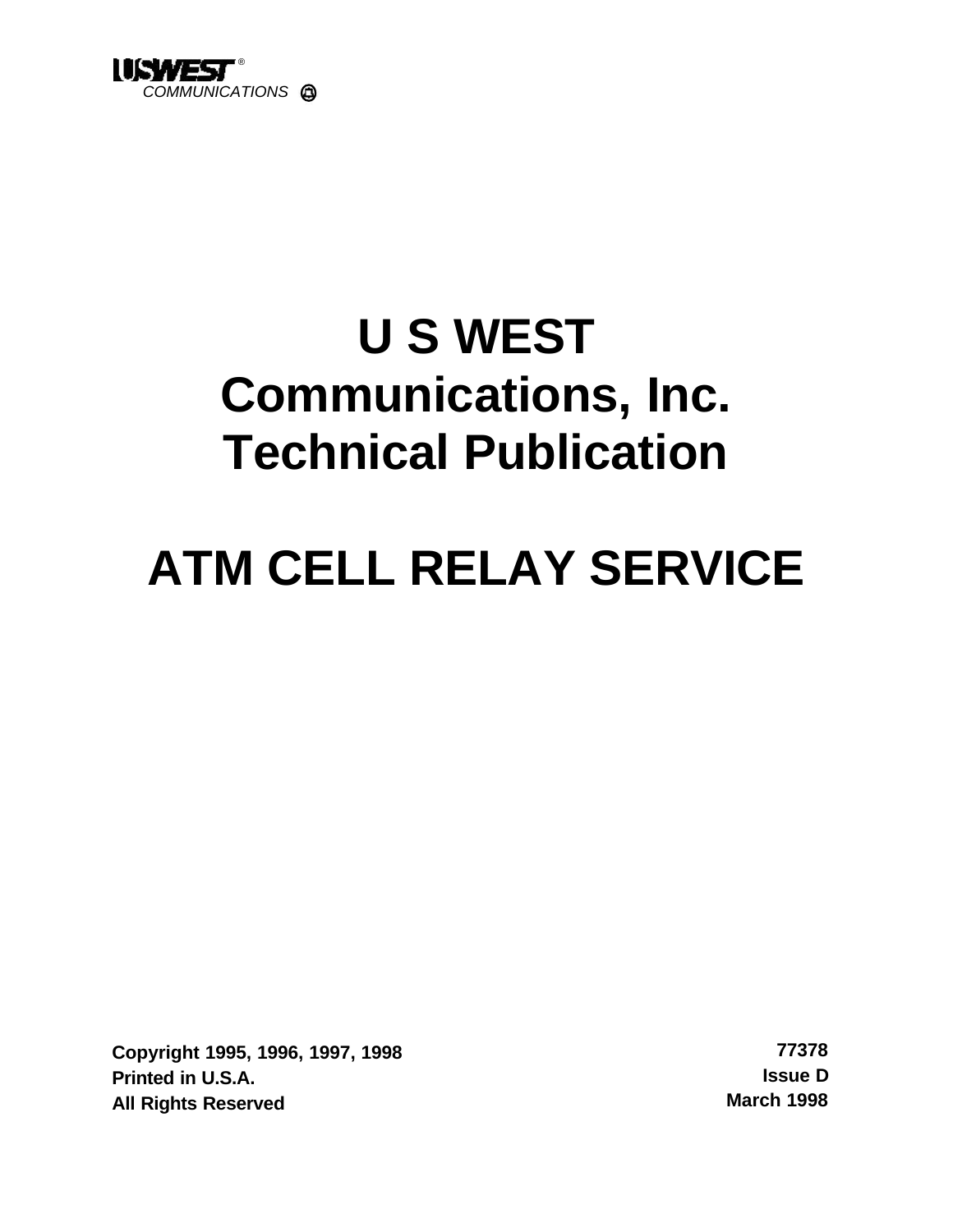#### **NOTICE**

This document describes U S WEST ATM Cell Relay Service offered by U S WEST to its customers. The information provided in this document includes service features, technical specifications, performance objectives, and defines the valid User-Network Interfaces (UNIs).

U S WEST Communications, Inc. reserves the right to revise this document for any reason, including but not limited to, conformity with standards promulgated by various governmental or regulatory agencies; utilization of advances in the state of the technical arts; or to reflect changes in the design of equipment, techniques, or procedures described or referred to herein.

Liability to anyone arising out of use or reliance upon any information set forth herein is expressly disclaimed, and no representation or warranties, expressed or implied, are made with respect to the accuracy or utility of any information set forth herein.

This document is not to be construed as a suggestion to any manufacturer to modify or change any of its products, nor does this publication represent any commitment by U S WEST Communications, Inc. to purchase any specific products. Further, conformance to this publication does not constitute a guarantee of a given supplier's equipment and/or its associated documentation.

Future issues of Technical Publication 77378 will be announced to the industry at least 45 days prior to the issuance date. This notice, which will come through our standard customer notification channels, will allow the customer time to comment on the proposed revisions.

Ordering information for U S WEST Publications can be obtained from the Reference Section of this document.

If further information is required, please contact:

U S WEST Business Resources, Inc. Manager - Information Release 1801 California, Rm. 1330 Denver, CO 80202 (303) 965-0860 E-Mail: dsebast@uswest.com

Throughout this publication, the term U S WEST signifies U S WEST Communications, Inc.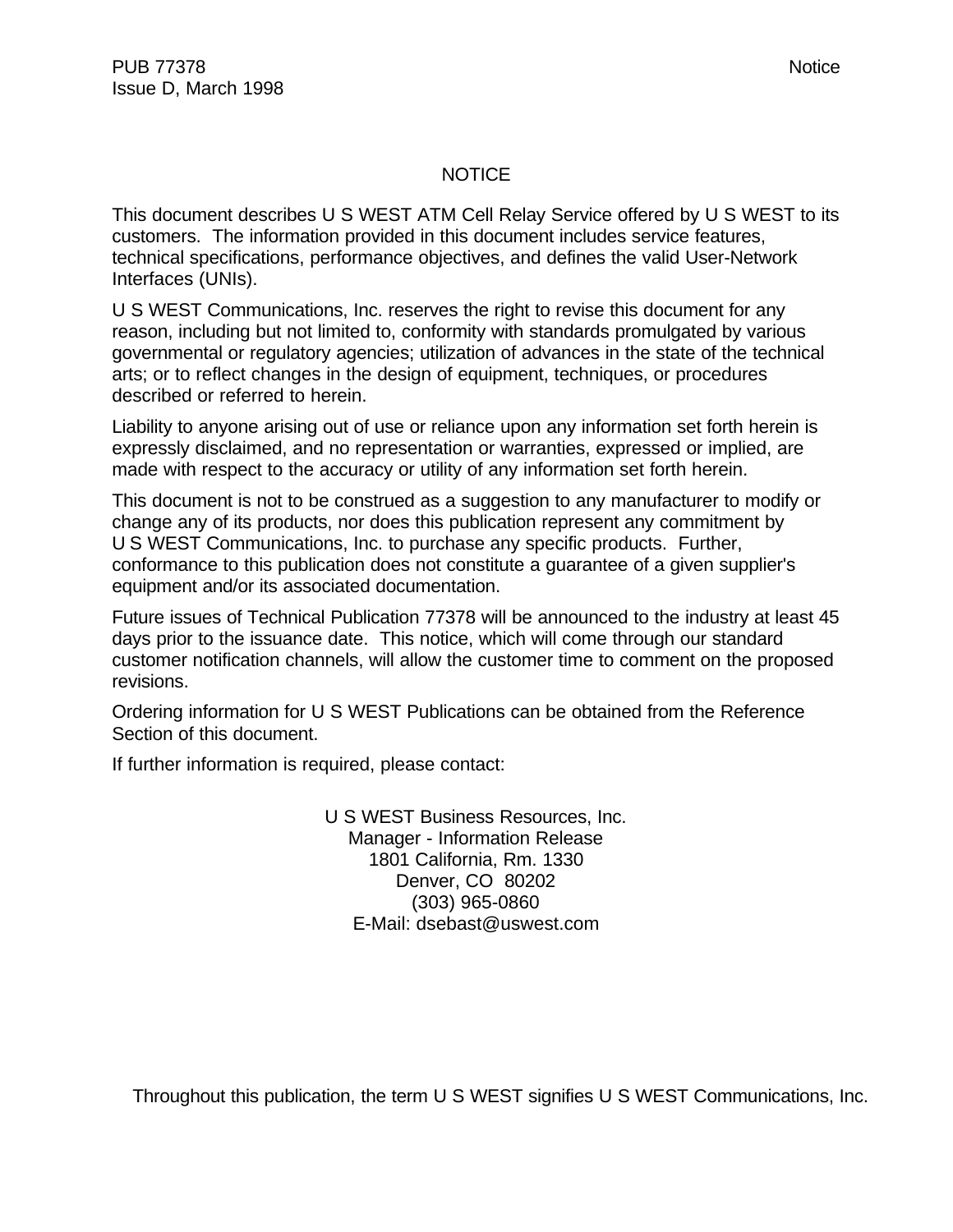#### **COMMENTS**

#### PLEASE TEAR OUT AND SEND YOUR COMMENTS/SUGGESTIONS TO:

#### U S WEST BUSINESS RESOURCES, INC. Manager - Writing Services 1801 California, Rm. 1330 Denver, CO 80202 (303) 965-0860 E-Mail: dsebast@uswest.com

Information from you helps us to improve our Publications. Please take a few moments to answer the following questions and return to the above address.

| Was this Publication valuable to you in determining<br>our requirements?                                                                                |                  | YES NO   |
|---------------------------------------------------------------------------------------------------------------------------------------------------------|------------------|----------|
| Was the information accurate and up-to-date?                                                                                                            |                  | YES NO   |
| Was the information easily understood?                                                                                                                  |                  | $YES$ NO |
| Were the contents logically sequenced?                                                                                                                  |                  | YES NO   |
| Were the printed pages legible?                                                                                                                         |                  | YES NO   |
| Do you feel the description in the Catalog of Technical<br>Information and/or Digest of Technical Information<br>adequately described this Publication? | YES <b>Artic</b> | NO       |

If you answered NO to any of the questions and/or if you have any other comments or suggestions, please explain:

\_\_\_\_\_\_\_\_\_\_\_\_\_\_\_\_\_\_\_\_\_\_\_\_\_\_\_\_\_\_\_\_\_\_\_\_\_\_\_\_\_\_\_\_\_\_\_\_\_\_\_\_\_\_\_\_\_\_\_\_\_\_

|      | (Attach additional sheet, if necessary) |
|------|-----------------------------------------|
| Name | Date _____________                      |
|      |                                         |
|      |                                         |
|      |                                         |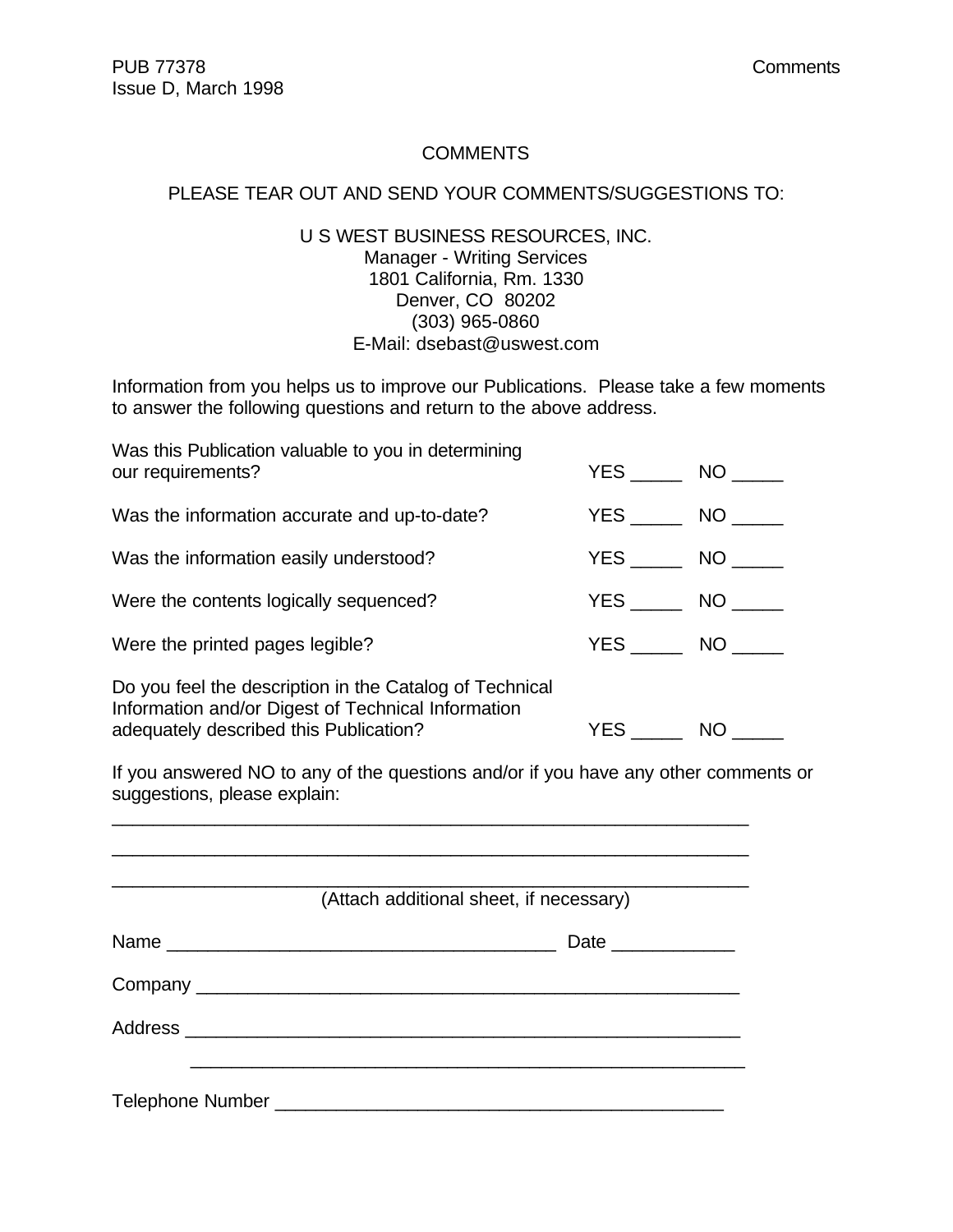### **CONTENTS**

|    |                   | <b>Chapter and Section</b>                                                                                                                                                             | Page |
|----|-------------------|----------------------------------------------------------------------------------------------------------------------------------------------------------------------------------------|------|
| 1. | 1.1<br>1.2<br>1.3 |                                                                                                                                                                                        |      |
| 2. | 2.1<br>2.2        | General US WEST ATM Cell Relay Service Description 2-1<br>2.2.1 U S WEST ATM Cell Relay Service Permanent                                                                              |      |
|    |                   | 2.2.2 U S WEST ATM Cell Relay Service Optical Access Link  2-2<br>2.2.3 U S WEST ATM Cell Relay Service Optical Access                                                                 |      |
|    |                   | 2.2.6 U S WEST ATM Cell Relay Service Cell Rates 2-4<br>2.2.7 U S WEST ATM Cell Relay Service Peak Cell Rate Service  2-4<br>2.2.8 U S WEST ATM Cell Relay Service Sustained Cell Rate |      |
|    |                   | 2.2.9 U S WEST ATM Cell Relay Service Unspecified Bit Rate                                                                                                                             |      |
|    |                   | 2.2.10 U S WEST ATM Cell Relay Service Stand Alone<br>2.2.11 ATM Cell Relay Standards And Specifications 2-5                                                                           |      |
|    | 2.3               | U S WEST ATM Cell Relay Service PVC Service Overview 2-6<br>Individual PVC Subscription Quantities and Throughput  2-9<br>2.3.5<br>2.3.6 Individual UNI Subscription Quantities and    |      |
|    | 2.4               | 2.4.1 EU Customer Provided Equipment (CPE) Data Terminal                                                                                                                               |      |
|    |                   |                                                                                                                                                                                        |      |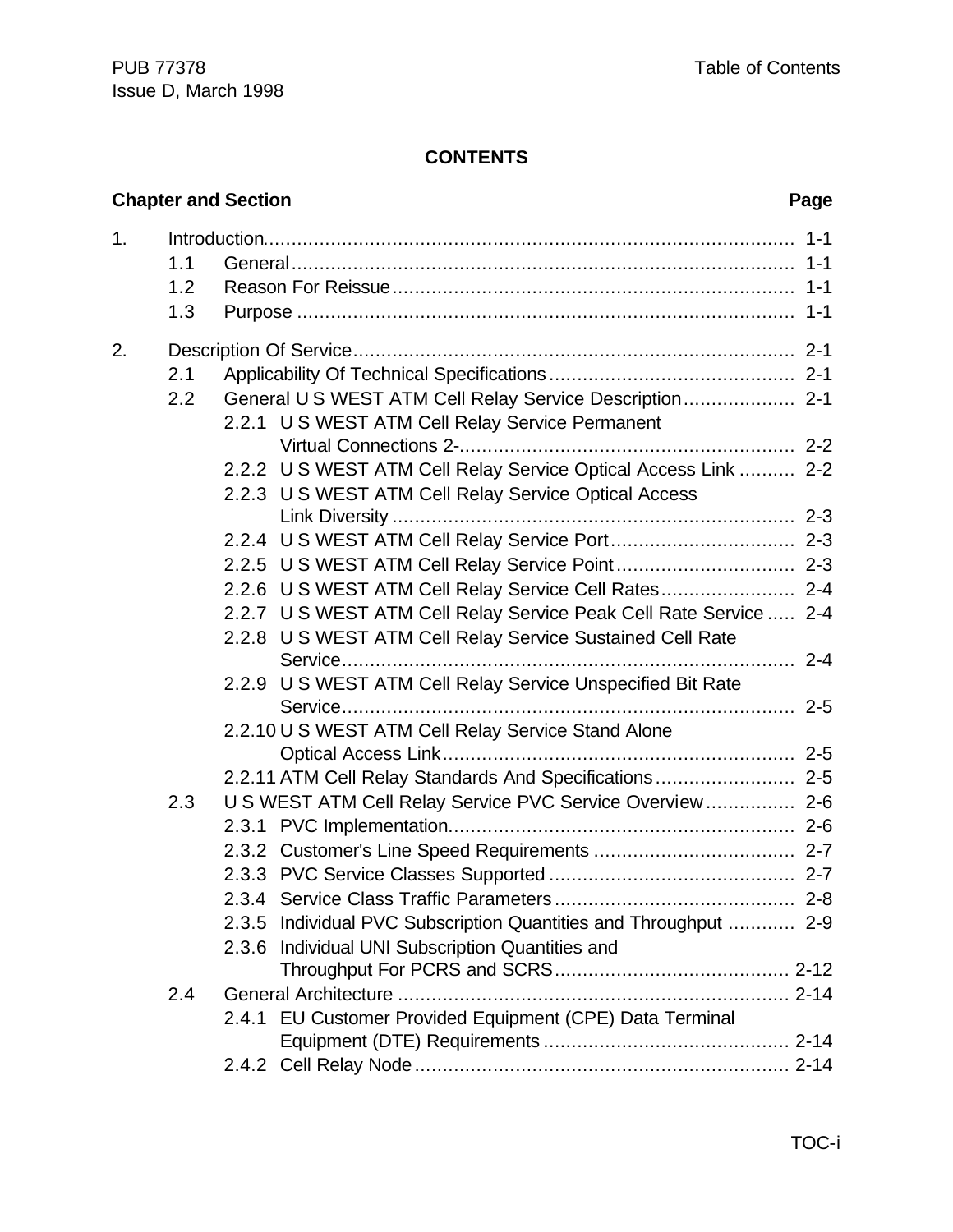|    |     | <b>Chapter and Section</b> |                                                                  | Page    |
|----|-----|----------------------------|------------------------------------------------------------------|---------|
|    | 2.5 |                            | 2.5.1 U S WEST ATM Cell Relay Service Network and                |         |
|    |     |                            |                                                                  |         |
|    |     |                            |                                                                  |         |
|    |     |                            | 2.5.3 Single Wire Center Service Configuration 2-16              |         |
|    |     |                            | 2.5.4 Multiple Wire Center Service Configuration 2-16            |         |
|    |     | 2.5.5                      | Non-Local U S WEST ATM Cell Relay Service Point                  |         |
|    |     |                            | 2.5.6 Optical Access Link Diversity Service Configuration  2-17  |         |
|    |     |                            | 2.5.7 Stand-Alone Optical Access Link Service Configuration 2-18 |         |
| 3. |     |                            |                                                                  |         |
|    | 3.1 |                            | Description of Network Interfaces (NIs) for U S WEST             |         |
|    |     |                            |                                                                  |         |
|    |     |                            |                                                                  |         |
|    |     |                            |                                                                  |         |
|    |     |                            |                                                                  |         |
|    | 3.2 |                            | 155.520 Mbit/s Network Interface (NI) Power Levels 3-2           |         |
|    | 3.3 |                            |                                                                  |         |
|    |     |                            |                                                                  |         |
|    |     |                            |                                                                  |         |
|    |     |                            |                                                                  |         |
|    |     |                            |                                                                  |         |
|    |     |                            |                                                                  |         |
|    |     |                            |                                                                  |         |
|    | 3.4 |                            |                                                                  |         |
|    |     |                            |                                                                  |         |
|    |     |                            |                                                                  | $3 - 3$ |
|    | 3.5 |                            |                                                                  | $3 - 3$ |
|    |     |                            |                                                                  |         |
|    |     |                            |                                                                  |         |
|    |     |                            | 3.5.3 Compatible NC Codes for the ATM Cell Relay Service         | $3 - 4$ |
|    |     |                            | 3.5.4 Compatible NC Codes for the ATM Cell Relay Service         |         |
|    |     |                            |                                                                  | $3 - 5$ |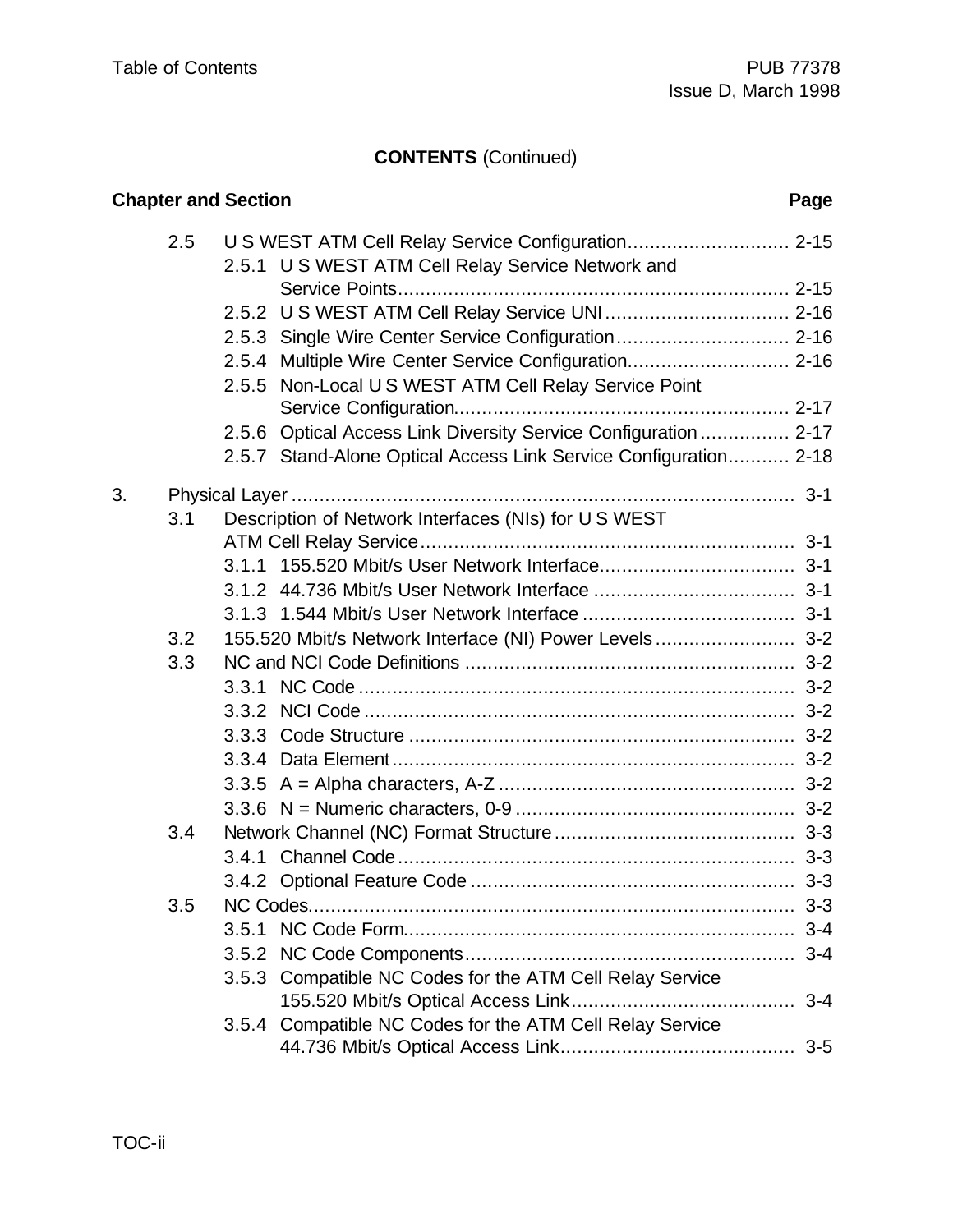| <b>Chapter and Section</b> |                                                                    | Page |
|----------------------------|--------------------------------------------------------------------|------|
| 3.6                        | Network Channel Interface (NCI) Format Structure 3-5               |      |
|                            | 3.6.1                                                              |      |
|                            |                                                                    |      |
|                            |                                                                    |      |
|                            |                                                                    |      |
|                            |                                                                    |      |
|                            |                                                                    |      |
|                            | 3.6.7 Applicable NCI Protocol Codes For ATM Cell Relay Service     |      |
|                            | 3.6.8 ATM Cell Relay Service 155.520 Mbit/s Optical Access Link    |      |
|                            | 3.6.9 ATM Cell Relay Service 155.520 Mbit/s Optical Access Link    |      |
|                            | 3.6.10 ATM Cell Relay Service 44.736 Mbit/s Optical Access Link    |      |
|                            |                                                                    |      |
|                            | 3.6.11 ATM Cell Relay Service 44.736 Mbit/s Optical Access Link    |      |
|                            | 3.6.12 Specifying NCI Codes for ATM Cell Relay Service             |      |
|                            | 3.6.13 Specifying NCI Codes for ATM Cell Relay Service             |      |
| 3.7                        | Application of Cell Relay Service with other U S WEST Services 3-9 |      |
|                            | 3.7.1 U S WEST DS1 Service with U S WEST ATM Cell Relay            |      |
|                            |                                                                    |      |
|                            | 3.7.2 U S WEST DS3 Service with U S WEST ATM Cell Relay            |      |
|                            | 3.7.3 U S WEST Self-Healing Alternate Route Protection with        |      |
|                            |                                                                    |      |
|                            | 3.7.4 U S WEST Self Healing Network Service with U S WEST          |      |
|                            | 3.7.5 U S WEST Synchronous Service Transport with U S WEST         |      |
|                            |                                                                    |      |
| 3.8                        |                                                                    |      |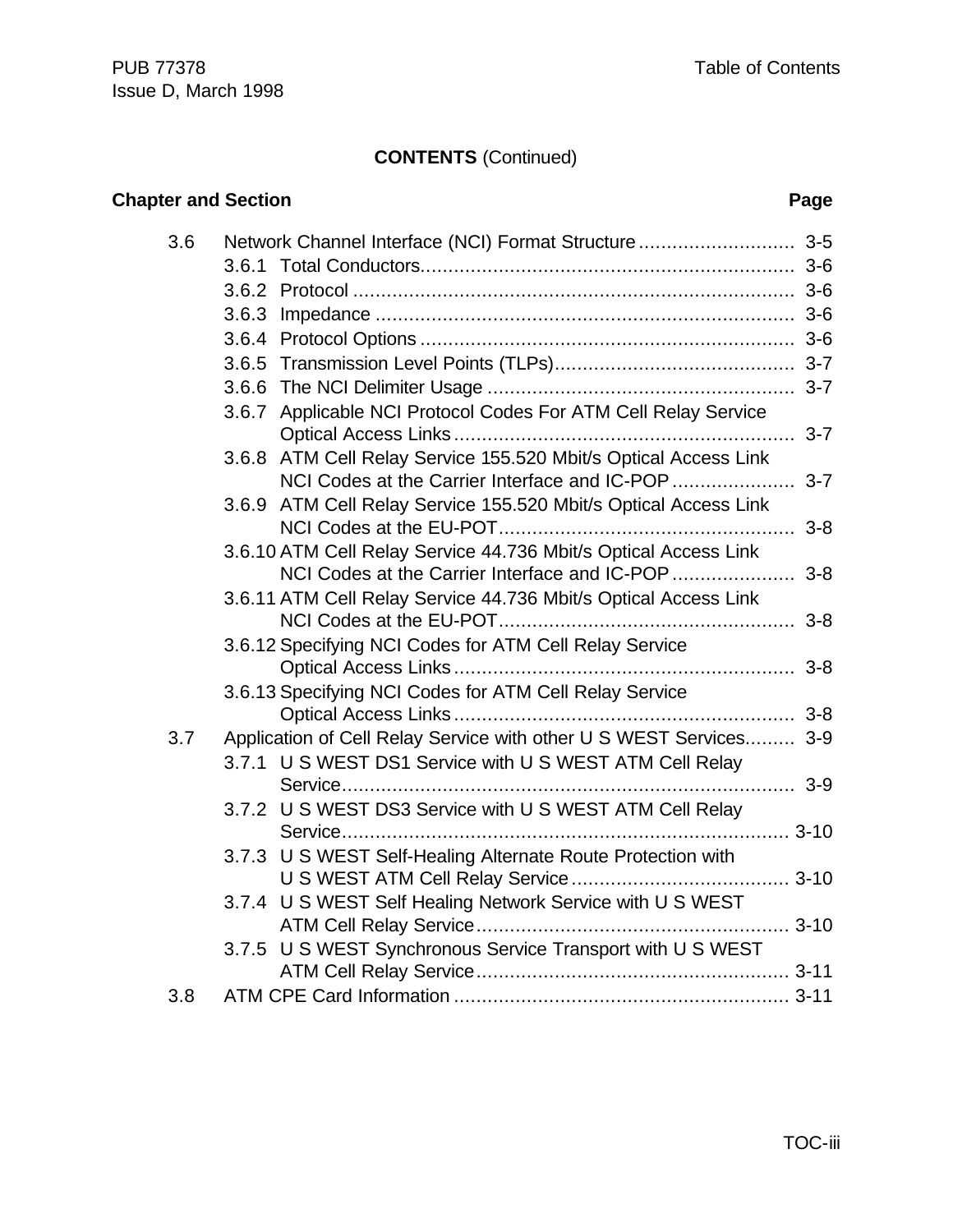### **Chapter and Section Page** 4. ATM Layer Interface ................................................................................. 4-1 4.1 General.......................................................................................... 4-1 4.2 Protocol Structure ........................................................................... 4-1 4.3 Cell Structure.................................................................................. 4-1 4.3.1 Generic Flow Control (GFC) .................................................. 4-2 4.3.2 Virtual Path Identifier (VPI) .................................................... 4-2 4.3.3 Virtual Channel Identifier (VCI) ............................................... 4-3 4.3.4 Payload Type Identifier (PTI) ................................................. 4-3 4.3.5 Cell Loss Priority (CLP) ......................................................... 4-3 4.3.6 Header Error Control (HEC)................................................... 4-3 4.4 Cell Rate Decoupling ....................................................................... 4-3 5. Permanent Virtual Connection (PVC) Management ...................................... 5-1 5.1 General.......................................................................................... 5-1 5.2 PVC Management Procedures ......................................................... 5-1 5.2.1 PVC Management Procedures at the UNI .............................. 5-1 5.3 Congestion Admission Control (CAC)................................................ 5-1 5.4 Types of PVC Management Flows ................................................... 5-2 5.4.1 Physical Layer OAM Information Flows................................... 5-2 5.4.2 ATM Layer OAM Information Flows........................................ 5-3 5.5 ATM Cell Relay PVC Administration.................................................. 5-4 6. Network Traffic Control and Congestion Management Responsibilities and Procedures................................................................. 6-1 6.1 General.......................................................................................... 6-1 6.1.1 Purpose for U S WEST ATM Cell Relay Service Network Traffic Control and Congestion Management Procedures ........ 6-1 6.2 Network Traffic Control.................................................................... 6-1 6.2.1 U S WEST ATM Cell Relay Service Network Traffic Control Procedures for PCRS ................................................ 6-2 6.2.2 EU Network Traffic Control Responsibilities for PCRS............. 6-3 6.2.3 U S WEST ATM Cell Relay Service Network Traffic Control Procedures for SCRS ................................................ 6-3 6.2.4 EU Network Traffic Control Responsibilities for SCRS.............. 6-3 6.2.5 U S WEST ATM Cell Relay Service Network Traffic Control Procedures for UBRS ................................................ 6-3

6.2.6 EU Network Traffic Control Responsibilities for UBRS............. 6-4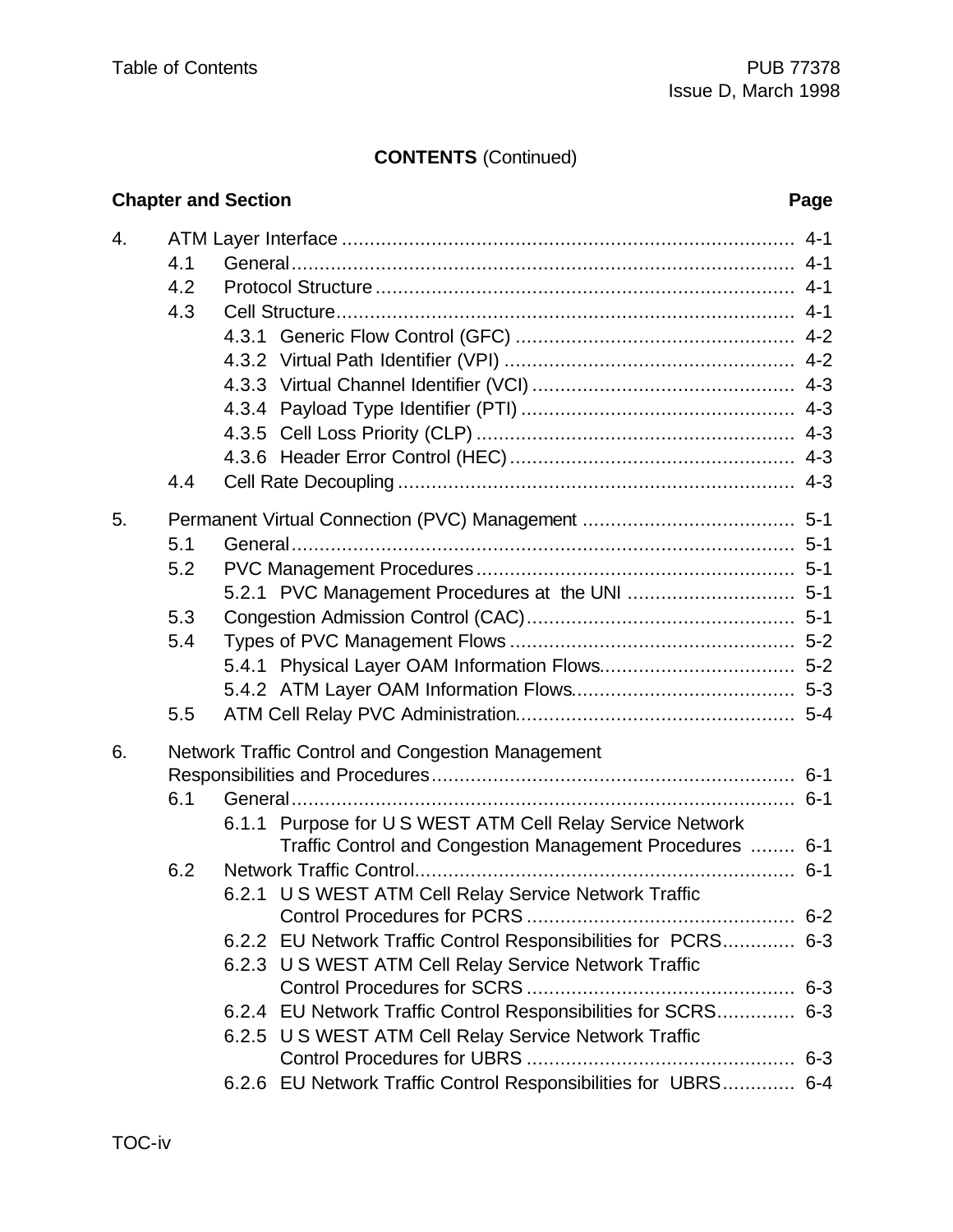|     |      | <b>Chapter and Section</b>                              | Page |
|-----|------|---------------------------------------------------------|------|
|     | 6.3  |                                                         |      |
|     |      | 6.3.1 Explicit Forward Congestion Indication (EFCI) 6-5 |      |
| 7.  |      |                                                         |      |
|     | 7.1  |                                                         |      |
|     | 7.2  |                                                         |      |
|     |      |                                                         |      |
|     | 7.3  |                                                         |      |
| 8.  |      |                                                         |      |
|     | 8.1  |                                                         |      |
|     | 8.2  |                                                         |      |
| 9.  |      |                                                         |      |
|     | 9.1  |                                                         |      |
|     | 9.2  |                                                         |      |
| 10. |      |                                                         |      |
|     | 10.1 | American National Standards Institute Documents 10-1    |      |
|     | 10.2 |                                                         |      |
|     | 10.3 |                                                         |      |
|     | 10.4 |                                                         |      |
|     | 10.5 |                                                         |      |
|     | 10.6 |                                                         |      |

# **Figures**

| 2-2 Example of EU Networking Using US WEST ATM Cell Relay Service 2-6 |  |
|-----------------------------------------------------------------------|--|
|                                                                       |  |
|                                                                       |  |
|                                                                       |  |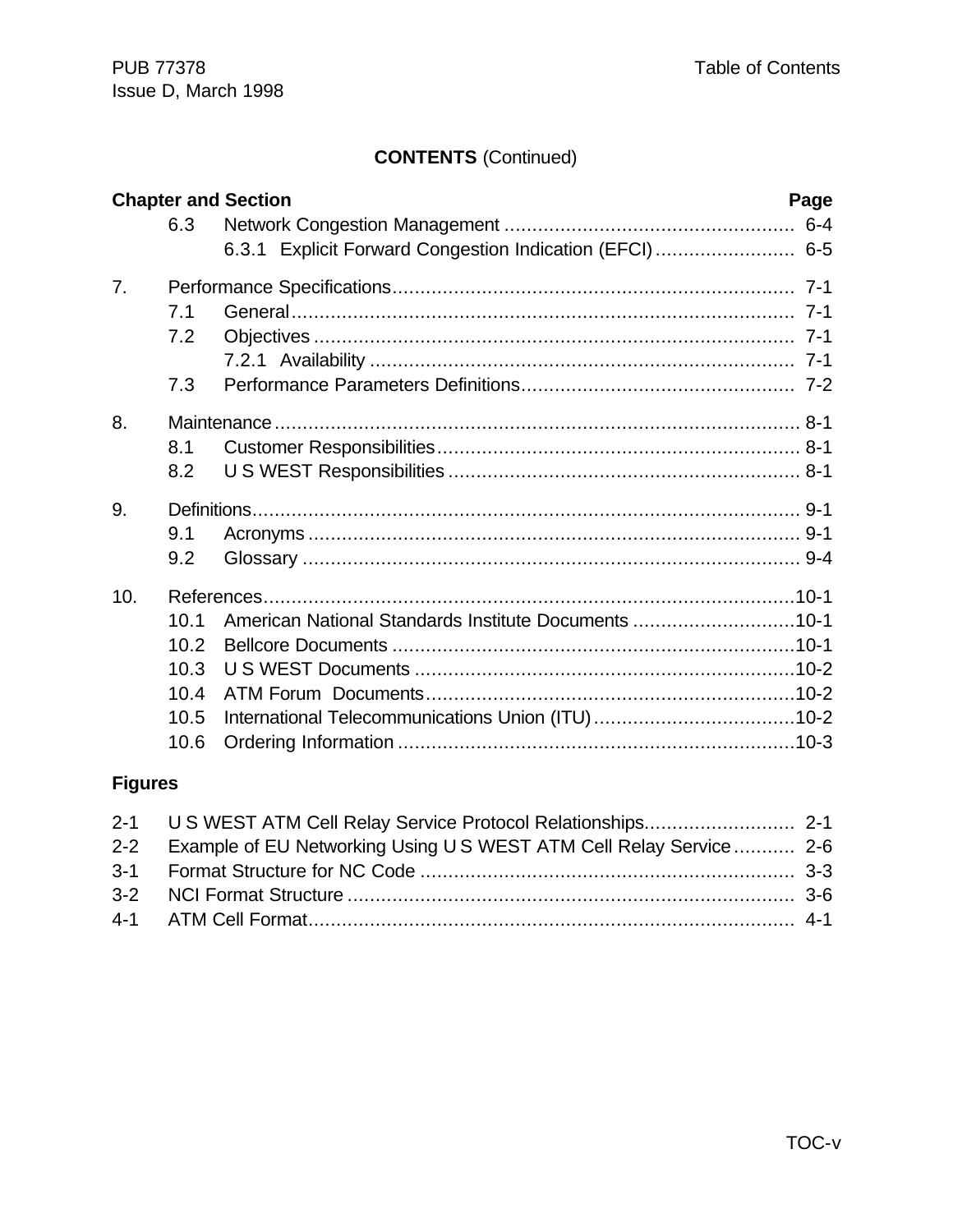# **Tables** (Continued) **Page**

| $2 - 1$ |                                                               |  |
|---------|---------------------------------------------------------------|--|
| $2 - 2$ |                                                               |  |
| $2 - 3$ |                                                               |  |
| $2 - 4$ | PCRS, SCRS, 1.544 Mbit/s Cell Relay Port Information 2-10     |  |
| $2 - 5$ | PCRS or SCRS, 44.736 Mbit/s Cell Relay Port Information 2-10  |  |
| $2 - 6$ | PCRS or SCRS 155.520 Mbit/s Cell Relay Port Information  2-11 |  |
| $2 - 7$ |                                                               |  |
| $2 - 8$ |                                                               |  |
| $2 - 9$ |                                                               |  |
| $3 - 1$ |                                                               |  |
| $3 - 2$ |                                                               |  |
| $3 - 3$ |                                                               |  |
| $3 - 4$ |                                                               |  |
| $3-5$   |                                                               |  |
| $3-6$   |                                                               |  |
| $3 - 7$ |                                                               |  |
| $4 - 1$ |                                                               |  |
| $4 - 2$ |                                                               |  |
| $5 - 1$ |                                                               |  |
| $5-2$   |                                                               |  |
| $5-3$   |                                                               |  |
| $7 - 1$ |                                                               |  |

### **Exhibits**

| $2 - 2$ |                                                 |  |
|---------|-------------------------------------------------|--|
| $2 - 3$ | Non-Local U S WEST ATM Cell Relay Service Point |  |
|         |                                                 |  |
| $2 - 4$ |                                                 |  |
| $2 - 5$ |                                                 |  |
| $3 - 1$ |                                                 |  |
|         |                                                 |  |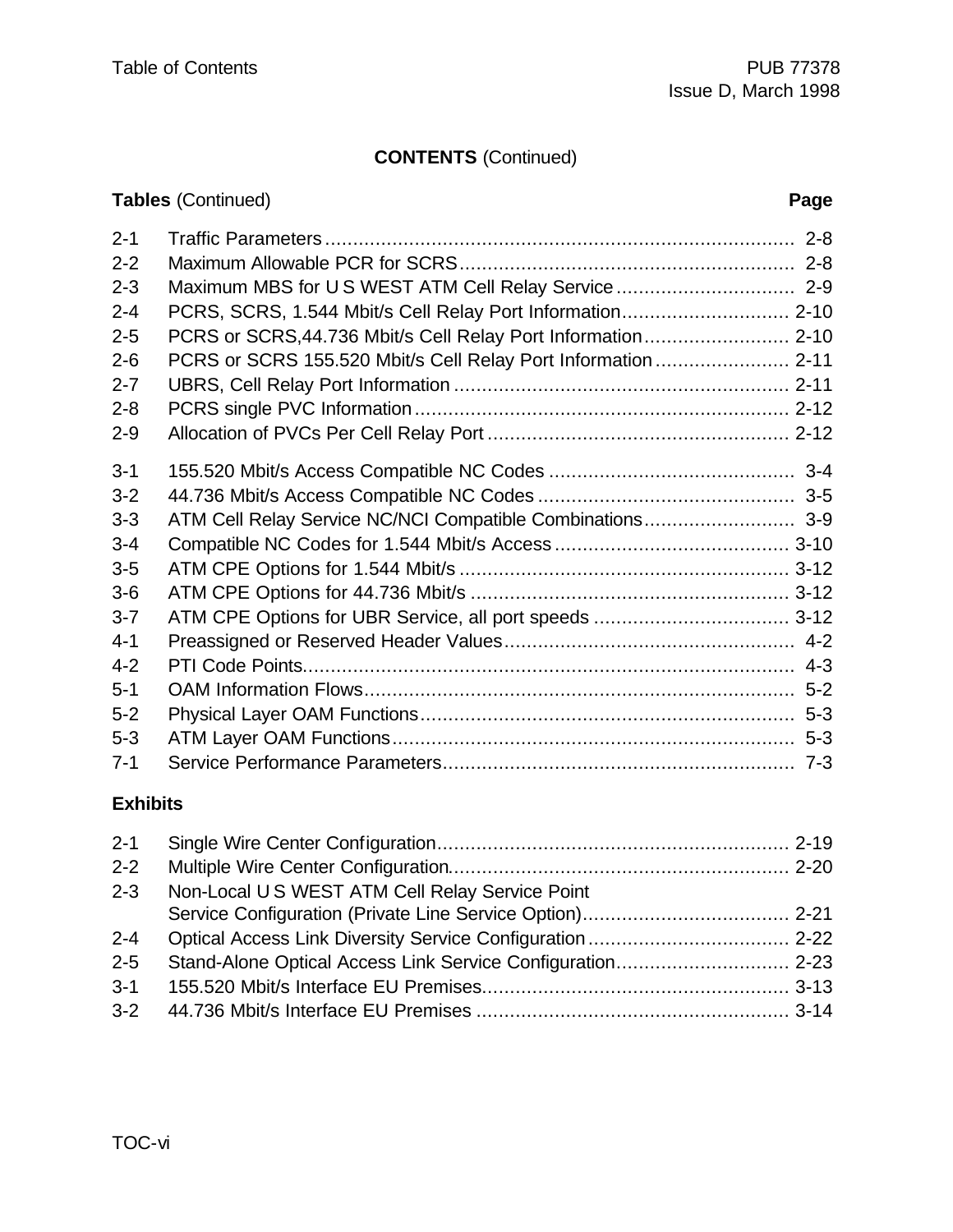### **CONTENTS**

# **Chapter and Section**

# Page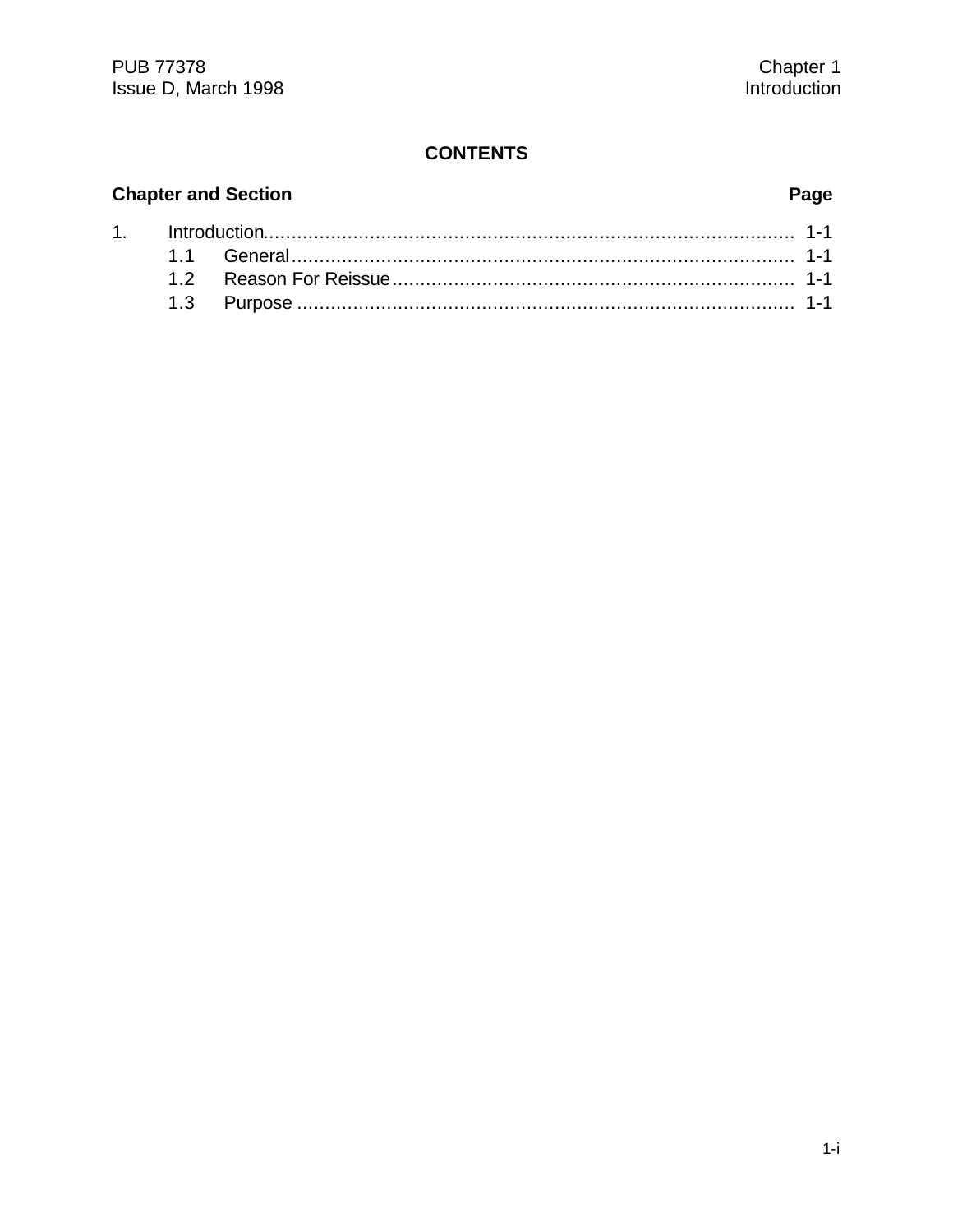#### **1. Introduction**

#### **1.1 General**

This document describes U S WEST ATM Cell Relay Service offered by U S WEST to its customers. The information provided in this document includes service features, technical specifications, performance objectives, and defines the valid User-Network Interfaces (UNIs).

#### **1.2 Reason For Reissue**

This document is being reissued due to service enhancements associated with U S WEST ATM Cell Relay Service. These service enhancements are outlined below, and further pertinent technical information is provided throughout this document. The information contained within this document applies to both intrastate and interstate applications.

- Addition of U S WEST ATM Cell Relay Service Unspecified Bit Rate Service (UBRS).
- A "best effort" service designed to support a connection carrying information flowing at uneven rates.

#### **1.3 Purpose**

The purpose of this document is to describe U S WEST ATM Cell Relay Service. Sufficient technical information is furnished to allow a customer, for example, an End-User (EU), to select a service which may be incorporated into an end-to-end communications channel. It is not the intent of this document to provide specific ordering information, but to describe the technical features of this service offering.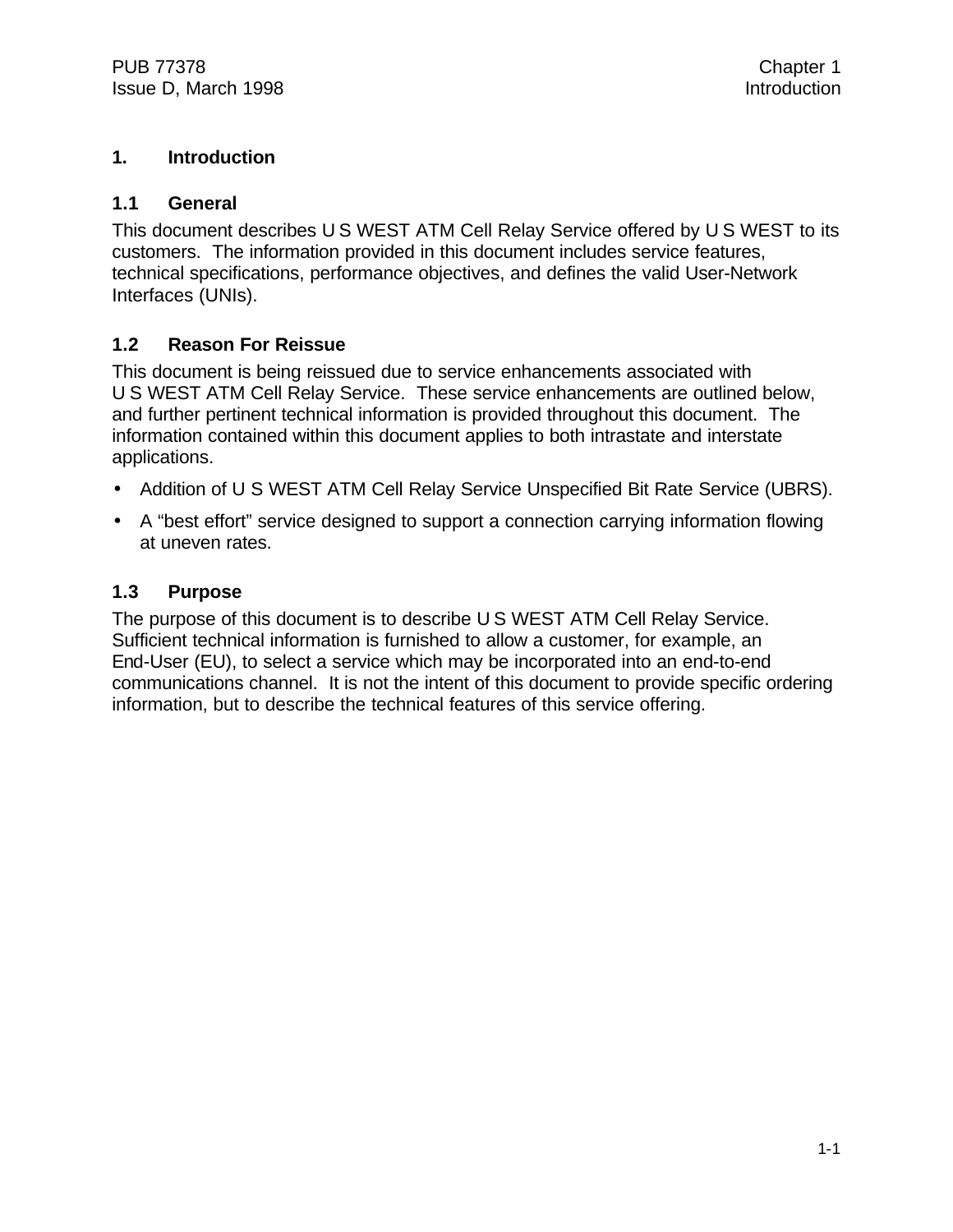#### **CONTENTS**

| <b>Chapter and Section</b><br>Page                                     |  |
|------------------------------------------------------------------------|--|
|                                                                        |  |
|                                                                        |  |
| 2.2 General U S WEST ATM Cell Relay Service Description 2-1            |  |
| 2.2.1 U S WEST ATM Cell Relay Service Permanent Virtual                |  |
|                                                                        |  |
| 2.2.2 U S WEST ATM Cell Relay Service Optical Access Link2-2           |  |
| 2.2.3 U S WEST ATM Cell Relay Service Optical Access Link              |  |
|                                                                        |  |
|                                                                        |  |
|                                                                        |  |
| 2.2.6 U S WEST ATM Cell Relay Service Cell Rates 2-4                   |  |
| 2.2.7 U S WEST ATM Cell Relay Service Peak Cell Rate Service2-4        |  |
| 2.2.8 U S WEST ATM Cell Relay Service Sustained Cell Rate Service2-4   |  |
| 2.2.9 U S WEST ATM Cell Relay Service Unspecified Bit Rate Service2-5  |  |
| 2.2.10 U S WEST ATM Cell Relay Service Stand Alone Optical Access      |  |
| Link                                                                   |  |
| 2.2.11 ATM Cell Relay Standards And Specifications2-5                  |  |
| 2.3 U S WEST ATM Cell Relay Service PVC Service Overview 2-6           |  |
|                                                                        |  |
|                                                                        |  |
|                                                                        |  |
|                                                                        |  |
| 2.3.5 Individual PVC Subscription Quantities and Throughput 2-10       |  |
| 2.3.6 Individual UNI Subscription Quantities And Throughput            |  |
|                                                                        |  |
| 2.4.1 EU Customer Provided Equipment (CPE) Data Terminal               |  |
|                                                                        |  |
|                                                                        |  |
|                                                                        |  |
| 2.5.1 U S WEST ATM Cell Relay Service Network And Service Points. 2-16 |  |
|                                                                        |  |
|                                                                        |  |
|                                                                        |  |
| 2.5.5 Non-Local U S WEST ATM Cell Relay Service Point Service          |  |
| Configuration                                                          |  |
| 2.5.6 Optical Access Link Diversity Service Configuration2-18          |  |
| 2.5.7 Stand-Alone Optical Access Link Service Configuration 2-19       |  |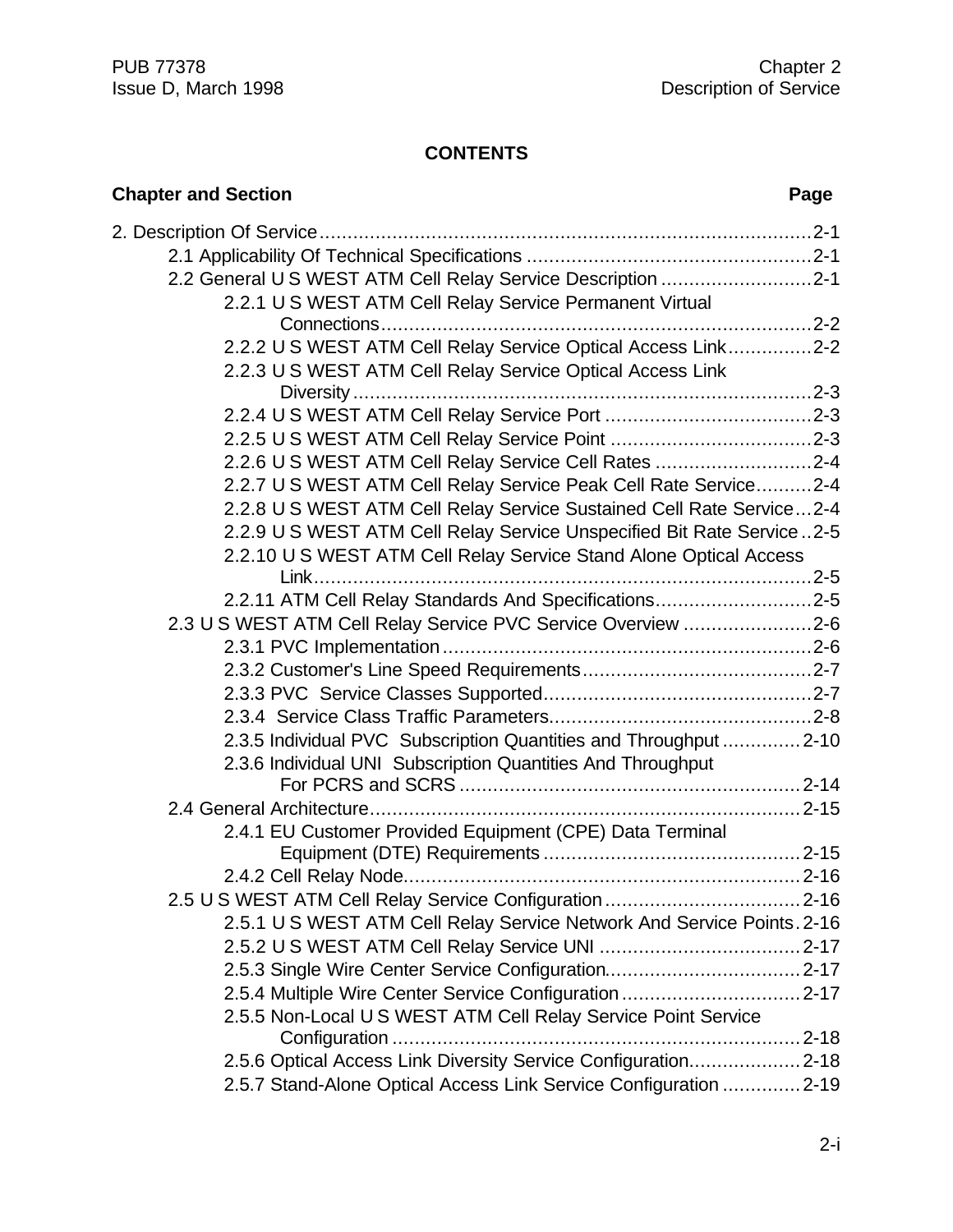| <b>Figures</b>     | Page                                                                                                                            |
|--------------------|---------------------------------------------------------------------------------------------------------------------------------|
| $2 - 1$<br>$2 - 2$ | U S WEST ATM Cell Relay Service Protocol Relationships 2-1<br>Example of EU Networking Using US WEST ATM Cell Relay Service 2-6 |
| <b>Tables</b>      |                                                                                                                                 |
| $2 - 1$            |                                                                                                                                 |
| $2 - 2$            |                                                                                                                                 |
| $2 - 3$            |                                                                                                                                 |
| $2 - 4$            |                                                                                                                                 |
| $2 - 5$            |                                                                                                                                 |
| $2 - 6$            |                                                                                                                                 |
| $2 - 7$            |                                                                                                                                 |
| $2 - 8$            |                                                                                                                                 |
| $2 - 9$            |                                                                                                                                 |
| <b>Exhibits</b>    |                                                                                                                                 |
| $2 - 1$            |                                                                                                                                 |
| $2 - 2$            |                                                                                                                                 |
| $2 - 3$            | Non-Local U S WEST ATM Cell Relay Service Point Service Configuration (Private                                                  |
| $2 - 4$            |                                                                                                                                 |
| $2 - 5$            |                                                                                                                                 |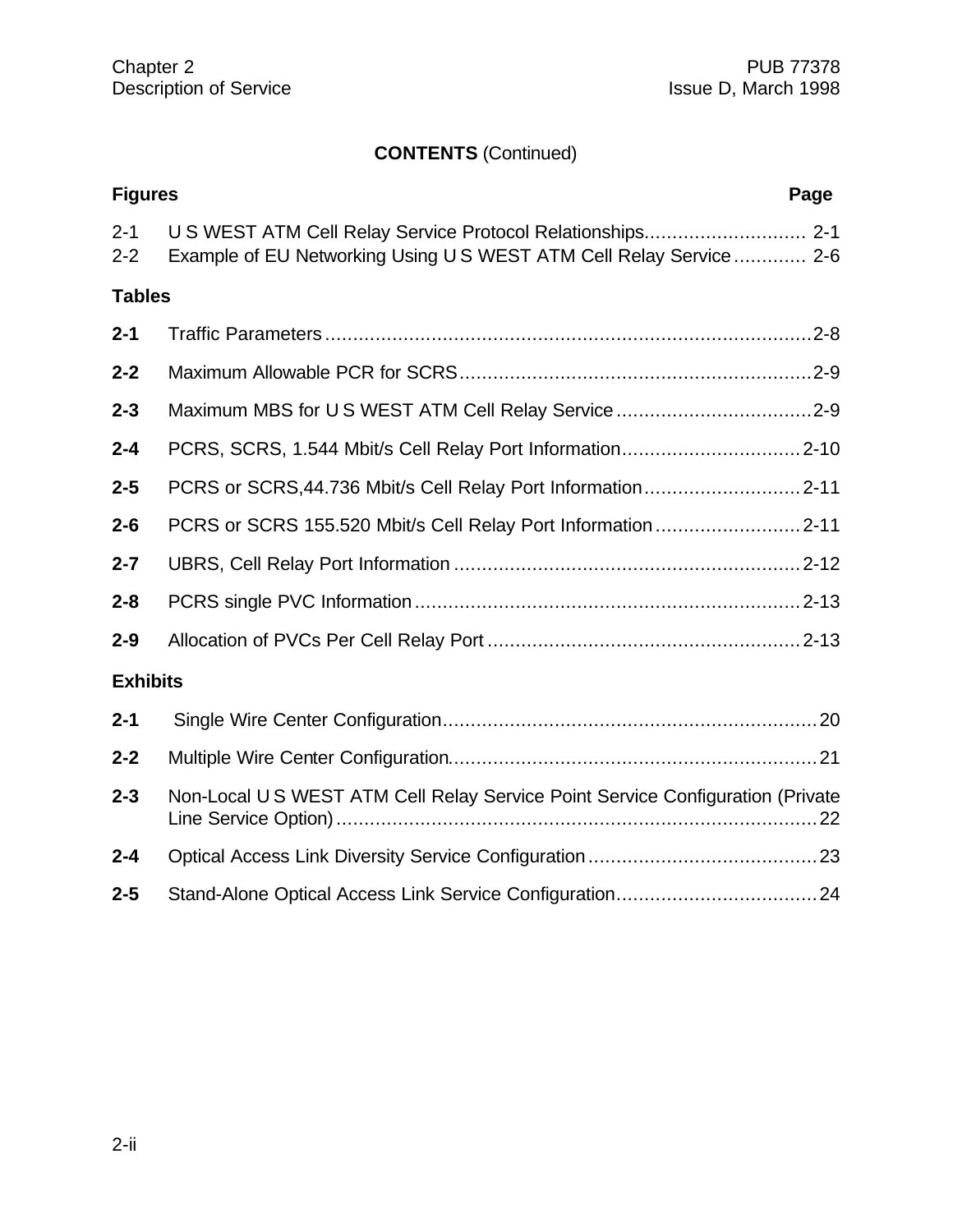#### **2. Description Of Service**

#### **2.1 Applicability Of Technical Specifications**

The technical specifications presented in this document are applicable to U S WEST Asynchronous Transfer Mode (ATM) Cell Relay Service only. It is not the intent of this document to describe the various types of transmission equipment, switching equipment, and Network Management Systems (NMS) used to provide ATM Cell Relay Service. The service as described in this document pertains to the presently deployed transport, cell relay switching, and associated NMS technology. As further ATM cell relay hardware and software enhancements become available for network deployment, additional U S WEST ATM Cell Relay Service features will be offered to the customer.

#### **2.2 General U S WEST ATM Cell Relay Service Description**

U S WEST ATM Cell Relay Service is a connection-oriented communications service that uses Asynchronous Transfer Mode technology to provide End-Users (EUs) with highspeed (1.544, 44.736 and 155.520 Mbit/s), low delay networking capabilities. U S WEST ATM Cell Relay Service is ideal for data intensive business computing applications that require near-real-time mixed media (e.g. data, video, & image) communications among multiple locations.

U S WEST ATM Cell Relay Service is implemented using the ATM cell transfer protocols running between Customer Provided Equipment (CPE) and the U S WEST ATM Cell Relay Service Network. Figure 2-1 illustrates how the U S WEST ATM Cell Relay Service Network performs only ATM and physical layer functions, while the EU customer's communication equipment is responsible for performing ATM Adaptation Layer (AAL) and higher layer protocol functions. Protocols running above the ATM layer (i.e., the cell payload) are passed transparently through the U S WEST ATM Cell Relay Service Network.



**Figure 2-1** U S WEST ATM Cell Relay Service Protocol Relationships

ATM is a connection-oriented, cell-based switching technology. This technology provides high efficiency and flexibility because it provides multiple types of "virtual channels or logical connections" instead of a single dedicated physical channel per application.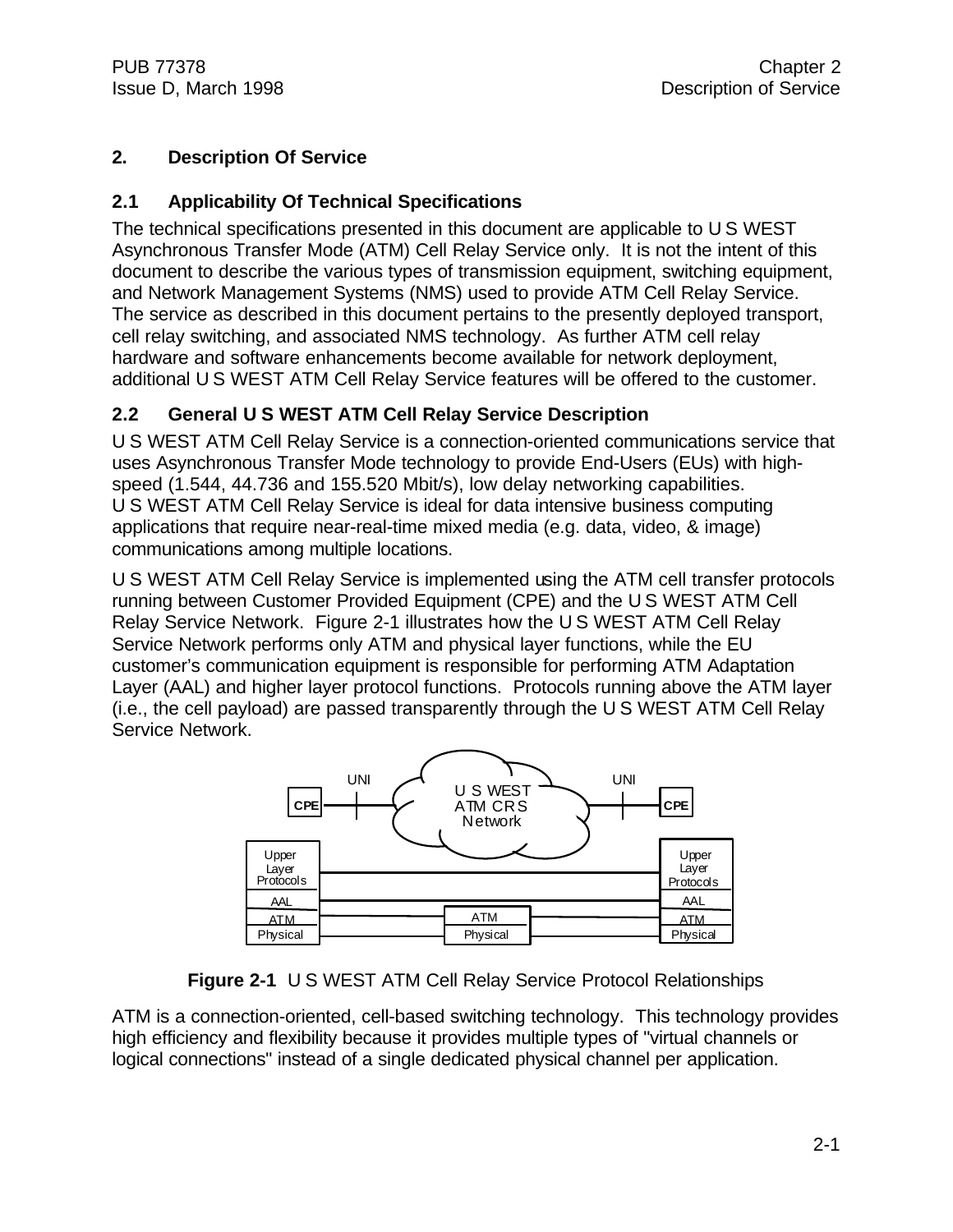#### **2.2.1 U S WEST ATM Cell Relay Service Permanent Virtual Connections**

U S WEST ATM Cell Relay Service utilizes logical connections referred to as Permanent Virtual Connections (PVCs). PVCs are relatively static and are established during the provisioning process. The UNI is the point at which a customer's data transmissions first enter the network supporting U S WEST ATM Cell Relay Service. It is the point of interconnection between U S WEST Communications facilities and customer terminal equipment. U S WEST ATM Cell Relay Service will support UNI physical connections with the access line rates of 1.544 Mbit/s, 44.736 Mbit/s and 155.520 Mbit/s.

Two types of logical PVCs are provided by U S WEST ATM Cell Relay Service: Virtual Channel Connections (VCCs) and Virtual Path Connections (VPCs). A VCC is a point to point logical connection between EU locations. Traffic parameters are assigned to each individual VCC. A VPC is a collection of VCCs routed together as one unit through the U S WEST ATM Cell Relay Service public network. All VCCs carried within a VPC are switched within that VPC transparently by the U S WEST ATM Cell Relay Service network. The customer has the ability to manage the attributes of the individual VCCs within a contracted aggregate bandwidth limit of the VPC. Peak Cell Rate Service (PCRS) (see Section 2.2.7) traffic is provided over a VPC or a VCC. Sustained Cell Rate Service (SCRS) (see Section 2.2.8) and Unspecified Bit Rate Service (UBRS) (see Section 2.2.9) traffic is only offered as a VCC.

Throughout this publication, the use of the term PVC refers to either of the two types: VCCs and/or VPCs.

#### **2.2.2 U S WEST ATM Cell Relay Service Optical Access Link**

A U S WEST ATM Cell Relay Service Optical Access Link (OAL) provides access to the U S WEST ATM Cell Relay Service Network, connecting customer facilities at the User-Network Interface (UNI) with a corresponding U S WEST ATM Cell Relay Service Cell Transfer element. The Cell Transfer service element transfers information between UNIs connected to the U S WEST ATM Cell Relay Service network at speed(s) selected by the customer for logical connections. The customer must designate whether the Cell Transfer for each logical connection is Peak Cell Rate Service, Sustained Cell Rate Service, or Unspecified Bit Rate Service. A U S WEST ATM Cell Relay Service Optical Access Link is only available at U S WEST ATM Cell Relay Service Points. There are two types of OAL: 45 Mbit/s and 155 Mbit/s.

• The 155 Mbit/s OAL is offered as an unprotected circuit or as a protected circuit. The unprotected 155 Mbit/s OAL utilizes two fibers for transport and the protected 155 Mbit/s OAL utilizes four fibers for transport. The 155 Mbit/s OAL delivers an optical interface to the EU (see Section 3.1.1 for more information).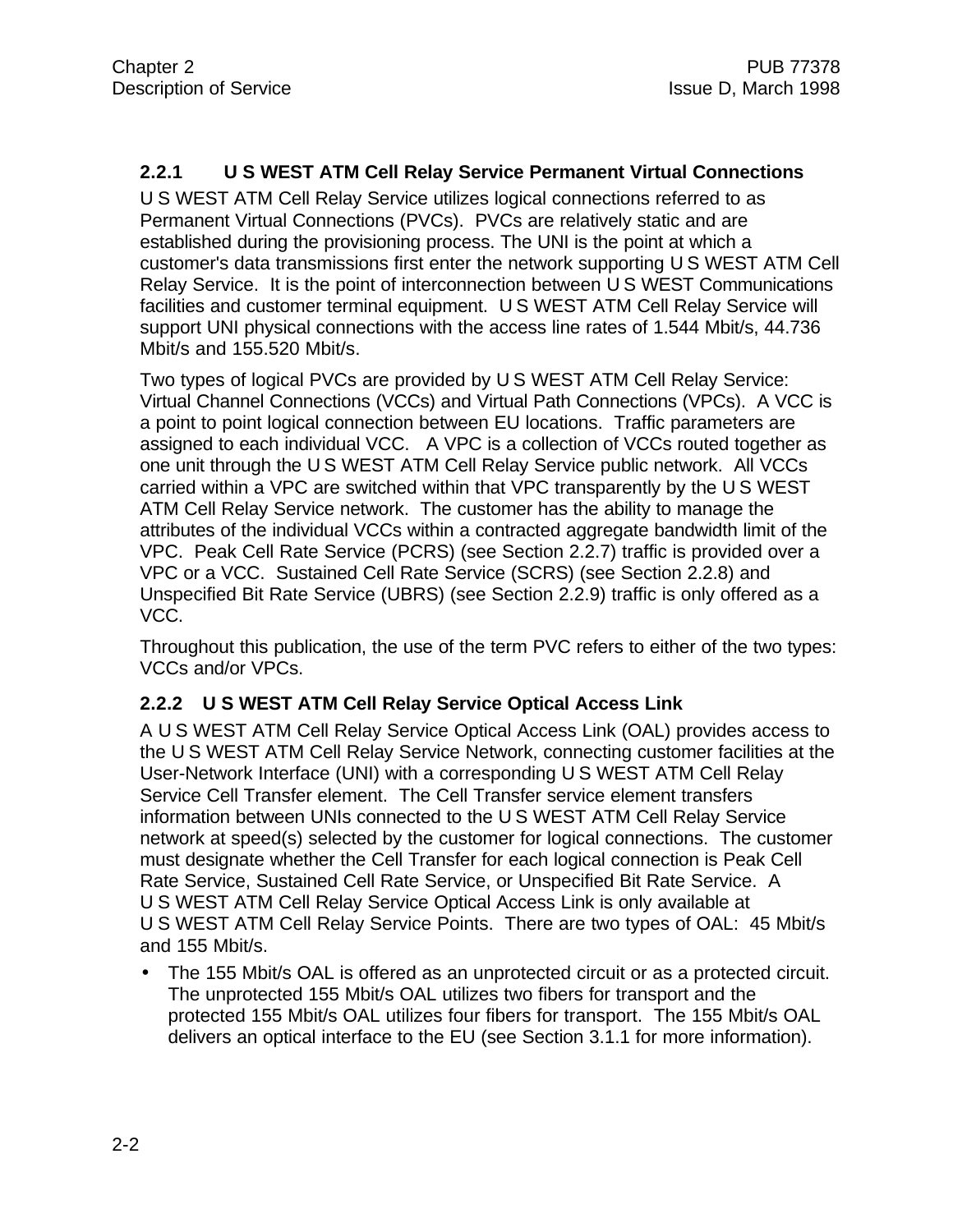• The 45 Mbit/s OAL is offered as an unprotected circuit or as a protected circuit. The unprotected 45 Mbit/s OAL utilizes two fibers for transport and the protected 45 Mbit/s OAL utilizes four fibers for transport. The 45 Mbit/s OAL delivers an electrical interface to the EU (see Section 3.1.2 for more information).

#### **2.2.3 U S WEST ATM Cell Relay Service Optical Access Link Diversity**

The two types of OAL, 45 Mbit/s and 155 Mbit/s, are both available with a protect path diversity option. OAL Diversity is provided over fiber optic facilities. This service provides a "standby" protect fiber path, which is routed over facilities separated, from the normal path, by 25 feet or more. Fiber optic facility separation is from the first utility vault outside the Serving Wire Center to the last utility vault or hand hole prior to the EU customer's premises. OAL Diversity is subject to availability of facilities. When facilities are not available, Special Construction charges may be assessed.

#### **2.2.4 U S WEST ATM Cell Relay Service Port**

ATM Cell Relay Service ports are the physical entry points into the ATM Cell Relay Service Network for Optical Access Links or other compatible private line facilities, such as Synchronous Service Transport (SST), DS3 Service, or DS1 Service. They are the originating and terminating points for Virtual Path Connections and Virtual Channel Connections. Ports include the electronic equipment used in connecting these service elements to the ATM Cell Relay Service Network. They enable customers to allocate bandwidth to applications at customer-designated transmission speeds of up to 1.5 Mbit/s, 45 Mbit/s or 155 Mbit/s. Note that the EU customer must choose either Physical Layer Convergence Protocol (PLCP) cell mapping or Direct Mapped ATM cells across a 45 Mbit/s access port. The two mapping methods are incompatible because transmission path transceiver pairs must use the same mapping method.

The PLCP method of mapping encapsulates ATM cells into a 125 microsecond frame defined by the PLCP which is defined inside the DS3 M-frame. A PLCP mapped 45 Mbit/s Port provides a maximum cell rate of 96,000 cells/sec (40.704 Mbit/s).

Direct mapping of ATM cells is accomplished by directly inserting 53 byte ATM cells into the DS3 information payload. A Direct Mapped 45 Mbit/s Port provides a maximum cell rate of 104,268 cells/sec (44.210 Mbit/s).

#### **2.2.5 U S WEST ATM Cell Relay Service Point**

ATM Cell Relay Service Points are geographic locations designated by the Company where the ATM Cell Relay Service Network can be accessed.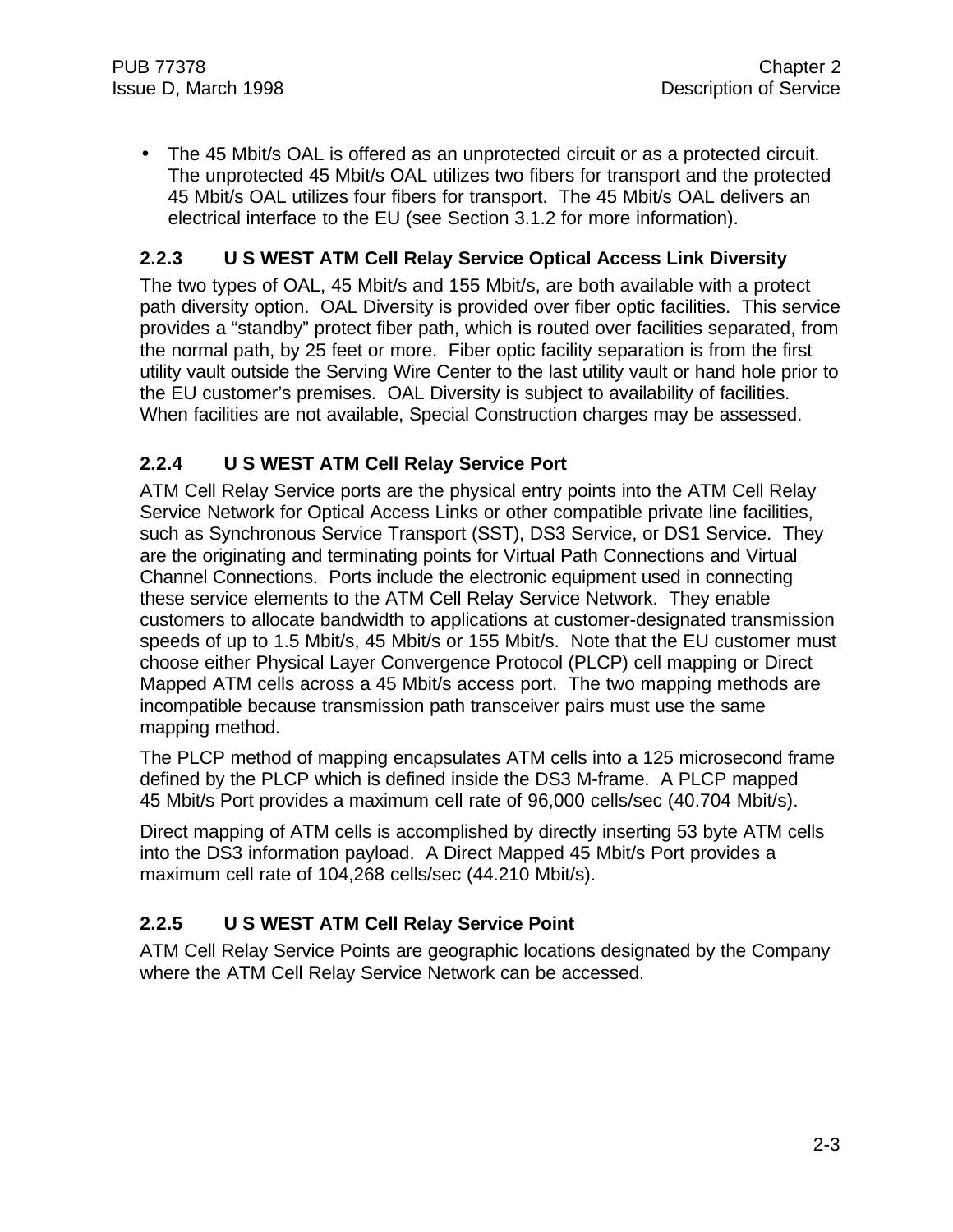#### **2.2.6 U S WEST ATM Cell Relay Service Cell Rates**

Logical channels are established through the selection of cell rates. U S WEST ATM Cell Relay Service offers the flexibility for EUs to select different cell rates for each logical connection to match application needs. Therefore, the granularity of bandwidth choices for U S WEST ATM Cell Relay Service exceed bandwidth increments typically offered by private line services.

#### **2.2.7 U S WEST ATM Cell Relay Service Peak Cell Rate Service**

Peak Cell Rate Service (PCRS) traffic has been designed to support a connection carrying a constant flow of information. The ATM Forum refers to this type of information flow as Constant Bit Rate (CBR) traffic.

The traffic parameters chosen by the EU for their PCRS logical connections define the bandwidth characteristics available to the EU. The traffic parameter for PCRS connections is the Peak Cell Rate (PCR), which specifies the highest cell rate a customer is provided on a connection. The PCR of a PCRS logical connection must be less than the speed of the associated Port. When cells exceed the PCR for PCRS logical connections, the cells are discarded upon entry into the U S WEST ATM Cell Relay Network.

#### **2.2.8 U S WEST ATM Cell Relay Service Sustained Cell Rate Service**

Sustained Cell Rate Service (SCRS) has been designed to support a connection carrying information flowing at variable rates. The ATM Forum refers to this type of information as Variable Bit Rate (VBR) traffic.

For SCRS connections, three traffic parameters describe the bandwidth characteristics. The parameters are the PCR, the Sustained Cell Rate (SCR) and the Maximum Burst Size (MBS). The PCR of a SCRS logical connection may equal, but not exceed, the speed of the associated Port. The SCR is an upper bound on the conforming average cell rate, as measured using the Generic Cell Rate Algorithm (GCRA) in accordance with the ATM Forum UNI 3.1, including bursts above the average, that can be sustained over a SCRS logical connection. For SCRS connections the MBS may be 32, 100, or 200 cells. Although a customer may send bursts of 32, 100, or 200 cells over a SCRS logical connection at a rate up to the PCR, the averaged cell rate transmitted for that logical connection must not exceed the chosen SCR. Note that there is a minimum bandwidth requirement of 4 Mbit/s for a SCRS logical connection with a MBS of 200 cells.

The customer selects the bandwidth characteristics of a SCRS logical connection by choosing the appropriate SCR, PCR, and MBS. The traffic parameters chosen by the EU for their SCRS logical connections define the bandwidth characteristics available to the EU.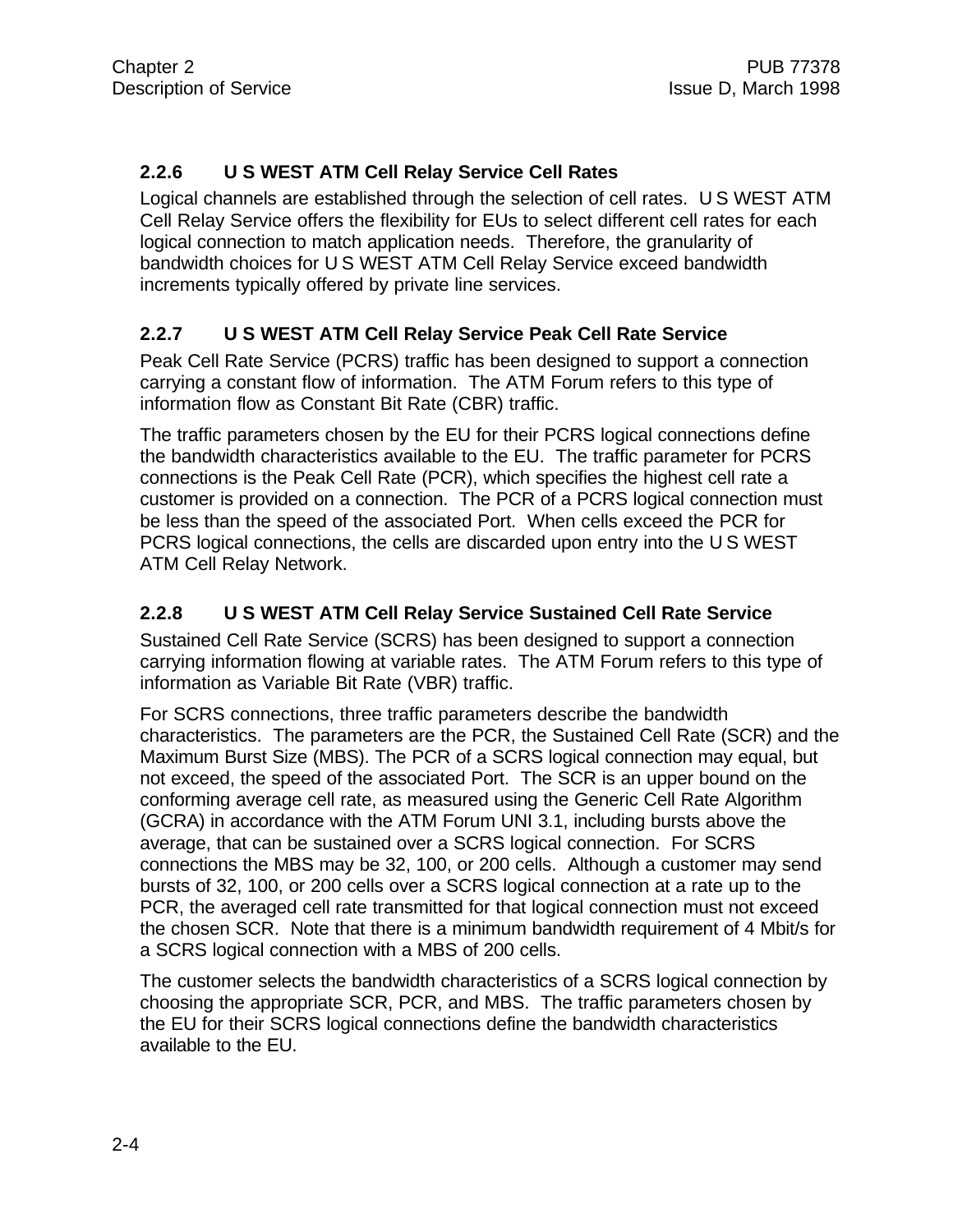#### **2.2.9 U S WEST ATM Cell Relay Service Unspecified Bit Rate Service**

Unspecified Bit Rate Service (UBRS) is a "best effort" service designed to support a connection carrying information flowing at uneven rates. The ATM Forum refers to this type of information as Unspecified Bit Rate (UBR) traffic. It is intended for nonreal-time applications that are very tolerant to delay, delay variation and cell loss.

UBRS does not specify traffic related service guarantees. Specifically, UBRS does not include the notion of a per-connection negotiated bandwidth. No numerical commitments are made by U S WEST with respect to the cell loss ratio experienced by a UBRS connection, or as to the cell transfer delay experienced by cells on the connection.

The traffic parameter for UBRS connections is the Peak Cell Rate (PCR), which specifies the highest cell rate a customer is provided on a connection. The customer selects the bandwidth characteristics of a UBRS logical connection by choosing the appropriate PCR. The traffic parameters chosen by the EU for their UBRS logical connections define the bandwidth characteristics available to the EU.

#### **2.2.10 U S WEST ATM Cell Relay Service Stand Alone Optical Access Link**

A U S WEST ATM Cell Relay Service Stand-Alone Optical Access Link (SAOAL) connects customer facilities to cell relay networks provided by service providers other than U S WEST. Private line transport mileage and/or a Central Office Connecting Channel (COCC) may be required in conjunction with a Stand-Alone Optical Access Link in order to connect the customer's Serving Wire Center (SWC) with the SWC of another ATM Cell Relay Service provider. U S WEST does not provide basic administration of PVCs on a SAOAL.

#### **2.2.11 ATM Cell Relay Standards And Specifications**

ATM Cell Relay Service is based on the following documents:

- TA-TSV-001408, Generic Requirements for PVC Cell Relay Service, Bellcore, Technical Advisory.
- SR-3330, Cell Relay Service Core Features, Bellcore, Special Report.
- SR-3445, Requirements for PVC Cell Relay Service, Bellcore, Special Report.
- ATM Forum, ATM User Network Interface Specification, Version 3.1, Prentice-Hall 1994.
- ATM Forum, DS1 Physical Layer Specification, The ATM Forum 1994.
- ATM Forum, DS3 Physical Layer Interface Specification, The ATM Forum 1996.
- ANSI T1.511, B-ISDN ATM Layer Cell Transfer Performance Parameters.
- GR-1113-CORE, Asynchronous Transfer Mode (ATM) and ATM Adaptation Layer (AAL) Protocols, Bellcore.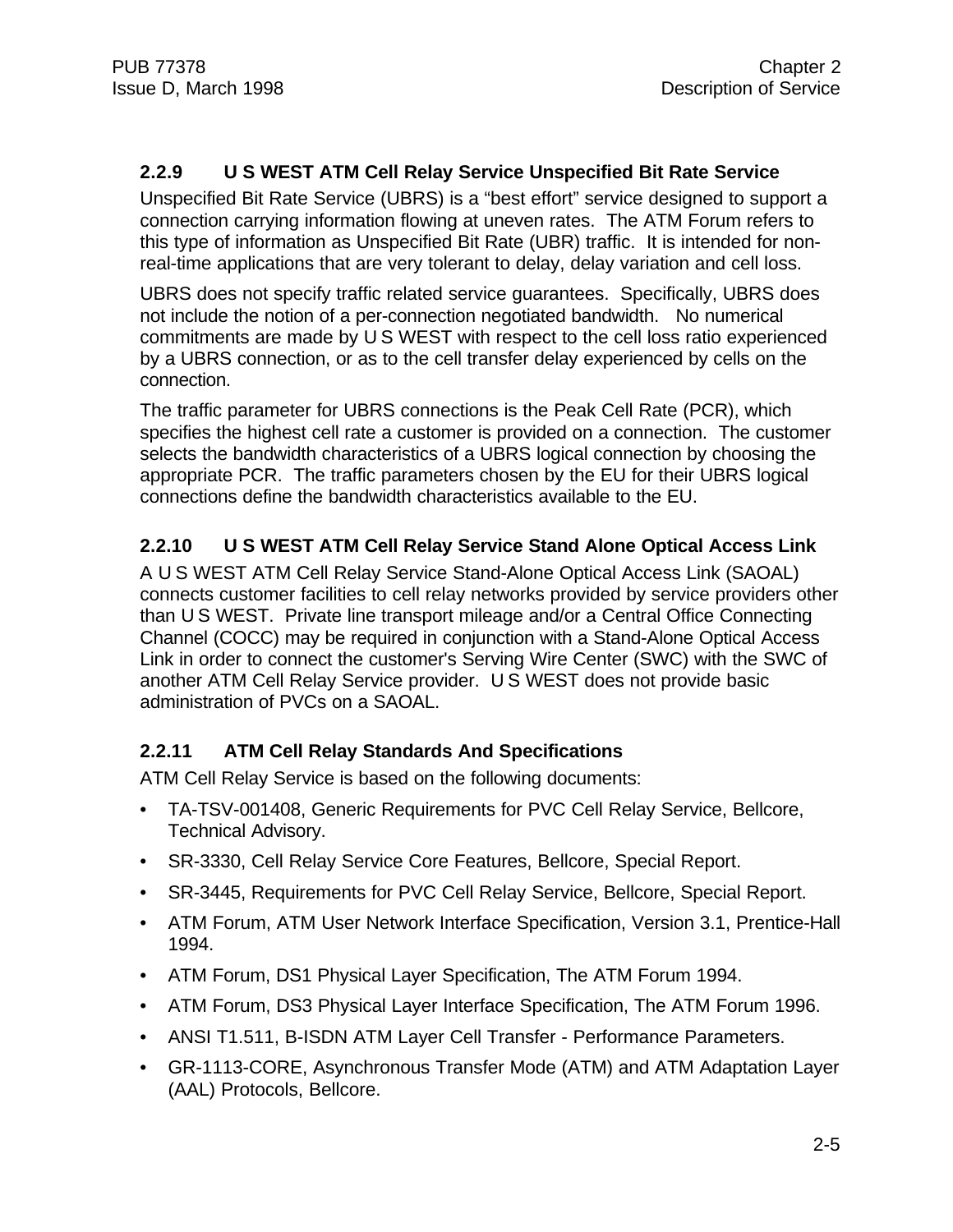- GR-1248-CORE, Generic Requirements for Operations of ATM Network Elements, Bellcore.
- GR-1117-CORE, Generic Requirements for Exchange PVC CRS Service, Bellcore.
- TR-NWT-001112, Broadband ISDN User to Network Interface and Network Node Interface Physical Layer Generic Criteria, Bellcore.

### **2.3 U S WEST ATM Cell Relay Service PVC Service Overview**

U S WEST ATM Cell Relay Service is a connection-oriented communications service that uses ATM to provide EUs with high-speed (1.544, 44.736 and 155.520 Mbit/s), low delay networking capabilities. U S WEST ATM Cell Relay Service is ideal for data intensive business computing applications that require near-real-time mixed media (e.g. data, video, & image) communications among multiple locations. U S WEST ATM Cell Relay Service has been implemented utilizing PVCs only.

#### **2.3.1 PVC Implementation**

PVCs are logical connections that define a specific transmission path between a Data Terminal Equipment (DTE) source device and a DTE destination device. Two types of PVCs are provided by U S WEST ATM Cell Relay Service: VCCs and VPCs. A U S WEST ATM Cell Relay Service PVC, which is similar to a dedicated private line in today's circuit switched environment, is identified in the U S WEST ATM Cell Relay Service Network by Virtual Path Identifiers (VPI) and Virtual Channel Identifiers (VCI). Each VPI and VCI is located within the five byte header of the standard ATM cell format, which is described in Chapter 4.

PVC implementation with U S WEST ATM Cell Relay Service permits an EU to define logical connections among multiple EU locations using a single Cell Relay Port per location. Simultaneous connectivity to many remote locations can be established through the provisioning of multiple PVC's. Figure 2-2 illustrates the connectivity capability available with the U S WEST ATM Cell Relay Service PVC offering.



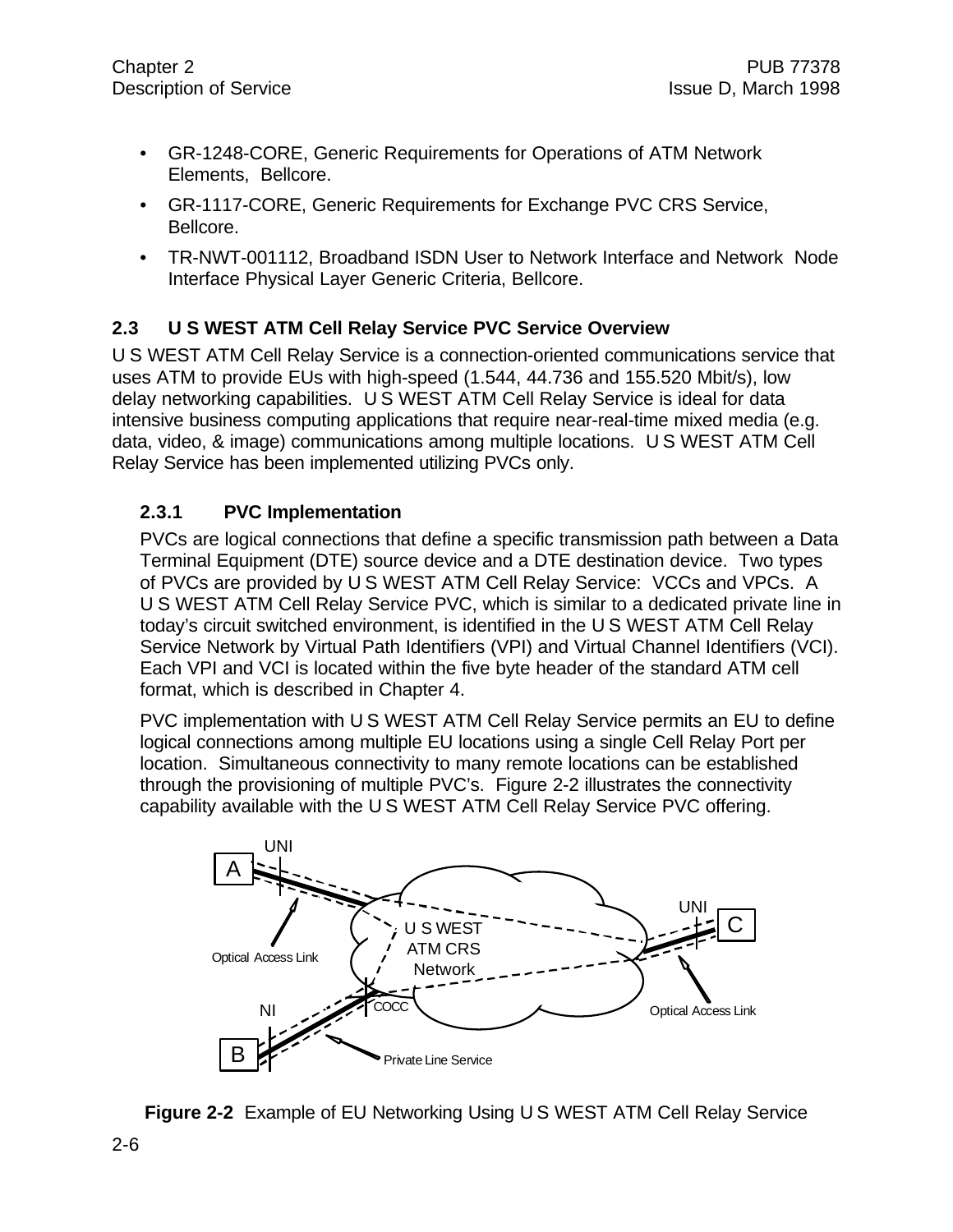Figure 2-2 shows three customer locations (A, B, and C) logically connected using PVC implementation with U S WEST ATM Cell Relay Service. Customers A and C are connected to the U S WEST ATM Cell Relay Service network via Optical Access Links. Customer B is connected to the U S WEST ATM Cell Relay Service network via a Private Line Service and Central Office Connecting Channel. These connections to the Network are represented by solid lines. The dashed lines represent a mesh of logical connections that can be supported across the access links using the nativemode ATM protocol. The logical connections shown in this example facilitate point-topoint communications between pairs of locations (i.e., A and B, A and C, or B and C).

#### **2.3.2 Customer's Line Speed Requirements**

The actual line speed requirements will be specified by the U S WEST ATM Cell Relay Service customer at service subscription time, and provisioned on appropriate transmission facilities and ATM Cell Relay Ports, while considering U S WEST Engineering procedures. U S WEST ATM Cell Relay Service Ports are the physical entry points into the U S WEST ATM Cell Relay Service Network for Optical Access Links or other compatible private line facilities (i.e., SST, DS3, or DS1). They are the originating and terminating points for VPCs and VCCs and enable customers to allocate bandwidth to applications at customer-designated line transmission speeds of up to 1.544 Mbit/s, 44.736 Mbit/s or 155.520 Mbit/s, which include appropriate overheads.

#### **2.3.3 PVC Service Classes Supported**

#### Peak Cell Rate Service

Peak Cell Rate Service (PCRS) has been designed to support a connection carrying a constant flow of information. The ATM Forum UNI Specification Version 3.1 refers to this type of information flow as CBR traffic. The traffic associated with such an application is best characterized as information that is transmitted (and received) at a fixed, steady and reliable rate. A PCRS connection will be provisioned to provide end-to-end performance comparable to that typically associated with a digital private line. PCRS PVC logical connections can be provisioned as VPCs or VCCs.

#### Sustained Cell Rate Service

Sustained Cell Rate Service (SCRS) has been designed to support a connection carrying information flowing at variable rates. The ATM Forum UNI Specification Version 3.1 refers to this type of information flow as VBR traffic. A U S WEST ATM Cell Relay Service connection carrying SCRS traffic will be provisioned to provide end-to-end performance comparable to that typically associated with Frame Relay Service. SCRS connections can be provisioned only as VCCs.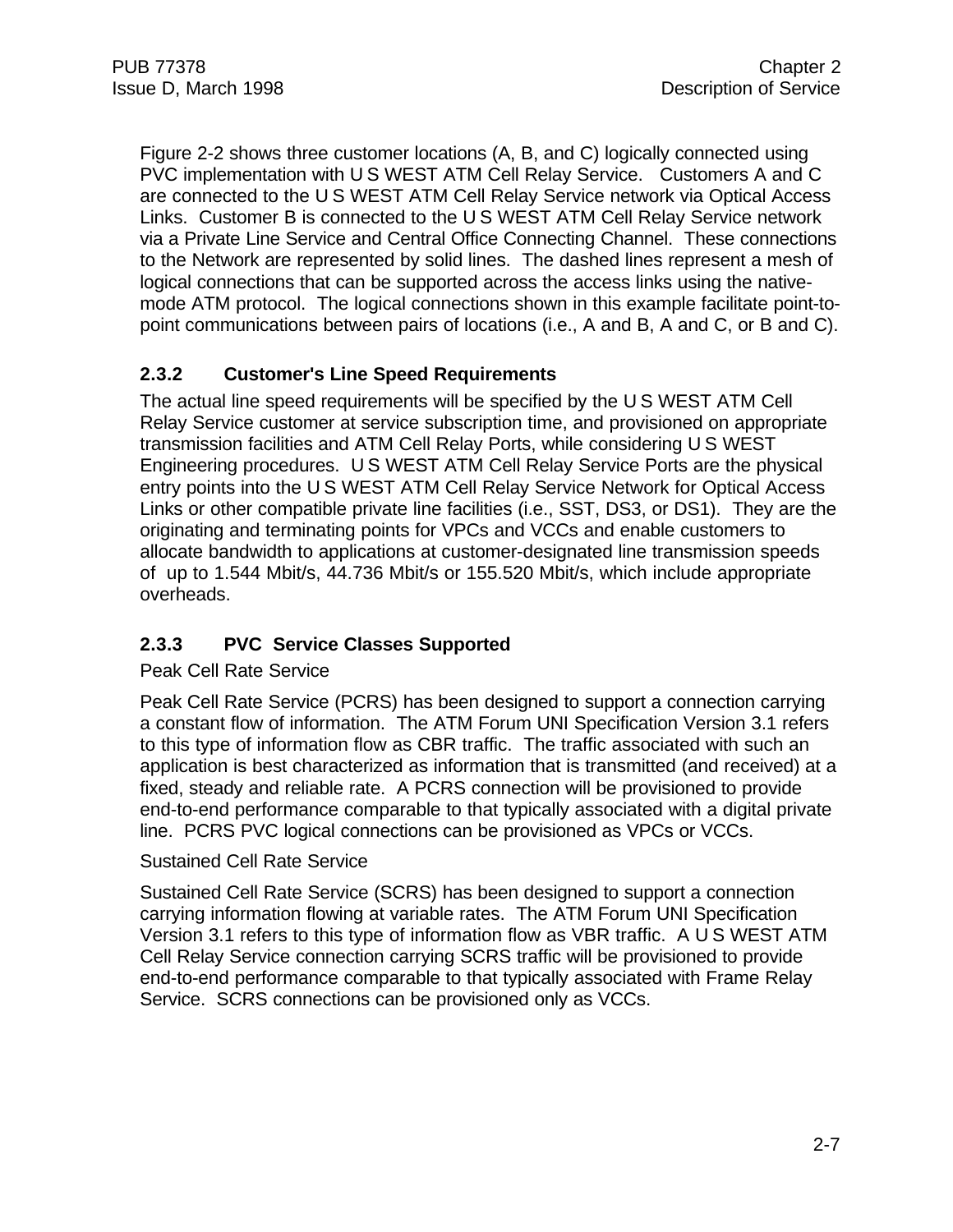#### Unspecified Bit Rate Service

Unspecified Bit Rate Service (UBRS) has been designed to support a connection which does not specify traffic related service guarantees. The ATM Forum Traffic Management Specification Version 4.0 refers to this type of information flow as UBR traffic. The Unspecified Bit Rate (UBR) service category is intended for non-real-time applications, i.e., those not requiring tightly constrained delay, delay variation, and cell loss. Examples of such applications are traditional computer communications applications, such as file transfer and email, typically using TCP-IP. UBRS connections can be provisioned only as VCCs.

#### **2.3.4 Service Class Traffic Parameters**

U S WEST ATM Cell Relay Service traffic parameters are based on ATM Forum specifications. Table 2-1 indicates the traffic parameters for each of the Service Classes. The traffic parameters are defined following Table 2-1.

| <b>Service Class</b>                   | <b>Traffic Parameter(s)</b>                                                               |
|----------------------------------------|-------------------------------------------------------------------------------------------|
| <b>Peak Cell Rate Service</b>          | Peak Cell Rate (PCR)                                                                      |
| <b>Sustained Cell Rate</b><br>Service  | Peak Cell Rate (PCR),<br><b>Sustained Cell Rate</b><br>(SCR), Maximum Burst<br>Size (MBS) |
| <b>Unspecified Bit Rate</b><br>Service | Peak Cell Rate (PCR)                                                                      |

|  |  | <b>Table 2-1</b> Traffic Parameters |
|--|--|-------------------------------------|
|--|--|-------------------------------------|

#### Peak Cell Rate (PCR)

The PCR traffic parameter specifies an upper bound on the cell rate that can be submitted across a connection. The PCR for a PCRS or UBRS connection is the associated bandwidth increment that is requested when the service is provisioned. The maximum allowable PCR for SCRS is described in Table 2-2.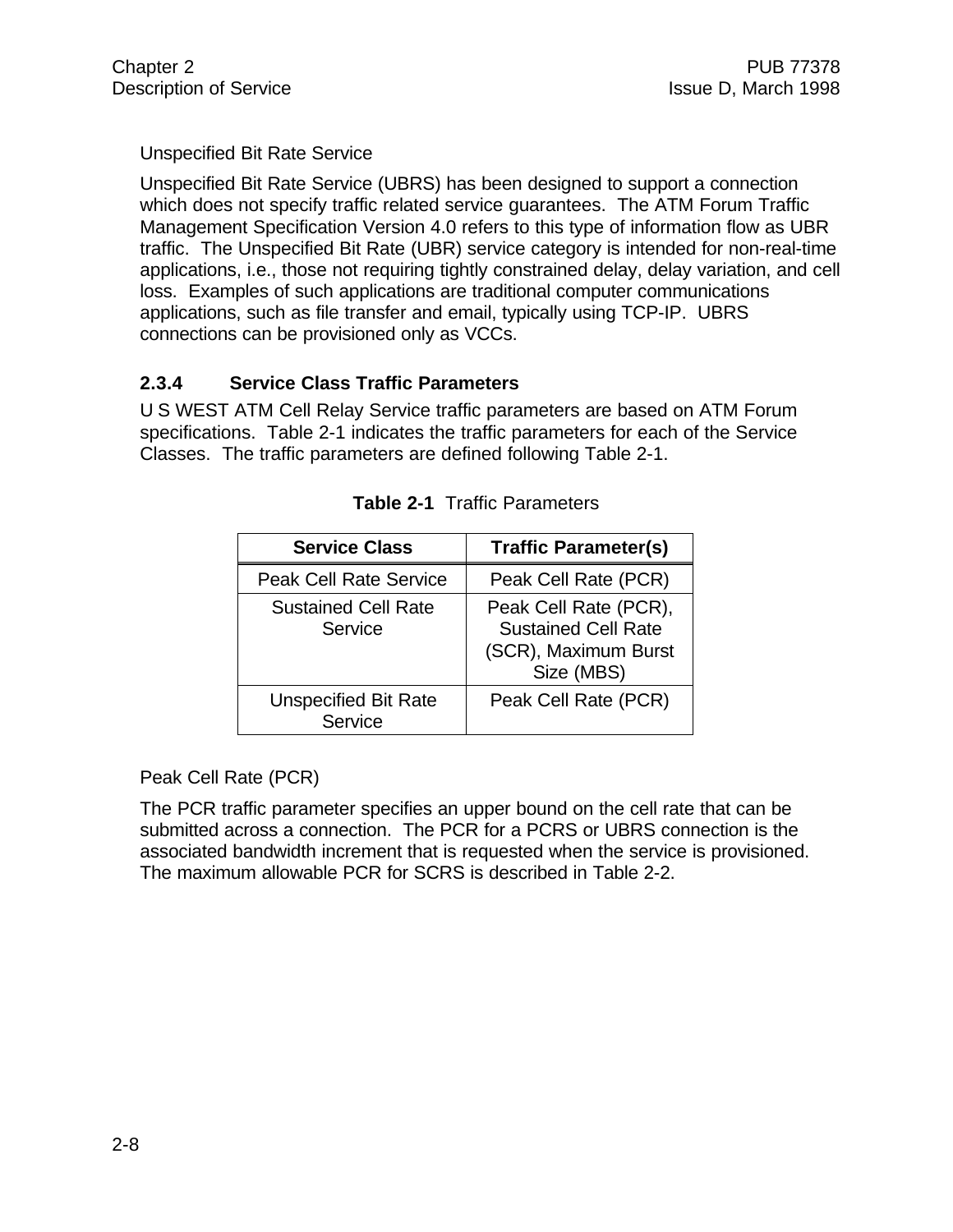| <b>Cell Relay Port</b> | <b>Maximum PCR</b>       | <b>Maximum PCR</b>      |
|------------------------|--------------------------|-------------------------|
| (Mbits / second)       | (Mbits / second)         | (cells / second)        |
| 1.544<br>Mbit/second   | 1.536 Mbits/second       | 3,622 cells/second      |
| 45 Mbit/second         | 40.704 Mbits             | 96,000                  |
| (PLCP Mapped)          | /second                  | cells/second            |
| 45 Mbit/second         | 44.210 Mbits             | 104,268                 |
| (Direct Mapped)        | /second                  | cells/second            |
| 155 Mbit/second        | 149.760 Mbits<br>/second | 353,207<br>cells/second |

**Table 2-2** Maximum Allowable PCR for SCRS

#### Sustained Cell Rate (SCR)

The SCR defines an upper bound on the conforming average cell rate of a connection (i.e. rate averaged over a time interval). Along with PCR and Maximum Burst Size (MBS), SCR is used to describe a SCRS connection. The SCR is an upper bound on the conforming average cell rate, as measured using the Generic Cell Rate Algorithm (GCRA) in accordance with the ATM Forum UNI 3.1, including bursts above the average, that can be sustained over a SCRS logical connection. Provisioning of this limit requires allocation of sufficient network resources to meet the SCR, but less than those based on the PCR.

Maximum Burst Size (MBS)

Maximum Burst Sizes of 32, 100, or 200 cells will be used for U S WEST ATM Cell Relay Service (Table 2-3). The 32 cell burst size is the default value. It corresponds to one AAL5 encapsulated Ethernet frame. Note that there is a minimum bandwidth requirement of 4 Mbit/s for a SCRS logical connection with a MBS of 200 cells. It is expected that many customers may send bursts smaller than the MBS.

| <b>Maximum Burst Size (MBS) of</b><br><b>Virtual Channel Connection</b><br>(VCC) |  |
|----------------------------------------------------------------------------------|--|
| 32 cells                                                                         |  |
| $100$ cells                                                                      |  |
| 200 cells                                                                        |  |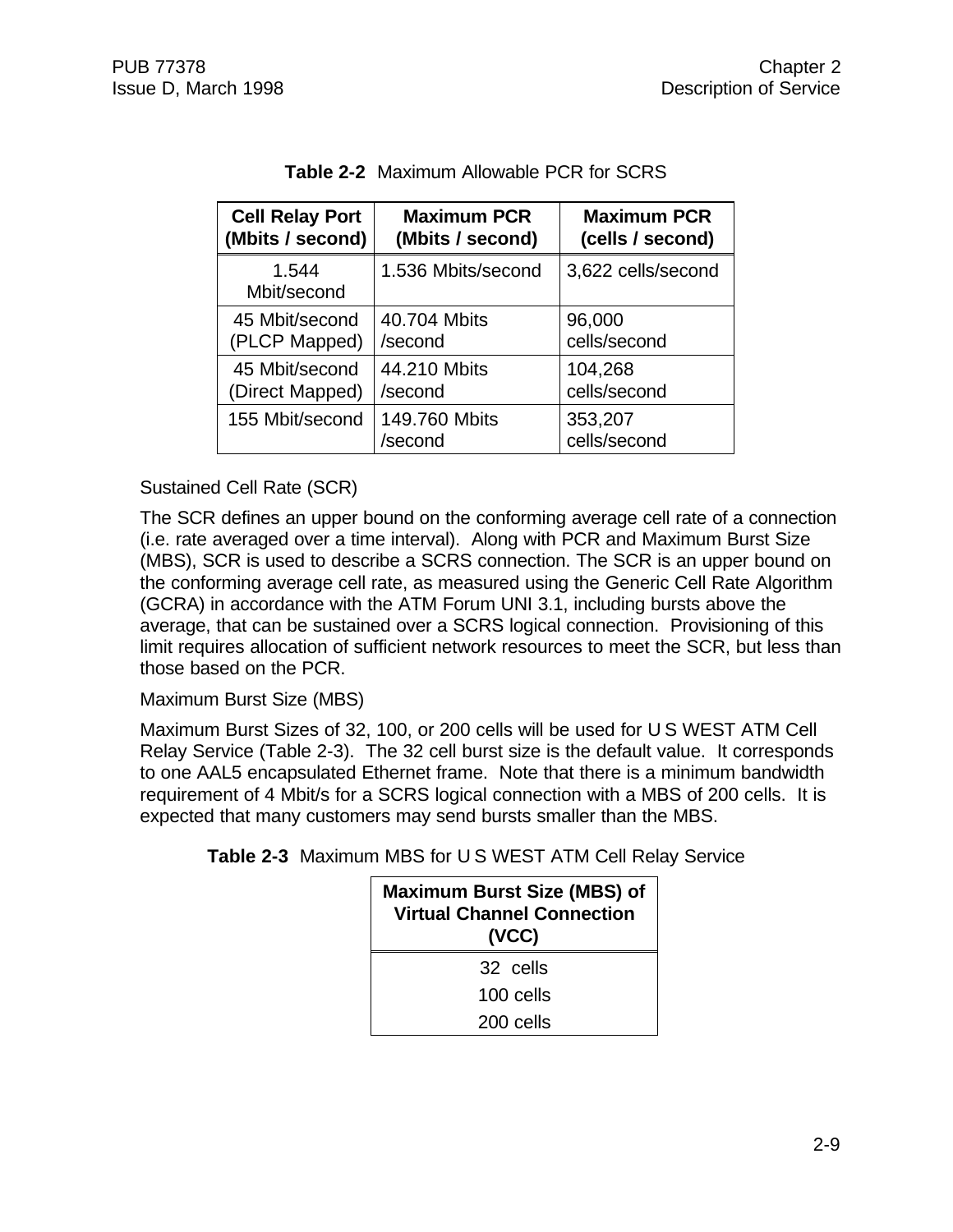#### **2.3.5 Individual PVC Subscription Quantities and Throughput**

At service subscription time, each U S WEST ATM Cell Relay Service customer may request multiple VPCs and/or VCCs per Port. The maximum cell throughput achievable for each individual PVC provisioned on a given Cell Relay Port is selected from the values described in Tables 2-4 through 2-7. Cell throughput includes overheads added by customer provided equipment (i.e., ATM cell header and AAL header information). Section 2.4.6 will address the issue of maximum achievable throughput for all PVCs provisioned on a given Cell Relay Port.

By choosing appropriate cell rate values for the traffic parameters associated with a connection, a customer defines an equivalent bandwidth associated with each PVC U S WEST ATM Cell Relay Service logical connection. Table 2-4 lists the cell rates and corresponding cell throughput that will be supported for multiple PCRS or SCRS PVCs provisioned on a 1.544 Mbit/s port. Table 2-5 lists the cell rates and corresponding cell throughput that will be supported for multiple PCRS or SCRS PVCs provisioned on a 44.736 Mbit/s port. Table 2-6 lists the cell rates and corresponding cell throughput that will be supported for multiple PCRS or SCRS PVCs provisioned on a 155.520 Mbit/s port.

Table 2-7 lists the cell rates and corresponding cell throughput that will be supported for multiple UBRS PVCs provisioned on 1.544 Mbit/s, 44.736 Mbit/s, or 155.520 Mbit/s ports. The cell rates listed do not include an allowance for the AAL header and the Operations, Administration, and Maintenance (OAM) cell overhead. As illustrated in Table 2-8, for PCRS, a single logical connection configuration is also available. A customer may choose a single 1.536 Mbit/s (3,622 cells/second) logical connection on a 1.544 Mbit/s Port, a single 40.7 Mbit/s (96,000 cells/second) logical connection on a 44.736 Mbit/s PLCP mapped 44.736 Mbit/s Port, a single 44.210 Mbit/s (104,268 cells/sec) logical connection on a Direct mapped 44.736 Mbit/s Port, or a single 149 Mbit/s (353,207 cells/second) logical connection on a 155.520 Mbit/s Port. In these single PVC configurations, no allowance for the AAL header and the OAM cell overhead has been made.

| <b>Cell</b><br><b>Throughput</b> | <b>Cell Rate</b><br>(cells/second) | <b>Service</b><br><b>Increments</b>      |
|----------------------------------|------------------------------------|------------------------------------------|
| $N \times 64$ kbit/s             | N x 150                            | $N = 1$ to 23 (sub-<br>DS <sub>1</sub> ) |
| N x 75 kbit/s *   N x 181        |                                    | $N = 1$ to 20 (sub-<br><b>DS1)</b>       |
| $N \times 1$ Mbit/s              | N x 2,358                          | $N = 1$                                  |

\* Bandwidth needed for Structured Circuit Emulation with Channel Associated Signaling.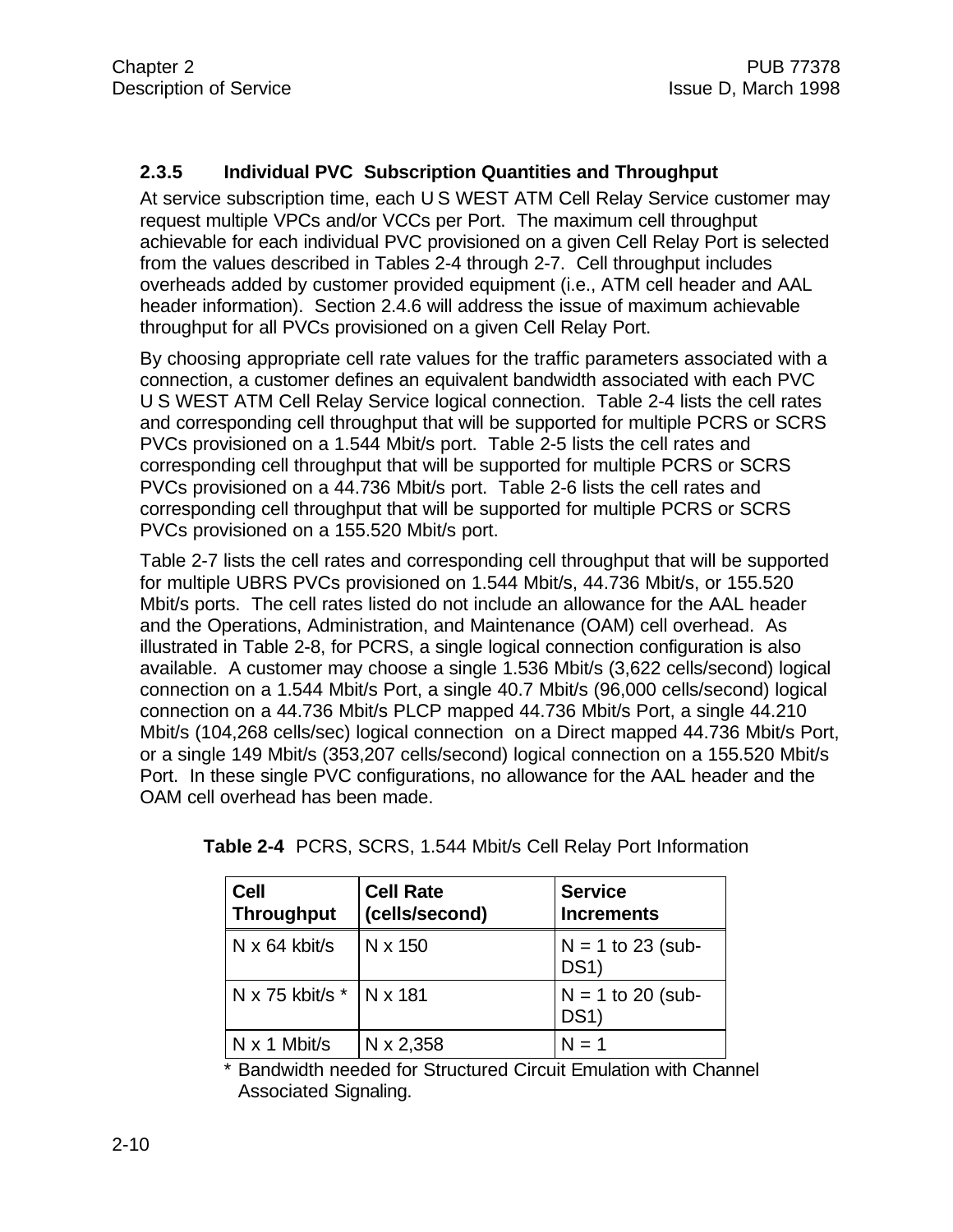| <b>Cell Throughput</b>             | <b>Cell Rate</b><br>(cells/second) | <b>Service Increments</b><br>(PLCP Mapped) | <b>Service Increments</b><br>(Direct Mapped) |
|------------------------------------|------------------------------------|--------------------------------------------|----------------------------------------------|
| $N \times 64$ kbit/s               | N x 150                            | $N = 1$ to 23 (sub-<br><b>DS1)</b>         | $N = 1$ to 23 (sub-<br><b>DS1)</b>           |
| N x 75 kbit/s $*$                  | N x 181                            | $N = 1$ to 23 (sub-<br>DS <sub>1</sub> )   | $N = 1$ to 23 (sub-<br>DS <sub>1</sub>       |
| $N \times 1$ Mbit/s                | N x 2,358                          | $N = 1$ to 40                              | $N = 1$ to 44                                |
| $N \times 1.544$ Mbit/s            | N x 3,641                          | $N = 1$ to 26                              | $N = 1$ to 28                                |
| $N \times 1.787$ Mbit/s<br>$\star$ | N x 4215                           | $N = 1$ to 22                              | $N = 1$ to 24                                |

## **Table 2-5** PCRS or SCRS,44.736 Mbit/s Cell Relay Port Information

\* Bandwidth needed for Structured Circuit Emulation with Channel Associated Signaling.

**Table 2-6** PCRS or SCRS 155.520 Mbit/s Cell Relay Port Information

| <b>Cell</b><br><b>Throughput</b> | <b>Cell Rate</b><br>(cells/second) | <b>Service</b><br><b>Increments</b>    |
|----------------------------------|------------------------------------|----------------------------------------|
| $N \times 64$ Kbit/s             | N x 150                            | $N = 1$ to 23 (sub-<br>DS <sub>1</sub> |
| N x 75 kbit/s $*$                | N x 181                            | $N = 1$ to 23 (sub-<br>DS <sub>1</sub> |
| $N \times 1$ Mbit/s              | N x 2,358                          | $N = 1$ to 149                         |
| N x 1.544<br>Mbit/s              | N x 3,641                          | $N = 1$ to 96                          |
| N x 1.787<br>Mbit/s *            | N x 4215                           | $N = 1$ to 83                          |
| N x 44.736<br>Mbit/s             | N x 105,509                        | $N = 1$ to 3                           |

\* Bandwidth needed for Structured Circuit Emulation with Channel Associated Signaling.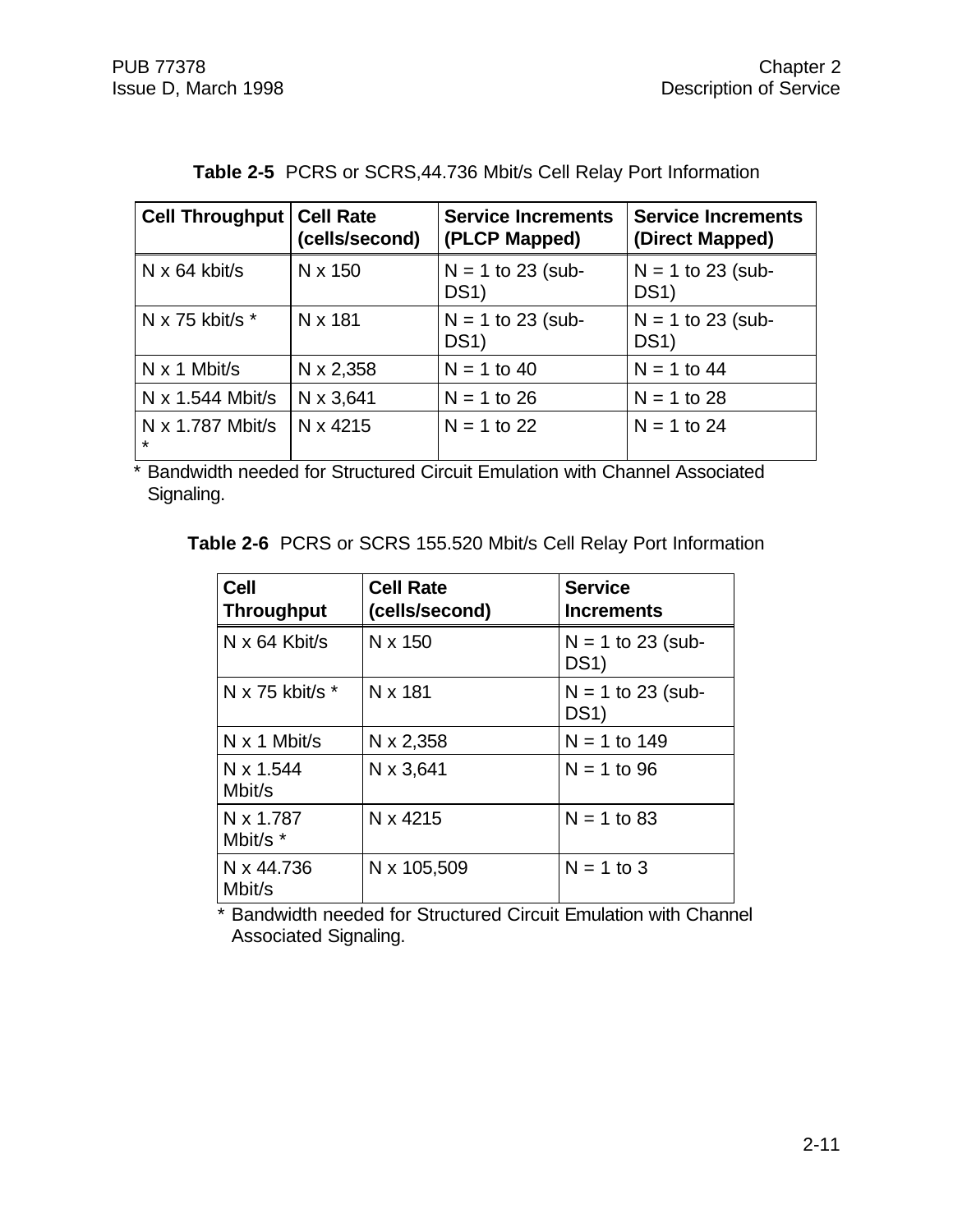|                                                                       | <b>Cell Throughput</b><br>$(N \times 64$ Kbit/s) | <b>Cell Throughput</b><br>(N x 1 Mbit/s) |
|-----------------------------------------------------------------------|--------------------------------------------------|------------------------------------------|
| <b>Cell Rate (cells/second)</b><br>$(1.544$ Mbit/s port)              | N x 150                                          | $N \times 2,358$                         |
| <b>Service Increments</b><br>$(1.544$ Mbit/s port)                    | $N = 1$ to 23 (sub-<br>DS <sub>1</sub>           | $N = 1$                                  |
| <b>Cell Rate (cells/second)</b><br>(PLCP Mapped 45 Mbit/s<br>port)    | N x 150                                          | N x 2,358                                |
| <b>Service Increments</b><br>(PLCP Mapped 45 Mbit/s)<br>port)         | $N = 1$ to 23 (sub-<br>DS <sub>1</sub>           | $N = 40$                                 |
| <b>Cell Rate (cells/second)</b><br>(Direct Mapped 45 Mbit/s)<br>port) | N x 150                                          | N x 2,358                                |
| <b>Service Increments</b><br>(Direct Mapped 45 Mbit/s)<br>port)       | $N = 1$ to 23 (sub-<br>DS <sub>1</sub>           | $N = 1$ to 44                            |
| <b>Cell Rate (cells/second)</b><br>(155 Mbit/s port)                  | N x 150                                          | $N \times 2,358$                         |
| <b>Service Increments</b><br>(155 Mbit/s port)                        | $N = 1$ to 23 (sub-<br><b>DS1)</b>               | $N = 1$ to 149                           |

## **Table 2-7** UBRS, Cell Relay Port Information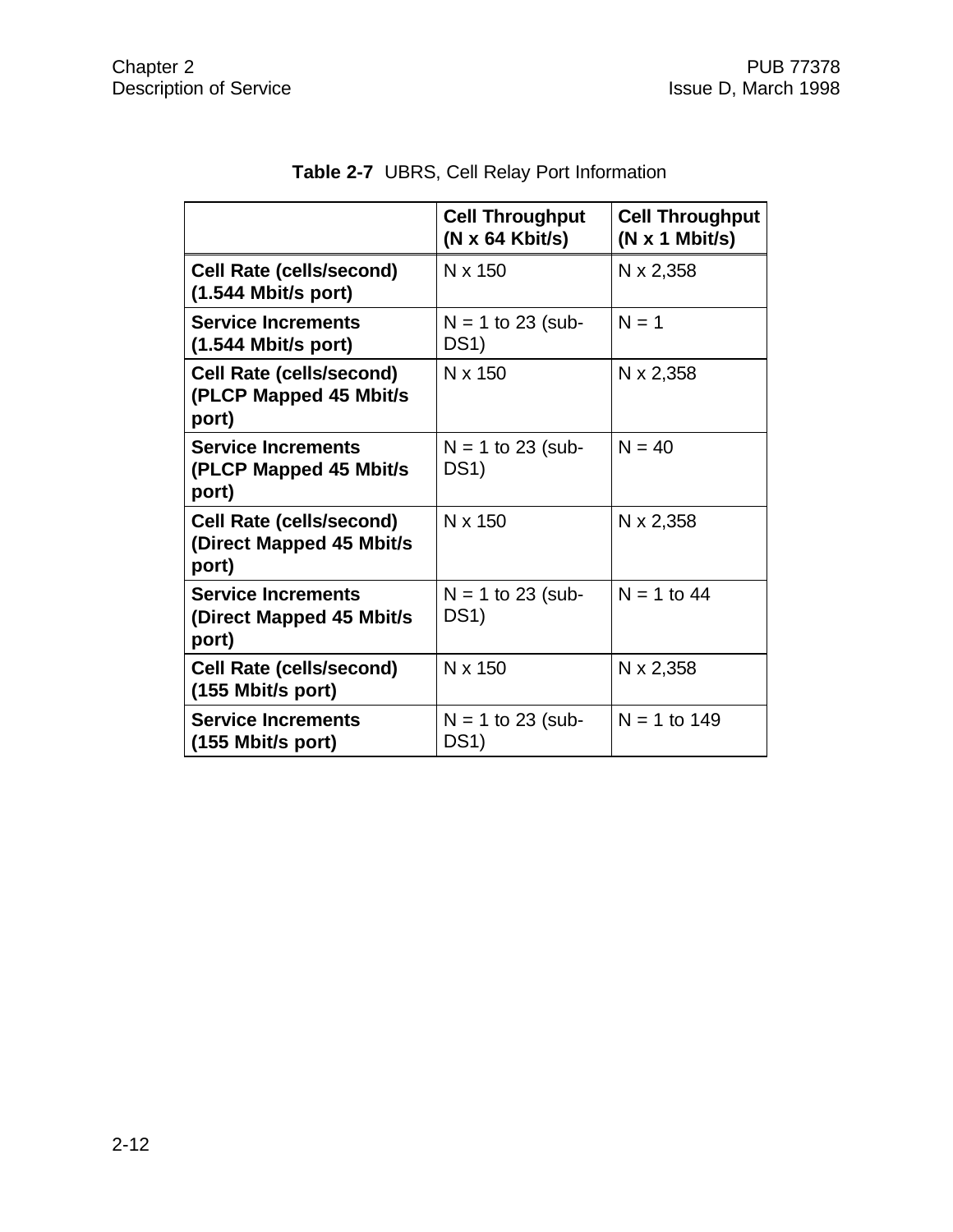| <b>Maximum Cell</b><br><b>Throughput</b> | <b>Peak Cell Rate</b><br>(cells/second) | <b>Service</b><br><b>Increment</b><br>s |
|------------------------------------------|-----------------------------------------|-----------------------------------------|
| 1.536 Mbit/s                             | 3,622 cells/second                      | $N = 1$                                 |
| 40.7 Mbit/s<br>(PLCP Mapped)             | 96,000 cells/second                     | $N = 1$                                 |
| 44.21 Mbit/s<br>(Direct Mapped)          | 104,268<br>cells/second                 | $N = 1$                                 |
| 149 Mbit/s                               | 353,207<br>cells/second                 | $N = 1$                                 |

| <b>Table 2-8</b> PCRS single PVC Information |  |
|----------------------------------------------|--|
|----------------------------------------------|--|

A customer defines the bandwidth of a PCRS connection by choosing an appropriate value for the PCR traffic parameter from Table 2-4, 2-5, 2-6, or 2-8 depending on the Cell Relay Port speed and number of PVCs. A customer establishes the bandwidth characteristics of a SCRS connection by choosing an appropriate value for the SCR traffic parameter from Table 2-4, 2-5, or 2-6 depending on the Cell Relay Port speed and number of PVCs. The PCR for a SCRS connection may be chosen by the customer or is equal to the Cell Relay Port speed if no PCR is chosen. A customer establishes the bandwidth characteristics of a UBRS connection by choosing an appropriate value for the PCR traffic parameter from Table 2-7, depending on the Cell Relay Port speed and number of PVCs. The PCR for a UBRS connection must be chosen by the customer. The maximum number of PVCs (VPCs and VCCs) per U S WEST ATM Cell Relay Port is stated in Table 2-8.

| <b>Port Speed</b> | <b>Maximum Number of VPCs</b><br>per U S WEST ATM Cell<br><b>Relay Port</b> | <b>Maximum Number of VCCs</b><br>per U S WEST ATM Cell<br><b>Relay Port</b> |  |
|-------------------|-----------------------------------------------------------------------------|-----------------------------------------------------------------------------|--|
| 1.544 Mbit/s      | 5                                                                           | 24                                                                          |  |
| 44.736 Mbit/s     | 50                                                                          | 500                                                                         |  |
| 155.520<br>Mbit/s | 50                                                                          | 500                                                                         |  |

| Table 2-9 Allocation of PVCs Per Cell Relay Port |  |  |  |  |
|--------------------------------------------------|--|--|--|--|
|--------------------------------------------------|--|--|--|--|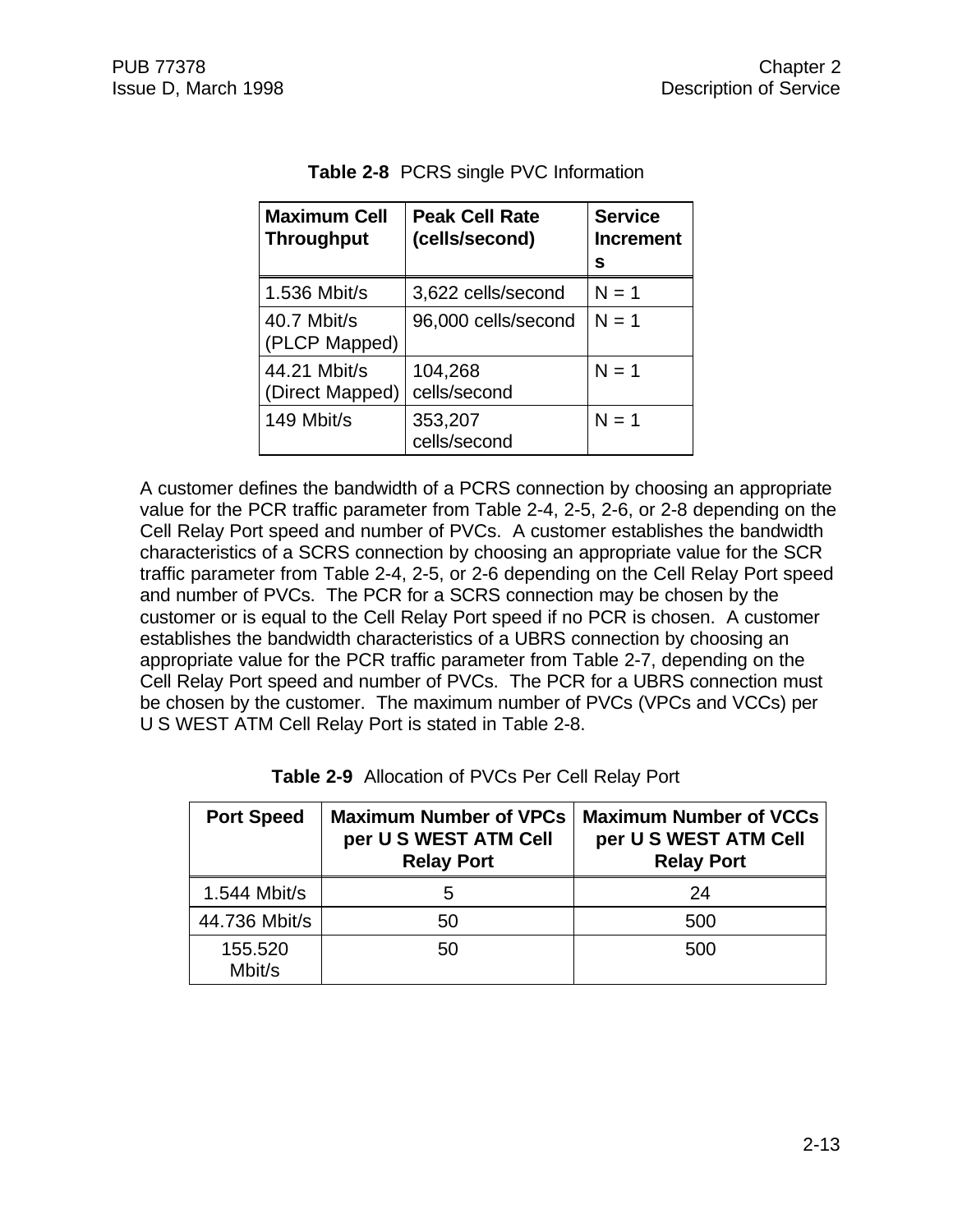#### **2.3.6 Individual UNI Subscription Quantities And Throughput For PCRS and SCRS**

Each U S WEST ATM Cell Relay Service customer with multiple PCRS and/or SCRS VPCs and/or VCCs provisioned on a single Cell Relay Port must consider the maximum throughput achievable. The maximum achievable throughput for all PCRS and/or SCRS PVCs provisioned on a given Cell Relay Port is determined by completing the following calculations.

Maximum achievable throughput across a 1.544 Mbit/s Port with multiple PVCs:

[Total C.T. of all CBR PVCs]  $+$  [(Total C.T. of all VBR PVCs) x 1.25]  $< 1.536$ Mbit/s

Maximum achievable throughput across a PLCP Mapped 44.736 Mbit/s Port with multiple PVCs:

[Total C.T. of all CBR PVCs] + [(Total C.T. of all VBR PVCs) x 1.25] < 40.704 Mbit/s

Maximum achievable throughput across a Direct Mapped 44.736 Mbit/s Port with multiple PVCs:

[Total C.T. of all CBR PVCs] +  $[(Total C.T. of all VBR PVCs] \times 1.25] < 44.210$ Mbit/s

Maximum achievable throughput across a 155.520 Mbit/s Port with multiple PVCs:

[Total C.T. of all CBR PVCs] +  $[(Total C.T. of all VBR PVCs) \times 1.25] < 149.760$ Mbit/s

where  $C.T. = Cell Throughput$ 

CBR = Constant Bit Rate or PCRS

VBR = Variable Bit Rate or SCRS

PVCs = Permanent Virtual Connections (VPCs and/or VCCs)

An example is provided which may help clarify the above calculations. An EU customer has subscribed to a PLCP Mapped 44.736 Mbit/s U S WEST ATM Cell Relay Service Port with the following PCRS and SCRS PVCs:

- VCC with 10 Mbit/s Cell Throughput, VBR SCRS
- VCC with 1.5 Mbit/s Cell Throughput, CBR PCRS
- VCC with 6 Mbit/s Cell Throughput, VBR SCRS
- VPC with 5 Mbit/s Cell Throughput, CBR PCRS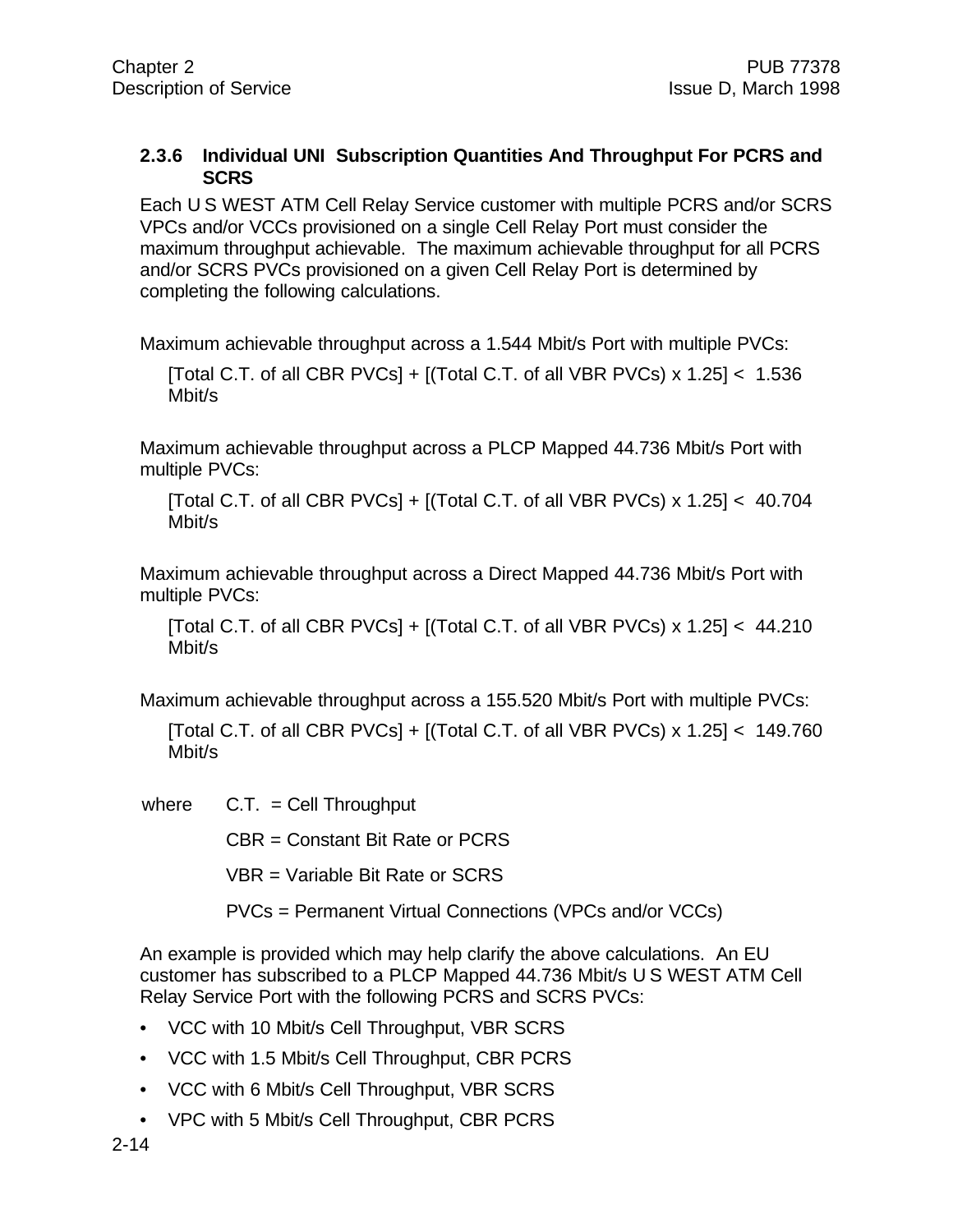Calculations:

- [Total C.T. of all CBR PVCs] +  $[$ [Total C.T. of all VBR PVCs) x 1.25] < 40.704 Mbit/s
- $[1.5 \text{ Mbit/s} + 5 \text{ Mbit/s}] + [(10 \text{ Mbit/s} + 6 \text{ Mbit/s}) \times 1.25] < 40.704 \text{ Mbit/s}$
- $[6.5 \text{ Mbit/s}] + [(16 \text{ Mbit/s}) \times 1.25] < 40.704 \text{ Mbit/s}$
- $[6.5 \text{ Mbit/s}] + [20 \text{ Mbit/s}] < 40.704 \text{ Mbit/s}$
- 26.5 Mbit/s < 40.704 Mbit/s

Therefore, this 44.736 Mbit/s Port meets the parameters for maximum achievable throughput.

### **2.4 General Architecture**

U S WEST ATM Cell Relay Service essentially establishes logical connectivity between the cell relay EU customers devices, using PVCs (VPCs and/or VCCs) which can be multiplexed over a single access path. The U S WEST ATM Cell Relay Network Architecture which supports and administers the U S WEST ATM Cell Relay Service Nodes, Optical Access Links, Ports and the virtual connections consists of the following elements:

- Fiber optic facility used to access the U S WEST ATM Cell Relay Network. Each U S WEST ATM Cell Relay Service Optical Access Link can operate at different line speeds (44.736 Mbit/s or 155.520 Mbit/s).
- Cell Relay Ports located within a Cell Relay Node.
- Cell Relay Nodes located within a U S WEST Wire Center.
- Digital Internodal Facilities between U S WEST Cell Relay Nodes.
- U S WEST Network Administration and Monitoring Systems.

### **2.4.1 EU Customer Provided Equipment (CPE) Data Terminal Equipment (DTE) Requirements**

The EU's CPE Data Terminal Equipment (DTE) device accumulates customer traffic (e.g., LAN traffic, host computer, voice, video, multimedia), and inserts the customer data into an ATM cell relay format suitable for transmission over the U S WEST ATM Cell Relay Service Network (i.e., using ATM cell transfer protocols). The Network performs only ATM and physical layer functions, while the EU customer's communication equipment is responsible for performing AAL and higher layer protocol functions. Protocols running above the ATM layer (i.e., the cell payload) are passed transparently through the U S WEST ATM Cell Relay Service Network. The UNI provides access to the network for transport. Recommended customer CPE DTE options and the U S WEST ATM Cell Relay Service physical UNIs are addressed in Chapter 3.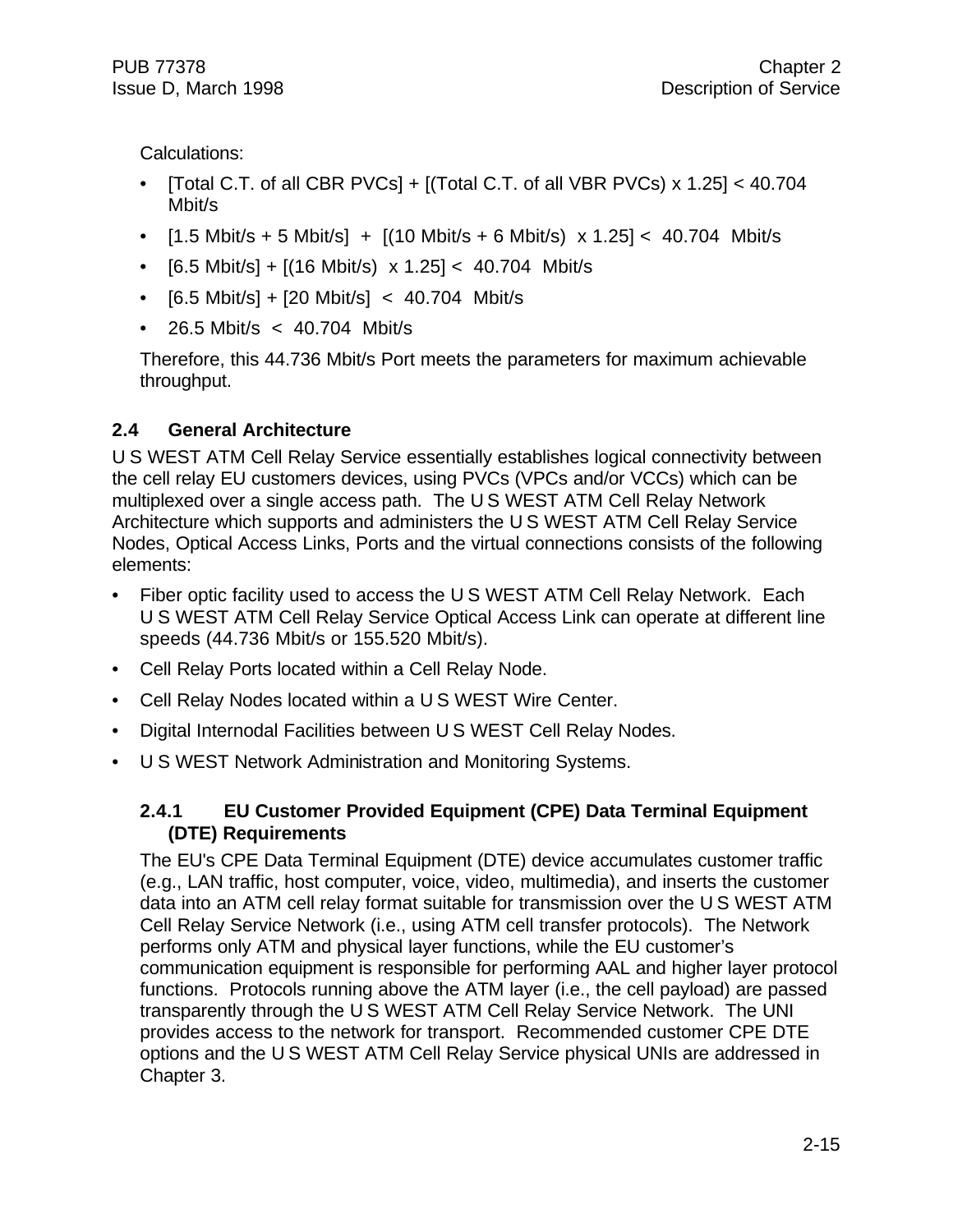#### **2.4.2 Cell Relay Node**

The administration and coordination of each PVC segment or link, and its associated VPI/VCI, is performed at U S WEST ATM Cell Relay Node locations (the administration and coordination of the overall PVC is performed at a U S WEST Operations Center). A Cell Relay Node examines each VPI/VCI to determine the cell's destination path based on the pre-subscribed PVC (VPC/VCC) information.

Due to the fact that each VPI/VCI has only local significance, each Cell Relay Node will associate each local VPI/VCI with a pre-defined path. The destination VPI/VCI may reside within a local or remote Cell Relay Node, or within another ATM Cell Relay Network Provider's Serving Area. If the Cell Relay Node determines the cell's destination is not local, the cell is transmitted over internodal facilities to the next appropriate Cell Relay Node, or the interconnecting Cell Relay Network. This process is reiterated until the cell reaches its final destination (i.e., EU CPE DTE device).

#### **2.5 U S WEST ATM Cell Relay Service Configuration**

The purpose of this section is to describe some of the typical service configurations associated with U S WEST ATM Cell Relay Service. U S WEST ATM Cell Relay Service may utilize both interoffice and local loop facilities to support the transport of U S WEST ATM Cell Relay Service customer traffic. The U S WEST ATM Cell Relay Service EU customer can access the U S WEST ATM Cell Relay Network via U S WEST ATM Cell Relay Service Optical Access Links, or private line transport, which is established between the customer premises location and the nearest U S WEST ATM Cell Relay Service Point. Service Points are geographic locations, designated by U S WEST, where the U S WEST ATM Cell Relay Network can be accessed. U S WEST ATM Cell Relay Service Ports are the physical entry points into the U S WEST ATM Cell Relay Service Network for Optical Access Links or other compatible private line facilities and are the originating and terminating points for VPCs and VCCs. Ports include the electronic equipment used in connecting these service elements to the U S WEST ATM Cell Relay Service Network. They enable customers to allocate bandwidth to applications at customer-designated transmission speeds of up to 1.544 Mbit/s, 44.736 Mbit/s or 155.520 Mbit/s.

#### **2.5.1 U S WEST ATM Cell Relay Service Network And Service Points**

The U S WEST ATM Cell Relay Service Network is considered to consist of Service Points, Cell Relay Nodes, Cell Relay Ports, and internodal facilities. U S WEST Interoffice Facilities will be utilized to transport U S WEST ATM Cell Relay Service internodal traffic within the same Local Access and Transport Area (LATA).

U S WEST will establish Cell Relay Nodes and designate certain Serving Wire Centers (SWCs) as Service Points to support U S WEST ATM Cell Relay Service.

If the U S WEST SWC of an EU customer is not a Service Point, U S WEST ATM Cell Relay Service access may be provided via: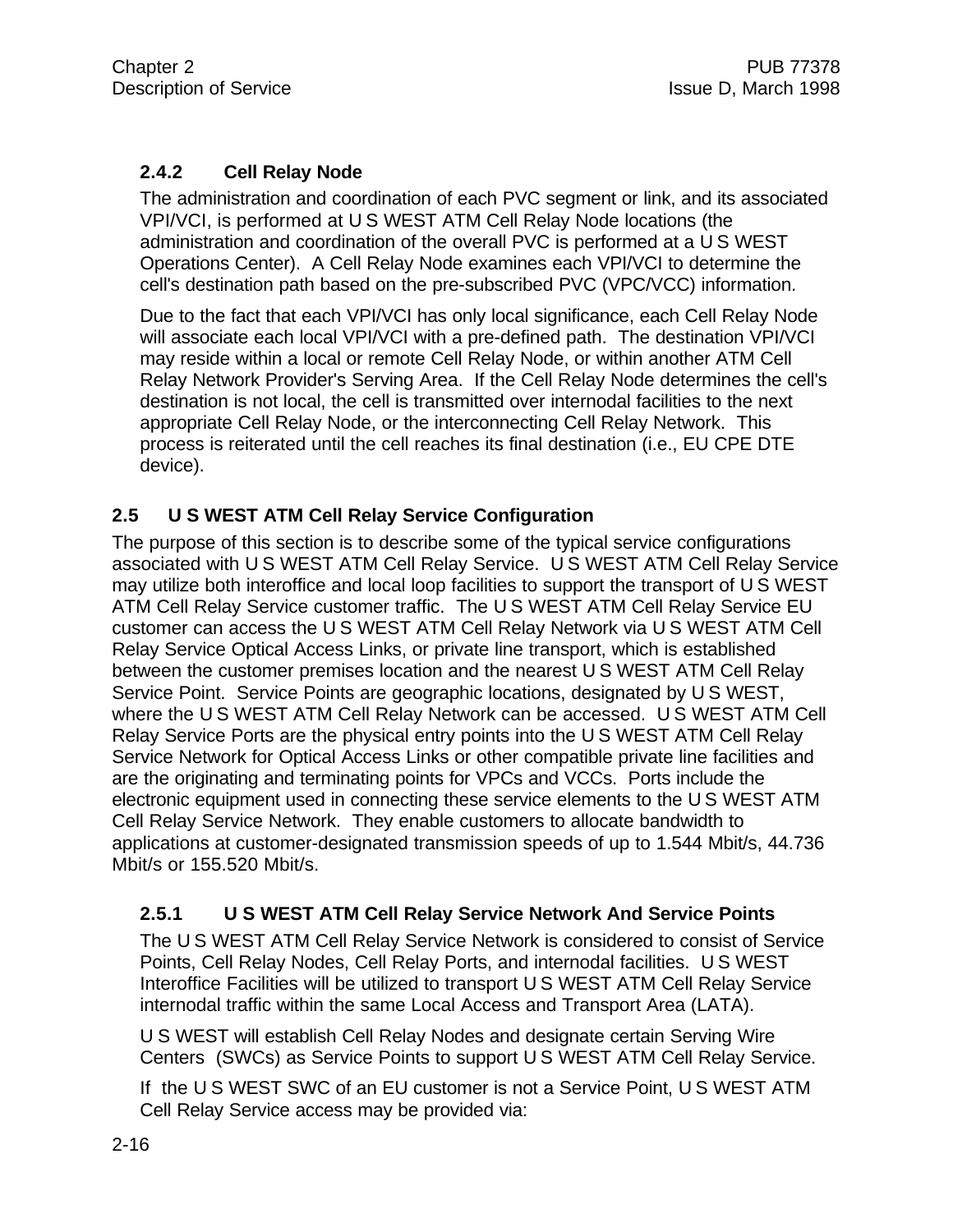• A customer ordered Private Line Service (i.e. DS1, DS3, SST), interoffice facilities, and Central Office (CO) terminations (e.g., CO connecting channels). See Subsection 2.6.5, Exhibit 2-3, and Section 3.8 for further details on this specific service configuration.

#### **2.5.2 U S WEST ATM Cell Relay Service UNI**

The EU UNI is the point at which a customer's data transmissions first enter the network supporting U S WEST ATM Cell Relay Service. It is the point of interconnection between U S WEST's facilities and customer terminal equipment. The UNIs offered to the EU customers will be at the following signal rates: 1.544 Mbit/s, 44.736 Mbit/s and 155.520 Mbit/s. Chapter 4 of this document describes the protocol structure of the ATM Layer for cell relay. The EU customer's physical interfaces for U S WEST ATM Cell Relay Service are described in Chapter 3. The UNI for cell relay signaling and its data transfer protocol are specified in the ATM Forum User Network Interface Specification 3.1. The U S WEST ATM Cell Relay Service Optical Access Link(s) which terminates on the EU customer's UNI may be provided over existing U S WEST Fiber Optic Facilities.

#### **2.5.3 Single Wire Center Service Configuration**

A single wire center configuration, shown in Exhibit 2-1, will support multiple U S WEST ATM Cell Relay Service EUs whose nearest Cell Relay Node (i.e., Service Point) is located within the same SWC. Multiple PVCs per Cell Relay Port will provide multiple VPCs/VCCs for U S WEST ATM Cell Relay EU customers within the same U S WEST ATM Cell Relay Node.

A single wire center service configuration consists of the following:

- Single Cell Relay Node
- Multiple Cell Relay Ports
- A single wire center which contains each EU customer's nearest Service Point.

#### **2.5.4 Multiple Wire Center Service Configuration**

A multiple wire center configuration, shown in Exhibit 2-2, will support multiple U S WEST ATM Cell Relay Service EUs whose nearest Cell Relay Nodes (i.e., Service Point) are located within different SWCs. Multiple PVCs per Cell Relay Port will provide multiple VPCs/VCCs for U S WEST ATM Cell Relay EU customers served from multiple U S WEST ATM Cell Relay Nodes.

A multiple wire center service configuration consists of the following:

- Multiple Cell Relay Nodes
- Multiple Cell Relay Ports
- Multiple wire centers which contain each EU customer's Service Point.
- Trunks between ATM Cell Relay Service Nodes.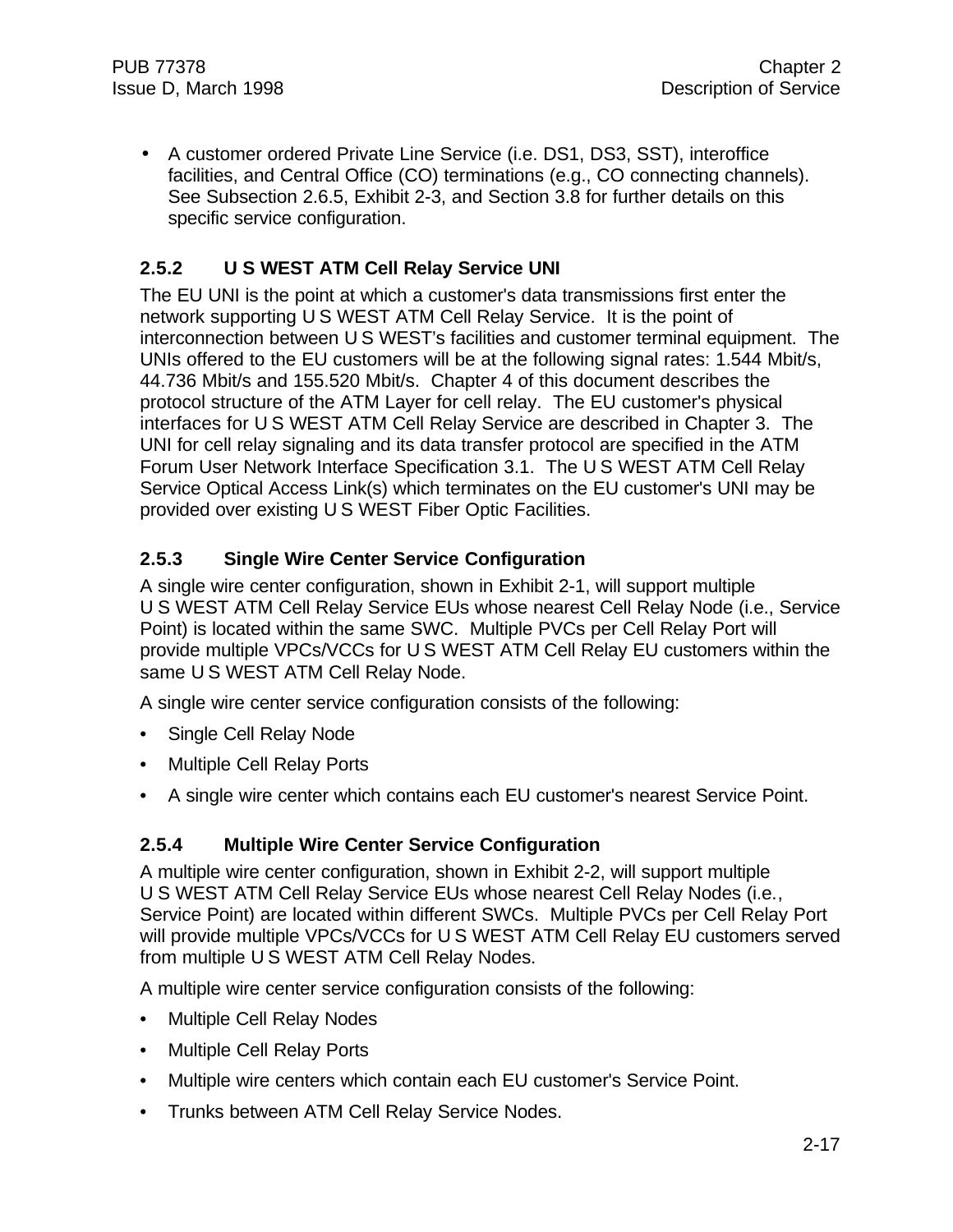#### **2.5.5 Non-Local U S WEST ATM Cell Relay Service Point Service Configuration**

A service configuration in which the nearest Service Point is not located within the U S WEST ATM Cell Relay Service customer's nearest U S WEST Serving Wire Center is shown in Exhibit 2-3. When a customer's SWC is not a U S WEST ATM Cell Relay Service Point, the customer may have the following option:

• Utilize a combination of a U S WEST ATM Cell Relay Service Port, a Central Office Connecting Channel, and customer ordered, Company-provided Private Line services (i.e. DS1, DS3, SST) to reach the nearest U S WEST ATM Cell Relay Service Point. If a customer utilizes Private Line services to access U S WEST ATM Cell Relay Service, the associated regulations, rates and charges for such Private Line services shall apply in addition to the rates and charges associated with the U S WEST ATM Cell Relay Service elements. See Exhibit 2-3 and Section 3.8.

A Non-Local U S WEST ATM Cell Relay Service Point service configuration may consist of the following:

- A customer's nearest SWC which is not a Service Point.
- A Private Line Service (DS1, DS3, or SST).
- CO Connecting Channels.
- An interoffice facility.
- Multiple Cell Relay Ports.
- Cell Relay Node.

#### **2.5.6 Optical Access Link Diversity Service Configuration**

A U S WEST ATM Cell Relay Service OAL Diversity service configuration, shown in Exhibit 2-4, provides a "standby" protect fiber path, which is routed over facilities separated, from the normal path, by 25 feet or more. Fiber optic facility separation is from the first utility vault outside the Serving Wire Center to the last utility vault or hand hole prior to the EU customer's premises.

An OAL Diversity service configuration consists of the following:

- A customer's nearest SWC.
- A U S WEST ATM Cell Relay Service OAL.
- A "Normal" fiber path.
- A "Protect" fiber path.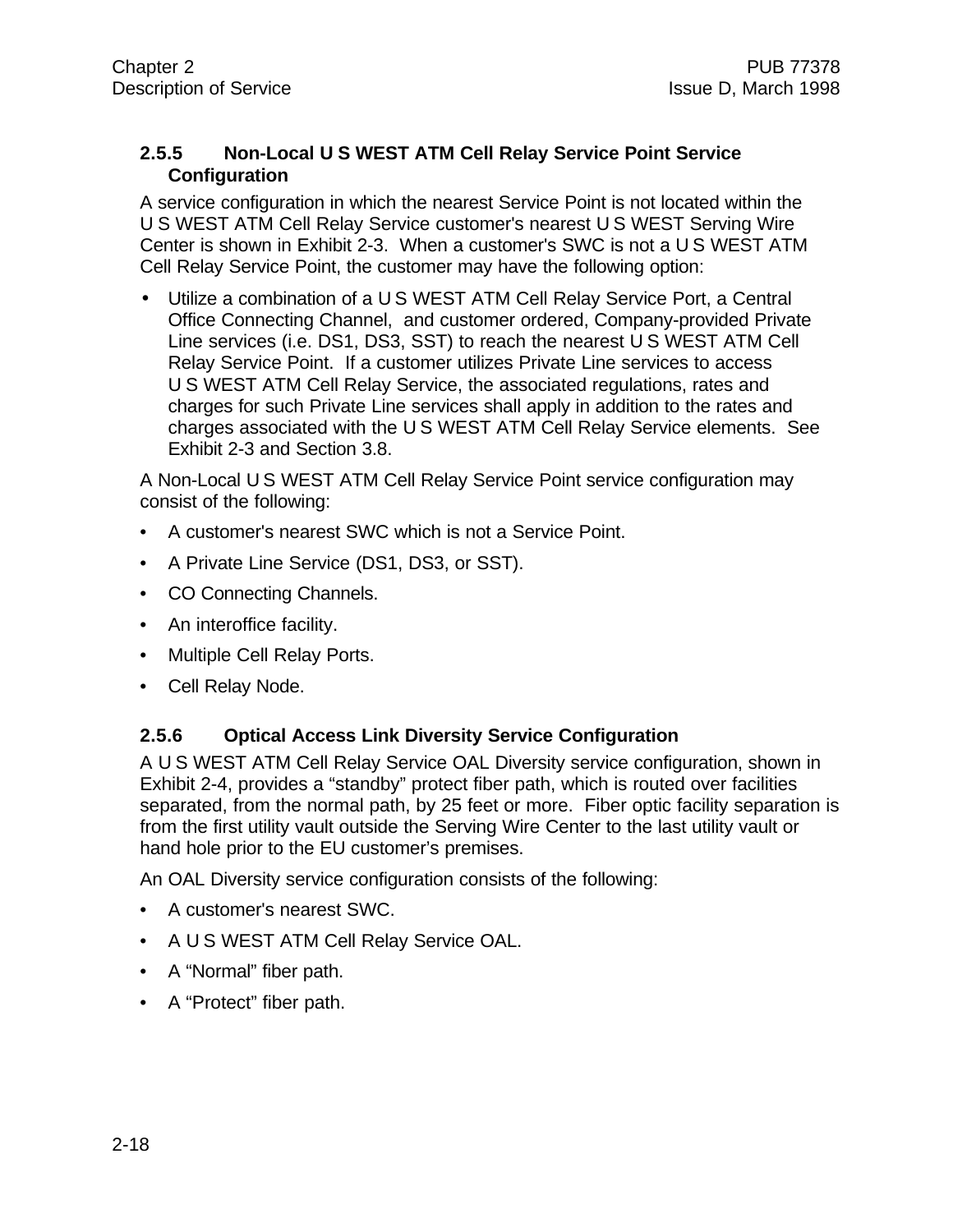#### **2.5.7 Stand-Alone Optical Access Link Service Configuration**

A U S WEST ATM Cell Relay Service SAOAL service configuration, shown in Exhibit 2-5, provides access to cell relay networks provided by service providers other than U S WEST. Private line transport mileage and/or a COCC may be required in conjunction with a SAOAL in order to connect the customer's serving wire center, or node, with the serving wire center, or node of another ATM Cell Relay Service provider. U S WEST does not provide administration of PVCs on a SAOAL.

A SAOAL service configuration consists of the following:

- A customer's nearest SWC which may or may not be a Service Point.
- A U S WEST ATM Cell Relay Service SAOAL.
- May or may not include a COCC and private line transport mileage.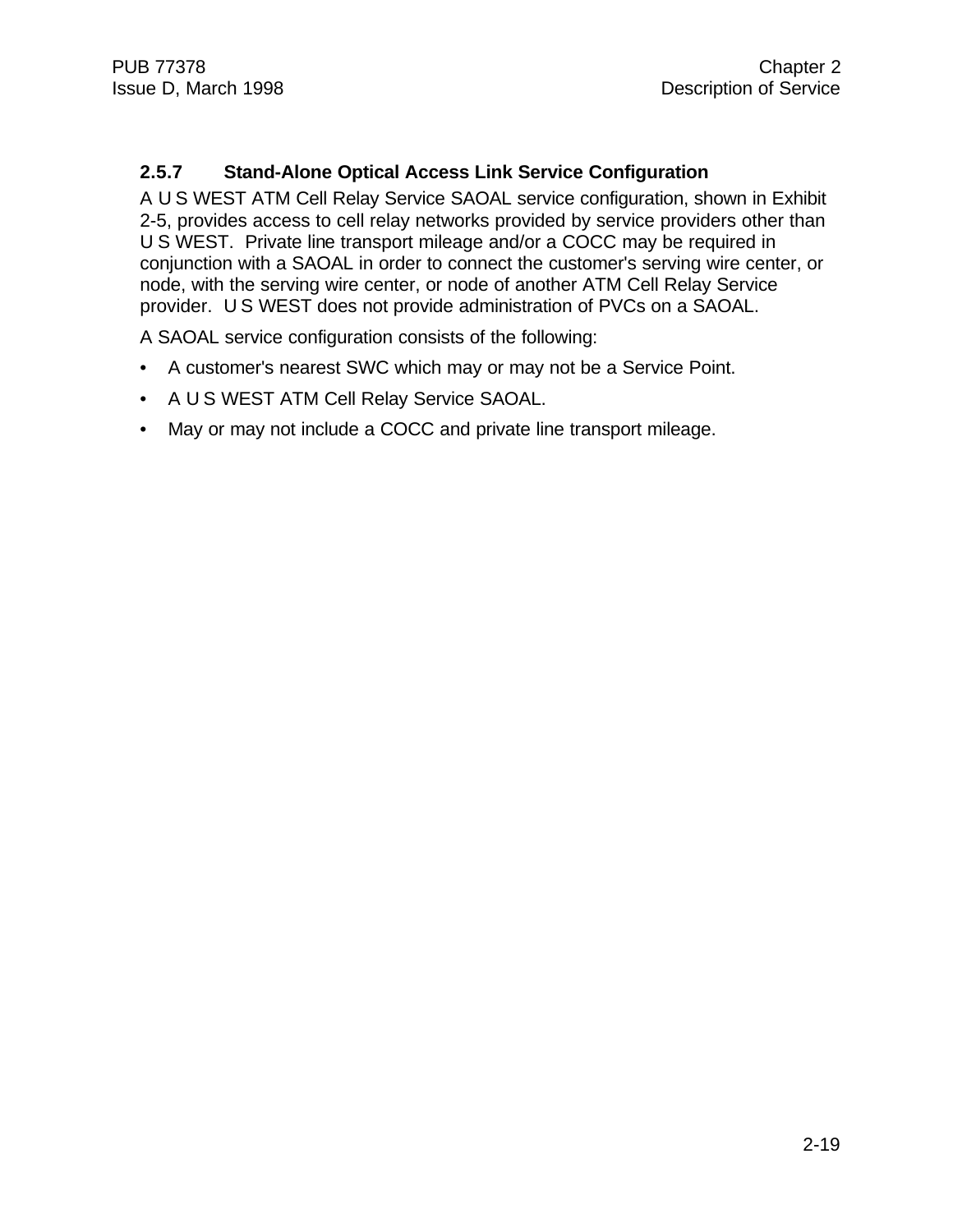

 $N = 1$  thru 5 VPCs, 1 thru 24 VCCs for a 1.544 Mbit/s access line speed  $N = 1$  thru 50 VPCs, 1 thru 500 VCCs for a 44.736 Mbit/s access line speed  $N = 1$  thru 50 VPCs, 1 thru 500 VCCs for a 155.520 Mbit/s access line speed

U S WEST ATM Cell Relay EU customer traffic will exchange information \* at the UNI based on the PVC cell relay signaling of the UNI defined in the ATM Forum User Network Interface Specification 3.1 (1994).

#### **LEGEND:**

CPE - Customer Provided Equipment ATM CRS - ATM Cell Relay Service UNI - User-Network Interface PVC - Permanent Virtual Connection

**Exhibit 2-1** Single Wire Center Configuration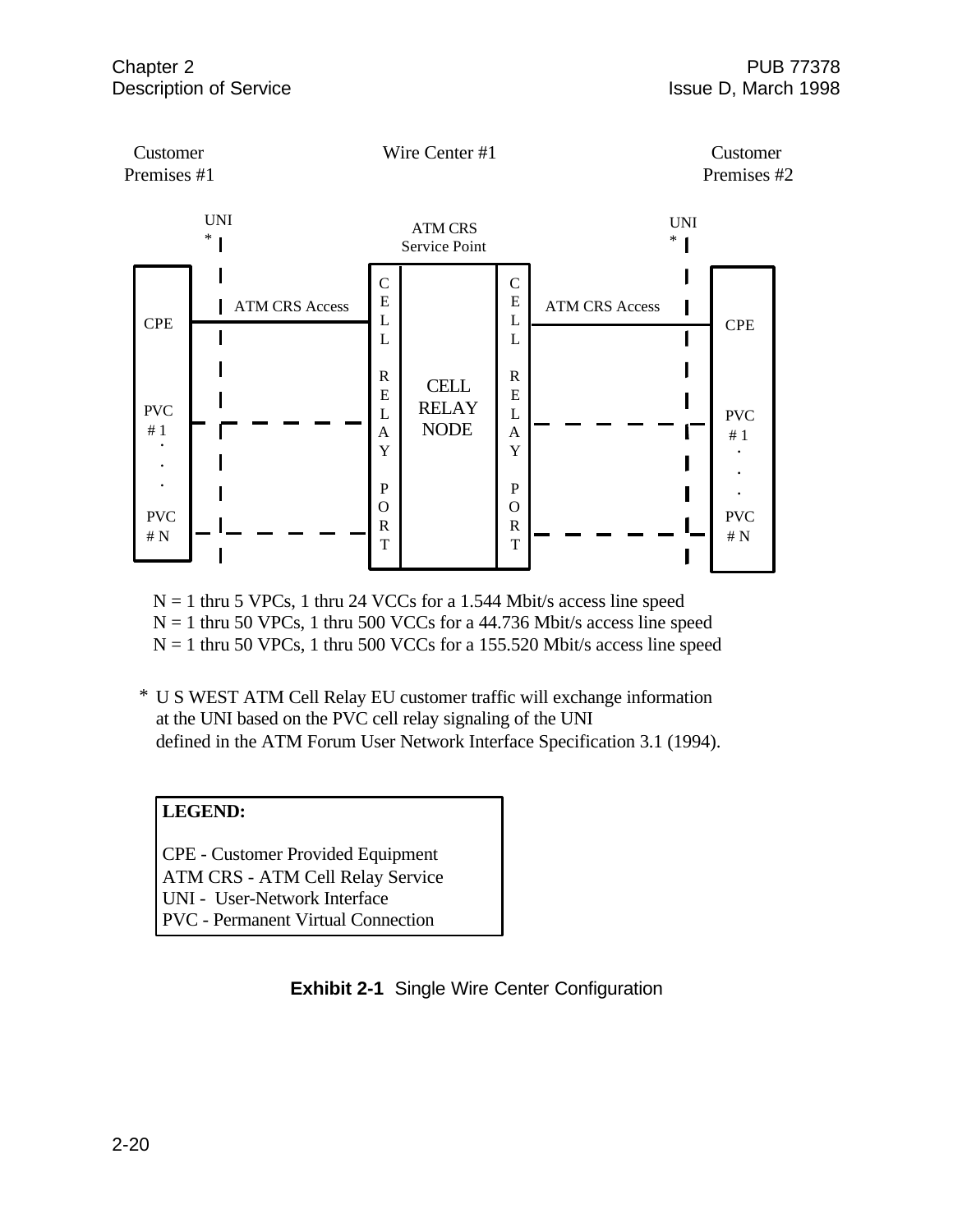

 $N = 1$  thru 5 VPCs, 1 thru 24 VCCs for a 1.544 Mbit/s access line speed  $N = 1$  thru 50 VPCs, 1 thru 500 VCCs for a 44.736 Mbit/s access line speed

 $N = 1$  thru 50 VPCs, 1 thru 500 VCCs for a 155.520 Mbit/s access line speed

\*U S WEST ATM Cell Relay EU customer traffic will exchange information at the UN I based on the PVC cell relay signaling of the UN I defined in the ATM Forum User Network Interface Specification 3.1 (1994).

#### **LEGEND:**

CPE - Customer Provided Equipment ATM CRS - ATM Cell Relay Service UNI - User-Network Interface PVC - Permanent Virtual Connection

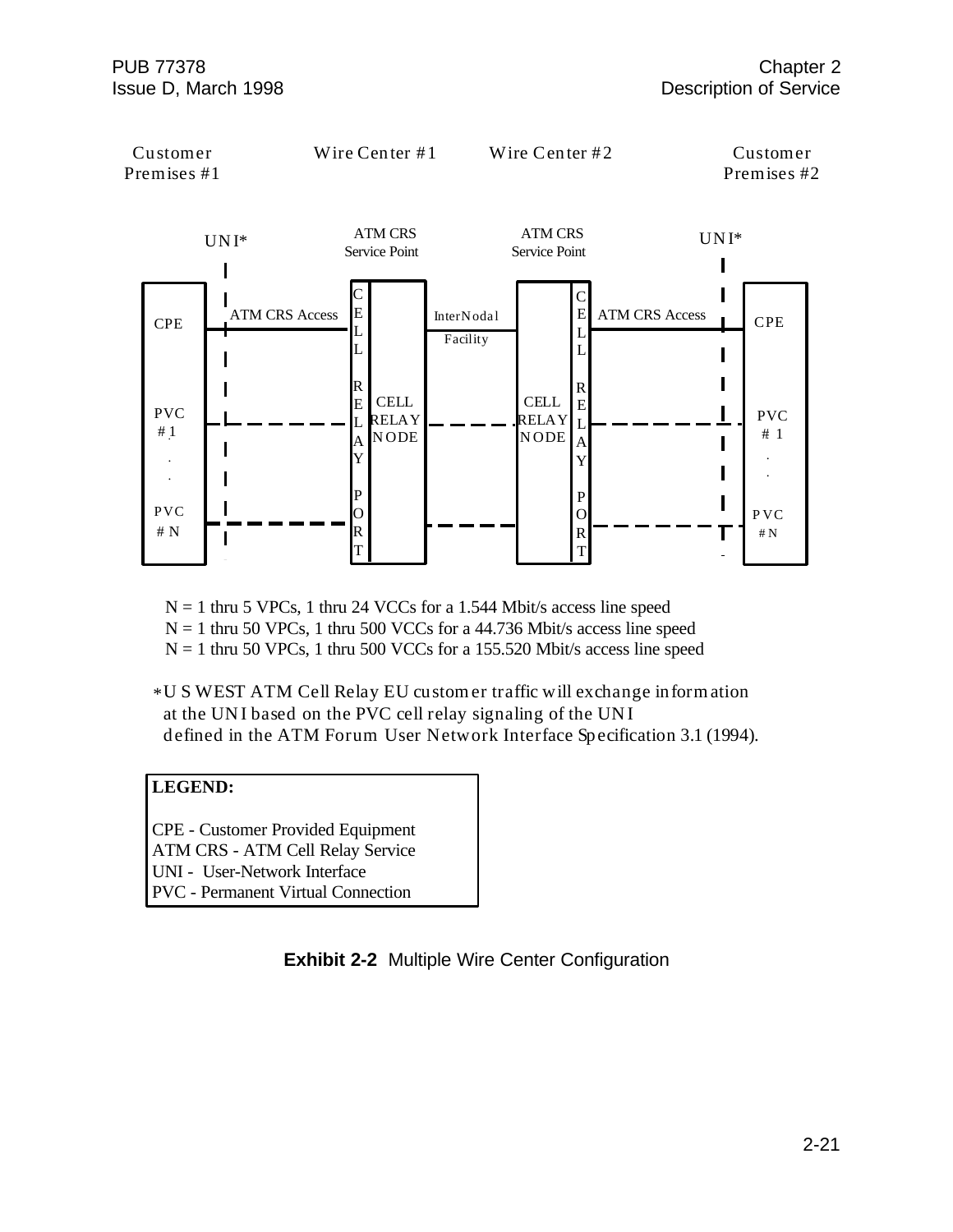

 $N = 1$  thru 5 VPCs, 1 thru 24 VCCs for a 1.544 Mbit/s access line speed  $N = 1$  thru 50 VPCs, 1 thru 500 VCCs for a 44.736 Mbit/s access line speed  $N = 1$  thru 50 VPCs, 1 thru 500 VCCs for a 155.520 Mbit/s access line speed

U S WEST ATM Cell Relay EU customer traffic will exchange information \* at the UNI based on the PVC cell relay signaling of the UNI defined in the ATM Forum User Network Interface Specification 3.1 (1994).

#### **LEGEND:**

CPE - Customer Provided Equipment ATM CRS - ATM Cell Relay Service

- NI Network Interface
- UNI User-Network Interface
- PVC Permanent Virtual Connection
- COCC Central Office Connecting Channel

**Exhibit 2-3** Non-Local U S WEST ATM Cell Relay Service Point Service Configuration (Private Line Service Option)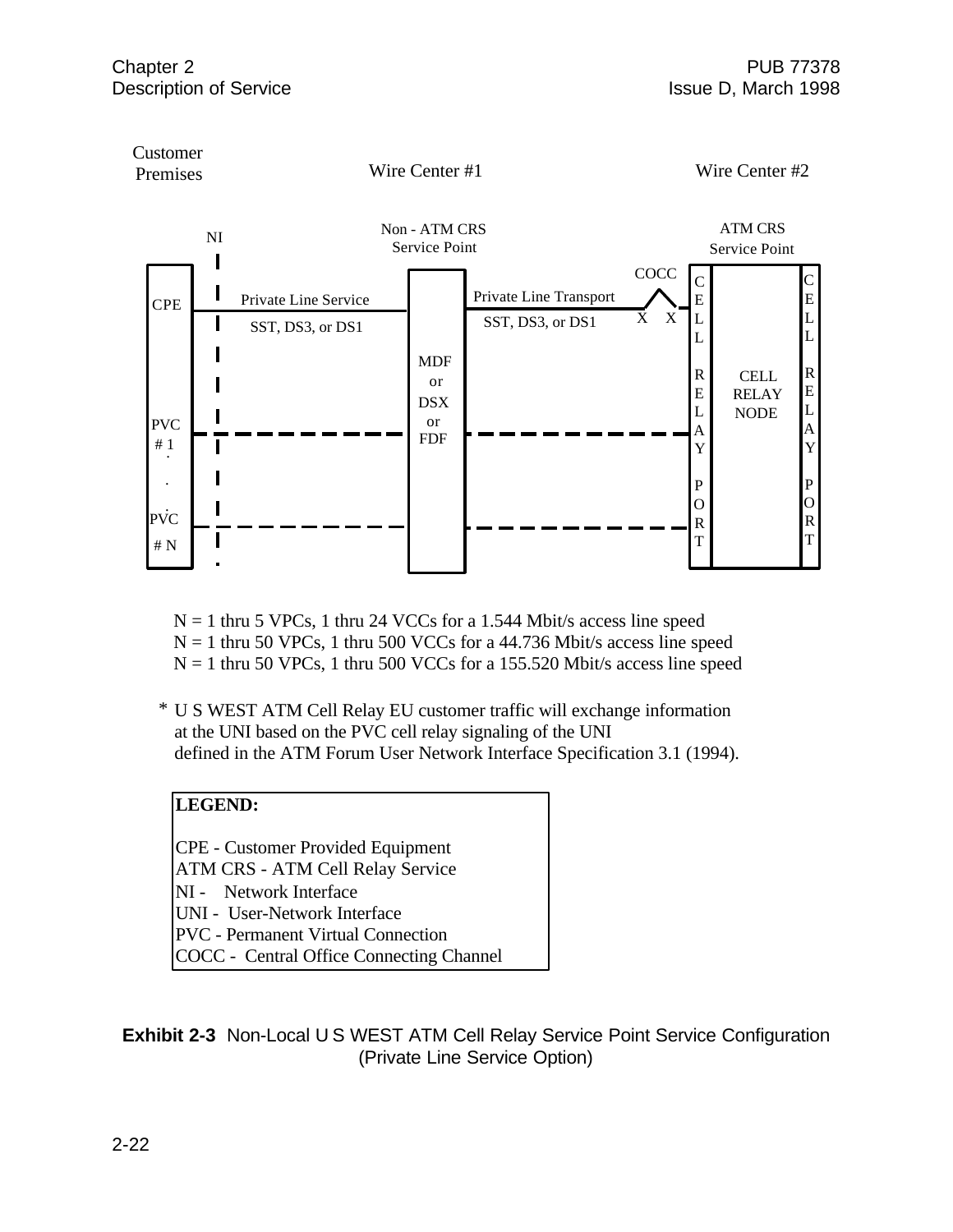

NOTE: There is no minimum separation from the vault/terminal into the wire center/customer premises.

#### **LEGEND:**

OAL - Optical Access Link CEF - Cable Entrance Facility ATM CRS - ATM Cell Relay Service UNI - User-Network Interface

**Exhibit 2-4** Optical Access Link Diversity Service Configuration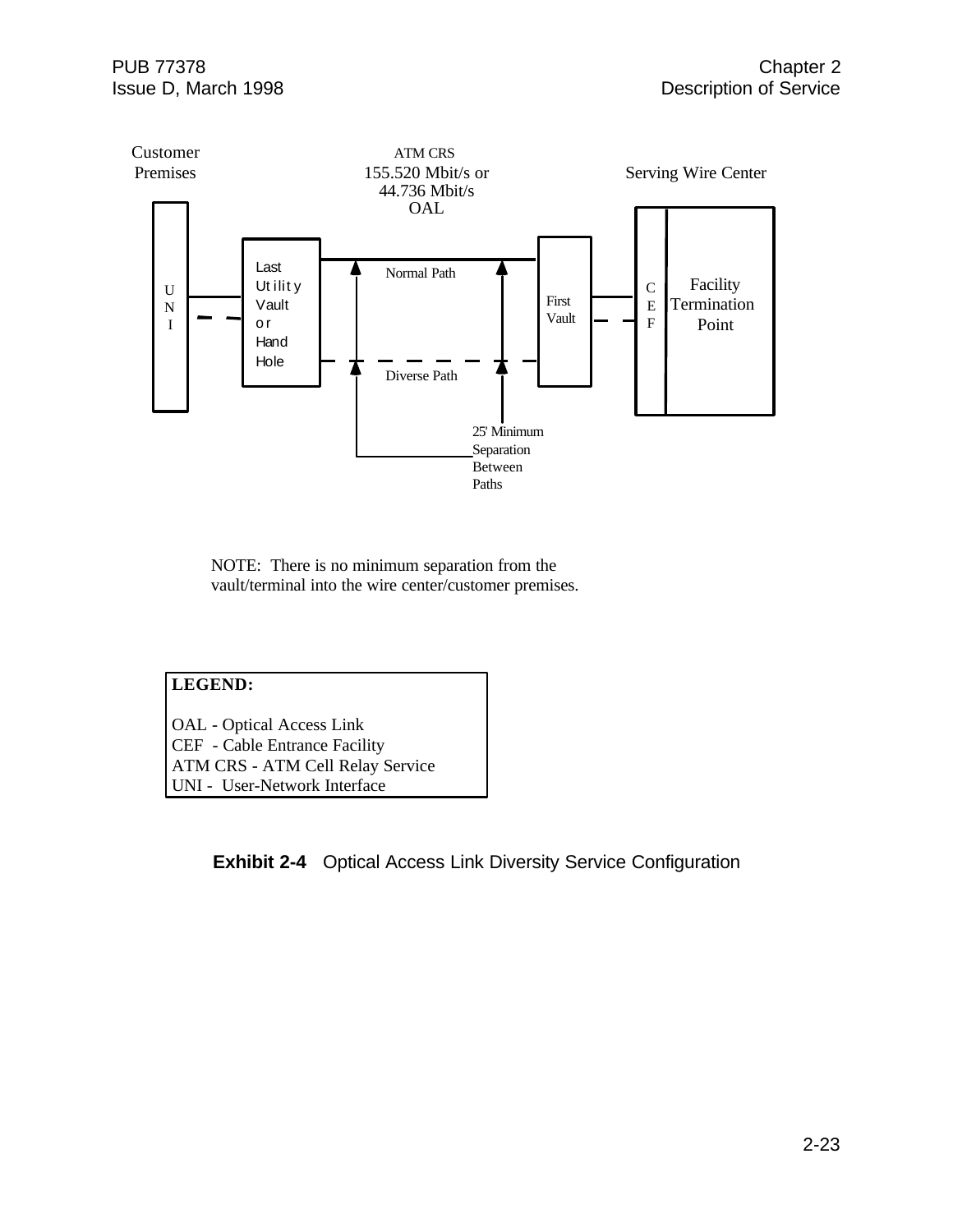

 $N = 1$  thru 50 VPCs, 1 thru 500 VCCs for a 44.736 Mbit/s access line speed  $N = 1$  thru 50 VPCs, 1 thru 500 VCCs for a 155.520 Mbit/s access line speed

U S WEST ATM Cell Relay EU customer traffic will exchange information \* at the UNI based on the PVC cell relay signaling of the UNI defined in the ATM Forum User Network Interface Specification 3.1 (1994).

#### **LEGEND:**

SAOAL - Stand-Alone Optical Access Link CPE - Customer Provided Equipment ATM CRS - ATM Cell Relay Service UNI - User-Network Interface PVC - Permanent Virtual Connection

**Exhibit 2-5** Stand-Alone Optical Access Link Service Configuration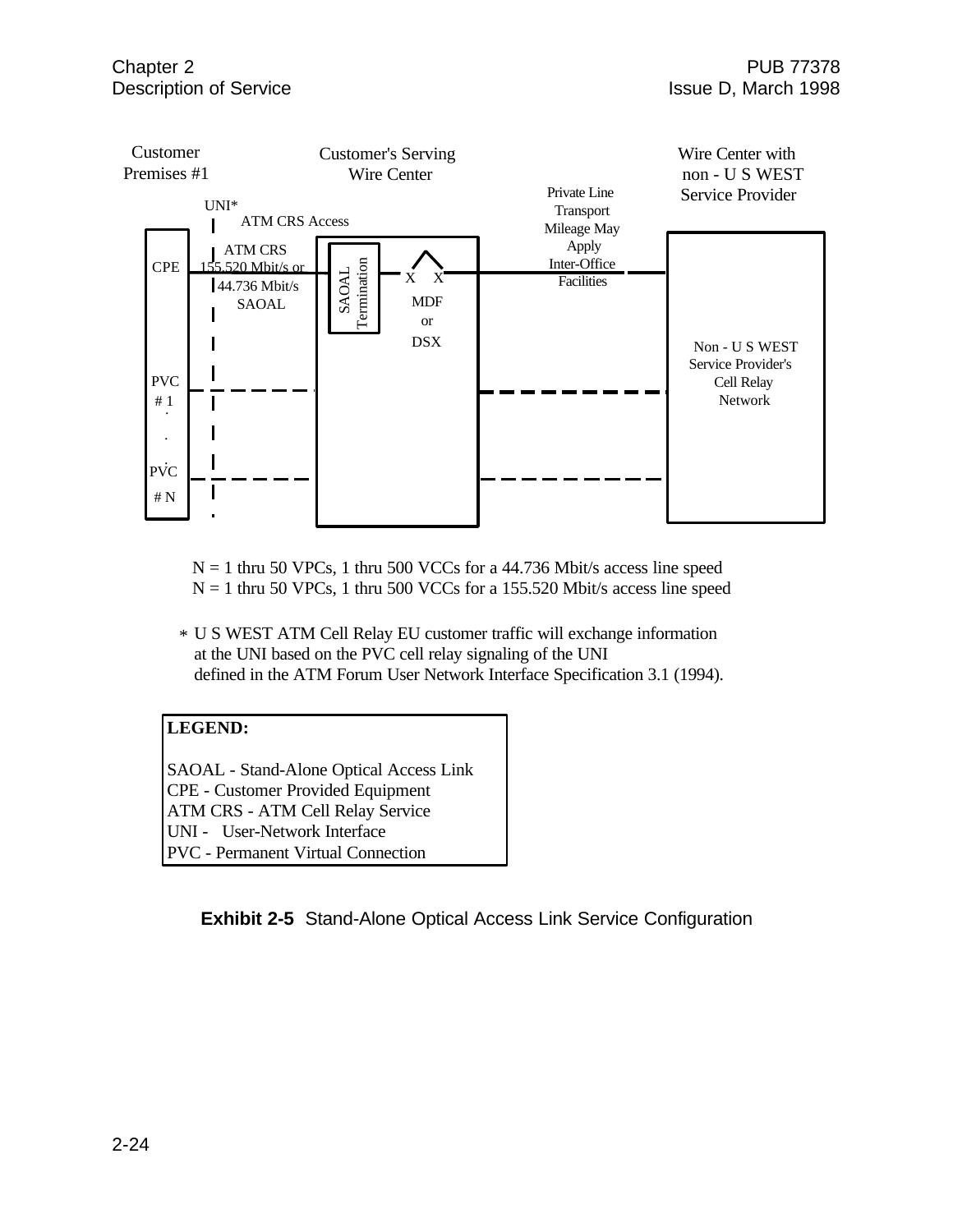# **CONTENTS**

| <b>Chapter and Section</b>                                                             | Page     |
|----------------------------------------------------------------------------------------|----------|
|                                                                                        |          |
| 3.1 Description of Network Interfaces (NIs) for U S WEST ATM Cell Relay                |          |
|                                                                                        |          |
|                                                                                        |          |
|                                                                                        |          |
|                                                                                        |          |
| 3.2 155.520 Mbit/s Network Interface (NI) Power Levels 3-2                             |          |
|                                                                                        |          |
|                                                                                        |          |
|                                                                                        |          |
|                                                                                        |          |
|                                                                                        |          |
|                                                                                        |          |
|                                                                                        |          |
|                                                                                        |          |
|                                                                                        |          |
|                                                                                        |          |
|                                                                                        |          |
|                                                                                        |          |
|                                                                                        |          |
| 3.5.3 Compatible NC Codes for the ATM Cell Relay Service 155.520                       |          |
|                                                                                        |          |
| 3.5.4 Compatible NC Codes for the ATM Cell Relay Service 44.736                        |          |
|                                                                                        |          |
| 3.6 Network Channel Interface (NCI) Format Structure 3-5                               |          |
|                                                                                        |          |
|                                                                                        |          |
|                                                                                        |          |
|                                                                                        |          |
|                                                                                        |          |
|                                                                                        |          |
| 3.6.7 Applicable NCI Protocol Codes For ATM Cell Relay Service Optical<br>Access Links | $.3 - 7$ |
| 3.6.8 ATM Cell Relay Service 155.520 Mbit/s Optical Access Link NCI                    |          |
|                                                                                        | $3 - 7$  |
| 3.6.9 ATM Cell Relay Service 155.520 Mbit/s Optical Access Link NCI                    |          |
|                                                                                        | $3 - 8$  |
| 3.6.10 ATM Cell Relay Service 44.736 Mbit/s Optical Access Link NCI                    |          |
|                                                                                        |          |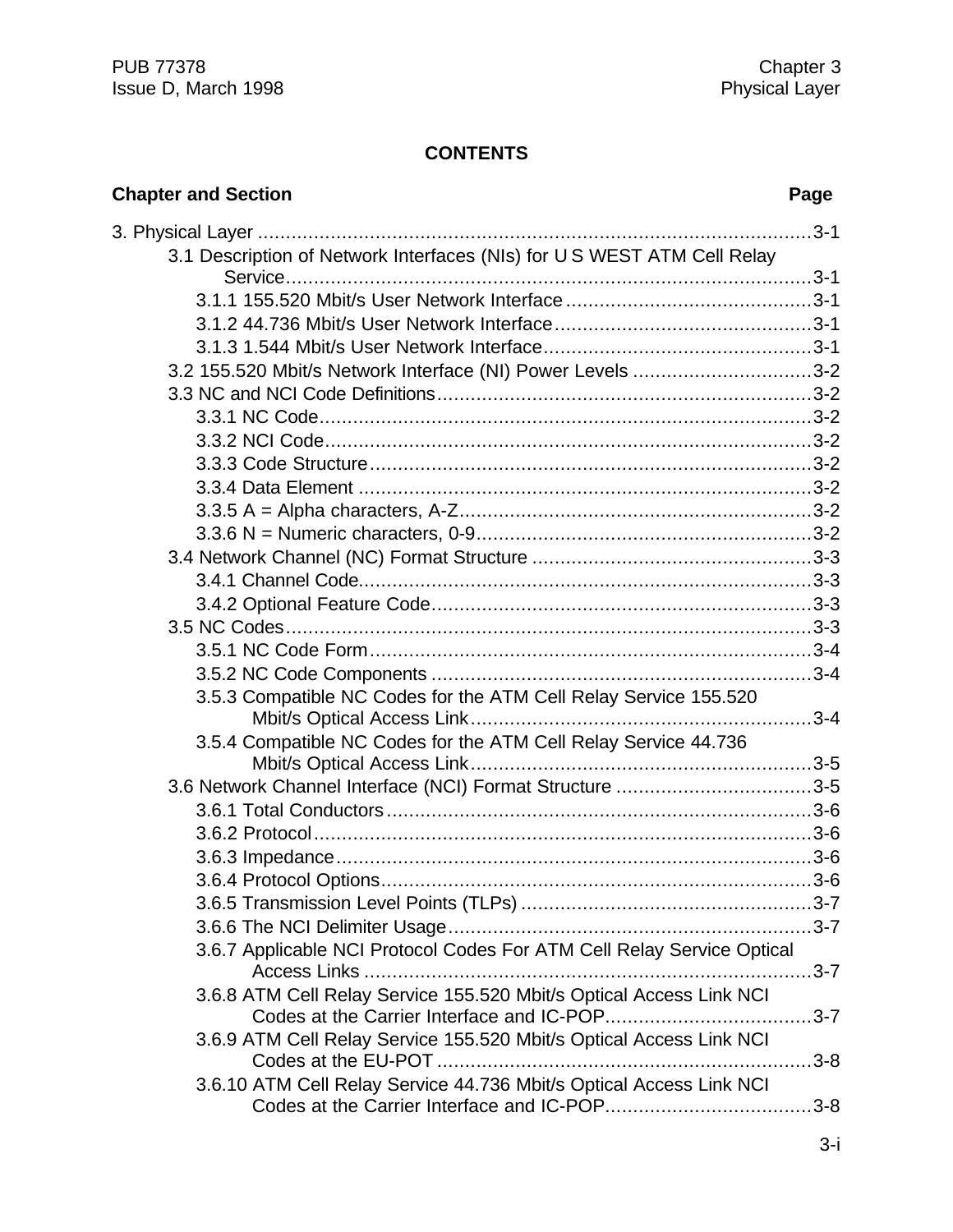|                 | 3.6.11 ATM Cell Relay Service 44.736 Mbit/s Optical Access Link NCI<br>3.6.12 Specifying NCI Codes for ATM Cell Relay Service Optical Access                                                                                                                                                                                                             |
|-----------------|----------------------------------------------------------------------------------------------------------------------------------------------------------------------------------------------------------------------------------------------------------------------------------------------------------------------------------------------------------|
|                 | 3.6.13 Specifying NCI Codes for ATM Cell Relay Service Optical Access                                                                                                                                                                                                                                                                                    |
|                 | 3.7 Application of Cell Relay Service with other U S WEST Services3-9<br>3.7.1 U S WEST DS1 Service with U S WEST ATM Cell Relay Service3-9<br>3.7.2 U S WEST DS3 Service with U S WEST ATM Cell Relay Service 3-10<br>3.7.3 U S WEST Self-Healing Alternate Route Protection with<br>3.7.4 U S WEST Self Healing Network Service with U S WEST ATM Cell |
|                 | 3.7.5 U S WEST Synchronous Service Transport with U S WEST ATM                                                                                                                                                                                                                                                                                           |
| <b>Figures</b>  |                                                                                                                                                                                                                                                                                                                                                          |
| $3 - 1$         |                                                                                                                                                                                                                                                                                                                                                          |
| $3 - 2$         |                                                                                                                                                                                                                                                                                                                                                          |
| <b>Tables</b>   |                                                                                                                                                                                                                                                                                                                                                          |
| $3 - 1$         |                                                                                                                                                                                                                                                                                                                                                          |
| $3 - 2$         |                                                                                                                                                                                                                                                                                                                                                          |
| $3 - 3$         | ATM Cell Relay Service NC/NCI Compatible Combinations3-9                                                                                                                                                                                                                                                                                                 |
| $3 - 4$         |                                                                                                                                                                                                                                                                                                                                                          |
| $3-5$           |                                                                                                                                                                                                                                                                                                                                                          |
| $3-6$           |                                                                                                                                                                                                                                                                                                                                                          |
| $3 - 7$         |                                                                                                                                                                                                                                                                                                                                                          |
| <b>Exhibits</b> |                                                                                                                                                                                                                                                                                                                                                          |
| $3 - 1$         |                                                                                                                                                                                                                                                                                                                                                          |
| $3 - 2$         |                                                                                                                                                                                                                                                                                                                                                          |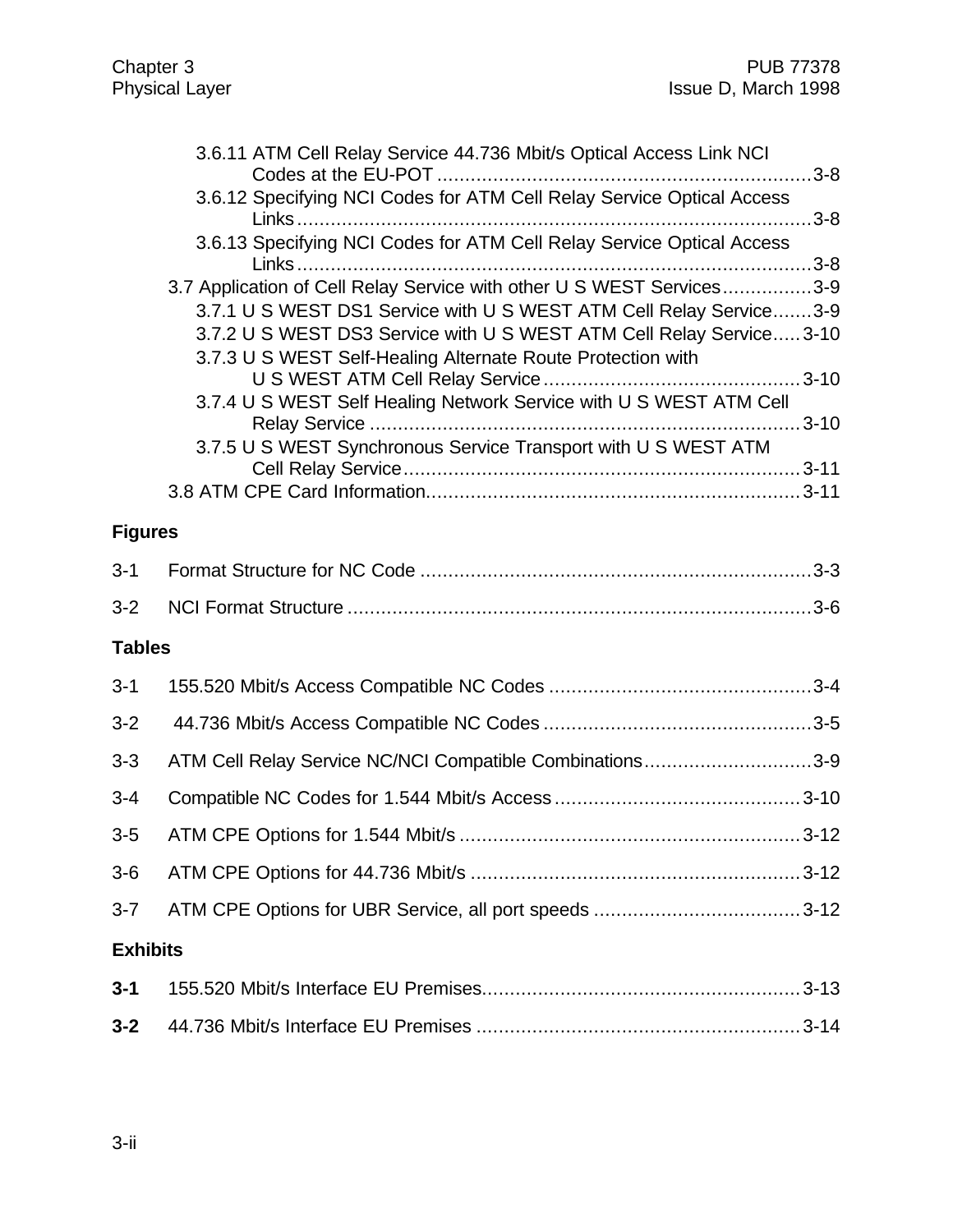#### **3. Physical Layer**

#### **3.1 Description of Network Interfaces (NIs) for U S WEST ATM Cell Relay Service**

#### **3.1.1 155.520 Mbit/s User Network Interface**

A U S WEST ATM Cell Relay Service 155.520 Mbit/s Optical Access Link is provided to a customer End-User (EU). The signal characteristics at the NI of an EU customer conform to ANSI T1.105, "Telecommunications - Digital Hierarchy Optical Interface Rates and Formats Specifications (SONET)" the standard for Digital Hierarchy - Optical Interface Rates and Formats Specifications (SONET). The optical characteristics at the UNI of an EU customer conform to GR-NWT-000253, "Synchronous Optical Network (SONET) Transport Systems: Common Generic Criteria.

The physical NI to an EU customer will be a fiber optic connector of type FC-PC. The FC-PC type connector is a 2.5 mm ferrule, keyed bayonet format connector. Wiring and application information for the FC-PC connector is shown in Exhibit 3-1.

# **3.1.2 44.736 Mbit/s User Network Interface**

A U S WEST ATM Cell Relay Service 44.736 Mbit/s Optical Access Link is provided to a customer EU. The signal characteristics at the NI of an EU customer are described in ANSI T1.404, "Telecommunications - Carrier-to-Customer Installation - DS3 Metallic Interface Specifications".

The physical NI to an EU customer will be a connector of type SJA44. Wiring and application information for the SJA44 jack is shown in Exhibit 3-2.

# **3.1.3 1.544 Mbit/s User Network Interface**

The U S WEST ATM Cell Relay Service 1.544 Mbit/s service offering is provided to a customer EU via U S WEST DS1 Service (see Section 3.8.1). The signal characteristics at the NI of an EU customer are described U S WEST Technical Publication 77375.

The physical NI to an EU customer will be a Registration Jack of type: RJ48C, RJ48H, RJ48M. The selection of one of the above physical connectors is a customer option.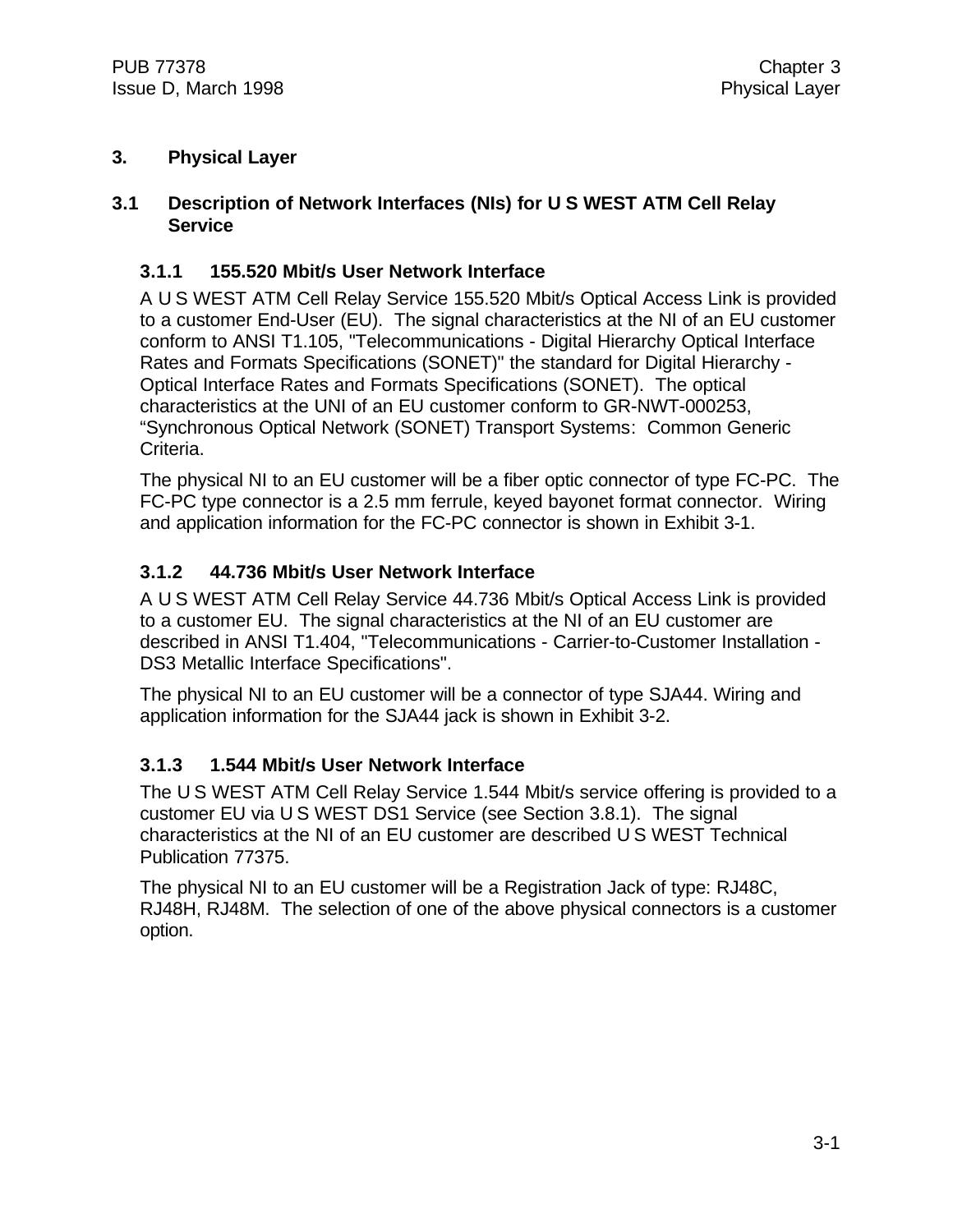#### **3.2 155.520 Mbit/s Network Interface (NI) Power Levels**

It is the responsibility of the transmitting party to achieve the minimum interface power. The optical power level at the 155.520 Mbit/s Interface should meet the following minimum fixed power point levels:

• Intermediate reach laser (1310 nm)

The EU customer will receive not less than -27 dB at the NI.

The EU customer will transmit not less than -16 dB at the NI.

• Long reach laser (1310 nm)

The EU customer will receive not less than -33 dB at the NI.

The EU customer will transmit not less than -6 dB at the NI.

These levels were developed to allow for maximum distances between the EU customer and the ATM Cell Relay Service Point. It is the responsibility of the receiving party to attenuate the optical signal level if required.

#### **3.3 NC and NCI Code Definitions**

#### **3.3.1 NC Code**

The NC code is an encoded representation used to identify both switched and nonswitched services. Included in this code set are customer options associated with individual channel services, or feature groups and other switched services.

#### **3.3.2 NCI Code**

The NCI code is an encoded representation used to identify five (5) interface elements located at a POT in either a Central Office (CO) or a customer location. The interface elements include: Total Conductors, Protocol, Impedance, Protocol Options and Transmission Level Points (TLP).

#### **3.3.3 Code Structure**

The basic characteristic of a code; its length and generic representation.

#### **3.3.4 Data Element**

A uniquely named and defined category of data (e.g., Protocol Format Structure), a combination of data elements grouped in a prescribed sequence.

#### **3.3.5 A = Alpha characters, A-Z**

#### **3.3.6 N = Numeric characters, 0-9**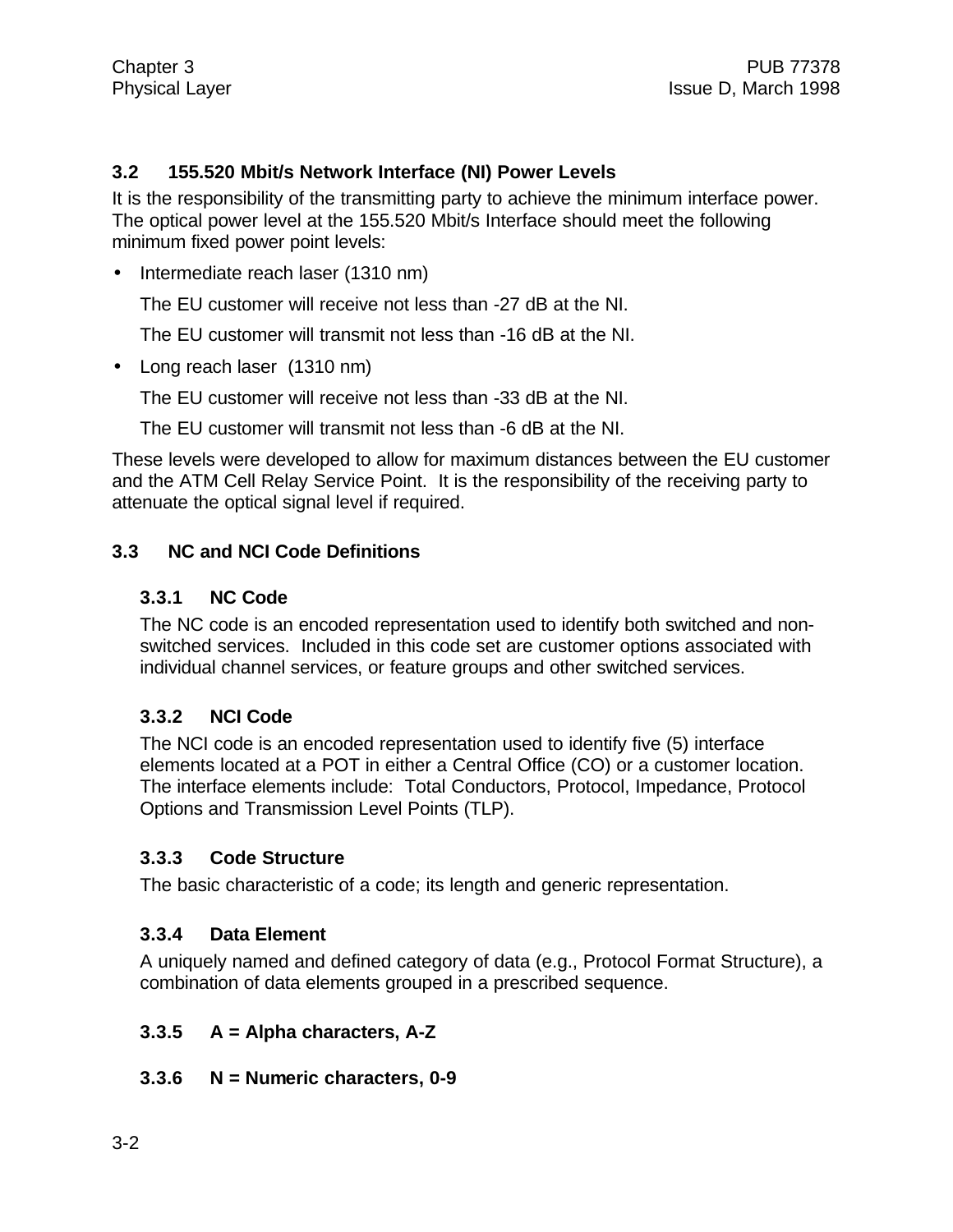#### **3.4 Network Channel (NC) Format Structure**

An NC code is a four-character code with two data elements: Channel Code and Optional Feature Code. The format is illustrated in Figure 3-1.

| <b>Optional Feature Code</b><br>Channel Code<br>Data Element |  |  |          |        |
|--------------------------------------------------------------|--|--|----------|--------|
| <b>Character Position</b>                                    |  |  |          |        |
| Character Key                                                |  |  | $X$ or - | X ∩r - |

**Network Channel Code**

 $X =$  Alphanumeric

 $=$  Hyphen

|  | Figure 3-1 Format Structure for NC Code |  |  |
|--|-----------------------------------------|--|--|
|  |                                         |  |  |

#### **3.4.1 Channel Code**

The **Channel Code** (character position 1 and 2) is a two character alpha or alphanumeric code that describes the channel service in an abbreviated form. The channel code will frequently, but not always, be specified as the service code of the special service circuits or the transmission grade of the message trunk circuit. The NC channel code field is always filled.

#### **3.4.2 Optional Feature Code**

The **Optional Feature** (character position 3 and 4) is a two character alpha or alphanumeric or hyphen code that represents the option codes available for each channel code. Varying combinations of this code will allow the customer to enhance the technical performance of the requested channel, or to further identify the type of service. It is also used to specify options such as conditioning, effective 4-wire, multiplexing, etc. The NC Optional Code field is always filled.

#### **3.5 NC Codes**

The NC Code is an encoded description of the channel provided by U S WEST. This channel is established between one of the following:

- Carrier, Interexchange Carrier (IC) or U S WEST Point of Termination (POT) and an EU-POT.
- Two EU-POTs
- Two Carrier POTs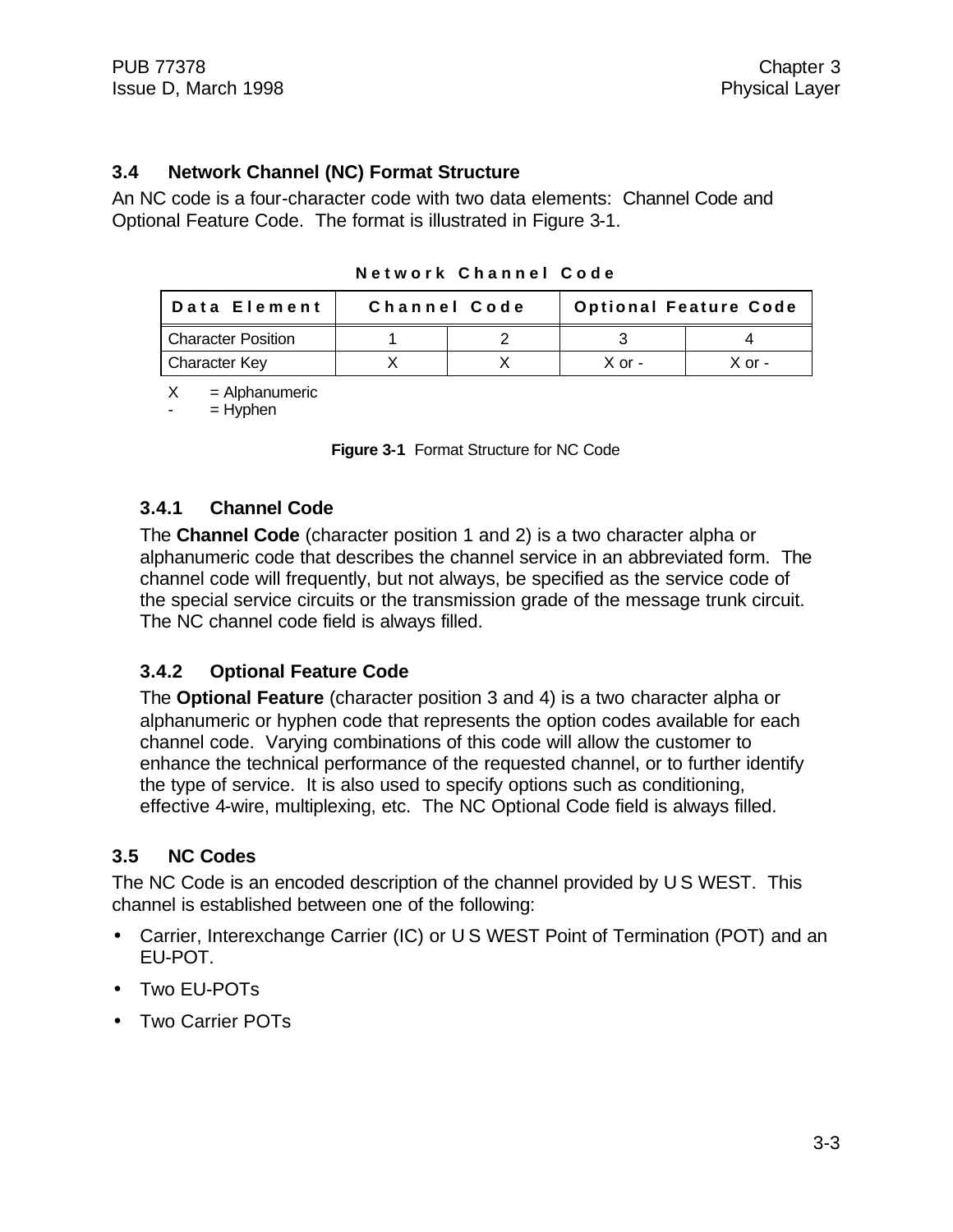The NC Code set contains customer options associated with individual channel services. The EU customer or Carrier must specify the NC codes for the desired service when ordering U S WEST ATM Cell Relay Service. This section describes the NC codes which apply specifically to U S WEST ATM Cell Relay Service. The ATM Cell Relay Service NC Code definitions emulate existing NC Code definitions, only differing by a "fast packet" identifier which signifies the transport of packets over a communications channel provided by U S WEST ATM Cell Relay Service.

#### **3.5.1 NC Code Form**

The NC code has the form XGBB. There are always four positions. There are neither spaces nor delimiters between the characters.

# **3.5.2 NC Code Components**

An NC code consists of four alpha/numeric characters. The first two positions are the alpha Channel Codes used to define the basic channel type. The latter two positions are used to identify the channel options. The options positions may take the value of a dash ( - ).

#### **3.5.3 Compatible NC Codes for the ATM Cell Relay Service 155.520 Mbit/s Optical Access Link**

Table 3-1 lists the compatible STS3c, OC-3 NC codes for the 155.520 Mbit/s ATM Cell Relay Service Optical Access Link and Stand Alone Optical Access Link associated with U S WEST ATM Cell Relay Service. The NC Codes listed in Table 3- 1 are applicable for access service applications of U S WEST ATM Cell Relay Service.

**Note:** OBBP should only be used for a 155.520 Mbit/s SAOAL. OBAP is the preferred NC code for a 155.520 Mbit/s OAL.

| <b>Network Channel Code</b> | <b>Description</b>                            |
|-----------------------------|-----------------------------------------------|
| OB-P                        | OC-3 SONET, None / Point to Point,            |
|                             | Optical termination on a switch (e.g., ATM)   |
| <b>OBAP</b>                 | OC-3 SONET, Loop Timing / Point to Point,     |
|                             | Optical termination on a switch (e.g., ATM)   |
| <b>OBBP</b>                 | OC-3 SONET, External Timing / Point to Point, |
|                             | Optical termination on a switch (e.g., ATM)   |

|  | Table 3-1 155.520 Mbit/s Access Compatible NC Codes |  |  |
|--|-----------------------------------------------------|--|--|
|  |                                                     |  |  |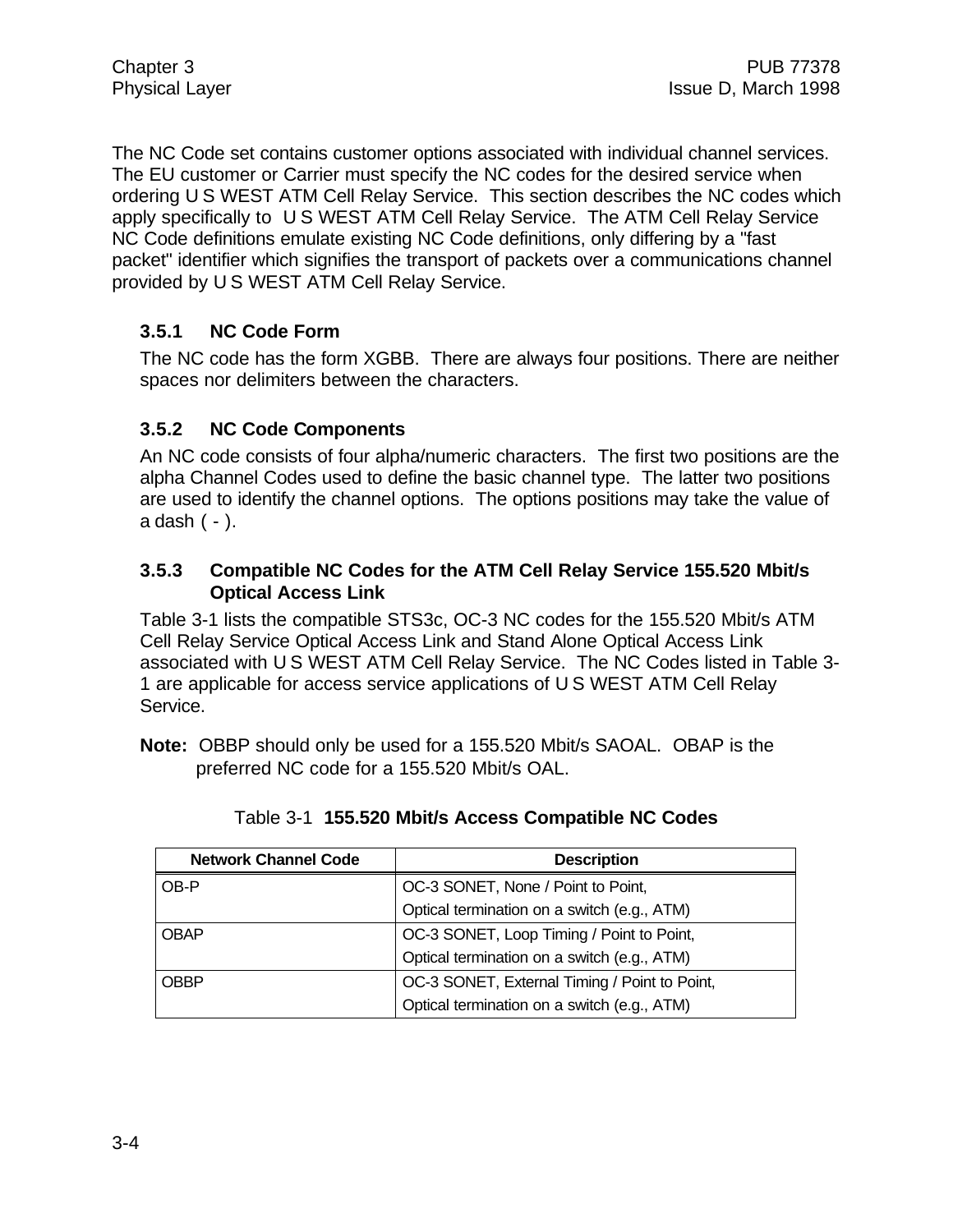#### **3.5.4 Compatible NC Codes for the ATM Cell Relay Service 44.736 Mbit/s Optical Access Link**

Table 3-2 lists the compatible NC codes for the 44.736 Mbit/s ATM Cell Relay Service Optical Access Link and Stand Alone Optical Access Link associated with U S WEST ATM Cell Relay Service. The NC Codes listed in Table 3-2 are applicable for access service applications of U S WEST ATM Cell Relay Service.

| <b>Network Channel Code</b> | <b>Description</b>                                                                 |
|-----------------------------|------------------------------------------------------------------------------------|
| <b>HFCA</b>                 | High Capacity Channel Service HC3, C-Bit Parity M<br>Framed, PLCP Mapped ATM Cells |
| <b>HFCB</b>                 | High Capacity Channel Service HC3, C Bit Parity M<br>Framed, Direct Mapped ATM     |

#### Table 3-2 **44.736 Mbit/s Access Compatible NC Codes**

### **3.6 Network Channel Interface (NCI) Format Structure**

This section provides a brief description of the NCI format. The NCI code format contains a maximum of twelve characters that identify five (5) data elements (see Figure 3-2). A complete description of the NCI codes can be found in ANSI T1.223, "Telecommunications-Information Interchange - Structure and Representation of Network Channel (NC) and Network Channel Interface (NCI) Codes for the North American Telecommunications System." The NCI code identifies characteristics of the NI at the customers Point of Termination (POT).

The interface to the U S WEST Network is described by an interface code for each EU customer or carrier termination. The interface code must be specified by the customer when ordering the desired service. An ATM Cell Relay Service NCI code has four components as illustrated in Figure 3-1. The components of the NCI code format are illustrated in Figure 3-2, and are described below: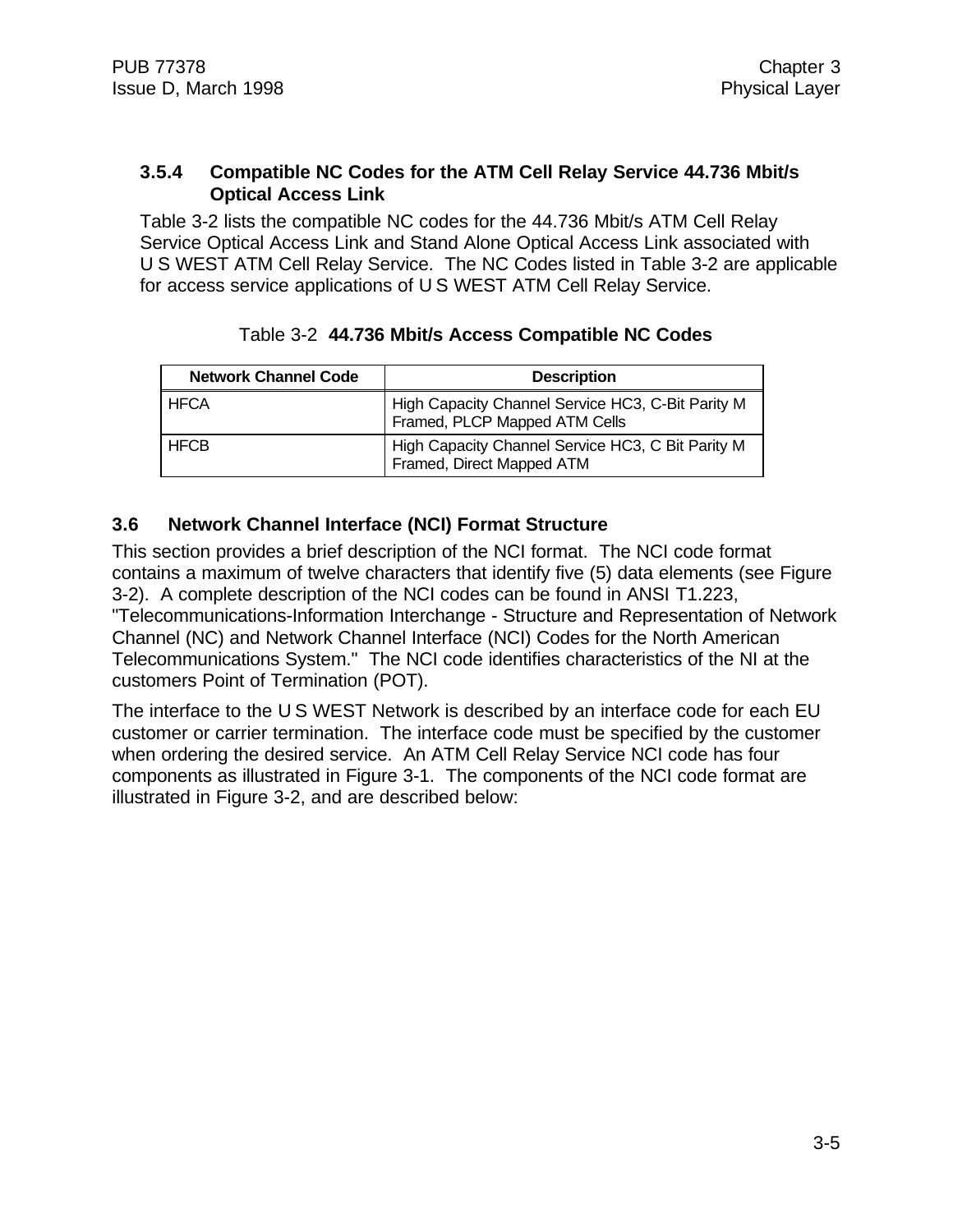| <b>Total</b><br>Protocol<br><b>Conductors</b> |                |   |   | D                                    |                  | <b>Protocol Options</b> |   | D |                  | <b>TLP Level</b> |                                                 |
|-----------------------------------------------|----------------|---|---|--------------------------------------|------------------|-------------------------|---|---|------------------|------------------|-------------------------------------------------|
|                                               |                |   |   | m<br>р<br>е<br>d<br>a<br>n<br>C<br>е | е<br>m<br>е<br>е |                         |   |   | e<br>m<br>e<br>r | a<br>n<br>S<br>m | $\mathsf{R}$<br>e<br>C<br>e<br>$\mathbf v$<br>e |
|                                               | $\overline{2}$ | 3 | 4 | 5                                    | 6                | 7                       | 8 | 9 | 10               | 11               | 12 <sup>°</sup>                                 |
| N                                             | N              | Α | Α | X                                    |                  | X                       | X | X | $\bullet$        | X or -           | X or -                                          |

**Network Channel Interface Code**

 $A = Alpha$ 

 $N =$  Numeric

 $X =$  Alphanumeric

• = Delimiter (normally a period)

 $-$  = Hyphen

**Figure 3-2** NCI Format Structure

#### **3.6.1 Total Conductors**

Total Conductors (character positions 1 and 2) is a two-character numeric code that represents the total number of physical conductors; e.g., wires, required at the interface. This field is always populated.

#### **3.6.2 Protocol**

Protocol (character positions 3 and 4) is a two-character alpha code that defines requirements for the interface regarding signaling and transmission. This field is always populated.

#### **3.6.3 Impedance**

Impedance (character position 5) is a one-character alpha or numeric code representing the nominal reference impedance that will terminate the channel for the purpose of evaluating transmission performance. This field is always populated.

#### **3.6.4 Protocol Options**

Protocol Options (character positions 7, 8, and 9) is a one to three character alpha, numeric, or alpha-numeric code that describes additional features; e.g., bit rate, bandwidth, etc., on the Protocol to be used. It is an optional field that is always left-justified when less than three characters are specified.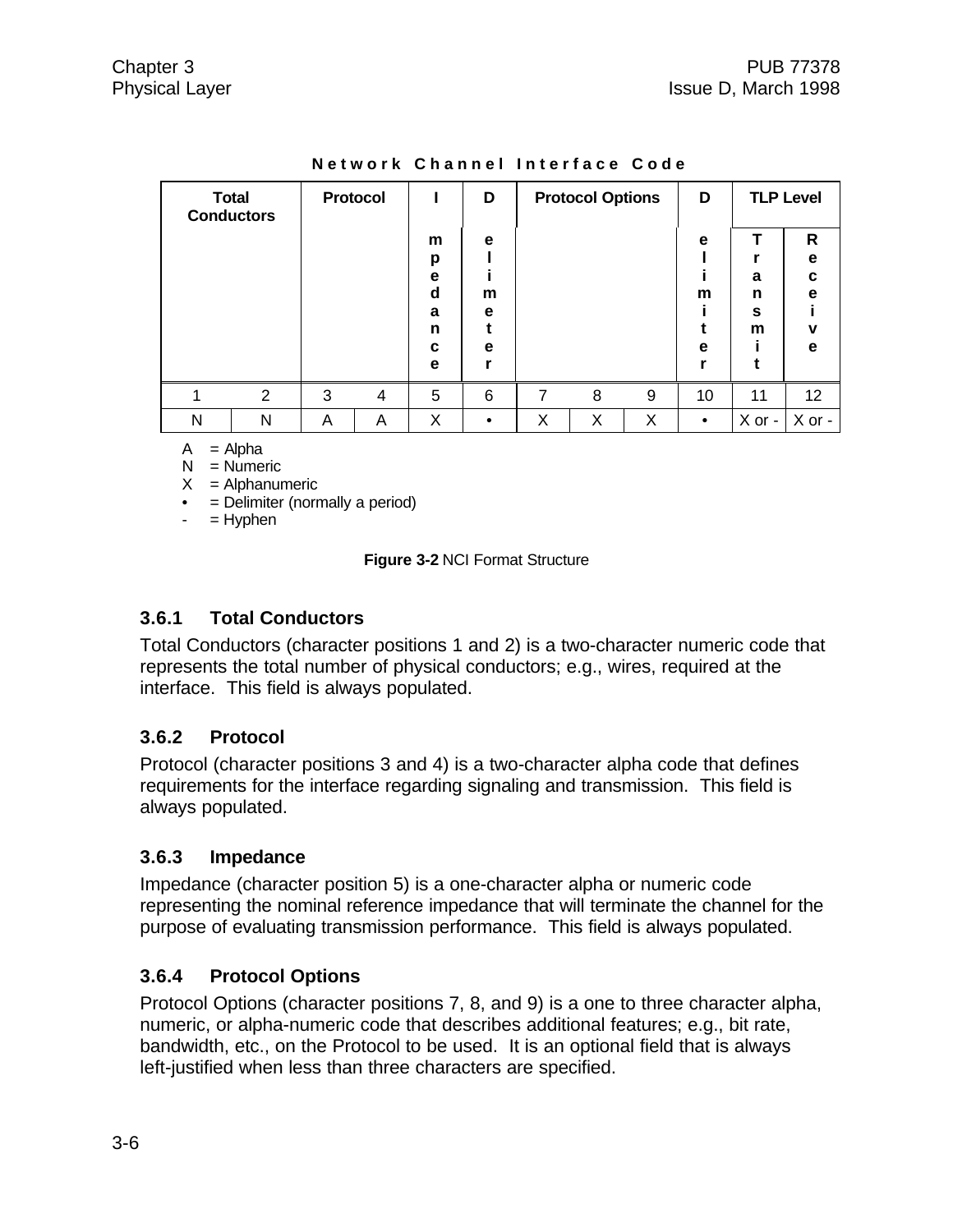# **3.6.5 Transmission Level Points (TLPs)**

TLPs do not apply for U S WEST ATM Cell Relay Service.

### **3.6.6 The NCI Delimiter Usage**

Delimiters are required for overall code readability when using the NCI code format in a manual or mechanized mode. For purposes of this document and to be consistent with most service order and mechanized systems, delimiters will be counted as characters of information. The actual character used as the delimiter may differ from system to system, but is generally either a period (.) or a virgule  $(\cdot, \cdot)$ . Delimiter representation for the NCI code may not be specified as alpha, numeric, or hyphen.

The NCI code delimiters will be labeled as Delimiter #1 and #2 to show the difference between the delimiters (see Figure 3-2).

Delimiter #1 is used to indicate the start of the Protocol Option field if a Protocol Option code is assigned. When specified it will be in character position six (6).

Delimiter #2 is used to indicate the start of the TLP field if a TLP level is assigned to TRSG or RCVG or both. Delimiter #2 will not be assigned if both the TRSG and RCVG TLP character positions are blank.

If the Protocol Option Field is not coded and the TLP is coded, a double Delimiter #1 and #2 will be placed after character position five (5). In this case Delimiter #1 will be in character position six (6), and Delimiter #2 will be in character position seven (7). The TLP will be left-justified into character positions eight (8) and nine (9) accordingly.

If the Protocol Option Field is assigned, the Delimiter #2 character position will be dependent on the length of the Protocol Option code. Delimiter #2 is used in character position ten (10) if a three character Protocol Option code is assigned. Delimiter #2 will be in character position nine (9) if a two character Protocol Option code is assigned. Delimiter #2 will be in character position eight (8) if a one character Protocol Option code is assigned.

#### **3.6.7 Applicable NCI Protocol Codes For ATM Cell Relay Service Optical Access Links**

Existing NCI Codes for 1.544 Mbit/s, 44.736 Mbit/s and 155.520 Mbit/s NIs apply for U S WEST ATM Cell Relay Service. ATM Cell Relay Service uses all the existing NCI specifications to define the EU customer network access.

### **3.6.8 ATM Cell Relay Service 155.520 Mbit/s Optical Access Link NCI Codes at the Carrier Interface and IC-POP**

These NCI Codes will be identified in a future issue of this publication, when U S WEST offers inter-Local Access Transport Area (inter-LATA) ATM Cell Relay Service.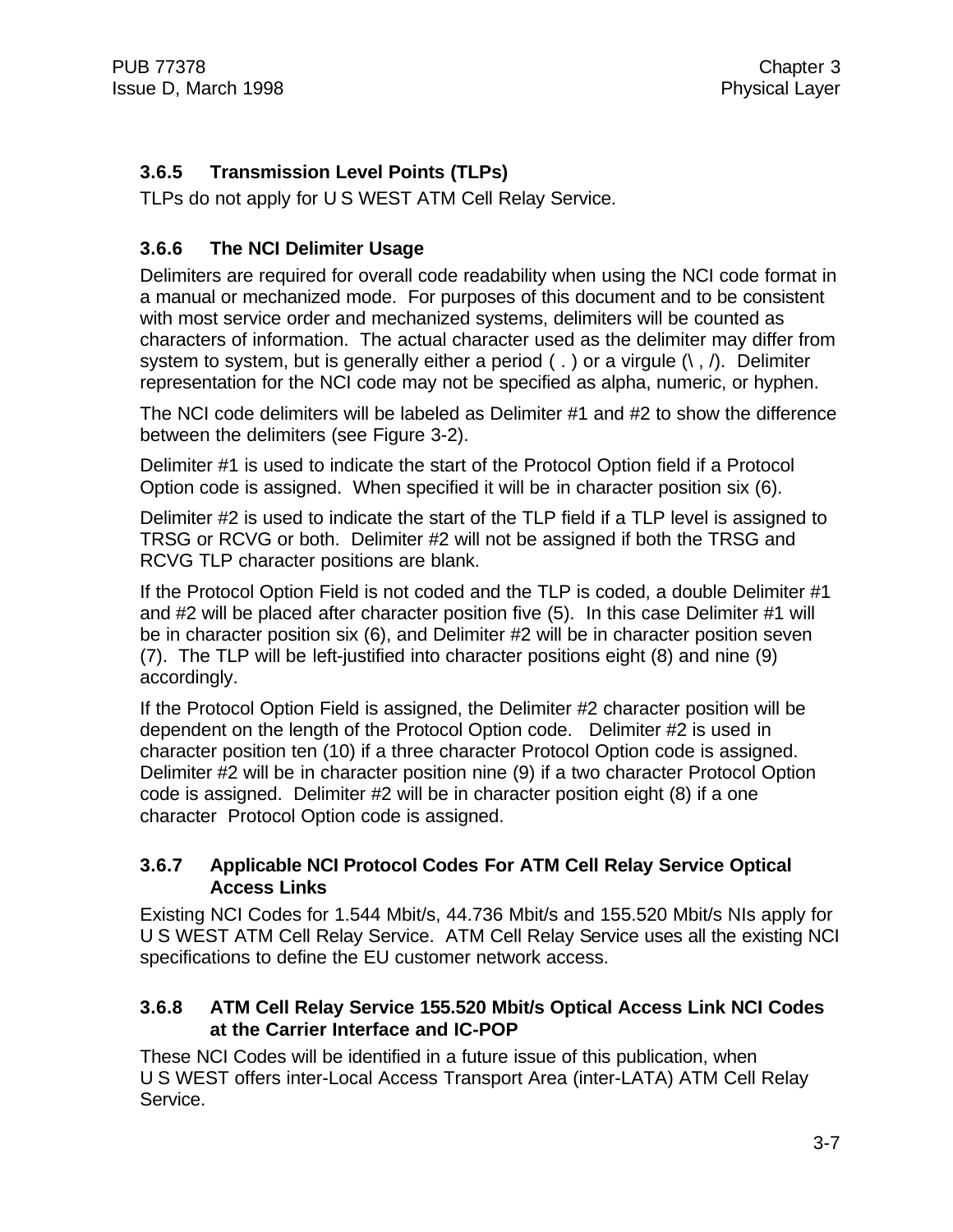#### **3.6.9 ATM Cell Relay Service 155.520 Mbit/s Optical Access Link NCI Codes at the EU-POT**

The SO protocol code is used to specify the interface at the EU-POT. The ATM Cell Relay Service 155.520 Mbit/s unprotected Optical Access Link NCI Codes with a SO protocol code may take the following forms:

- 02SOF.D.-- equals IR1-SLM (Intermediate Reach Single-Longitudinal Mode)
- 02SOF.B.-- equals LR1-SLM (Long Reach Single-Longitudinal Mode)

The ATM Cell Relay Service 155.520 Mbit/s protected Optical Access Link NCI Codes with a SO protocol code may take the following forms:

- 04SOF.D.-- equals IR1-SLM (Intermediate Reach Single-Longitudinal Mode)
- 04SOF.B.-- equals LR1-SLM (Long Reach Single-Longitudinal Mode)

#### **3.6.10 ATM Cell Relay Service 44.736 Mbit/s Optical Access Link NCI Codes at the Carrier Interface and IC-POP**

These NCI Codes will be identified in a future issue of this publication, when U S WEST offers Inter-LATA ATM Cell Relay Service.

#### **3.6.11 ATM Cell Relay Service 44.736 Mbit/s Optical Access Link NCI Codes at the EU-POT**

The DS protocol code is used to specify the interface at the EU-POT. The ATM Cell Relay Service 44.736 Mbit/s Optical Access Link NCI Codes with a DS protocol code may take the following form:

04DS6.44I 44.736 Mbit/s Electrical Interface, C-Bit Parity

#### **3.6.12 Specifying NCI Codes for ATM Cell Relay Service Optical Access Links**

The NCI codes specified by the customer when subscribing to the U S WEST ATM Cell Relay Service must be compatible. Section 3.6.13 provides additional NCI compatibility information based upon the NC Codes defined for the U S WEST ATM Cell Relay Service access rates (e.g., 1.544 Mbit/s, 44.736 Mbit/s and 155.520 Mbit/s).

#### **3.6.13 Specifying NCI Codes for ATM Cell Relay Service Optical Access Links**

Table 3-3 lists the recommended NC/NCI compatible combinations for U S WEST ATM Cell Relay Service Optical Access Links. A complete list of all NC/NCI valid combinations is beyond the scope of this publication due to the various levels of multiplexing which may be encountered when interconnecting other services with U S WEST ATM Cell Relay Service.

#### Table 3-3 **ATM Cell Relay Service NC/NCI Compatible Combinations**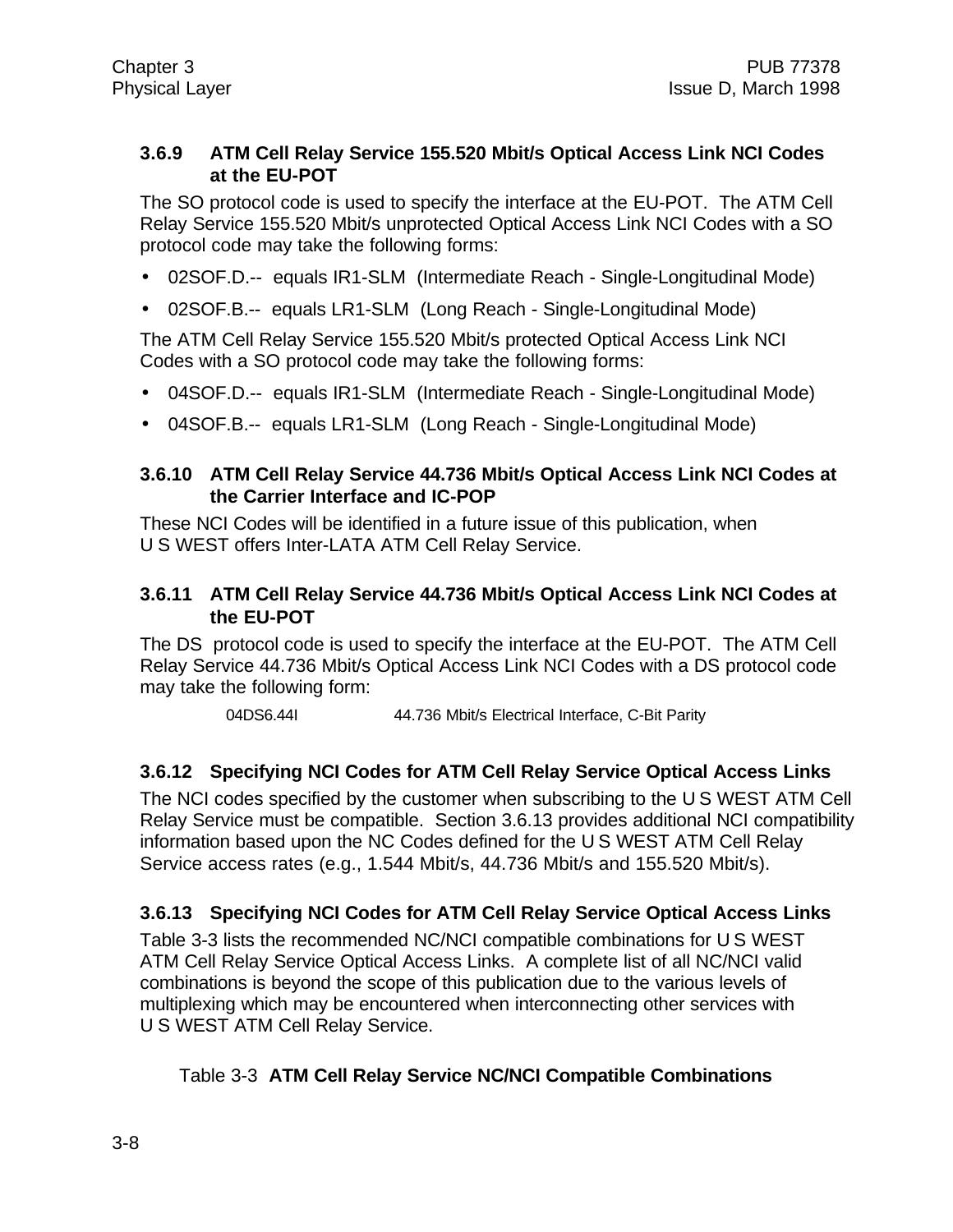| <b>NC Code</b> | <b>Characteristics</b>                   | <b>Compatible NCI Code</b> |
|----------------|------------------------------------------|----------------------------|
| OB-P           | Direct Mapped ATM Cells, Point to Point  | 02SOF.D.--, 02SOF.B.--     |
|                |                                          | 04SOF.D.--, 04SOF.B.--     |
| <b>OBAP</b>    | Direct Mapped ATM Cells, Loop Timing     | 02SOF.D.--, 02SOF.B.--     |
|                |                                          | 04SOF.D.--, 04SOF.B.--     |
| <b>OBBP</b>    | Direct Mapped ATM cells, External Timing | 02SOF.D.--, 02SOF.B.--     |
|                |                                          | 04SOF.D.--, 04SOF.B.--     |
| <b>HFCA</b>    | PLCP Mapped ATM Cells, C-Bit Parity      | 04DS6.44I                  |
| <b>HFCB</b>    | Direct Mapped ATM Cells, C Bit Parity    | 04DS6.44I                  |

### **3.7 Application of Cell Relay Service with other U S WEST Services**

Interconnection to ATM Cell Relay Service from other U S WEST Services (e.g., U S WEST DS1, DS3, SHARP, SHNS, SST) is supported via a Central Office Connecting Channel arrangement. These arrangements are discussed in Subsections 3.8.1 - 3.8.5.

### **3.7.1 U S WEST DS1 Service with U S WEST ATM Cell Relay Service**

U S WEST DS1 Service is described in Publication 77200 "U S WEST DS1 Service and U S WEST DS1 Rate Synchronization Service" as well as Publication 77375, "1.544 Mbit/s Channel Interfaces". These publications should be consulted for a full description of the service. U S WEST Private Line Transport DS1 Service is a high capacity, high performance information channel designed for full duplex, point-to-point transmission at 1.544 Mbit/s. DS1 Clear Channel (DS1 CC) is required for connection to the U S WEST ATM Cell Relay Service Network. Clear Channel Capability fully utilizes the available 1.536 Mbit/s of a 1.544 Mbit/s channel. DS1 CC operation is enabled through the use of the Bipolar Eight Zero Substitution (B8ZS) line code. The DS1 signal must use Extended Superframe Format (ESF) for connection to the U S WEST ATM Cell Relay Service Network.

The Network Interface from the customer to the U S WEST Network is provided via the DS1 Service private line tariff. A COCC is required to implement a U S WEST DS1 Service connection to the U S WEST ATM Cell Relay Service Network. In order to provide DS1 Service with CRS, DS1 Service must be available to the customer.

The NC and NCI codes that are required for use in conjunction with the U S WEST DS1 Service portion of this service are listed in Table 3-4.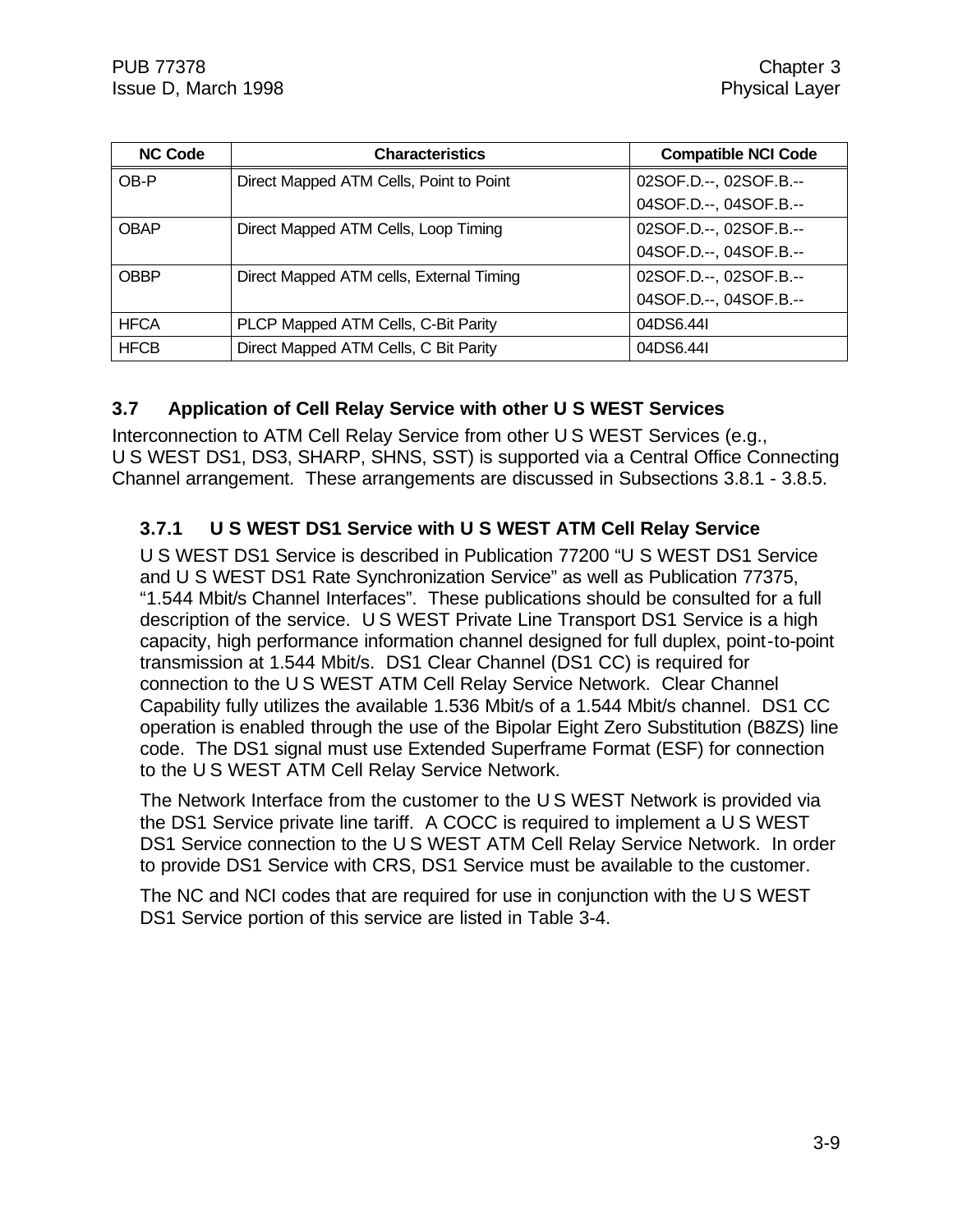| <b>NC Code</b> | <b>Characteristics</b>                   | U S WEST CO Premises<br><b>Compatible NCI Code</b> | <b>End User Premises</b><br><b>Compatible NCI Code</b> |
|----------------|------------------------------------------|----------------------------------------------------|--------------------------------------------------------|
| I HCEJ         | ANSI ESF and<br>B8ZS, ATM<br>Termination | 04DS9.1S                                           | 04DU9.1SN                                              |

#### Table 3-4 **Compatible NC Codes for 1.544 Mbit/s Access**

# **3.7.2 U S WEST DS3 Service with U S WEST ATM Cell Relay Service**

U S WEST DS3 Service is described in Technical Publication 77324, "U S WEST DS3 Service". The publication should be consulted for a full description of the service. U S WEST DS3 Service consists of a high capacity channel for the transmission of 44.736 Mbit/s isochronous serial data having a line code of Bipolar Three Zero Substitution (B3ZS).

The Network Interface from the customer to the U S WEST Network is provided via the DS3 Service private line tariff. A COCC is required to implement a U S WEST DS3 Service connection to the U S WEST ATM Cell Relay Service Network. In order to provide DS3 Service with CRS, DS3 Service must be available to the customer.

#### **3.7.3 U S WEST Self-Healing Alternate Route Protection with U S WEST ATM Cell Relay Service**

U S WEST Self-Healing Alternate Route Protection (SHARP) Service is described in Technical Publication 77340, "Self-Healing Alternate Route Protection (SHARP)". The publication should be consulted for a full description of the service.

SHARP is an optional service that improves the reliability of DS1 or DS3 services that are transported over fiber optic facilities. This feature provides a separate facility path for the protection system between the Serving Wire Center (SWC) and the U S WEST Point of Termination (POT) located in the same building as the customer designated premises.

The Network Interface from the customer to the U S WEST Network is provided via the SHARP Service private line tariff. A COCC is required to implement a U S WEST SHARP connection to the U S WEST ATM Cell Relay Service Network. In order to provide SHARP with CRS, SHARP must be available to the customer.

#### **3.7.4 U S WEST Self Healing Network Service with U S WEST ATM Cell Relay Service**

U S WEST Self Healing Network Service(SHNS) is described in Technical Publication 77332, "Self Healing Network Service".The publication should be consulted for a full description of the service.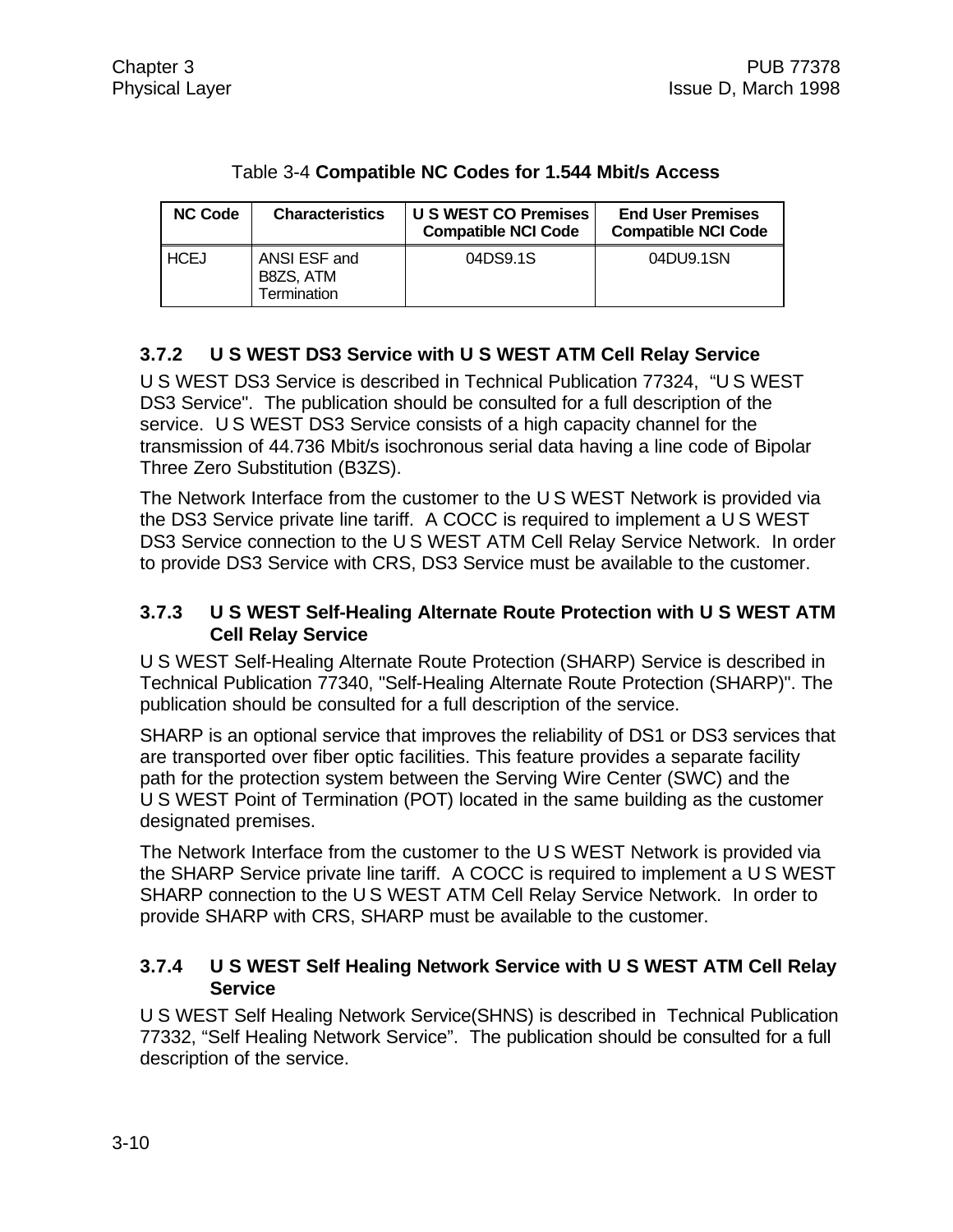U S WEST Self Healing Network Service offers a premium service arrangement designed to provide survivability of premises or between customer designated premises and U S WEST Wire Centers. The SHNS dedicates available bandwidth on the network exclusively to a single customer.

The Network Interface from the customer to the U S WEST Network is provided via the SHNS private line tariff. A COCC is required to implement a U S WEST SHNS connection to the U S WEST ATM Cell Relay Service Network. In order to provide SHNS with CRS, SHNS must be available to the customer.

#### **3.7.5 U S WEST Synchronous Service Transport with U S WEST ATM Cell Relay Service**

U S WEST Synchronous Service Transport (SST) Service is described in Technical Publication 77346, "Synchronous Service Transport". The publication should be consulted for a full description of the service.

The Network Interface from the customer to the U S WEST Network is provided via the SST Service private line tariff. A COCC is required to implement a U S WEST SST connection to the U S WEST ATM Cell Relay Service Network. In order to provide SST with CRS, SST must be available to the customer.

### **3.8 ATM CPE Card Information**

Tables 3-5, 3-6, and 3-7 identify and recommend options for the customer provided ATM equipment. Note that not all customer provided ATM equipment may have the following options and/or features. However, an attempt has been made to identify and select the most common options. Often, ATM default settings will be acceptable when subscribing to U S WEST ATM Cell Relay Service. Peak Cell Rate (PCR) and Sustained Cell Rate (SCR) settings will not be known until the time of service subscription, and should be set equal to the subscribed parameters. Since U S WEST ATM Cell Relay Service offers optional Maximum Burst Sizes (32, 100, or 200 cells), it is recommended that the EU customer set their CPE buffer size appropriately. This should allow for maximum data transfer rates with no cell loss.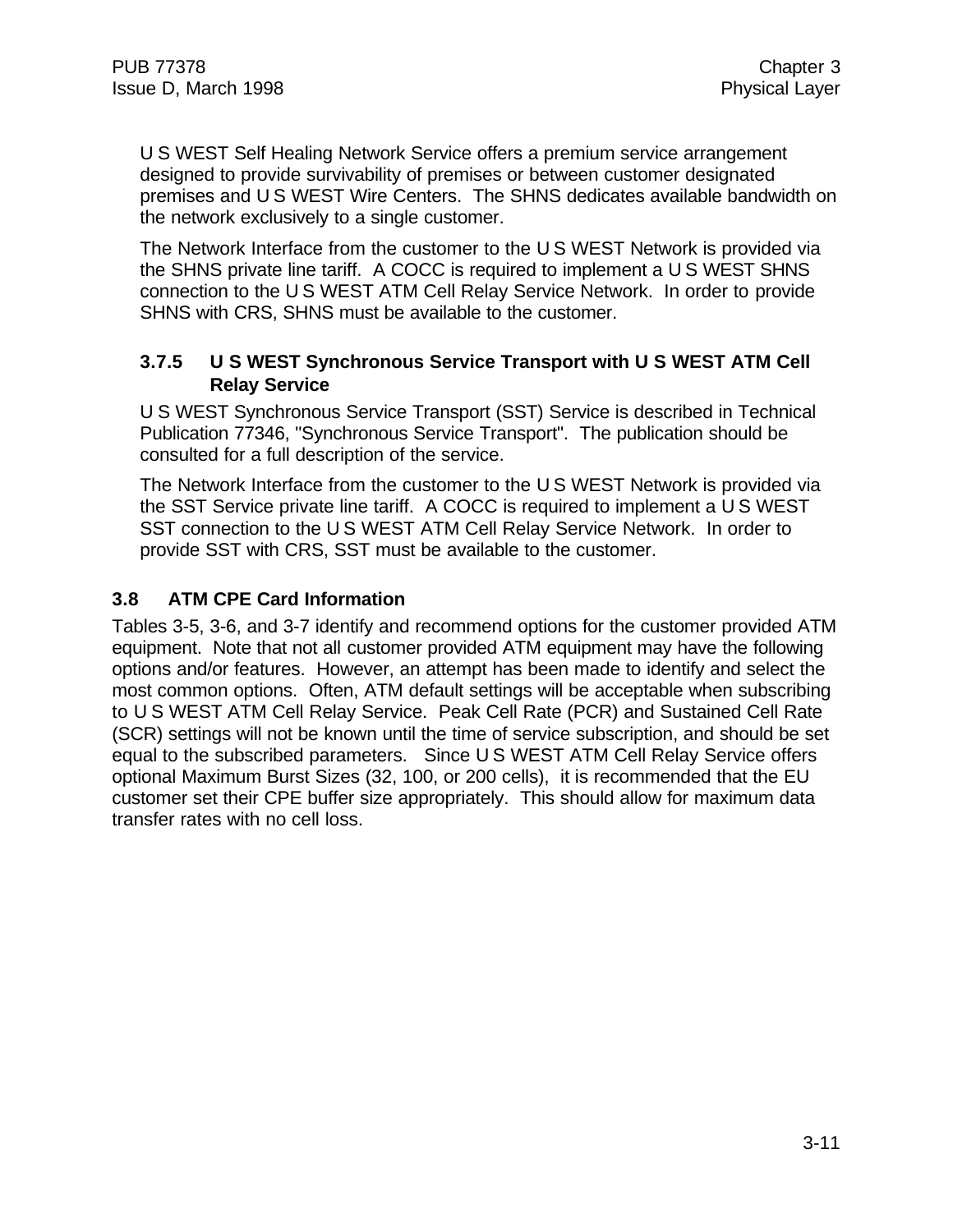| <b>Basic Features / Options</b>        | <b>Setting</b>              |
|----------------------------------------|-----------------------------|
| Loop Timing                            | Enabled                     |
| <b>Internal Timing</b>                 | <b>Disabled</b>             |
| <b>Buffer Size</b>                     | Dependent on Service Option |
| <b>DS1 Frame Format</b>                | <b>Extended Super Frame</b> |
| DS1 Cell Mapping (customer option)     | Direct Map (HEC)            |
| DS1 Line Coding                        | B8ZS                        |
| <b>ESF Performance Report Messages</b> | ON                          |
| Cell Scrambling                        | <b>OFF</b>                  |

# **Table 3-5** ATM CPE Options for 1.544 Mbit/s

### **Table 3-6** ATM CPE Options for 44.736 Mbit/s

| <b>Basic Features / Options</b>    | <b>Setting</b>              |
|------------------------------------|-----------------------------|
| Loop Timing                        | Enabled                     |
| <b>Internal Timing</b>             | <b>Disabled</b>             |
| <b>Buffer Size</b>                 | Dependent on Service Option |
| <b>DS3 Frame Format</b>            | C Bit Parity                |
| DS3 Cell Mapping (customer option) | PLCP or Direct Map          |
| Cell Scrambling                    | OFF                         |

Table 3-7 ATM CPE Options for UBR Service, all port speeds

| <b>Basic Features / Options</b> | <b>Setting</b>                |
|---------------------------------|-------------------------------|
| Early Packet Discard (EPD)      | ON                            |
| Minimum Cell Rate (MCR)         | zero $(0)$                    |
| Peak Cell Rate (PCR) shaping    | <b>ON</b>                     |
| PCR Oversubscription            | yes - any (customer decision) |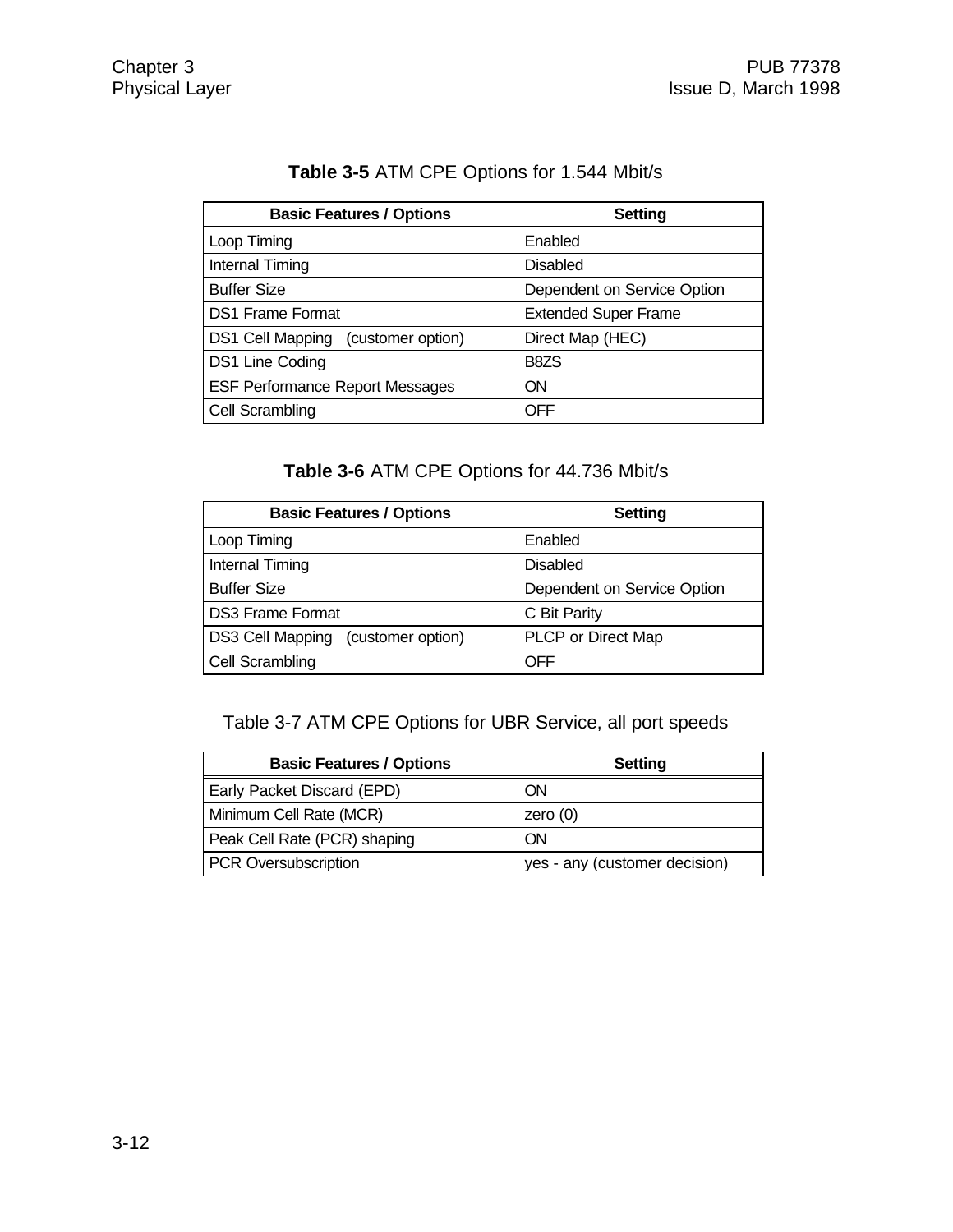

# LEGEND

- FDP Fiber Distribution Panel
- UNI User-Network Interface
- CPE Customer Premises Equipment

**Exhibit 3-1** 155.520 Mbit/s Interface EU Premises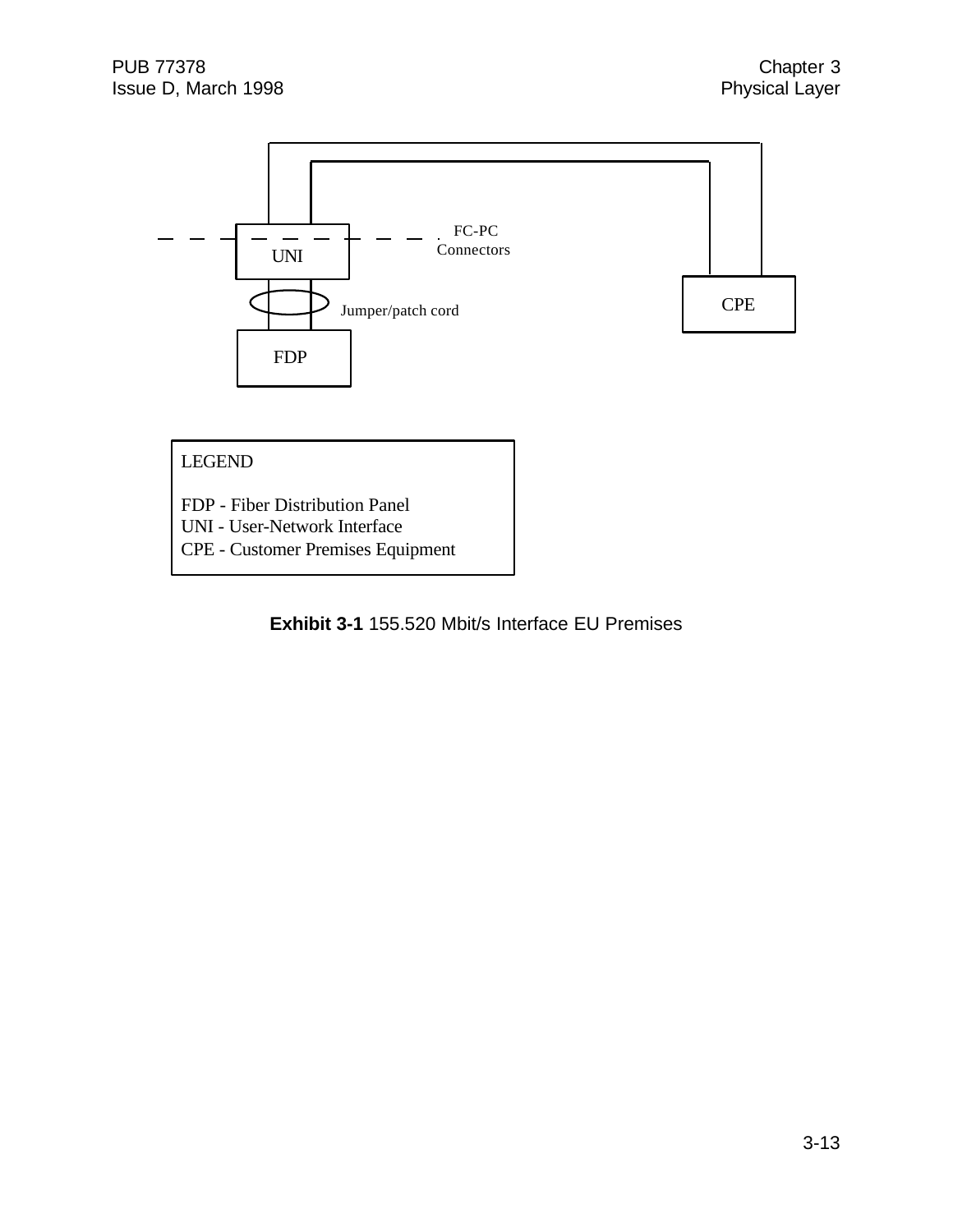

- T Optional wideband transformers to mitigate ground currents.
- P TNC or BNC connector plug (see ANSI T1.404-1994, Section 8.2).
- J TNC or BNC connector jack (see ANSI T1.404-1994, Section 8.2).
- L Maximum distance,  $L = 450$  feet of coaxial cable.

#### **Notes:**

- 1. This diagram indicates signal continuity arrangements and maximum allowable cable lengths. See ANSI Document ANSI T1.404-1994, Section 5 for electrical signal parameters.
- 2. Equipment grounding should follow recommended carrier/customer installation practices consistent with existing safety standards.
- 3. The BNC will be identified as the primary connector in the upcoming issue of ANSI T1.404.

**Exhibit 3-2** 44.736 Mbit/s Interface EU Premises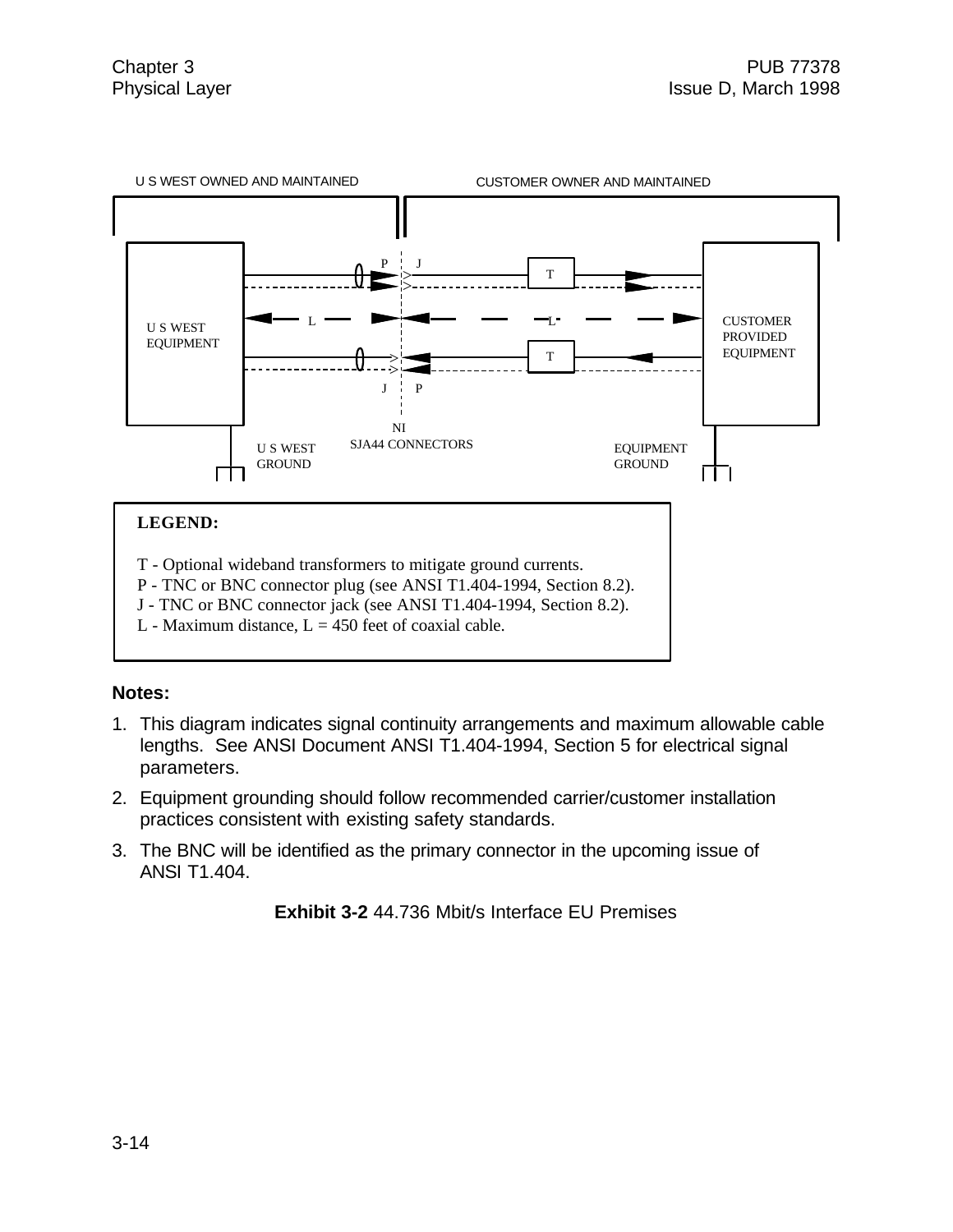#### **CONTENTS**

# **Chapter and Section Page** 4. ATM Layer Interface ................................................................................. 4-1 4.1 General.......................................................................................... 4-1 4.2 Protocol Structure ........................................................................... 4-1 4.3 Cell Structure.................................................................................. 4-1 4.3.1 Generic Flow Control (GFC) .................................................. 4-2 4.3.2 Virtual Path Identifier (VPI) .................................................... 4-2 4.3.3 Virtual Channel Identifier (VCI) ............................................... 4-3 4.3.4 Payload Type Identifier (PTI) ................................................. 4-3 4.3.5 Cell Loss Priority (CLP) ......................................................... 4-3 4.3.6 Header Error Control (HEC)................................................... 4-3 4.4 Cell Rate Decoupling ....................................................................... 4-3 **Figures** 4-1 ATM Cell Format....................................................................................... 4-1 **Tables** 4-1 Preassigned or Reserved Header Values.................................................... 4-2 4-2 PTI Code Points........................................................................................ 4-3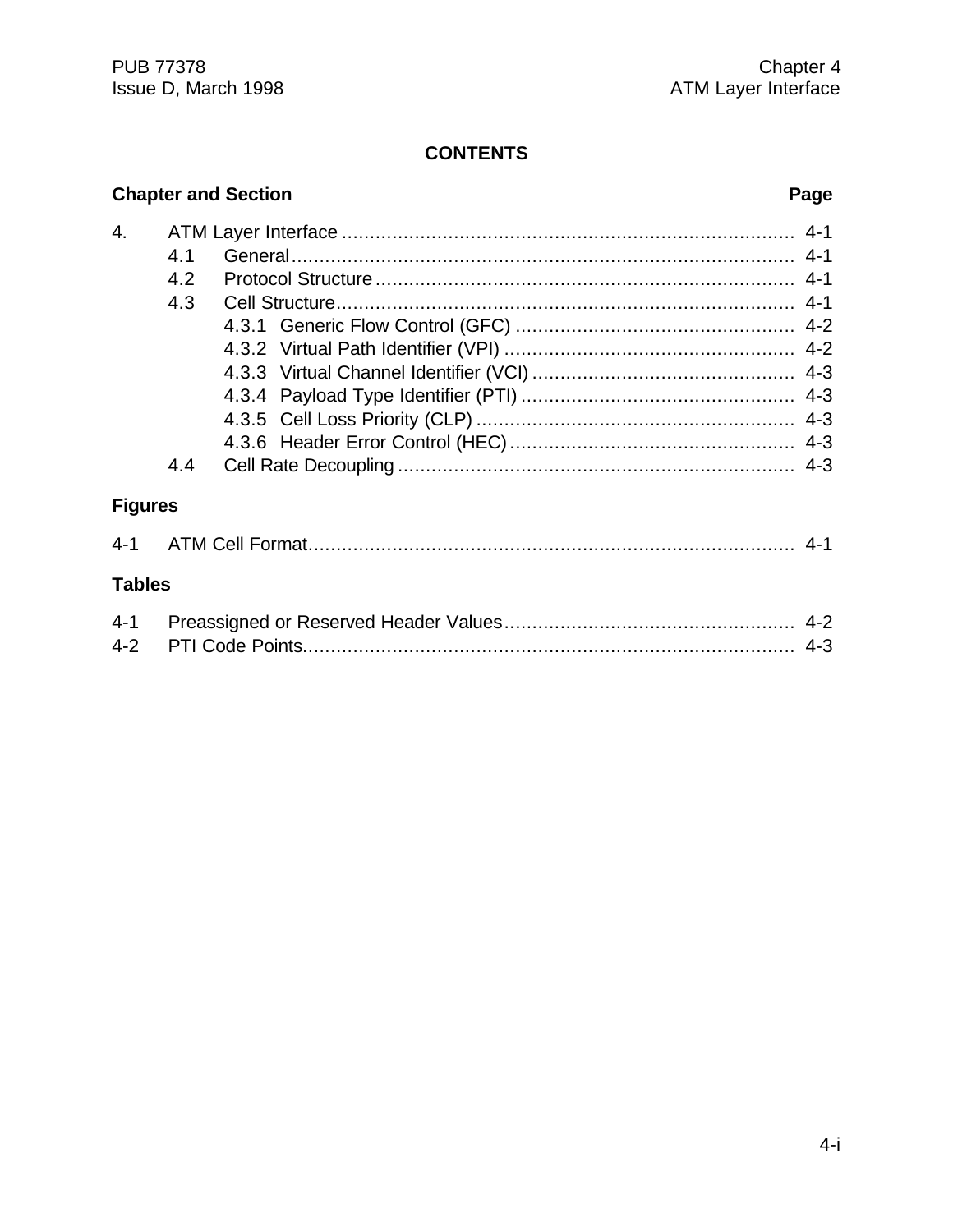#### **4. ATM Layer Interface**

#### **4.1 General**

The purpose of this section is to describe the cell structure and the embedded information of the cell relay ATM layer protocol. The material provided in this section represents an overview of the ATM layer protocol. More detailed information can be reviewed in the ATM Forum User Network Interface 3.1.

#### **4.2 Protocol Structure**

ITU-T Recommendation I.150, B-ISDN Asynchronous Transfer Mode Functional Characteristics, describes the functional characteristics of the ATM layer. ITU-T Recommendation I.361, B-ISDN ATM Layer Specifications, provides the ATM layer specifications.

#### **4.3 Cell Structure**

The ATM cell layer specifies the format of a 53 byte ATM cell. The ATM cell consists of a five (5) byte header and a forty-eight (48) byte information field. Figure 4-1 is a diagram of the basic cell format for the User Network Interface (UNI). Table 4-1 provides information regarding preassigned or reserved header values.



**Figure 4-1 ATM Cell Format**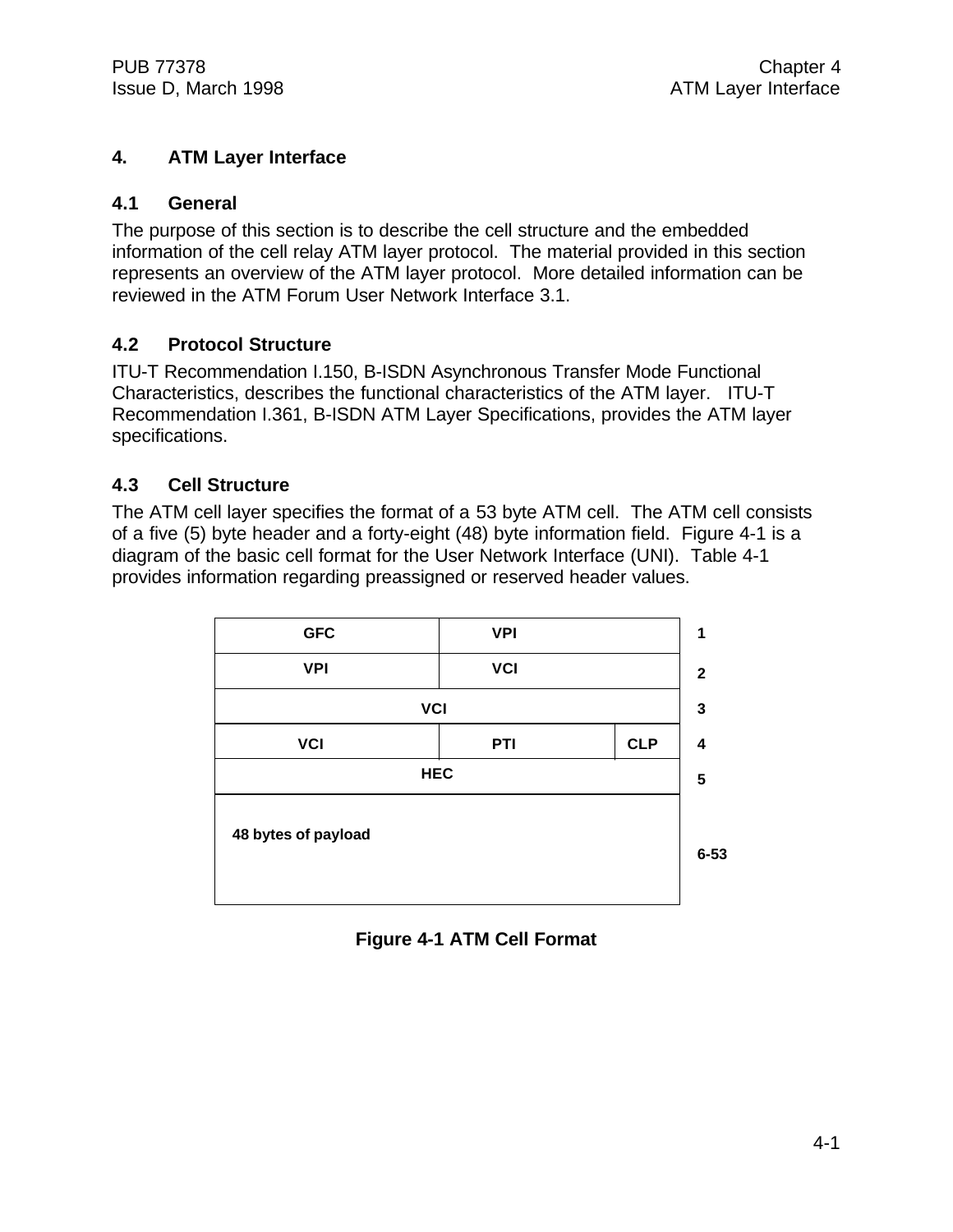| <b>Usage</b>                       | <b>VPI</b>               | <b>VCI</b>                        | PTI        | C<br>P   |
|------------------------------------|--------------------------|-----------------------------------|------------|----------|
| Unassigned Cell                    | 00000000                 | 00000000 00000000                 | <b>XXX</b> | $\Omega$ |
| <b>Idle Cell</b>                   | 00000000                 | 00000000 00000000                 | 000        | 1        |
| Reserved for Physical Layer        | 00000000                 | 00000000 00000000                 | <b>PPP</b> | 1        |
| Meta-signaling                     | <b>XXXXXXXX</b>          | 00000000 00000001                 | 0A0        | C        |
| <b>General Broadcast Signaling</b> | <b>XXXXXXXX</b>          | 00000000 00000010                 | 0AA        | C        |
| Point-to-Point Signaling           | <b>XXXXXXXX</b>          | 00000000 00000101                 | 0AA        | C        |
| Segment OAM F4 Flow Cell           | YYYYYYYY                 | 00000000 00000011                 | 0A0        | A        |
| End-to-End OAM F4 Flow Cell        | YYYYYYYY                 | 00000000 00000100                 | 0A0        | A        |
| Segment OAM F5 Flow Cell           | YYYYYYYY                 | 77777777 77777777                 | 100        | A        |
| End-to-End OAM F5 Flow Cell        | YYYYYYY                  | 77777777 777777777                | 101        | A        |
| Resource Management Cell           | YYYYYYY                  | 77777777 77777777                 | 110        | A        |
| X= Doesn't Matter                  |                          | $A = Use by appropriate function$ |            |          |
| $Y = Any VPI value$                | $C =$ Originator set CLP |                                   |            |          |

# **Table 4-1 Preassigned or Reserved Header Values**

 $Z =$  Any non-zero VCI  $P =$  Reserved for Physical Layer

# **4.3.1 Generic Flow Control (GFC)**

Generic Flow Control is a four bit field reserved for flow control of a cell stream from an ATM connection at the UNI. It will be used locally to control access at the ATM level. The GFC may be used to alleviate short-term overload conditions, which may occur in the customer's network (it is not used inside the U S WEST ATM Cell Relay Service Network). The GFC will support both point-to-point and point-to-multipoint topologies. It should be noted that the exact GFC procedure has not been defined. Therefore, the only currently allowed coding for the GFC is 0000.

# **4.3.2 Virtual Path Identifier (VPI)**

The VPI is an eight (8) bit field used for routing. The VPI labels the path or trunk number for a given ATM cell. There may be multiple connections across a single physical path. A VPI identifies/labels a group of channels (VCIs) between two points. A VPI may be used to "trunk together" related VCIs. All eight bits may not be required. Those that are used are referred to as allocated bits. All unused bits are set to 0. An all zeroes pattern indicates a physical layer cell or unassigned cell.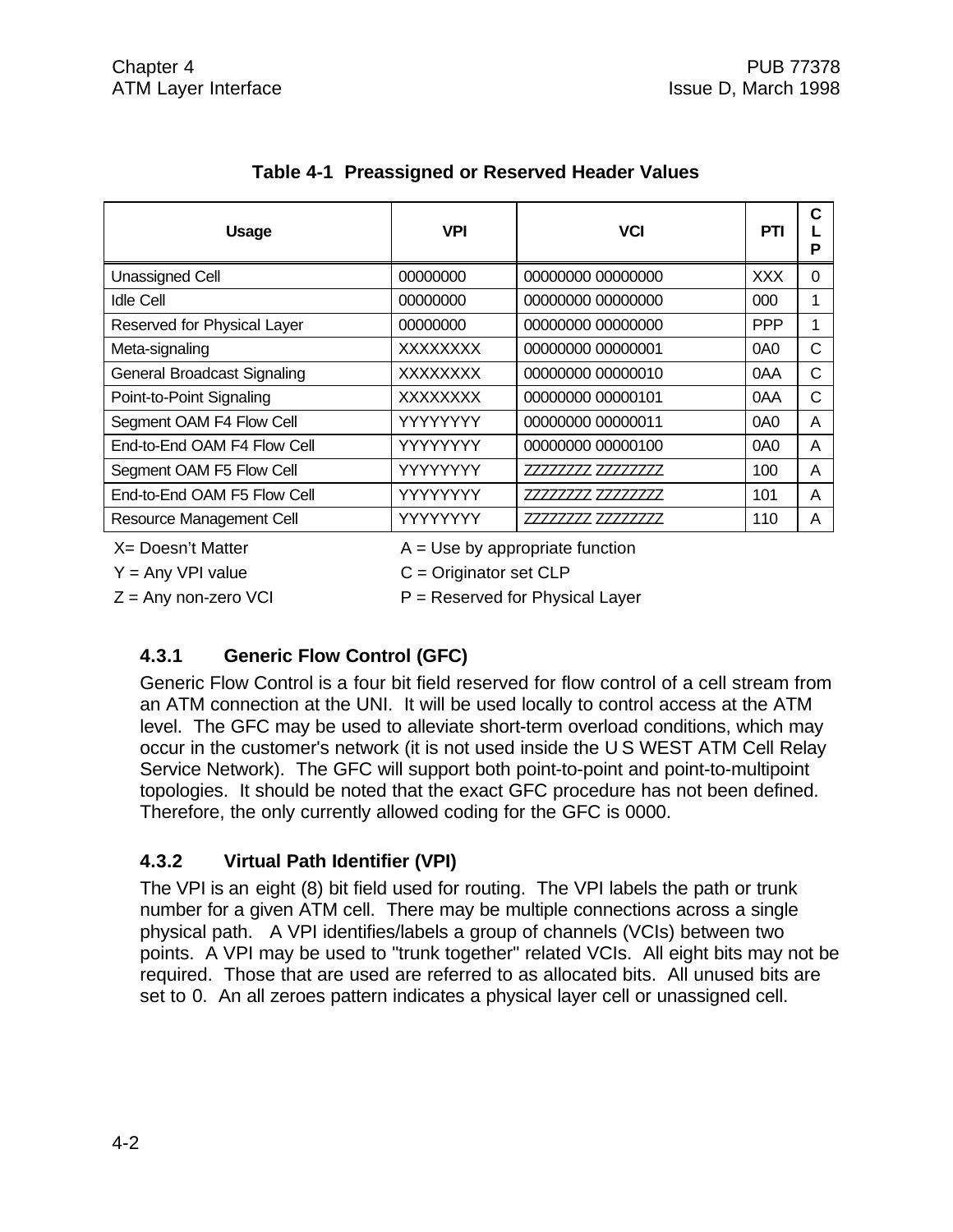# **4.3.3 Virtual Channel Identifier (VCI)**

The VCI is a sixteen- (16) bit field used for routing. The VCI labels the individual channel or line number for a given ATM cell. A VCI identifies/labels an individual connection between two ATM end points. This identifier has only local significance and the connection it labels may be only a piece of a complete virtual circuit. Along with the VPI, the VCI values contained in the cell header are used to uniquely identify individual ATM connections. All sixteen bits may not be required. Those that are used are referred to as allocated bits. All unused bits are set to 0. An all zeroes pattern indicates a physical layer cell or unassigned cell.

#### **4.3.4 Payload Type Identifier (PTI)**

The Payload Type Identifier (PTI) is a three- (3) bit field reserved to indicate whether the cell contains user data or various types of network management data.

| <b>PTI Code Point</b><br>(binary) | <b>Explanation</b>                                |
|-----------------------------------|---------------------------------------------------|
| 000                               | User Data - SDU Type 0, no congestion experienced |
| 001                               | User Data - SDU Type 1, no congestion experienced |
| 010                               | User Data - SDU Type 0, congestion experienced    |
| 011                               | User Data - SDU Type 1, congestion experienced    |
| 100                               | Network management data                           |
| 101                               | Network management data                           |
| 110                               | Future network management data                    |
| 111                               | Reserved for future                               |

### Table 4-2 **PTI Code Points**

# **4.3.5 Cell Loss Priority (CLP)**

The Cell Loss Priority (CLP) is a one (1) bit field that, when set, indicates that this cell may be discarded if conditions (e.g. switch congestion) require.

# **4.3.6 Header Error Control (HEC)**

The Header Error Control (HEC) is an eight (8) bit field where a Cyclic Redundancy Check is computed over the five byte header to maintain the integrity of the data in the header. The integrity of data in the payload is left to a higher level protocol (e.g., TCP/IP) to ensure.

# **4.4 Cell Rate Decoupling**

Unassigned cells must be added to the transmitted cell stream by the sending ATM entity. The reason for this is that a continuous cell stream matching the line rate of the UNI must be provided to the Physical Layer so that adequate cell delineation may be performed. An unassigned cell is an empty cell formatted according to the ATM Forum UNI 3. 1.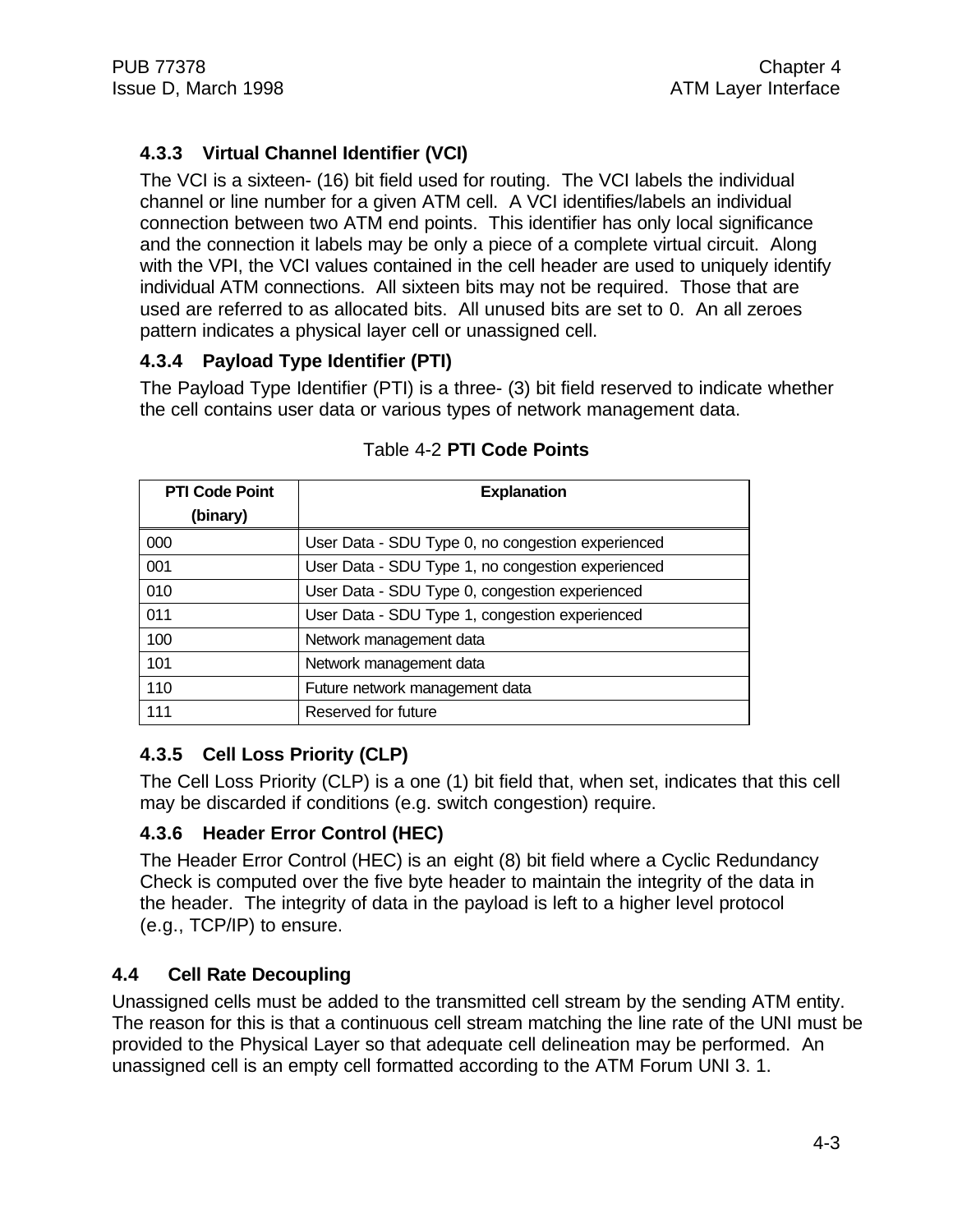# **CONTENTS**

|    |     | <b>Chapter and Section</b> | Page |  |
|----|-----|----------------------------|------|--|
| 5. |     |                            |      |  |
|    | 5.1 |                            |      |  |
|    | 5.2 |                            |      |  |
|    |     |                            |      |  |
|    | 5.3 |                            |      |  |
|    | 5.4 |                            |      |  |
|    |     |                            |      |  |
|    |     |                            |      |  |
|    | 5.5 |                            |      |  |

# **Tables**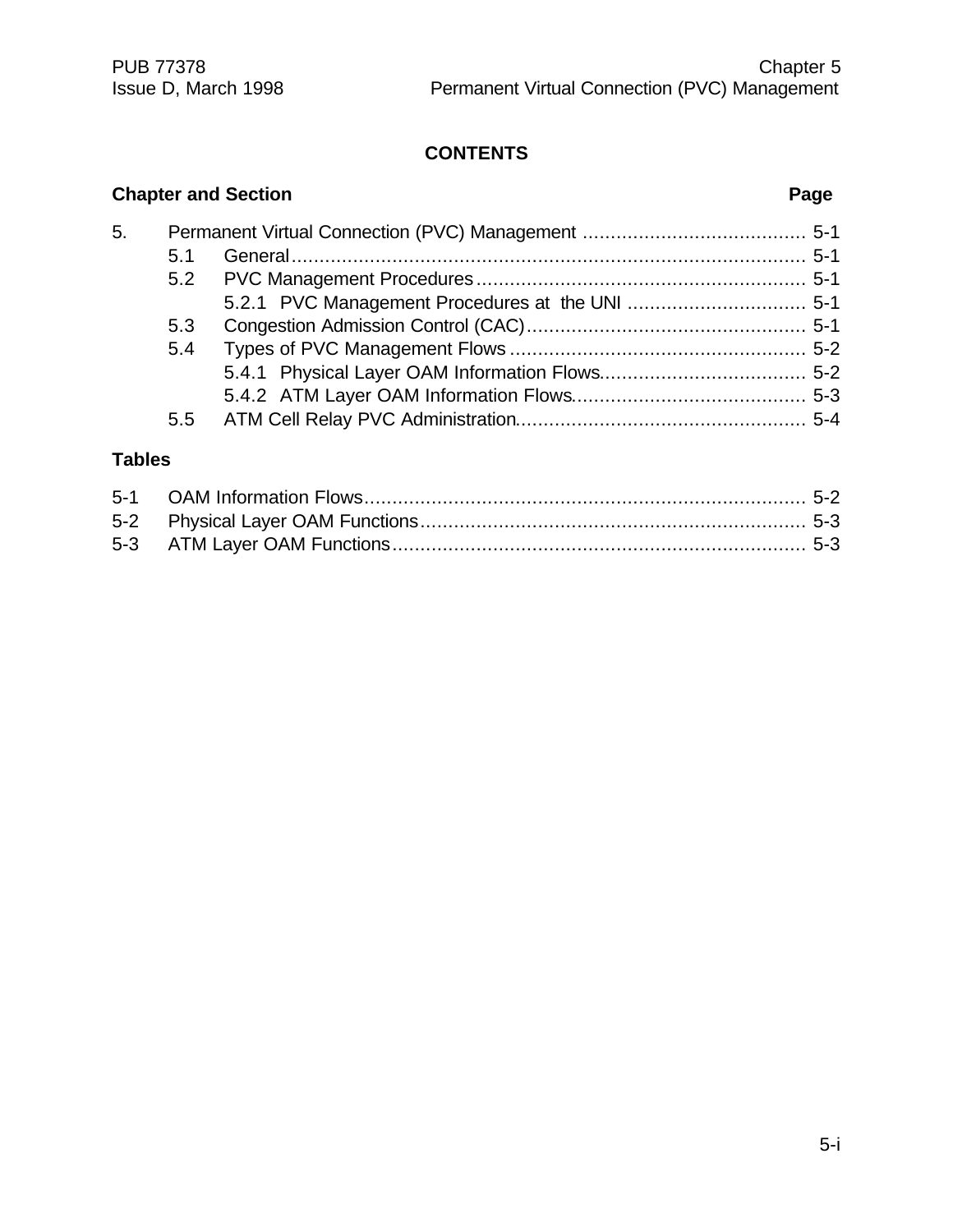#### **5. Permanent Virtual Connection (PVC) Management**

#### **5.1 General**

U S WEST ATM Cell Relay PVC Management Procedures will be evolving as the technology matures. The following sections describe PVC management procedures which may be utilized with U S WEST ATM Cell Relay Service deployment.

#### **5.2 PVC Management Procedures**

U S WEST ATM Cell Relay Service PVC Management Procedures are based on the following standards and specifications:

- ATM Forum, ATM User Network Interface Specification, Version 3.1, Prentice-Hall 1994.
- GR-1110-CORE, *Broadband Switching System (BSS) Generic Requirements*.
- GR-1248-CORE, Generic Requirements for Operations of ATM Network Element.
- TR-NWT-001112, *Broadband ISDN User to Network Interface and Network Node Interface Physical Layer Generic Criteria*.

The U S WEST ATM Cell Relay Nodes implement PVC Management Procedures based on the above standards in order to support the functions stated below:

- VPC/VCC Monitoring
- VPC/VCC Administration
- Fault Management

#### **5.2.1 PVC Management Procedures at the UNI**

The User-Network Management Procedures implemented by the U S WEST ATM Cell Relay Service Network at the User-Network Interface (UNI) are based on the principles set forth in ITU-T Recommendation I.610, B-ISDN Operation and Maintenance Principles and Functions. and further described in the ATM Forum document, User-Network Interface 3.1.

#### **5.3 Congestion Admission Control (CAC)**

Congestion Admission Control (CAC) is defined as the set of administrative procedures and actions taken by the U S WEST ATM Cell Relay Service Network to determine whether a request to establish a new ATM Cell Relay Service connection will be accepted or rejected. For example, a reason for rejecting a new ATM Cell Relay Service connection would be that its acceptance could result in the violation of Quality of Service (QoS) performance objectives either on this new connection or on other, already established connections. CAC functions apply to all ATM Cell Relay Service connections.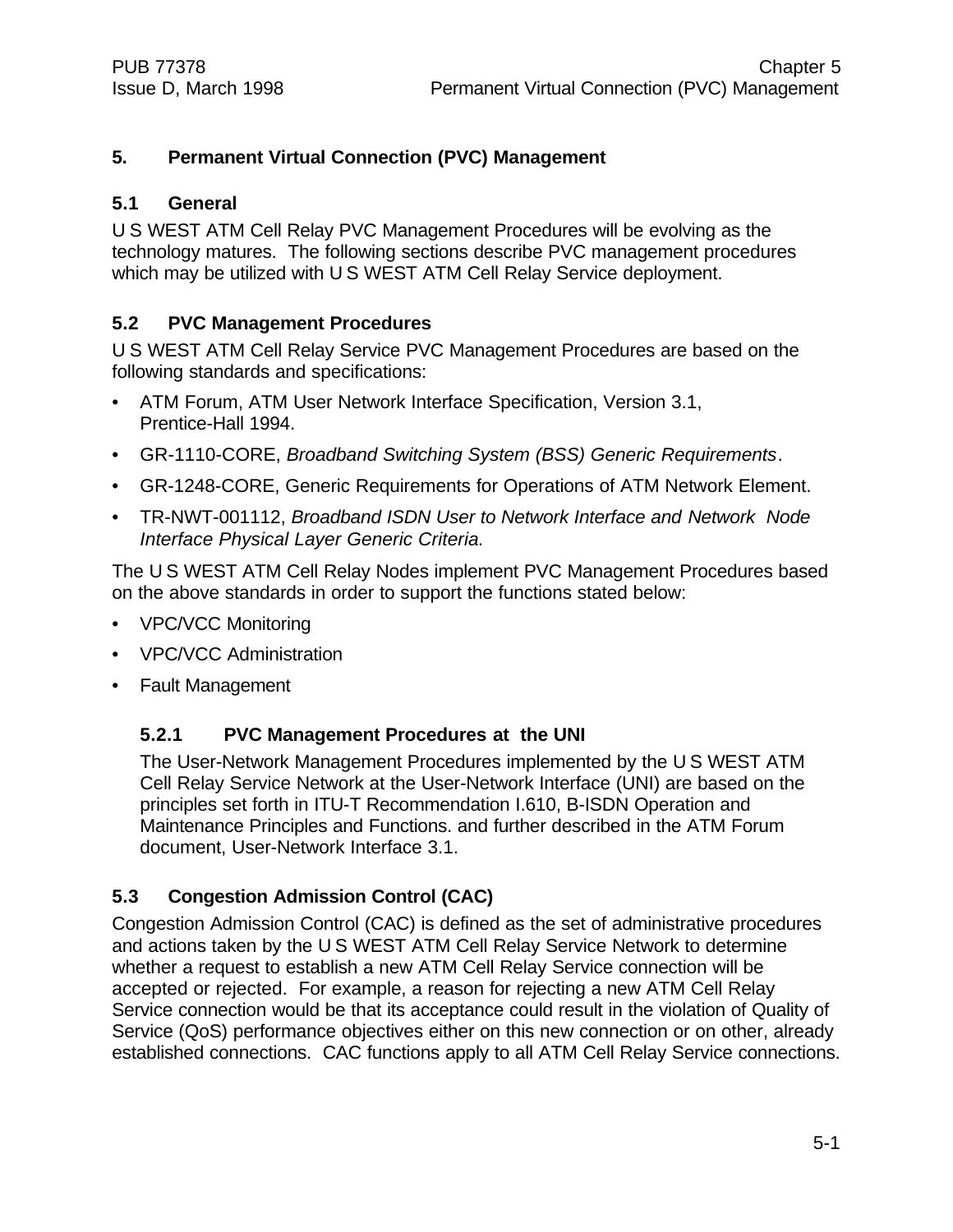The CAC function uses the requested PCR and SCR values, the QoS Class and Cell Delay Variation Tolerance (CDV*TOL* ), together with known states of the U S WEST ATM Cell Relay Network and the attached Optical Access Links to estimate whether or not the requested ATM connection can be accepted.

The CAC function allows for a statistical multiplexing efficiency that is superior to peak rate allocation when operating on ATM Cell Relay Service connections having appropriate traffic characteristics.

### **5.4 Types of PVC Management Flows**

The U S WEST ATM Cell Relay Service Network performs only ATM layer and physical layer Operation, Administration and Maintenance (OAM) functions. The End-User (EU) customer's communication equipment is responsible for performing ATM Adaptation Layer (AAL) and higher layer OAM functions. Protocols running above the ATM layer (i.e., the cell payload) are passed transparently through the U S WEST ATM Cell Relay Service Network. OAM functions of the physical layer and the ATM layer are structured according to OAM information flows. These information flows are described in Table 5- 1.

| <b>Flow</b>    | <b>Description</b>         | Layer                  |
|----------------|----------------------------|------------------------|
| F1             | <b>Regenerator Section</b> | Physical Layer (SONET) |
| F <sub>2</sub> | <b>Digital Section</b>     | Physical Layer (SONET) |
| F3             | <b>Transmission Path</b>   | Physical Layer (SONET) |
| F4             | Virtual Path               | <b>ATM Layer</b>       |
| F5             | <b>Virtual Channel</b>     | <b>ATM Layer</b>       |

#### **Table 5-1 OAM Information Flows**

#### **5.4.1 Physical Layer OAM Information Flows**

Physical layer (SONET) OAM functions can be divided into the following two types:

- Those dedicated to performance monitoring and reporting. This use of the F1, F2, and F3 flows is for OAM physical layer (SONET) management.
- Those dedicated to the detection and indication of unavailability states. This use of the F1, F2, and F3 flows is required for real-time failure information transfer towards the affected points within the network.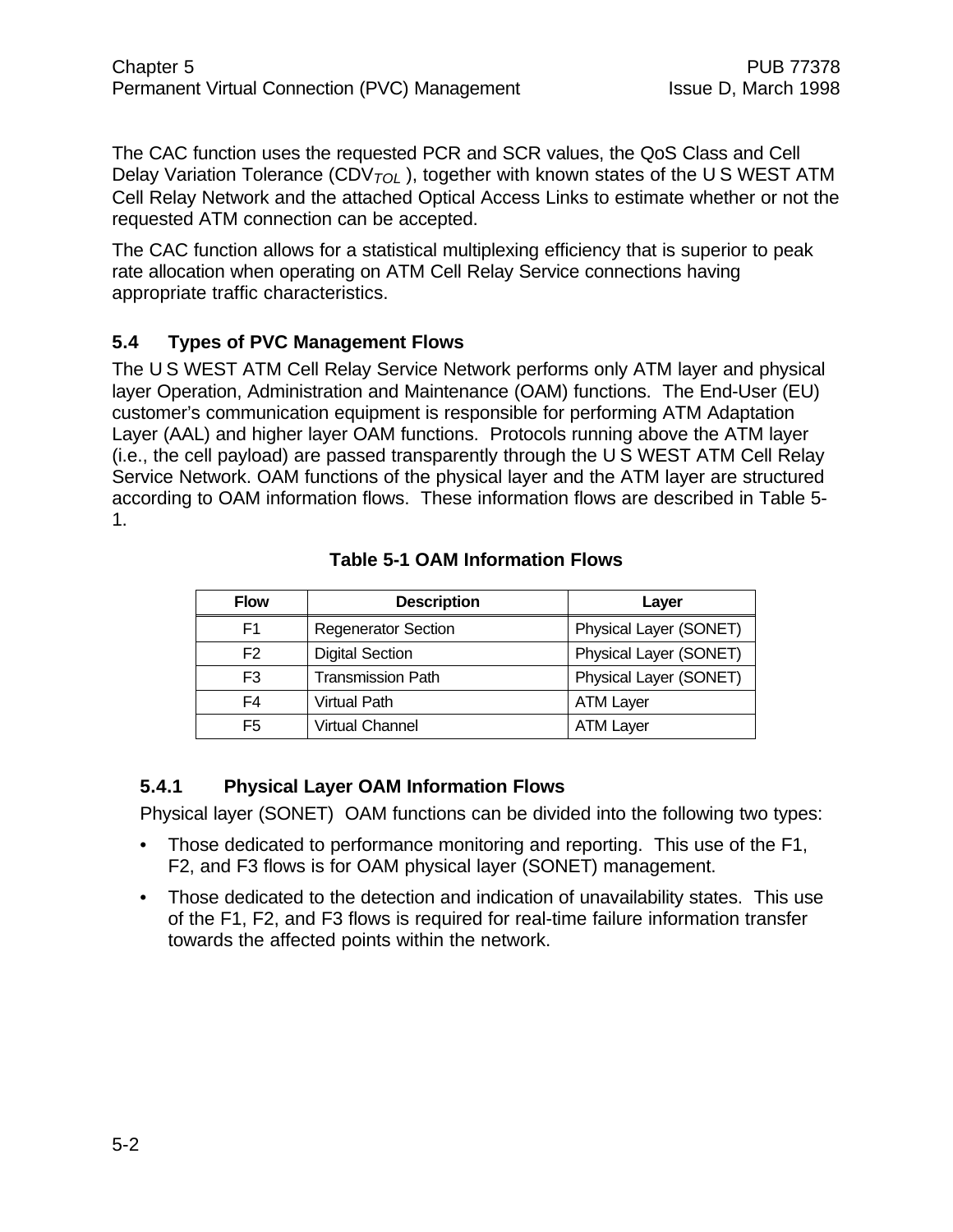The U S WEST Cell Relay Network may utilize the F1 and F3 flows as illustrated in Table 5-2.

| <b>Flow</b>    | <b>Function</b>                        | <b>Indicator</b>                              |
|----------------|----------------------------------------|-----------------------------------------------|
| F <sub>1</sub> | Signal detection, cell recognition     | Loss of signal                                |
| F <sub>1</sub> | Section error monitoring and reporting | Degraded or unacceptable error<br>performance |
| F3             | Cell rate decoupling                   | Failure of insertion                          |
| F <sub>3</sub> | Physical layer cell recognition        | Loss of F3 cell recognition                   |
| F <sub>3</sub> | Cell delineation                       | Loss of cell synchronization                  |
| F <sub>3</sub> | Path error monitoring and reporting    | Degraded error performance                    |

Table 5-2 **Physical Layer OAM Functions**

#### **5.4.2 ATM Layer OAM Information Flows**

The U S WEST ATM Cell Relay Network may utilize ATM layer OAM functions to monitor Virtual Path Connection/Virtual Channel Connection (VPC/VCC) availability and/or perform Virtual Path and Virtual Channel level performance monitoring. The ATM layer OAM functions are described in Table 5-3.

| <b>Flow</b>    | <b>Function</b>                 | <b>Indicator</b>      |
|----------------|---------------------------------|-----------------------|
| F4             | Monitoring path availability    | Path not available    |
| F4             | Performance monitoring          | Degraded performance  |
| F <sub>5</sub> | Monitoring channel availability | Channel not available |
| F <sub>5</sub> | Performance monitoring          | Degraded performance  |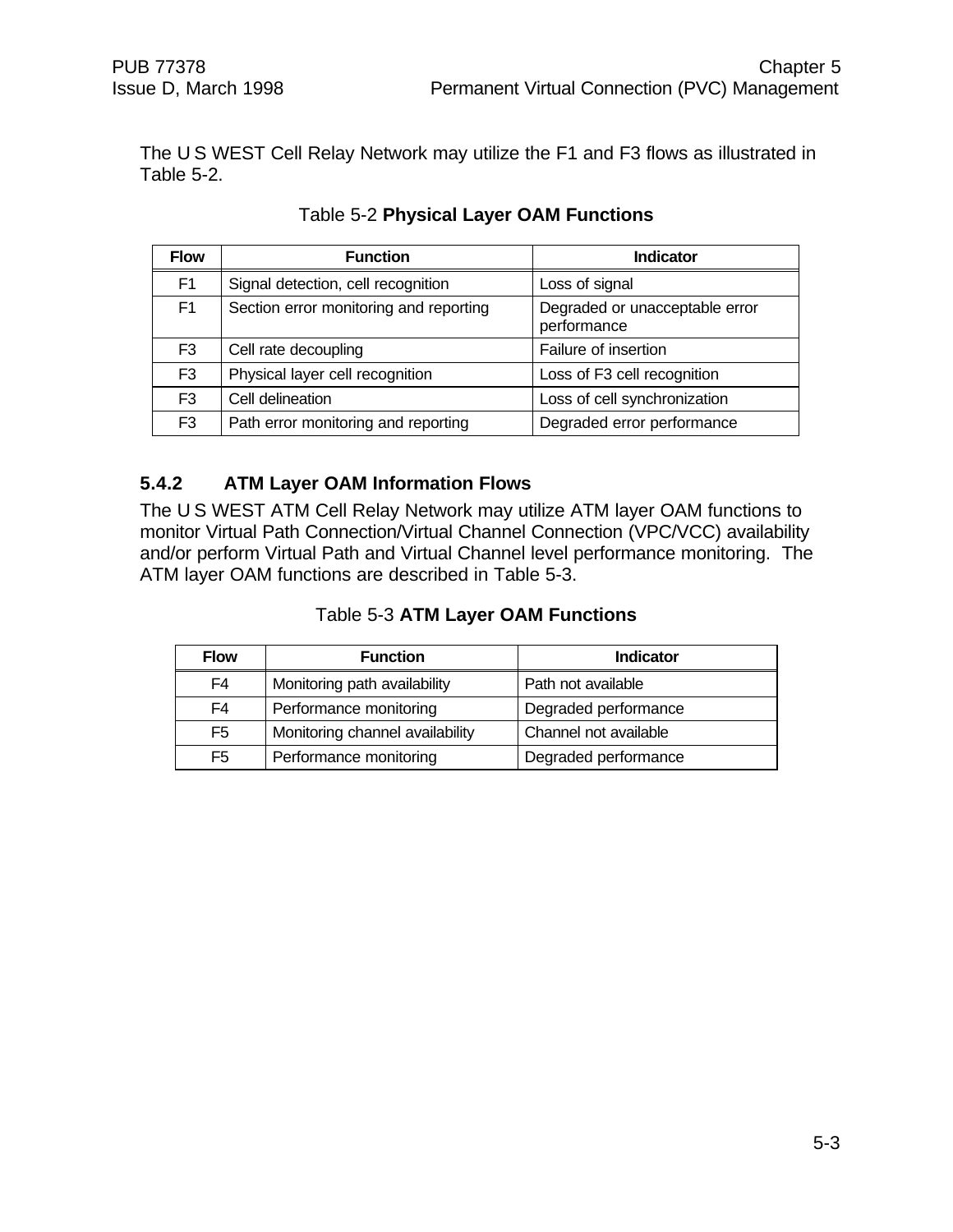### **5.5 ATM Cell Relay PVC Administration**

Each U S WEST ATM Cell Relay Node is responsible for the administration of its own Cell Relay Network PVCs, and those of adjacent nodes. Each PVC is assigned an associated VPI/VCI for each end of a point-to-point logical connection at the time the customer subscribes to U S WEST ATM Cell Relay Service. During the service subscription process, the assignment(s) of VPI/VCI values at the UNI will require close coordination and cooperation to achieve conformity of VPI/VCI assignments. The VPI/VCI values at each end point of the ATM Cell Relay Service subscriber's PVC(s) may have different values, as the VPI/VCI values are of local significance only.

PVCs will remain in the U S WEST ATM Cell Relay Node(s) until each are individually removed, even in the case of a temporary unavailability of the virtual circuits due to a service failure.

It is the responsibility of each U S WEST ATM Cell Relay Service customer to populate and maintain its own CPE VPI/VCI routing tables. U S WEST will provide end point VPI/VCI information for each PVC at service subscription time. U S WEST will attempt to accommodate requests for specific VPI/VCI values at the end points whenever possible.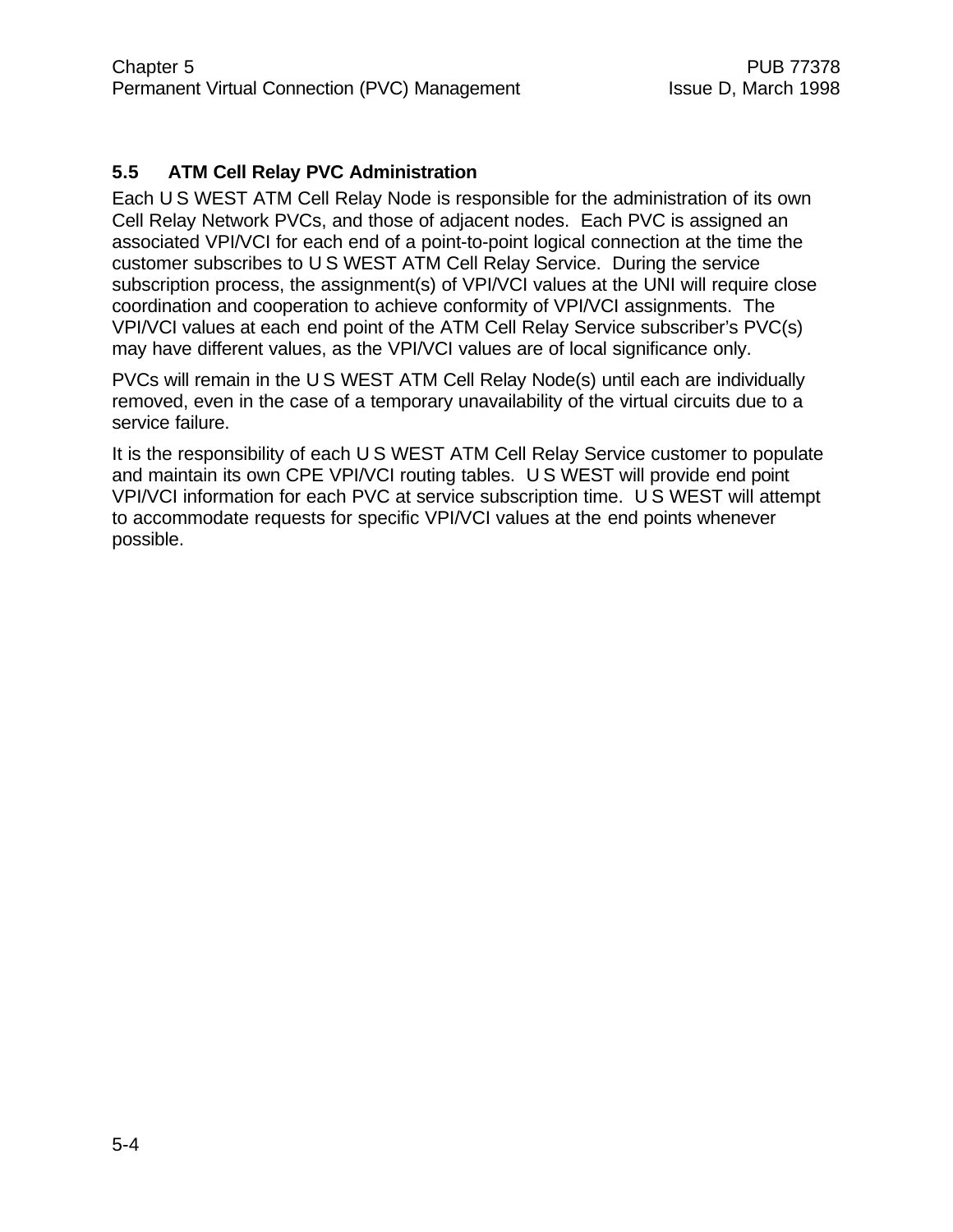# **CONTENTS**

# **Chapter and Section Page**

| 6. |     | Network Traffic Control and Congestion Management Responsibilities |  |
|----|-----|--------------------------------------------------------------------|--|
|    |     |                                                                    |  |
|    | 6.1 |                                                                    |  |
|    |     | 6.1.1 Purpose for US WEST ATM Cell Relay Service Network           |  |
|    |     | Traffic Control and Congestion Management Procedures  6-1          |  |
|    | 6.2 |                                                                    |  |
|    |     | 6.2.1 U S WEST ATM Cell Relay Service Network Traffic Control      |  |
|    |     |                                                                    |  |
|    |     | 6.2.2 EU Network Traffic Control Responsibilities for PCRS 6-3     |  |
|    |     | 6.2.3 U S WEST ATM Cell Relay Service Network Traffic Control      |  |
|    |     |                                                                    |  |
|    |     | 6.2.4 EU Network Traffic Control Responsibilities for SCRS 6-3     |  |
|    |     | 6.2.5 U S WEST ATM Cell Relay Service Network Traffic Control      |  |
|    |     |                                                                    |  |
|    |     | 6.2.6 EU Network Traffic Control Responsibilities for UBRS 6-4     |  |
|    | 6.3 |                                                                    |  |
|    |     | 6.3.1 Explicit Forward Congestion Indication (EFCI) 6-5            |  |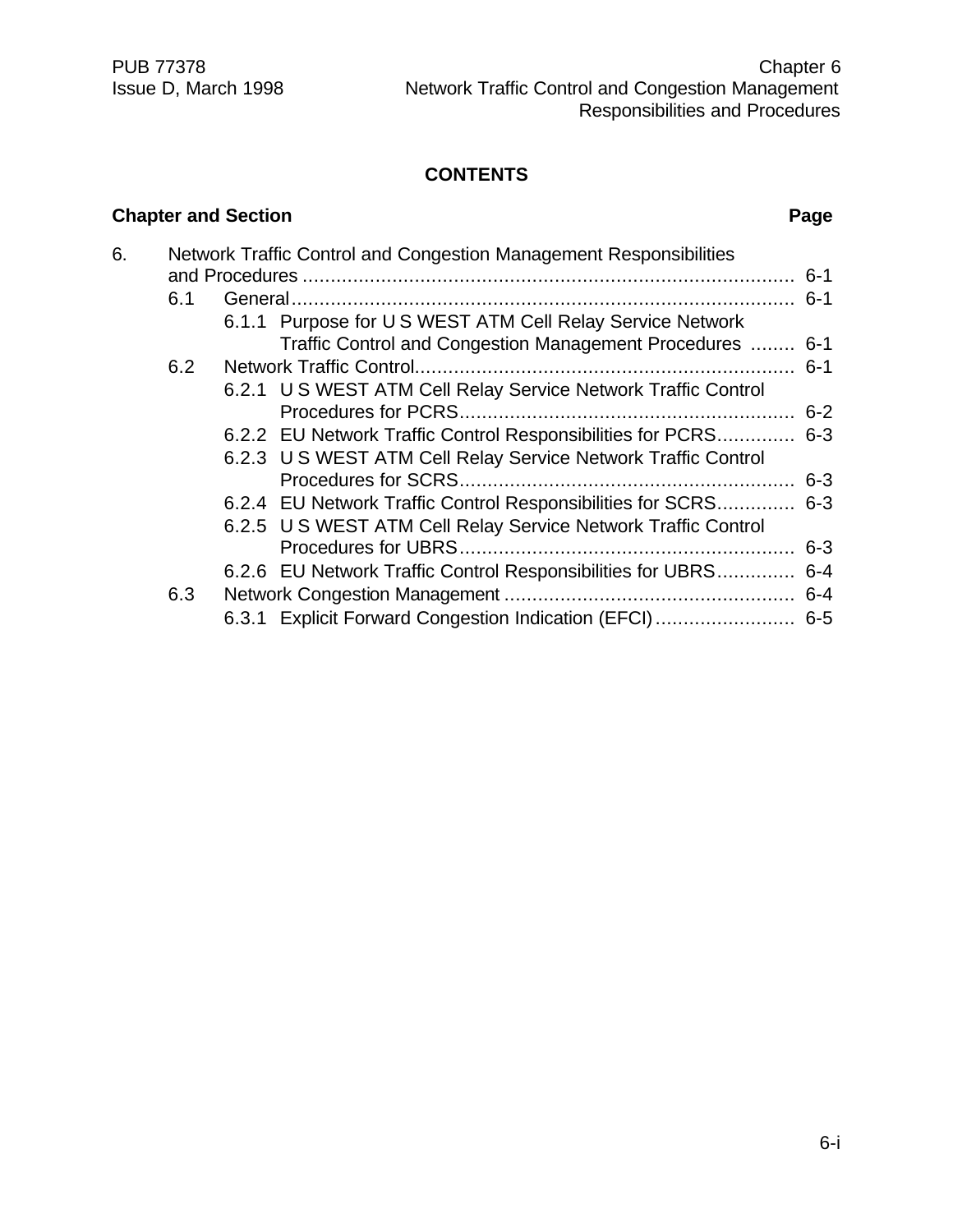#### **6. Network Traffic Control and Congestion Management Responsibilities and Procedures**

#### **6.1 General**

The manner in which traffic control and congestion management procedures are performed by U S WEST ATM Cell Relay Service is described in the following sections. The purpose of this information is to provide U S WEST ATM Cell Relay Service customers with a fundamental understanding of the traffic control and congestion management procedures which pertain to U S WEST ATM Cell Relay Service.

U S WEST ATM Cell Relay Service traffic control procedures will be performed in order to prevent congestion in the U S WEST ATM Cell Relay Network. U S WEST ATM Cell Relay Service congestion management procedures will be performed in order to alleviate congestion in the U S WEST ATM Cell Relay Network.

#### **6.1.1 Purpose for U S WEST ATM Cell Relay Service Network Traffic Control and Congestion Management Procedures**

U S WEST ATM Cell Relay Service Network Traffic Control and Congestion Management Procedures will be implemented with the following goals in mind:

- Provide fairness of service during congestion among the U S WEST ATM Cell Relay Service End Users' associated Cell Relay Ports, ATM Cell Relay Service Optical Access Links, and PVCs,
- Maximize throughput,
- Minimize loss of data,
- To relieve the congestion condition of the Cell Relay Module in a fast and effective manner.

U S WEST will also provision and monitor the cell relay internodal trunk thresholds in order to avoid excessive traffic congestion from occurring between Cell Relay Nodes.

#### **6.2 Network Traffic Control**

U S WEST ATM Cell Relay Service Network Traffic Control is performed via the Usage Parameter Control (UPC) function. UPC is defined as the set of actions taken by a U S WEST Cell Relay Node to monitor and control traffic at a UNI in terms of the traffic offered to the network over a U S WEST ATM Cell Relay Service Optical Access Link and/or Port. The U S WEST Cell Relay Node UPC functions are consistent with the definitions provided in the ATM Forum UNI 3.1.

The UPC function monitors the traffic offered to the network on a U S WEST ATM Cell Relay Service Optical Access Link and/or Port for conformance with the agreed upon traffic contract.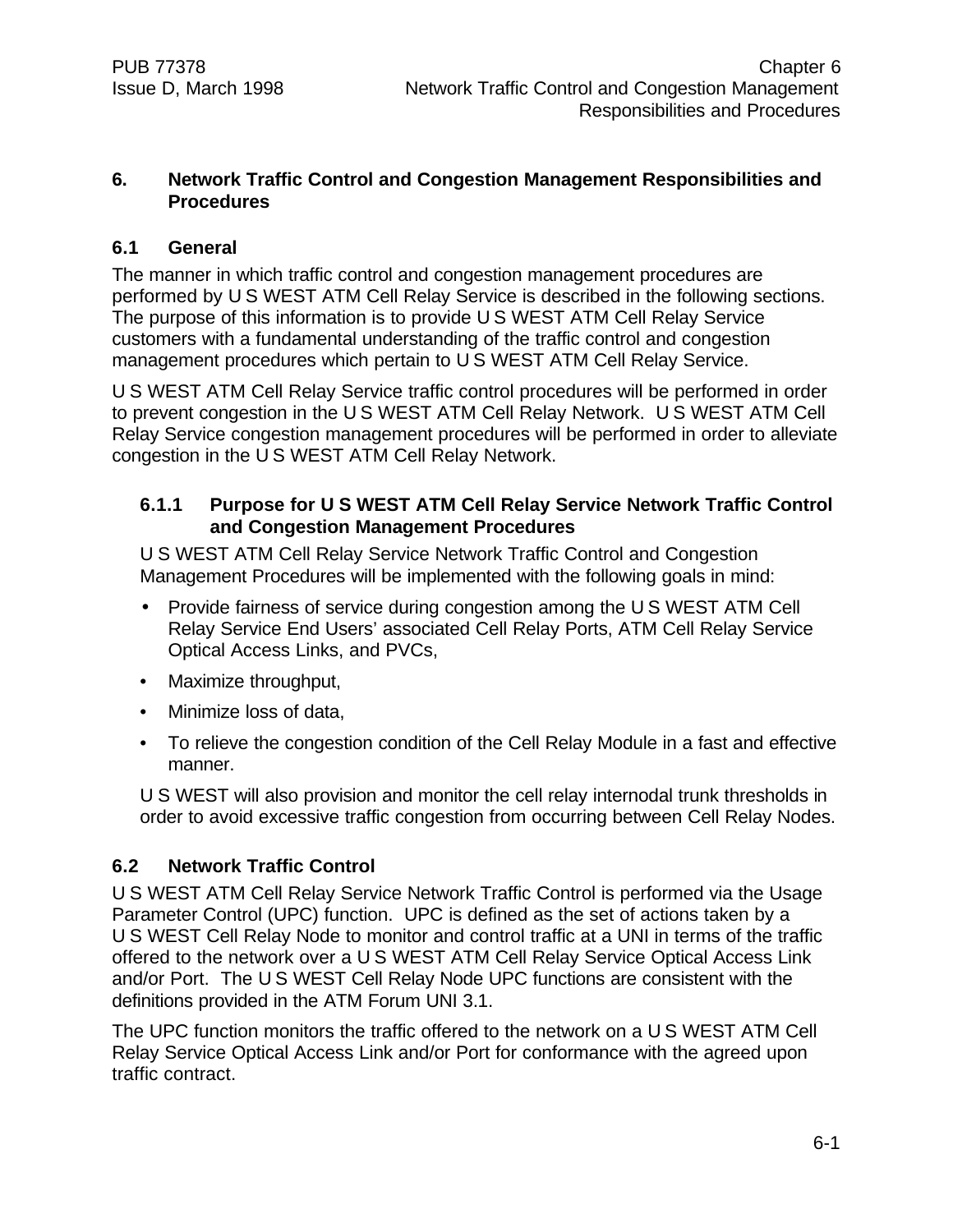The UPC also monitors the traffic offered to the U S WEST ATM Cell Relay Network on an ATM Cell Relay Service Optical Access Link and/or Port for the validity of that connection, i.e., whether a cell's Virtual Path Identifier/Virtual Channel Identifier (VPI/VCI) values are associated with a Virtual Channel Connection (VCC) or Virtual Path Connection (VPC) which is assigned and active on that UNI. The UPC function shall discard any cell that carries an unassigned or inactive value of VPI/VCI for its UNI.

The UPC also operates on network-based measurements of the source traffic parameters Peak Cell Rate (PCR), Sustained Cell Rate (SCR) and Maximum Burst Size (MBS) used in the traffic contract associated with a given point-to-point VCC or VPC at the ingress of the U S WEST Cell Relay Node supporting the UNI. The U S WEST Cell Relay Node's UPC function will determine which cells associated with an active and assigned VCC or VPC are conforming or non-conforming.

#### **6.2.1 U S WEST ATM Cell Relay Service Network Traffic Control Procedures for PCRS**

Traffic control for U S WEST ATM Cell Relay Service PCRS, Constant Bit Rate (CBR) is based on the Peak Cell Rate (PCR). The PCR traffic parameter specifies an upper bound on the cell rate that can be submitted across a connection. The U S WEST Cell Relay Node UPC function will monitor the cell stream to test conformance with the connection's PCR.

All cells found to be non-conformant with the logical connection's provisioned characteristics, e.g., any cell exceeding the PCR by more than the allowed Cell Delay Variation Tolerance (CDV*TOL*) will be discarded at the source UNI. GR-1110-CORE provides a detailed explanation of this function.

In theory, the PCR of a connection represents the precise rate at which cells should flow across a connection. However, in practice, the rate at which a stream of cells is transmitted across a connection may deviate from the connection's assigned PCR (i.e., an EU customer's CPE device may transmit cells in clusters with the cells arriving sooner than expected across the UNI). The UPC will allow a certain amount of cell clustering (i.e., cells arriving sooner than expected) on a connection before declaring cells to be non-conformant. The CDV*TOL* parameter is used to gauge the amount of clustering permitted on a connection. This parameter will be used to specify the amount of variation from a connection's PCR that the U S WEST ATM Cell Relay Service Network will accept before declaring clustered cells to be nonconformant at the source UNI. The U S WEST Cell Relay Node UPC function will support the following values for CDV<sub>TOL</sub> within PCRS: 50, 150, 250, or 500 microseconds for a 155.520 Mbit/s UNI, 150, 250, or 500 microseconds for a 44.736 Mbit/s UNI, and 250 or 500 microseconds for a 1.544 Mbit/s UNI.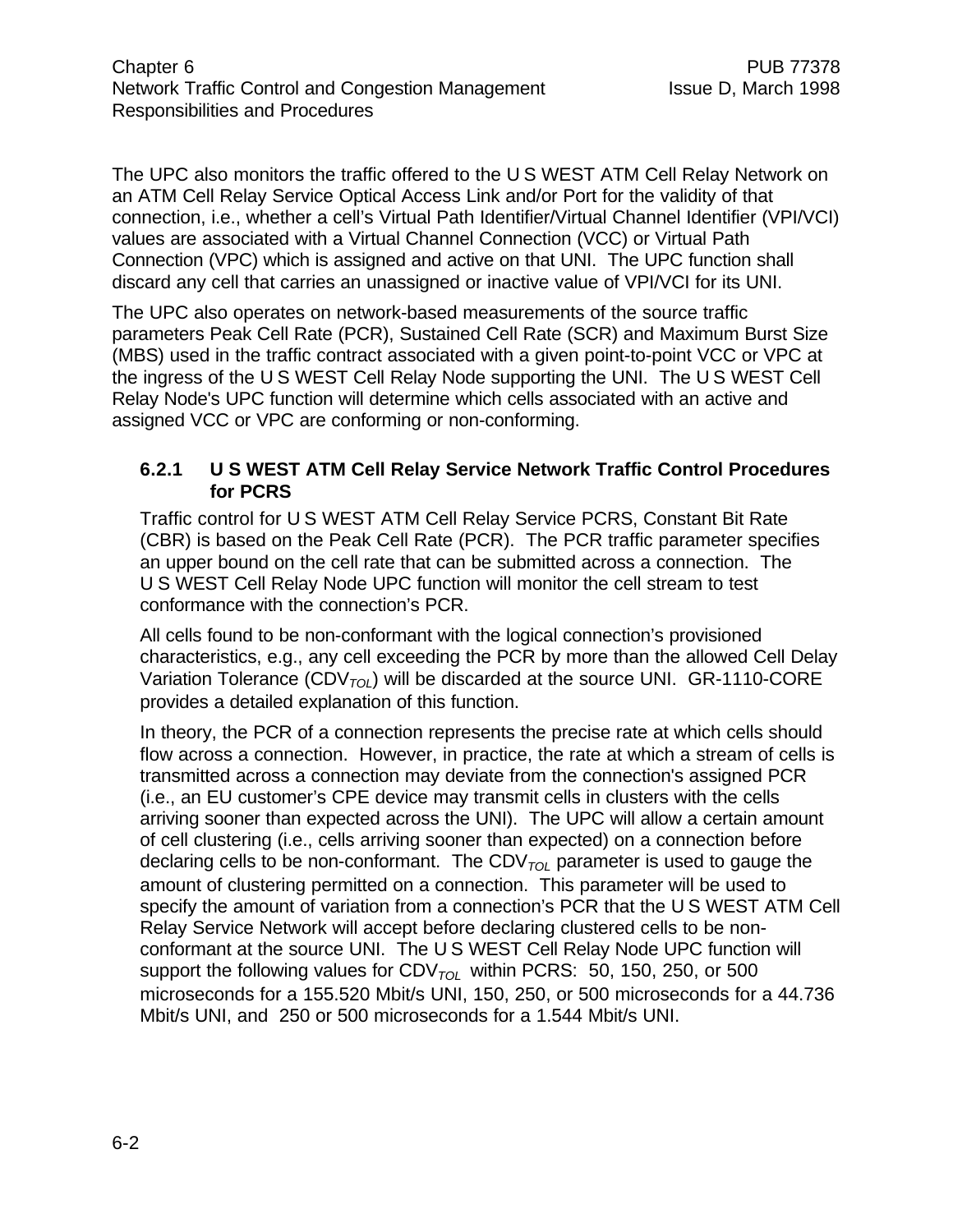#### **6.2.2 EU Network Traffic Control Responsibilities for PCRS**

U S WEST ATM Cell Relay Service PCRS EU Customers must perform traffic shaping within the EU Customer's CPE in order to conform with the traffic parameters agreed upon in the service contract. For PCRS connections, it is the responsibility of the EU Customer to not exceed the agreed upon PCR.

#### **6.2.3 U S WEST ATM Cell Relay Service Network Traffic Control Procedures for SCRS**

Traffic control for U S WEST ATM Cell Relay Service, SCRS, Variable Bit Rate (VBR) is based on the Peak Cell Rate (PCR), Sustained Cell Rate (SCR), and the Maximum Burst Size (MBS).

The PCR traffic parameter specifies an upper bound on the cell rate that can be submitted across a connection. The PCR for U S WEST ATM Cell Relay Service, SCRS connections, will be agreed upon in the service contract. The U S WEST Cell Relay Node UPC function will monitor the cell stream to test conformance with the connection's PCR. All cells found to be non-conformant with the logical connection's provisioned PCR will be discarded at the source UNI.

The SCR defines the "average cell rate" of a connection (i.e. rate averaged over a time interval). This SCR traffic parameter will be the primary mechanism used to allocate network bandwidth capacity associated with SCRS, VBR connections. The SCR of a connection represents the sustained rate at which cells can be transmitted across a VBR connection. In addition, momentary traffic bursts can be transmitted across a VBR connection at the connection's PCR. Maximum Burst Size options of 32, 100, or 200 cells will be available for U S WEST ATM Cell Relay Service. The UPC function will monitor and control the cell stream for conformance with the agreed upon traffic contract.

#### **6.2.4 EU Network Traffic Control Responsibilities for SCRS**

U S WEST ATM Cell Relay Service, SCRS EU Customers must perform traffic shaping within the EU Customer's CPE in order to conform with the traffic parameters agreed upon in the service contract. For SCRS connections, it is the responsibility of the EU Customer to not exceed the agreed upon SCR and PCR.

#### **6.2.5 U S WEST ATM Cell Relay Service Network Traffic Control Procedures for UBRS**

Unspecified Bit Rate Service (UBRS) is a "best effort" service designed to support a connection carrying information flowing at uneven rates. UBRS does not specify traffic related service guarantees. Specifically, UBRS does not include the notion of a per-connection negotiated bandwidth. No numerical commitments are made by U S WEST with respect to the cell loss ratio experienced by a UBRS connection, or as to the cell transfer delay experienced by cells on the connection.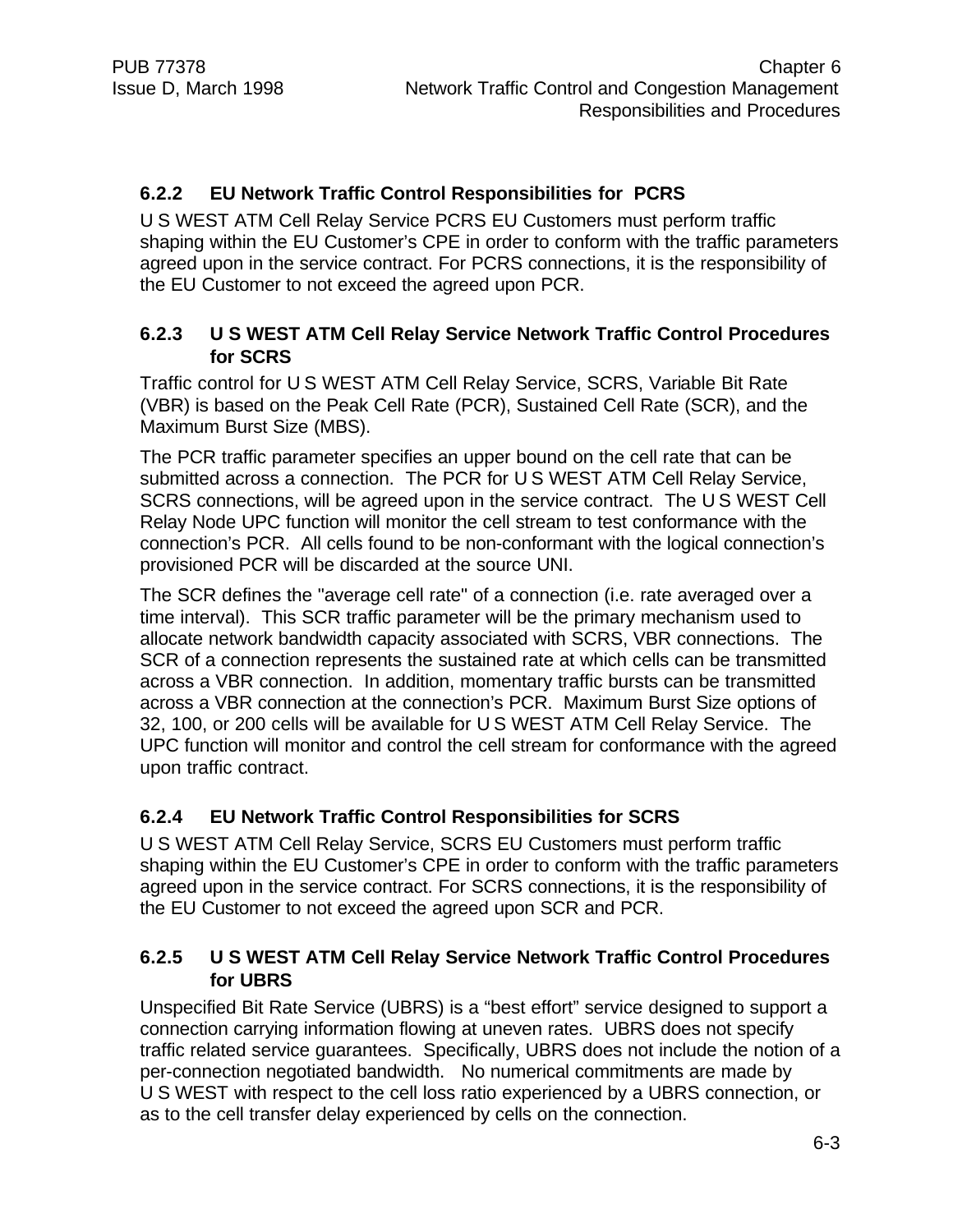Traffic control for U S WEST ATM Cell Relay Service UBRS, Unspecified Bit Rate (UBR) is based on the Peak Cell Rate (PCR). The PCR traffic parameter specifies an upper bound on the cell rate that can be submitted across a connection. The U S WEST Cell Relay Node UPC function will monitor the cell stream to test conformance with the connection's PCR. All cells found to be non-conformant with the logical connection's provisioned characteristics, e.g., any cell exceeding the PCR may be discarded at the source UNI.

# **6.2.6 EU Network Traffic Control Responsibilities for UBRS**

U S WEST ATM Cell Relay Service UBRS EU Customers must perform traffic shaping within the EU Customer's CPE in order to conform with the traffic parameters agreed upon in the service contract. For UBRS connections, it is the responsibility of the EU Customer to not exceed the agreed upon PCR.

#### **6.3 Network Congestion Management**

U S WEST ATM Cell Relay Nodes will monitor the traffic volume of each U S WEST ATM Cell Relay Service Optical Access Link, and compare the Permanent Virtual Connections (PVCs) associated traffic volume with the negotiated data throughput parameters. In the event an End User's (EU) PVC(s) causes a Cell Relay Module to become congested, the EU customers which are assigned to the congested Cell Relay Module may experience network congestion conditions.

Network congestion conditions may cause the following conditions to be experienced by an ATM Cell Relay Service EU Customer:

- Receipt of explicit network congestion notifications
- Discarding of cells
- **Excessive transit delay**

If network congestion should occur due to the traffic volume of any particular EU PVC, U S WEST recommends that the EU customer implement its own network congestion procedures for the following reasons:

- To reduce the impact of network congestion upon the EU customer's application.
- To avoid the possibility that EU cells may be discarded by the Cell Relay Node(s).
- EU implemented congestion procedures should be exercised until the network congestion situation no longer exists.

The standard cell relay protocol imposes the burden upon the higher-layer protocol functionality of the EU applications to perform the functions of flow control and error correction that are not performed by the Cell Relay Network. The ATM cell relay protocol standards do not specify notification of errored cells. However, the typical network protocols of the EU application(s) do provide implicit flow control via an acknowledgment process between EU applications.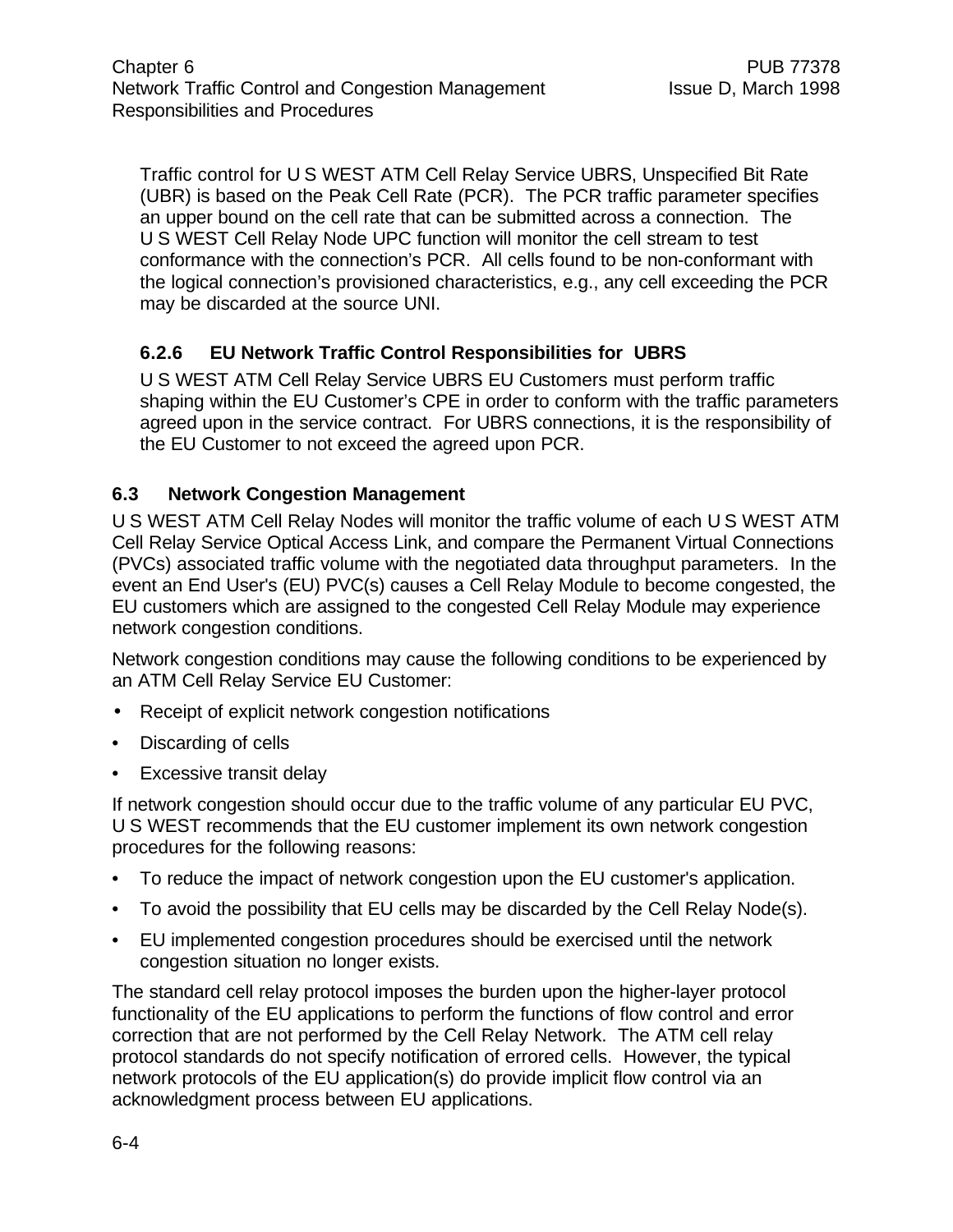#### **6.3.1 Explicit Forward Congestion Indication (EFCI)**

The Explicit Forward Congestion Indication (EFCI) is a congestion notification scheme that an ATM layer service user may make use of to improve the utility that can be derived from the ATM layer. Since the use of this mechanism by Customer Provided Equipment (CPE) is optional, U S WEST ATM Cell Relay Service network equipment cannot rely on this mechanism to control congestion.

Nevertheless,

- The U S WEST Cell Relay Node may set the EFCI code points in each ATM cell header for all cells being routed when congestion may have and/or will occur during the exchange of information; and
- The U S WEST Cell Relay Node will not modify the EFCI code points in any ATM cell header when the U S WEST Cell Relay Node is not determined to be congested.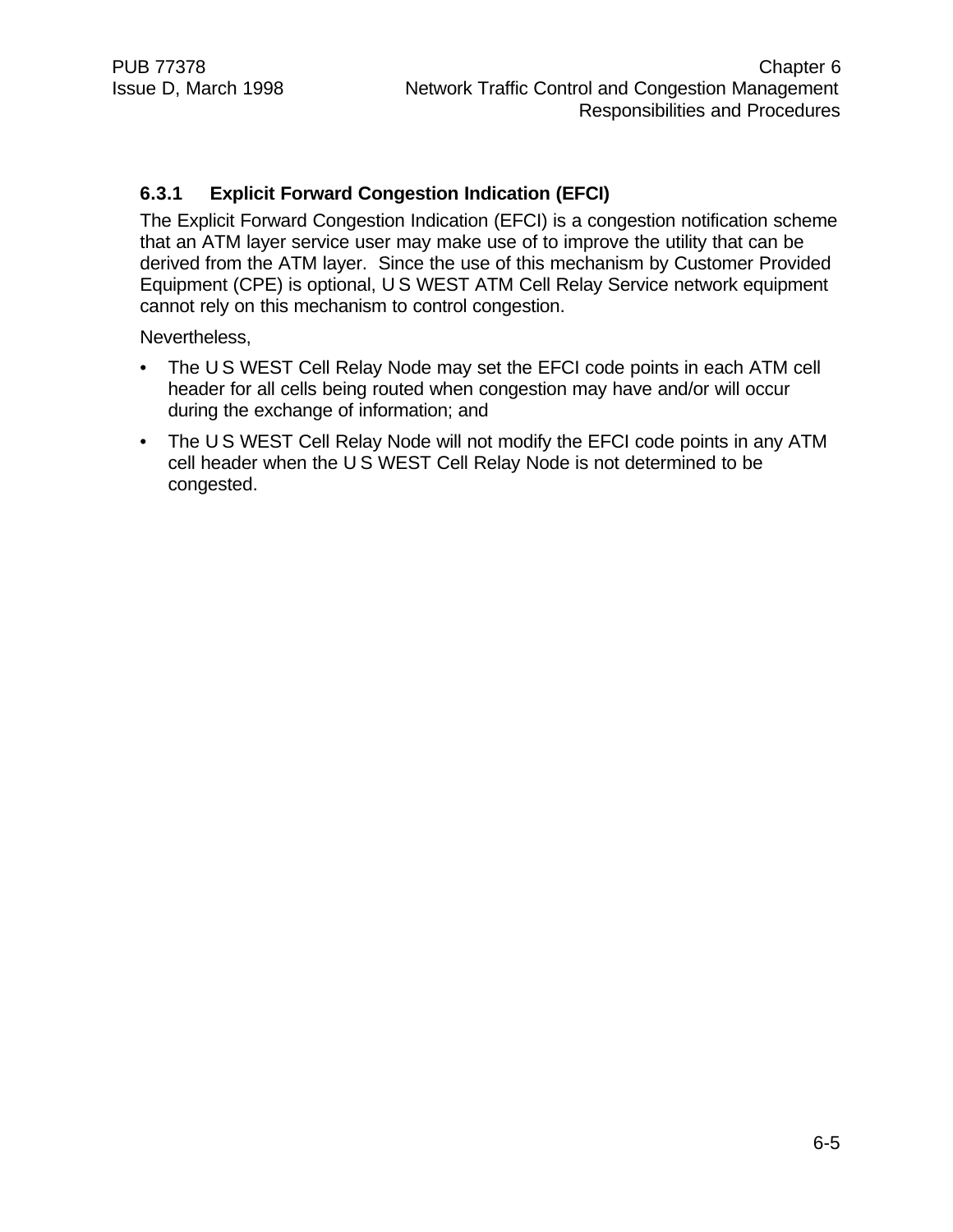# **CONTENTS**

|               | <b>Chapter and Section</b> |  | Page |
|---------------|----------------------------|--|------|
|               |                            |  |      |
|               |                            |  |      |
|               |                            |  |      |
|               |                            |  |      |
|               |                            |  |      |
| <b>Tables</b> |                            |  |      |

|--|--|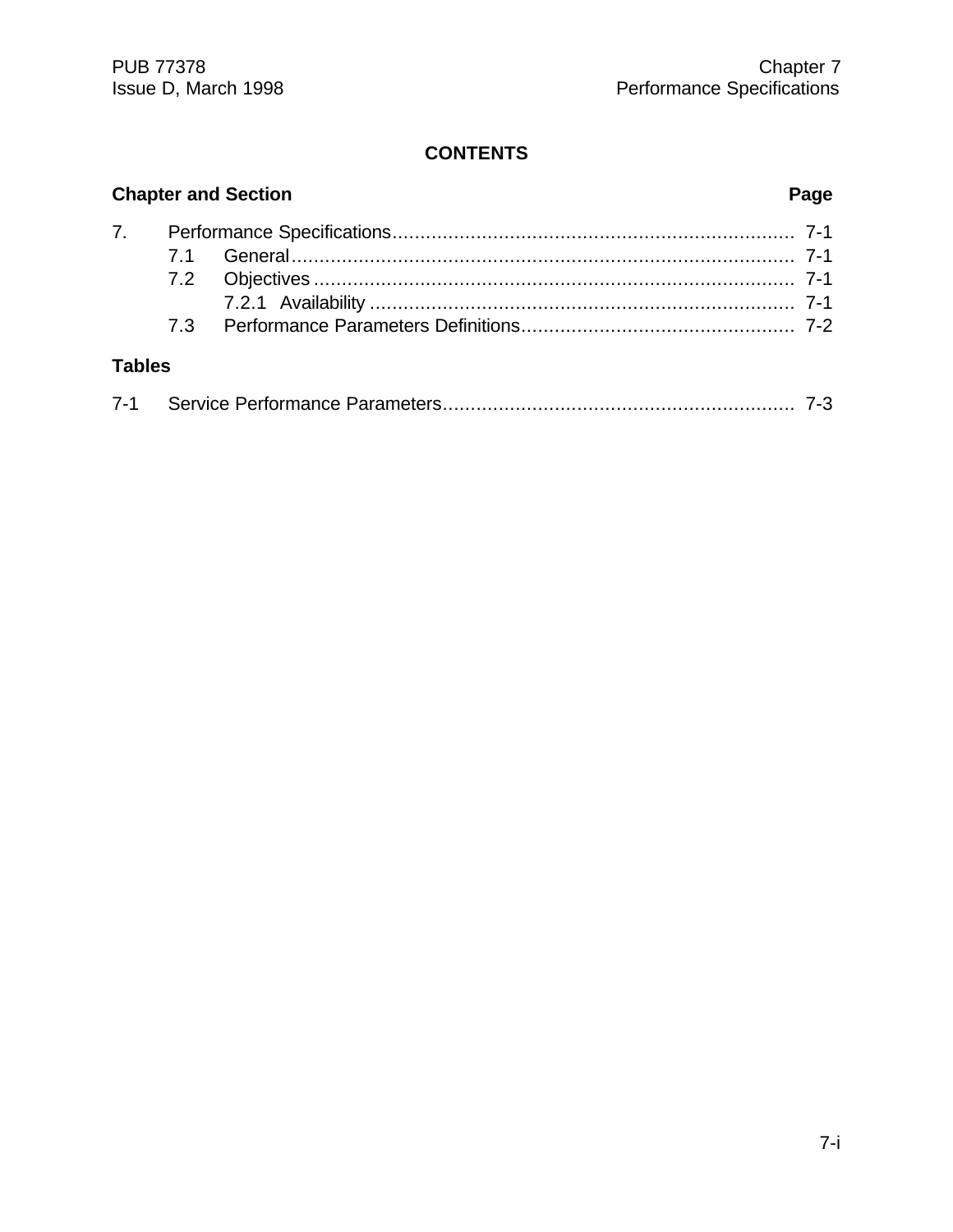#### **7. Performance Specifications**

#### **7.1 General**

This section describes the service objectives and transmission requirements for U S WEST Asynchronous Transfer Mode (ATM) Cell Relay Service.

The Service Class (Peak Cell Rate Service, Sustained Cell Relay Service, or Unspecified Bit Rate Service) defines the performance and service availability characteristics of a given U S WEST ATM Cell Relay Service connection. The parameters associated with a Service Class should be measurable by both the user and network at the access point (ATM Cell Relay Service UNI) to the U S WEST ATM Cell Relay Service Network. The Service Class (PCRS, SCRS, or UBRS) associated with a given ATM Cell Relay Service connection is indicated to the network at the time of connection establishment and will not change for the duration of that connection.

### **7.2 Objectives**

#### **7.2.1 Availability**

The availability objective for U S WEST ATM Cell Relay Service is 99.967%. The availability of a service is a measure of the Scheduled Service Time that the service is usable by a customer. The availability is expressed as a percentage the service is performing in accordance with the service performance objectives over an average 12 month period. This percentage may be expressed as:

> Availability (%) =(Scheduled Service Time - Outage Time) X 100 Scheduled Service Time

The Scheduled Service Time is 8,756 hours during an average 12 month period and outage time is expressed in hours.

Overall service availability is dependent on four main factors:

- The proportion of time in which the accuracy objectives are met;
- The frequency of switching equipment outages;
- The frequency of transport system outages;
- Restoral times for outages.

Scheduled Service Time is the length of time in hours that the U S WEST ATM Cell Relay Service Network is expected to provide U S WEST ATM Cell Relay Service. The Scheduled Service Time for U S WEST ATM Cell Relay Service is 8,756 hours during an average 12 month period. This allows for two hours every six months for maintenance of the Nodes (i.e., installation of software upgrades).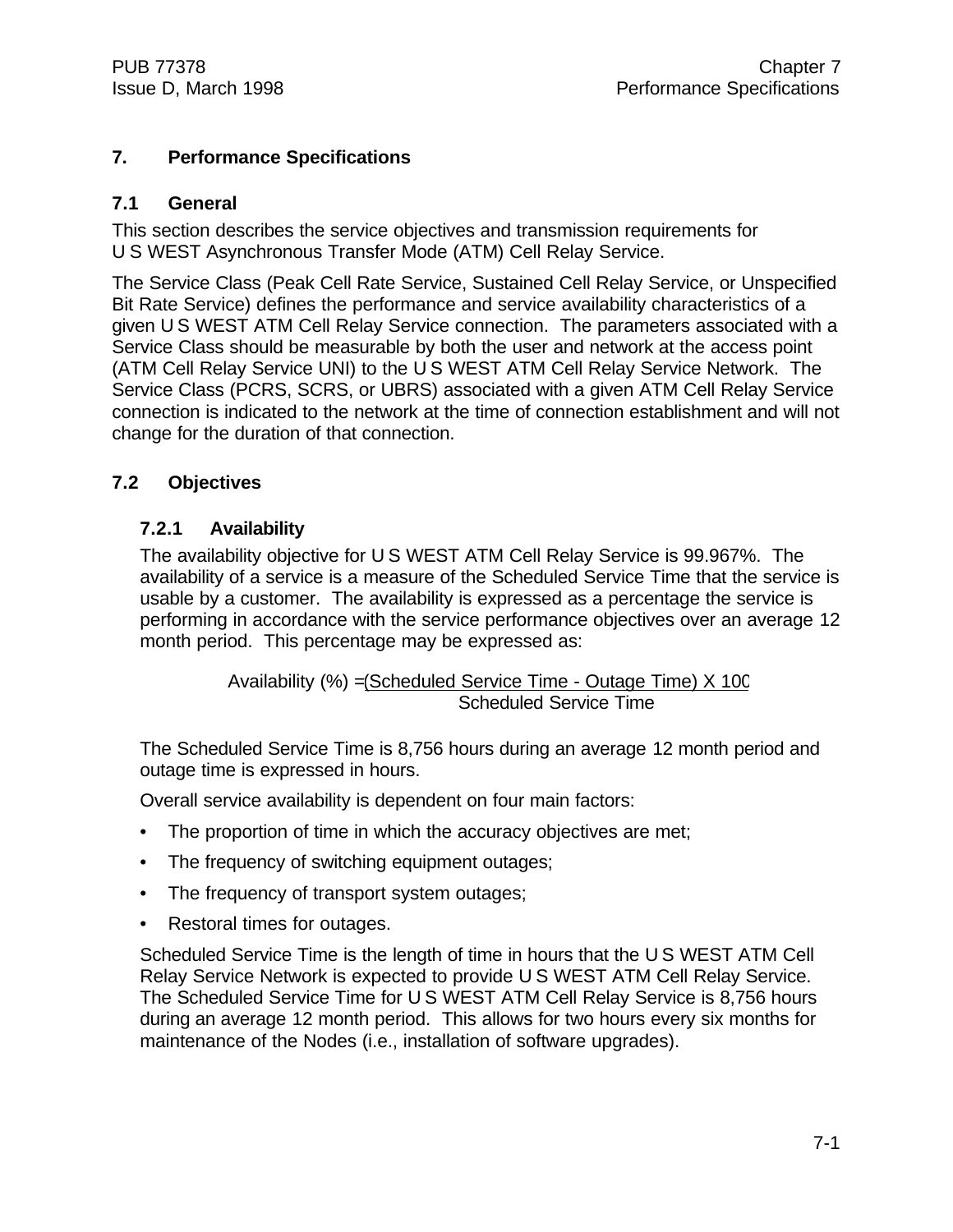#### **7.3 Performance Parameters Definitions**

The service performance parameters for U S WEST ATM Cell Relay Service are shown in Table 7-1 and described below. Performance parameters for UBR Service are not specified.

• Cell Transfer Delay (CTD)

CTD is defined as the time from when the first bit of a successfully delivered cell crosses the ingress User Network Interface (UNI) to when the last bit crosses the egress UNI. The components of CTD in a Virtual Channel Connection (VCC) or Virtual Path Connection (VPC) include:

- − Emission delay (e.g., at 44.736 Mbit/s, emission delay is approximately 10 microseconds)
- − Propagation delays (approximately 2 ms per 100 fiber miles)
- − Processing delays at intermediate ATM nodes (e.g., switching/multiplexing delays)
- − Queuing delays at intermediate ATM nodes.
- Cell Delay Variation (CDV)

CDV is a measure of how much the cell transfer delay experienced by any cell differs from a reference value of cell transfer delay associated with a specific logical connection. Equivalently, CDV can be thought of as a measure of the variability of inter-cell arrival times. CDV is a key parameter for planning the performance of PCRS CBR applications (i.e., delay-sensitive applications). The objective for CDV is expressed in terms of a quantile of the cumulative distribution function of CDV between communicating UNIs across the ATM Cell Relay Service network. For PCRS VCCs and VPCs having a Cell Loss Ratio (CLR) objective of 10-9, the relevant level of CDV is the 10-9 Quantile.

• Cell Delay Variation Tolerance (CDV*TOL*)

The Usage Parameter Control will allow a certain amount of cell clustering (i.e., cells arriving sooner than expected) on a connection before declaring cells to be nonconformant. The CDV $_{TOI}$  parameter is used to gauge the amount of clustering permitted on a connection. This parameter will be used to specify the amount of variation from a connection's PCR that the network will accept before declaring clustered cells to be non-conformant at the source UNI.

• Cell Loss Ratio (CLR)

CLR is defined as the ratio of the number of cells lost to the number of transmitted cells in a population of interest.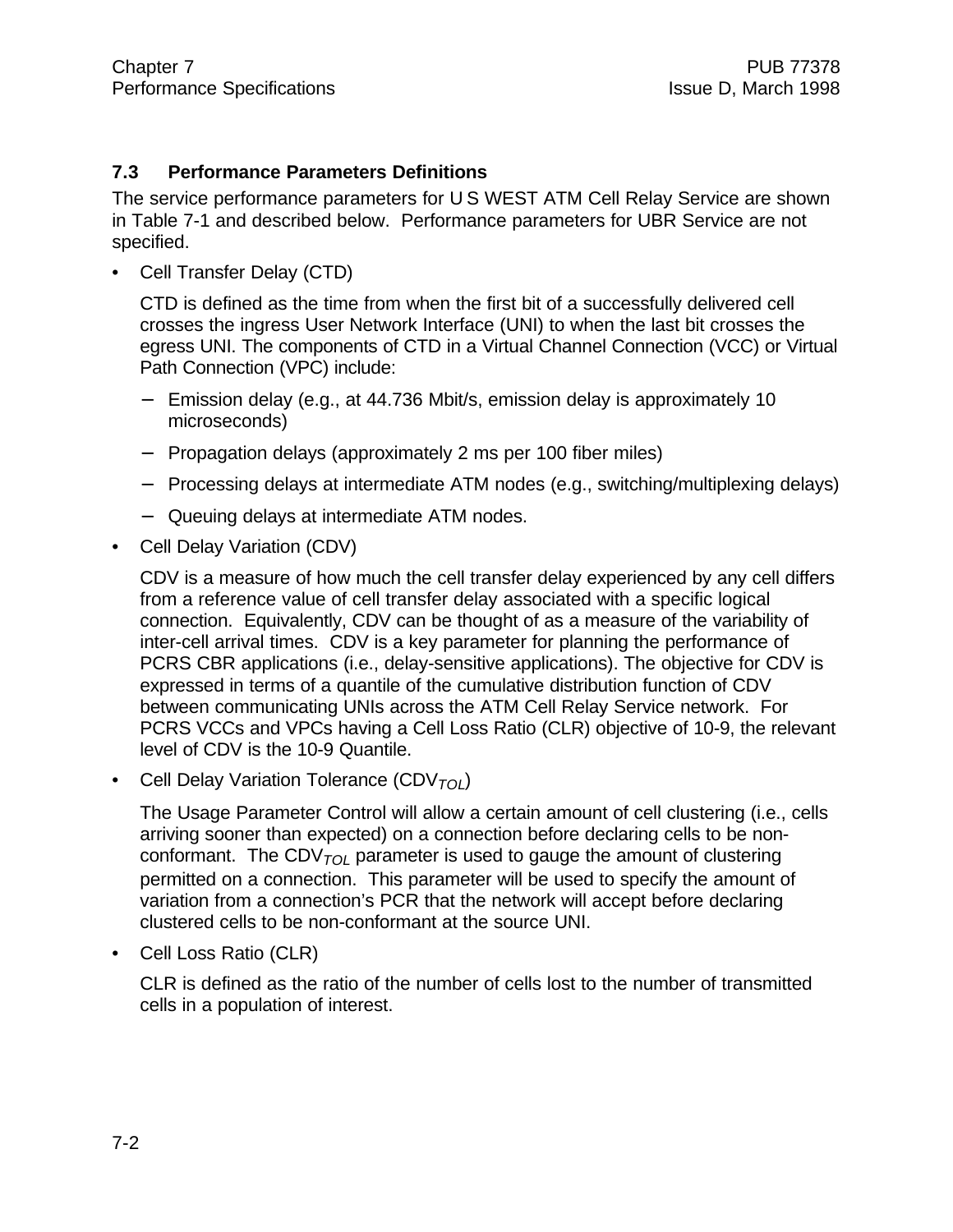• Errored Cell Ratio (ECR)

An errored cell event occurs when a successfully delivered cell contains one or more bit errors in its payload.

• Misinserted Cell Rate (MCR)

A cell misinsertion event can occur when a line burst error causes multiple errors in a cell header in such a way as to 1) cause the Header Error Control (HEC) mechanism to pass the corrupted header, and 2) have the resultant corrupt VPI/VCI value be valid for some other active virtual connection. This event will be seen as a cell loss event on the VCC in which it was transmitted, and as a misinserted cell event on the VCC on which it is received.

| <b>Performance</b><br><b>Parameters</b>                                                 | <b>Peak Cell Rate</b><br><b>Service</b>                                                                                                                                        | <b>Sustained Cell Rate</b><br><b>Service</b> | <b>Unspecified Bit</b><br><b>Rate Service</b> |
|-----------------------------------------------------------------------------------------|--------------------------------------------------------------------------------------------------------------------------------------------------------------------------------|----------------------------------------------|-----------------------------------------------|
| <b>Cell Transfer Delay</b>                                                              | For 99% of all cells delivered, the Cell Transfer<br>Delay will be $<$ 4 ms between originating and<br>terminating UNI, plus 2 ms per 100 fiber miles<br>between the two UNIs. |                                              | not specified                                 |
| <b>Cell Delay Variation</b><br>10 <sup>-9</sup> Quantile,<br>44.736 Mbit/s UNI          | $\leq$ 2.0 ms                                                                                                                                                                  | not specified                                | not specified                                 |
| <b>Cell Delay Variation</b><br>10 <sup>-9</sup> Quantile,<br>155.520 Mbit/s UNI         | $= 1.0$ ms                                                                                                                                                                     | not specified                                | not specified                                 |
| Cell Delay Variation,<br>Tolerance,<br>10 <sup>-9</sup> Quantile,<br>1.544 Mbit/s UNI   | $= 250$ or 500<br>microseconds                                                                                                                                                 | not specified                                | not specified                                 |
| Cell Delay Variation,<br>Tolerance,<br>10 <sup>-9</sup> Quantile,<br>44.736 Mbit/s UNI  | $= 150, 250$ or 500<br>microseconds                                                                                                                                            | not specified                                | not specified                                 |
| Cell Delay Variation,<br>Tolerance,<br>10 <sup>-9</sup> Quantile,<br>155.520 Mbit/s UNI | $= 50, 150, 250$ or 500<br>microseconds                                                                                                                                        | not specified                                | not specified                                 |
| Cell Loss Ratio                                                                         | $\leq 10^{-9}$                                                                                                                                                                 | $= 10^{-6}$                                  | not specified                                 |
| <b>Errored Cell Ratio</b>                                                               | $< 10^{-7}$                                                                                                                                                                    |                                              |                                               |
| <b>Misinserted Cell Rate</b>                                                            | $< 10^{-13}$                                                                                                                                                                   |                                              |                                               |
| Availability                                                                            | 99.967 % (average 12 months)                                                                                                                                                   |                                              |                                               |

### **Table 7-1 Service Performance Parameters**

**NOTE:** ms = millisecond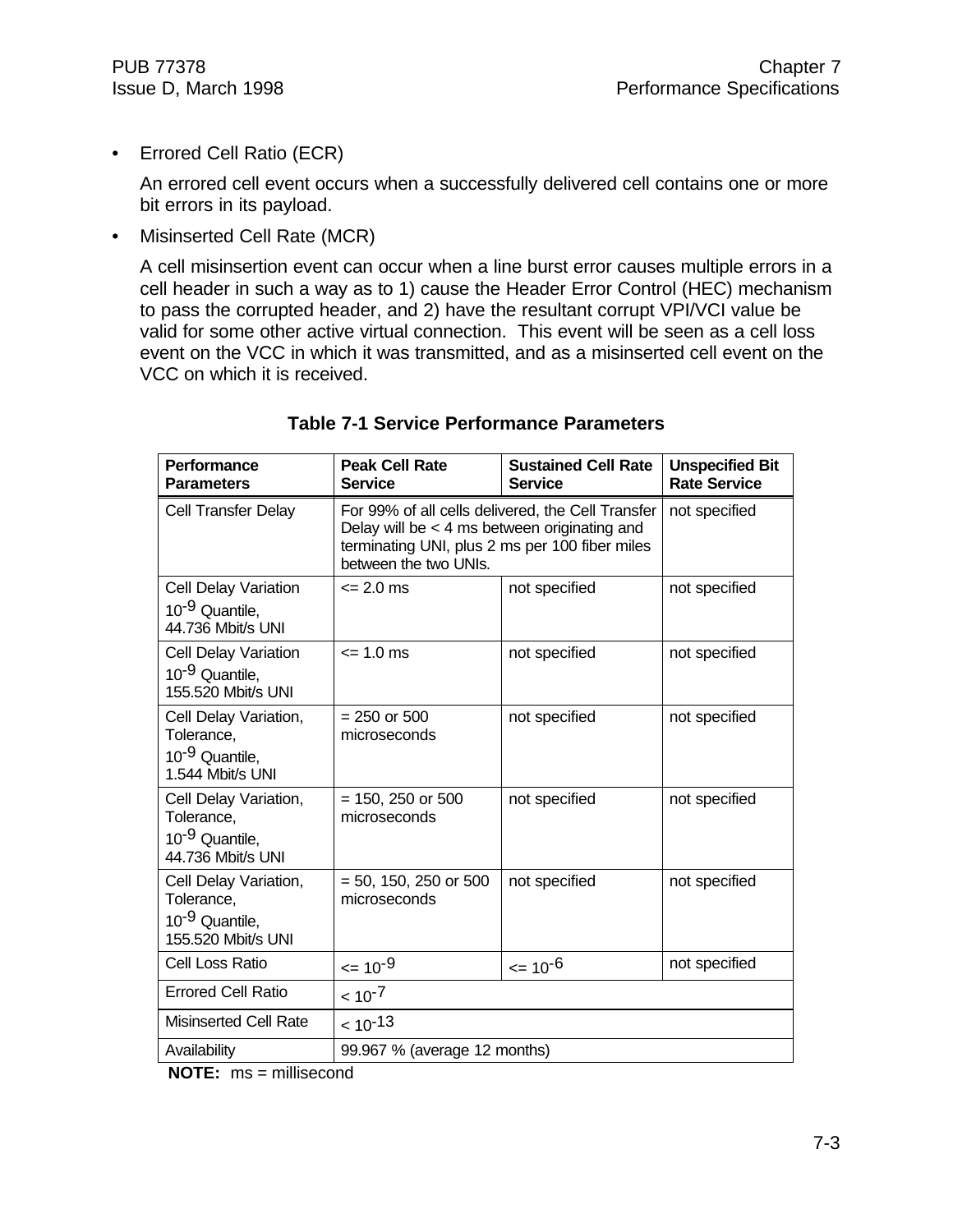# **CONTENTS**

# **Chapter and Section Page** 8. Maintenance.............................................................................................. 8-1 8.1 Customer Responsibilities................................................................. 8-1 8.2 U S WEST Responsibilities ............................................................... 8-1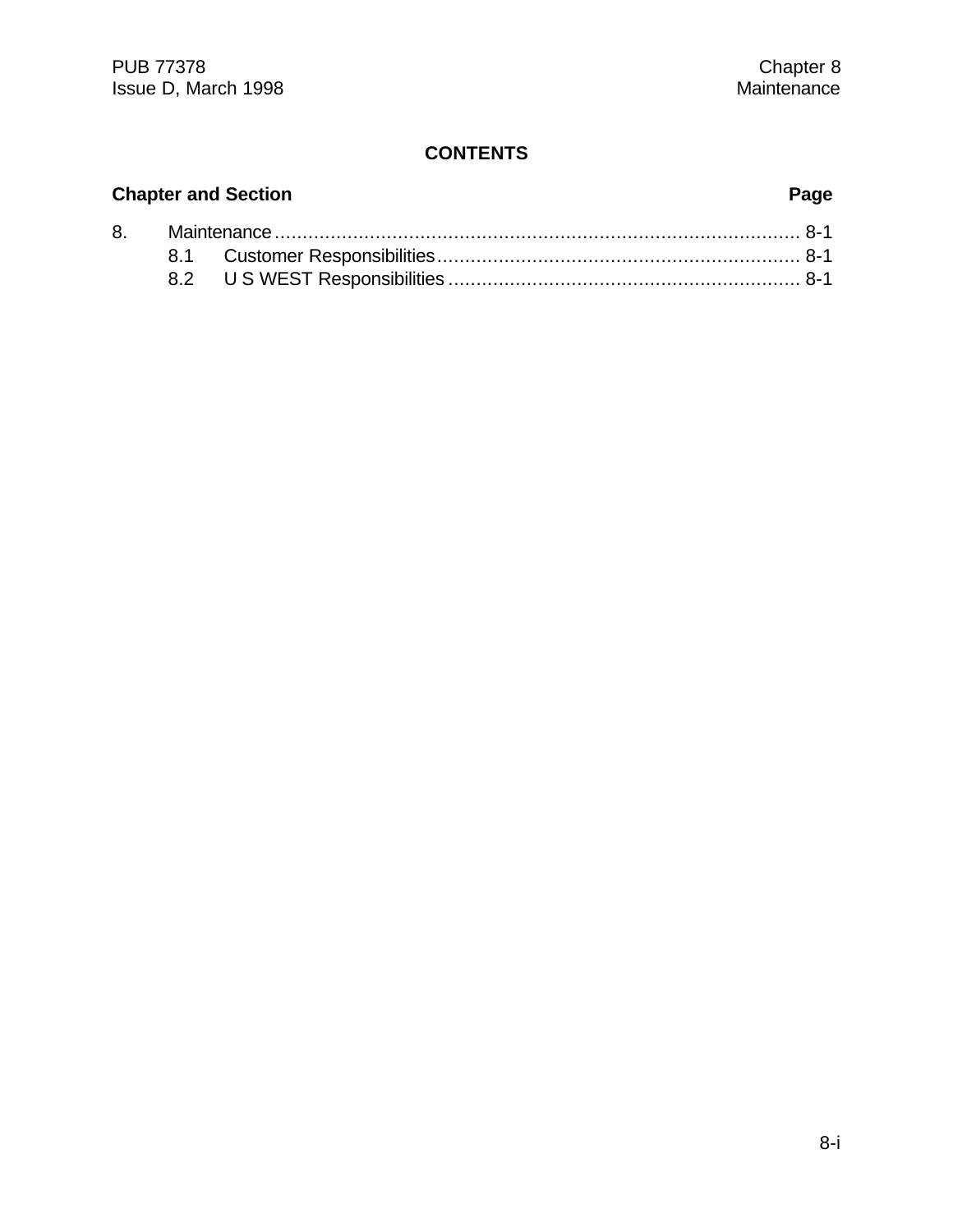#### **8. Maintenance**

#### **8.1 Customer Responsibilities**

The customer is responsible for all equipment and cable beyond the User Network Interface at their location. The physical connector at the UNI will be one of the following jacks or connectors: SJA44 for a 44.736 Mbit/s UNI, FC-PC for a 155.520 Mbit/s UNI, or equivalent.

In the event of service trouble, the customer or their agent is responsible for sectionalizing the trouble, and verifying that the trouble is not in the customer owned equipment or cable before calling U S WEST *!NTERPRISE* Networking Services Customer Service Center at 1-800-227-2218.

If the service trouble is isolated to the customer owned equipment or cable, the customer or their agent is responsible for clearing the trouble and restoring the service to normal operation.

In the case of degraded service (e.g., discarded cells, excessive cell transmission delay), the customer should contact the Customer Service Center at 1-800-227-2218.

Joint testing between the customer and/or their agent, and U S WEST personnel may sometimes be necessary to isolate the trouble.

# **8.2 U S WEST Responsibilities**

U S WEST is responsible for all equipment and cable on the U S WEST side (i.e., network side) of the User Network Interface (UNI) at the customer location, and also for maintaining the transmission facility between customer locations, and between the Serving Wire Center and the customer location.

U S WEST will furnish the customer a trouble reporting telephone number, and will commit to a two (2) hour objective for service restoral in the event of a service interruption due to an electronic component failure. If the trouble is caused by a cable failure, the objective for service restore time will be eight (8) hours. The objective for service restore time in the event of a node failure is 2.5 hours.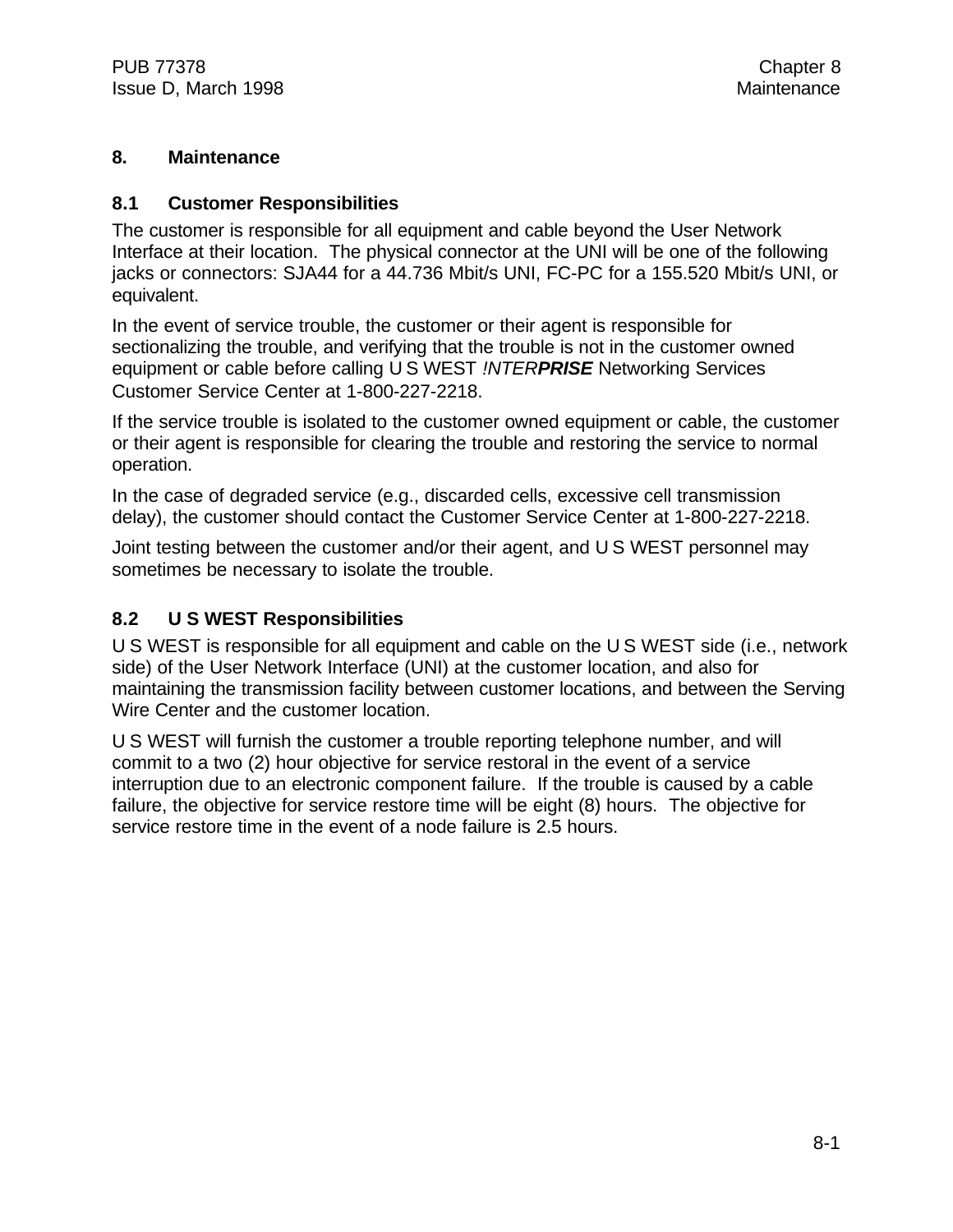# **CONTENTS**

# **Chapter and Section**

# Page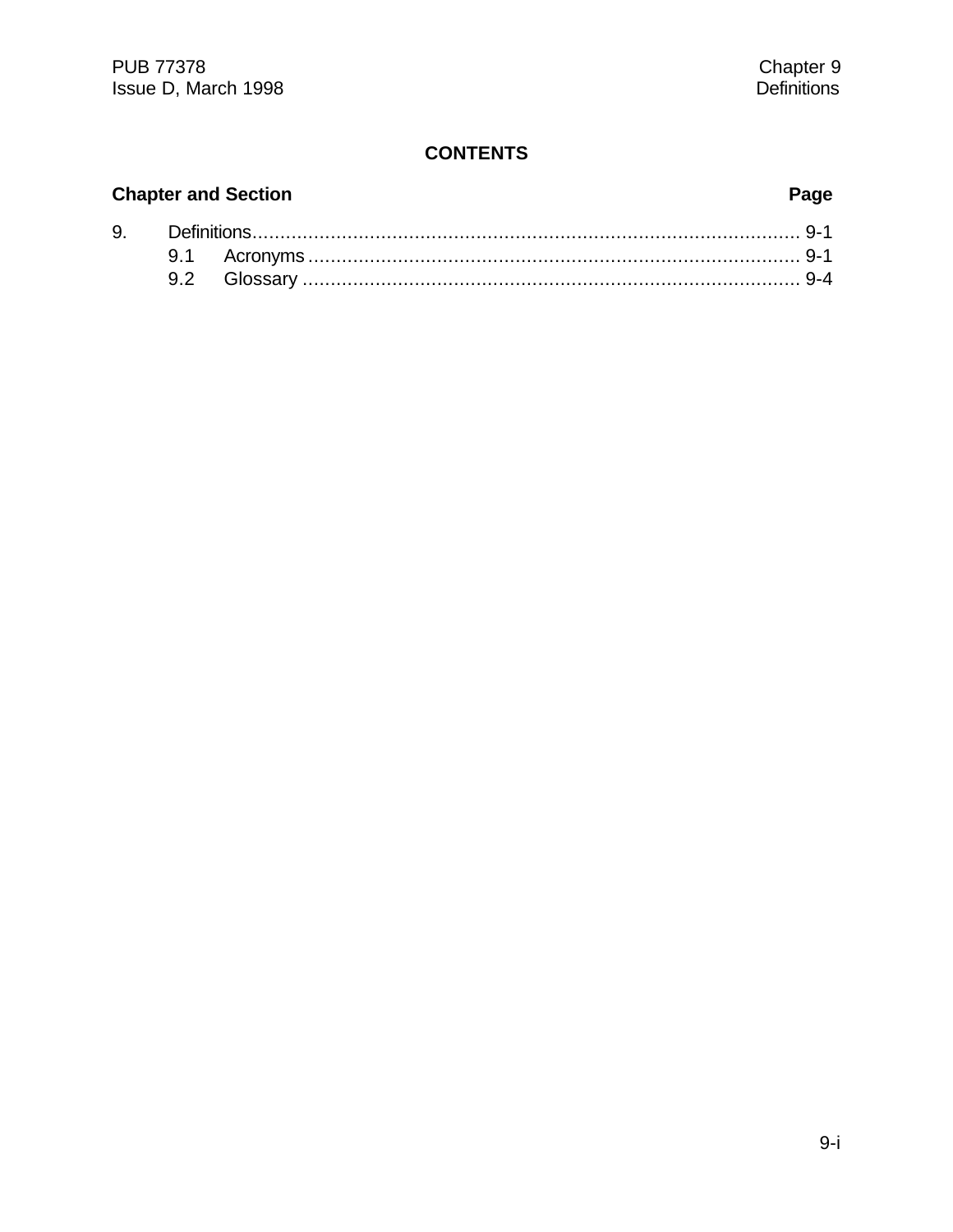# **9. Definitions**

|            | 9.1 Acronyms |                       |
|------------|--------------|-----------------------|
| <b>AAI</b> |              | $ATMAA$ dontotion $I$ |

| AAL           | A IM Adaptation Layer                                |
|---------------|------------------------------------------------------|
| <b>ABR</b>    | <b>Available Bit Rate</b>                            |
| <b>AIS</b>    | <b>Alarm Indication Signal</b>                       |
| <b>ANSI</b>   | American National Standards Institute                |
| <b>ATM</b>    | Asynchronous Transfer Mode                           |
| <b>B-ICI</b>  | <b>B-ISDN Inter Carrier Interface</b>                |
| <b>B-ISDN</b> | <b>Broadband Integrated Services Digital Network</b> |
| <b>B-ISSI</b> | Broadband Inter-Switching System Interface           |
| <b>BER</b>    | <b>Bit Error Ratio</b>                               |
| <b>BOC</b>    | <b>Bell Operating Company</b>                        |
| <b>BSS</b>    | <b>Broadband Switching System</b>                    |
| <b>BT</b>     | <b>Burst Tolerance</b>                               |
| <b>BW</b>     | <b>Bandwidth</b>                                     |
| <b>CAC</b>    | <b>Congestion Admission Control</b>                  |
| <b>CBR</b>    | <b>Constant Bit Rate</b>                             |
| <b>CDV</b>    | <b>Cell Delay Variation</b>                          |
| <b>CDVTOL</b> | <b>Cell Delay Variation Tolerance</b>                |
| <b>CLP</b>    | <b>Cell Loss Priority</b>                            |
| <b>CLR</b>    | <b>Cell Loss Ratio</b>                               |
| <b>CMIP</b>   | Common Management Information Protocol               |
| <b>CNM</b>    | <b>Customer Network Management</b>                   |
| CO            | <b>Central Office</b>                                |
| COCC          | <b>Central Office Connecting Channel</b>             |
| <b>CPE</b>    | <b>Customer Premises Equipment</b>                   |
| <b>CPE</b>    | <b>Customer Provided Equipment</b>                   |
| <b>CRC</b>    | <b>Cyclic Redundancy Check</b>                       |
| <b>CRS</b>    | <b>Cell Relay Service</b>                            |
| <b>CSC</b>    | <b>Customer Service Center</b>                       |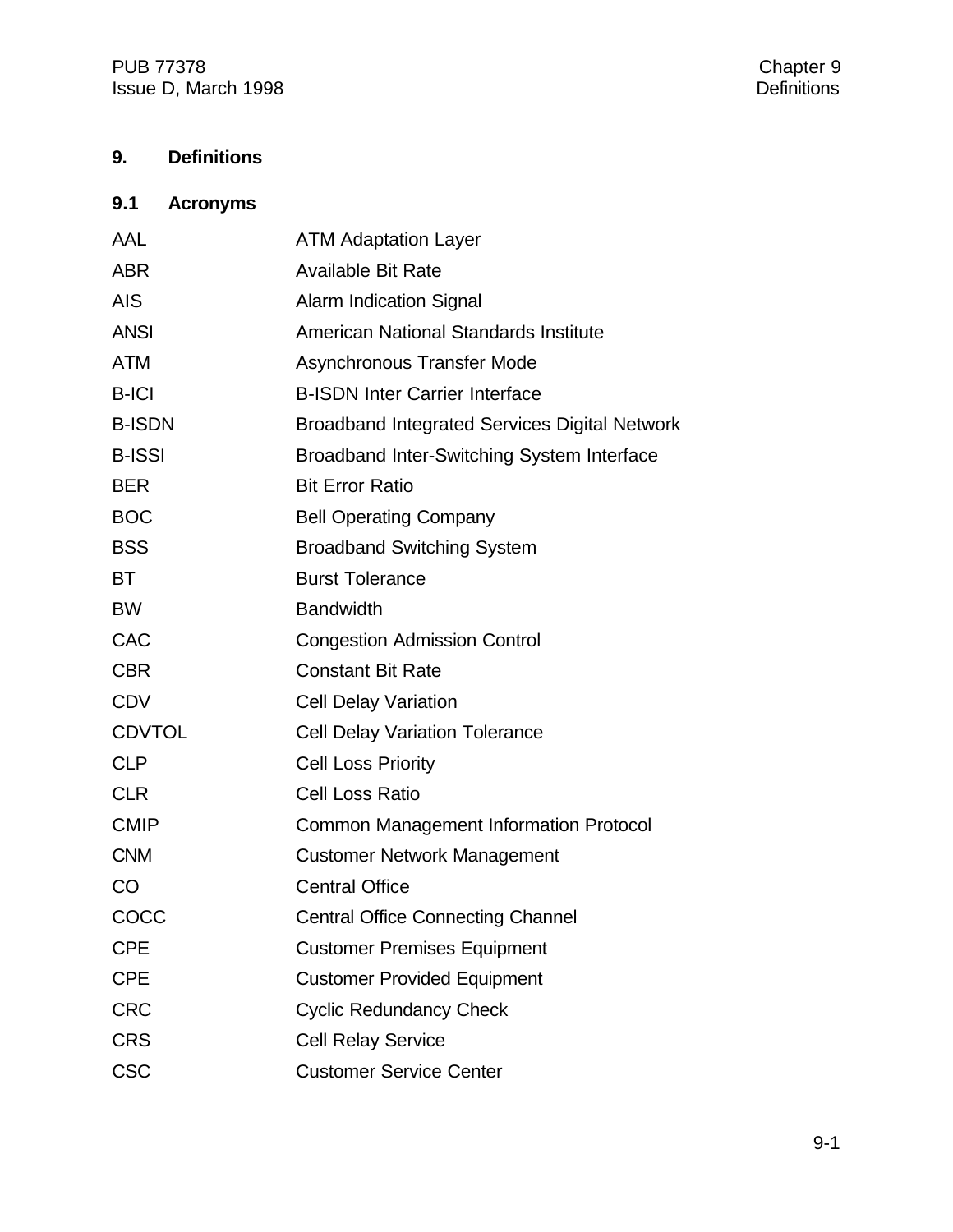| <b>CSPDN</b> | <b>Circuit Switched Public Data Network</b>                                                 |
|--------------|---------------------------------------------------------------------------------------------|
| <b>CTD</b>   | <b>Cell Transfer Delay</b>                                                                  |
| <b>DSU</b>   | Data Service Unit                                                                           |
| <b>DSX</b>   | Digital Signal Cross-connect                                                                |
| <b>DTE</b>   | Data Terminal Equipment                                                                     |
| <b>ECR</b>   | <b>Errored Cell Ratio</b>                                                                   |
| <b>EFCI</b>  | <b>Explicit Forward Congestion Indication</b>                                               |
| EL.          | <b>Element Layer</b>                                                                        |
| EML          | <b>Element Management Layer</b>                                                             |
| <b>EMS</b>   | <b>Element Management System</b>                                                            |
| EU           | End-User                                                                                    |
| EU-POT       | <b>End-User-Point of Termination</b>                                                        |
| <b>FRS</b>   | <b>Frame Relay Service</b>                                                                  |
| <b>FTP</b>   | <b>File Transfer Protocol</b>                                                               |
| <b>GCRA</b>  | Generic Cell Rate Algorithm                                                                 |
| <b>GFC</b>   | <b>Generic Flow Control</b>                                                                 |
| <b>HEC</b>   | <b>Header Error Control</b>                                                                 |
| IC           | Interexchange Carrier                                                                       |
| ILMI         | Integrated Local Management Interface                                                       |
| <b>IOF</b>   | Inter-office Facilities                                                                     |
| IP           | <b>Internet Protocol</b>                                                                    |
| <b>ITU-T</b> | International Telecommunication Union - Telecommunications<br><b>Standardization Sector</b> |
| Kbit/s       | Kilobit per second (1,000 bit/s)                                                            |
| LAN          | <b>Local Area Network</b>                                                                   |
| <b>LATA</b>  | Local Access and Transport Area                                                             |
| <b>LEC</b>   | Local Exchange Carrier                                                                      |
| LMI          | Local Management Interface                                                                  |
| <b>LOS</b>   | Loss of Signal                                                                              |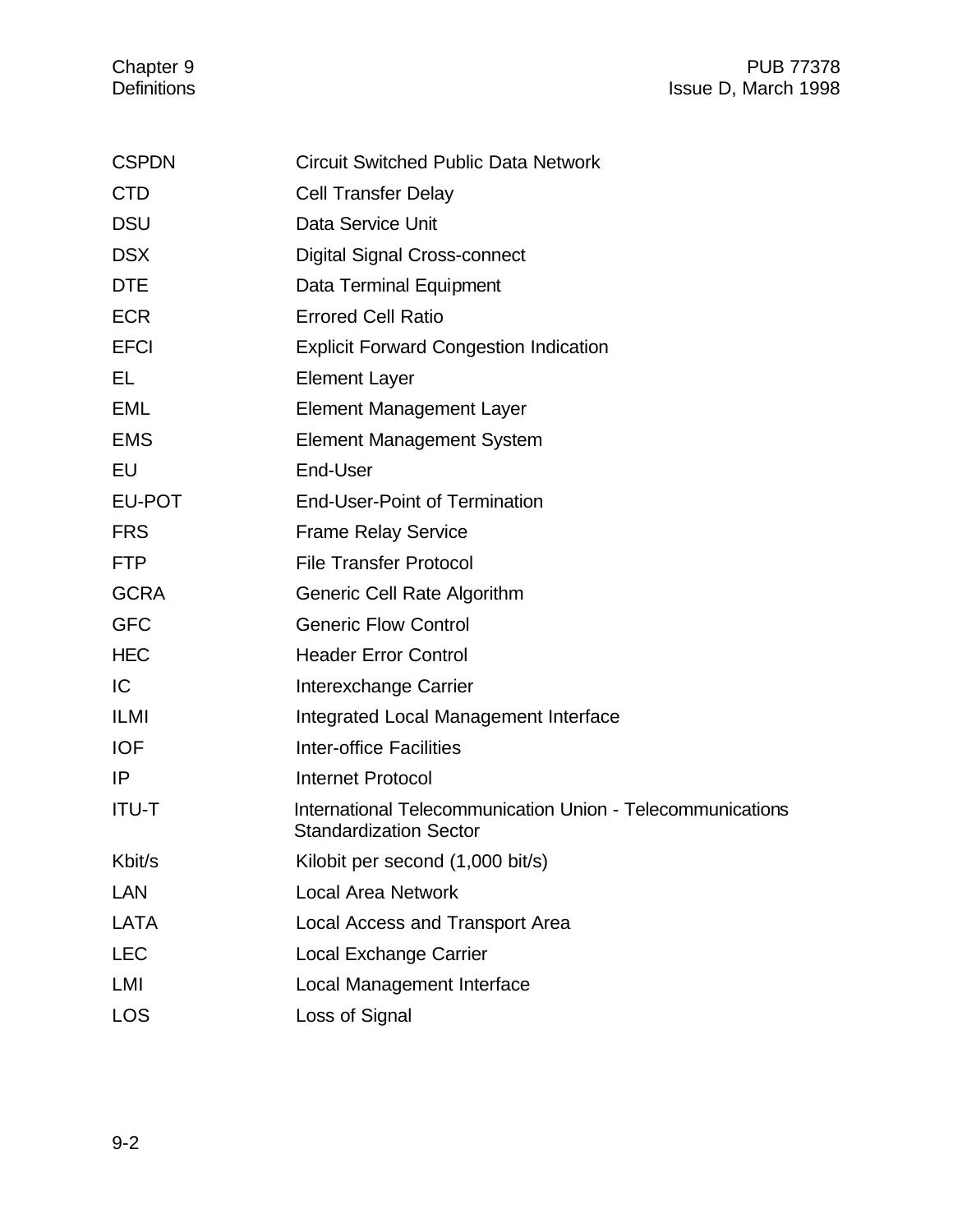PUB 77378<br>
Issue D, March 1998<br>
Issue D, March 1998 Issue D, March 1998

| <b>MAN</b>     | Metropolitan Area Network                  |
|----------------|--------------------------------------------|
| Mbit/s         | Megabit per Second (1,000,000 bit/s)       |
| <b>MBS</b>     | <b>Maximum Burst Size</b>                  |
| <b>MCR</b>     | <b>Misinserted Cell Ratio</b>              |
| <b>MDF</b>     | <b>Main Distributing Frame</b>             |
| <b>MIB</b>     | <b>Management Information Base</b>         |
| <b>MS</b>      | Millisecond                                |
| <b>MTBSO</b>   | Mean Time Between Service Outages          |
| <b>MTTSR</b>   | <b>Mean Time to Service Restoral</b>       |
| N <sub>l</sub> | <b>Network Interface</b>                   |
| nm             | Nanometer                                  |
| <b>NML</b>     | Network Management Layer                   |
| <b>NMS</b>     | Network Management System                  |
| <b>NNI</b>     | Network-Network Interface                  |
| <b>OAM</b>     | Operations, Administration and Maintenance |
| <b>PCR</b>     | <b>Peak Cell Rate</b>                      |
| <b>PCRS</b>    | <b>Peak Cell Rate Service</b>              |
| <b>PLCP</b>    | <b>Physical Layer Convergence Protocol</b> |
| <b>POT</b>     | <b>Point Of Termination</b>                |
| <b>PSTN</b>    | <b>Public Switched Telephone Network</b>   |
| Pt-Mpt         | Point-to-Multipoint                        |
| Pt-Pt          | Point-to-Point                             |
| <b>PVC</b>     | <b>Permanent Virtual Connection</b>        |
| QoS            | <b>Quality of Service</b>                  |
| <b>SA</b>      | <b>Service Availability</b>                |
| <b>SCR</b>     | <b>Sustained Cell Rate</b>                 |
| <b>SCRS</b>    | <b>Sustained Cell Rate Service</b>         |
| <b>SNMP</b>    | Simple Network Management Protocol         |
| <b>SONET</b>   | <b>Synchronous Optical Network</b>         |
| <b>SR</b>      | <b>Special Report</b>                      |
| <b>SST</b>     | <b>Synchronous Service Transport</b>       |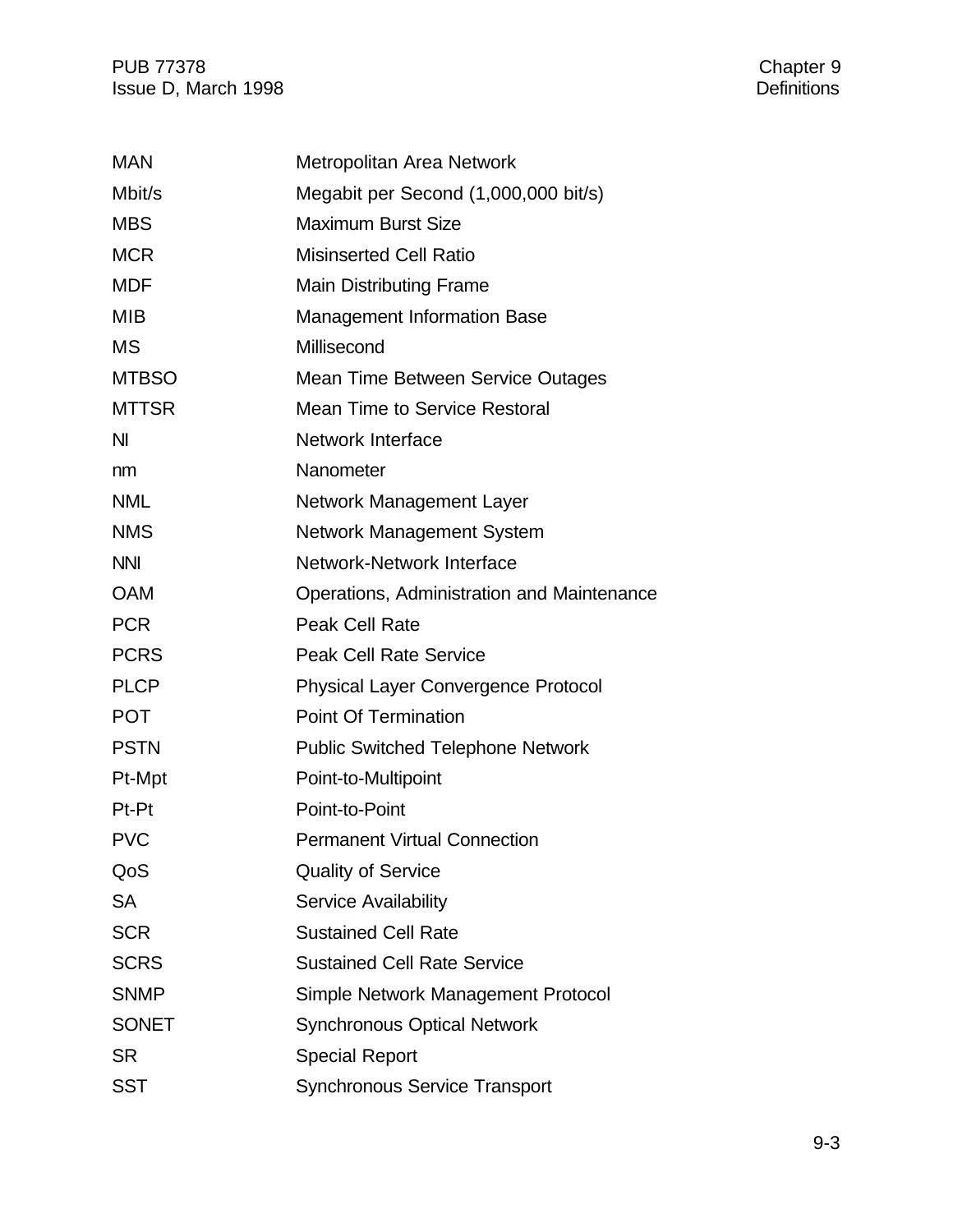Chapter 9 PUB 77378 Definitions **Issue D, March 1998** 

| <b>STM</b>     | <b>Synchronous Transfer Mode</b>                       |
|----------------|--------------------------------------------------------|
| STS-3c         | Synchronous Transport Signal level 3, concatenated     |
| <b>STS-12c</b> | Synchronous Transport Signal level 12, concatenated    |
| <b>SVC</b>     | <b>Switched Virtual Connection</b>                     |
| <b>SWC</b>     | <b>Serving Wire Center</b>                             |
| <b>TC</b>      | <b>Transmission Convergence</b>                        |
| <b>TCA</b>     | <b>Threshold Crossing Alert</b>                        |
| <b>TCP/IP</b>  | <b>Transmission Control Protocol/Internet Protocol</b> |
| <b>TLS</b>     | <b>Transparent LAN Service</b>                         |
| <b>UBR</b>     | <b>Unspecified Bit Rate</b>                            |
| <b>UBRS</b>    | <b>Unspecified Bit Rate Service</b>                    |
| <b>UNI</b>     | <b>User Network Interface</b>                          |
| <b>UPC</b>     | <b>Usage Parameter Control</b>                         |
| <b>VBR</b>     | Variable Bit Rate                                      |
| <b>VC</b>      | <b>Virtual Channel</b>                                 |
| <b>VCC</b>     | <b>Virtual Channel Connection</b>                      |
| <b>VCI</b>     | <b>Virtual Channel Identifier</b>                      |
| <b>VCL</b>     | <b>Virtual Channel Link</b>                            |
| <b>VP</b>      | <b>Virtual Path</b>                                    |
| <b>VPC</b>     | <b>Virtual Path Connection</b>                         |
| <b>VPI</b>     | <b>Virtual Path Identifier</b>                         |
| <b>VPL</b>     | <b>Virtual Path Link</b>                               |
| <b>WAN</b>     | <b>Wide Area Network</b>                               |

# **9.2 Glossary**

#### **American National Standard Institute (ANSI)**

An organization supported by the telecommunications industry to establish performance and interface standards.

#### **Asynchronous Transfer Mode (ATM)**

An information transfer method in which the information is organized into fixed length (53 octet) cells. It is asynchronous in the sense that the recurrence of cells containing user information is not necessarily periodic.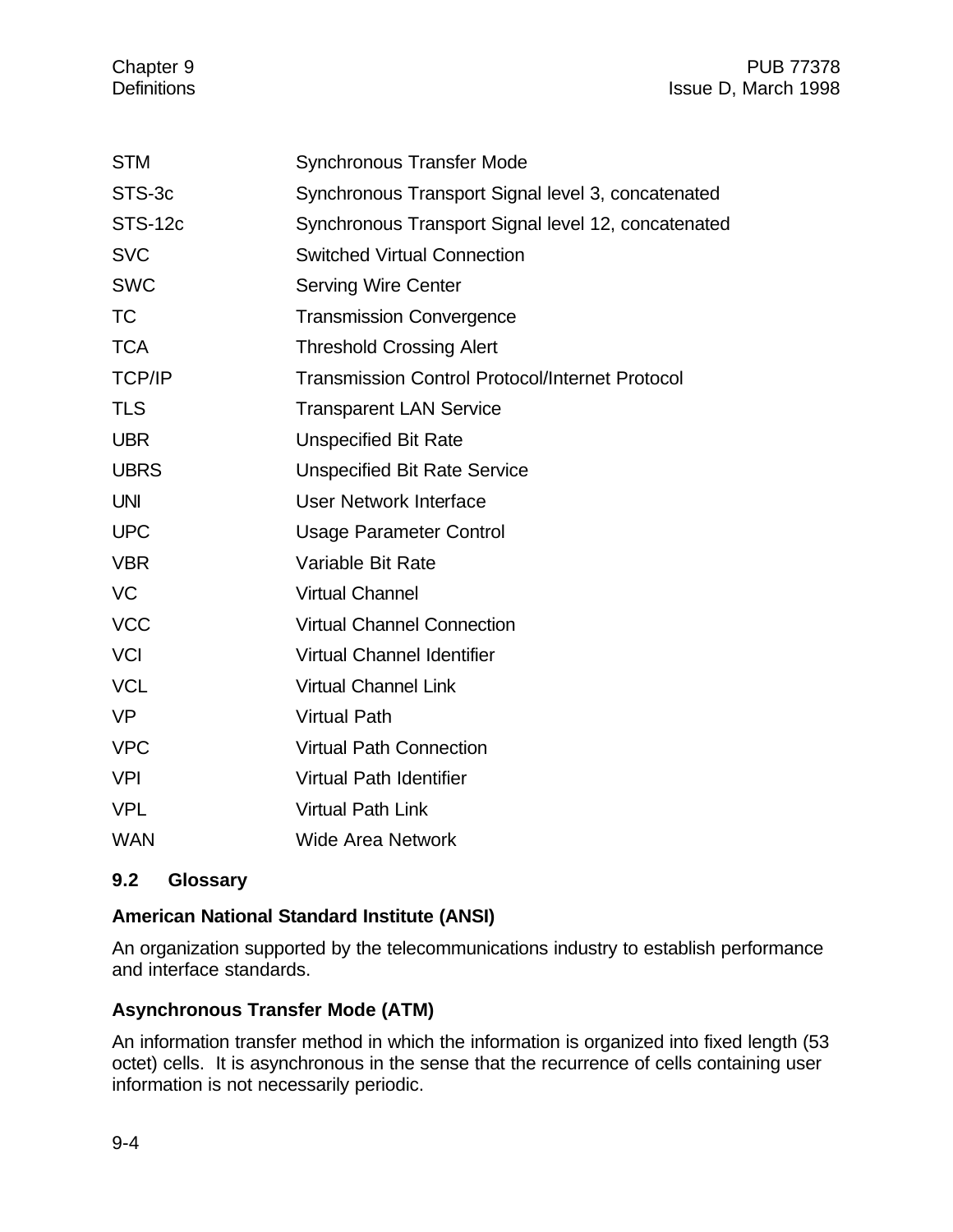# **ATM Adaptation Layer (AAL)**

The protocol layer that provides service-dependent functions to the layer above the AAL and adapts various types of information streams (e.g., packets, circuits, etc.) to ATM streams.

# **ATM Cell**

A digital information block of fixed length (53 octets) identified by a label at the ATM Layer of the B-ISDN protocol architecture.

# **ATM Node**

An ATM switch that will be located in the U S WEST Serving Wire Center and will support a capacity of 1-10 Gbps and interface counts in the range 1-282.

# **Availability**

The relative amount of time that a service is "usable" by a customer, represented as a percentage over a consecutive 12 month period.

# **Bandwidth**

The range of frequencies that contain most of the energy or power of a signal; also, the range of frequencies over which a circuit of system is designed to operate.

# **Bits/second (bit/s)**

Bits per second, e.g., 1200 bit/s. In data transmission, it is the number of binary zero and one bits transmitted in 1 second. Modern terminology uses "bit/s" e.g., 1200 bit/s.

# **Bit Error Ratio (BER)**

The ratio of the number of bit errors to the total number of bits transmitted in a given time interval.

# **Broadband Inter-Carrier Interface (B-ICI)**

An ATM-based, multiservices capable interface between two carriers providing public network service.

# **Broadband Inter-Switching System Interface (B-ISSI)**

An ATM-based interface between two BSSs within a single LEC network capable of transporting SMDS, FRS, CRS, and other ATM-based services. The B-ISSI may be operated in a single service mode, or may carry multiple services depending on the application. In special circumstances, a B-ISSI may be used to interconnect two LEC networks in a single LATA.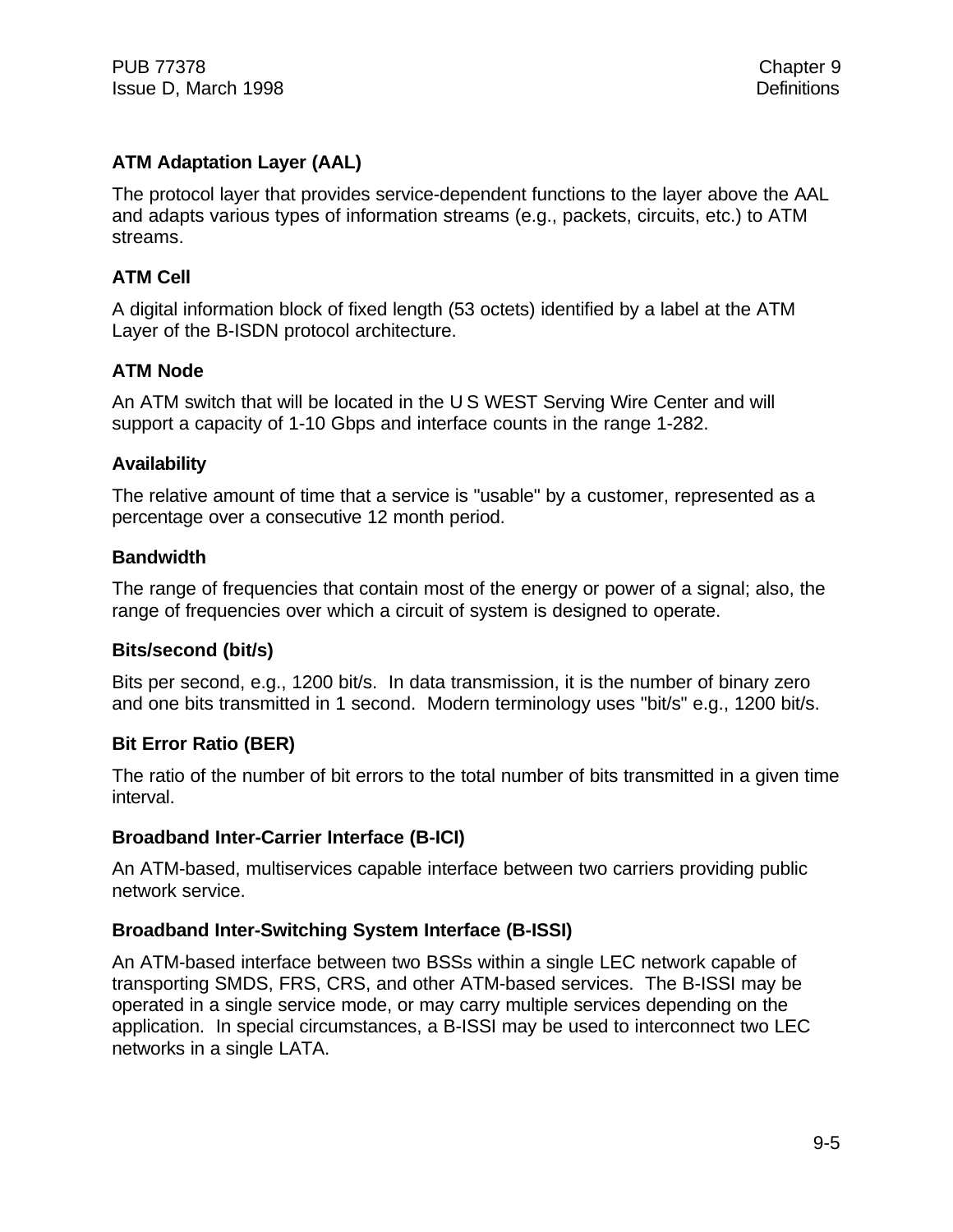# **Byte**

A consecutive number of bits usually constituting a complete character or symbol. If the length of the byte is not specified, it is conventionally assumed to have a length of 8-bits. In the Digital Data System, a byte refers to an arbitrary group of 8 consecutive bits; it does not correspond to a byte of customer data.

#### **Cell Delay Variation (CDV)**

A network performance parameter that characterizes the variability in cell transfer delay experienced by cells being transferred over a given ATM Layer connection.

### **Cell Rate Adapter**

A simple device that incorporates a DS3 and an OC3 interface. Cells are transferred between these two ports without inspection or alteration.

# **Cell Relay Logical Connections**

ATM CRS logical connections are provided as unidirectional Permanent Virtual Connections (PVCs). ATM CRS will support a point-to-point logical connection configuration between two ports. Logical connections may be either symmetrical or asymmetrical. A symmetrical connection is one in which the same bandwidth is specified for each direction of the connection. An asymmetrical connection has a different bandwidth value specified for each direction of the connection.

#### **Cell Relay Optical Access Link**

A Cell Relay access channel used to connect customer facilities at the Network Interface with a corresponding ATM CRS Cell Transfer Element.

#### **Cell Relay Module**

A plug-in of a Cell Relay Node which may contain multiple Cell Relay Ports.

#### **Cell Relay Port**

A termination point on the Cell Relay Module for the ATM CRS Optical Access Link. ATM CRS ports are the physical entry points in the ATM CRS Network for Optical Access Links and are the originating and terminating points for Virtual Path Connections and Virtual Channel Connections.

#### **Cell Relay Service Point**

ATM CRS Service Points are geographic locations designated by the Company where the ATM CRS Network can be accessed.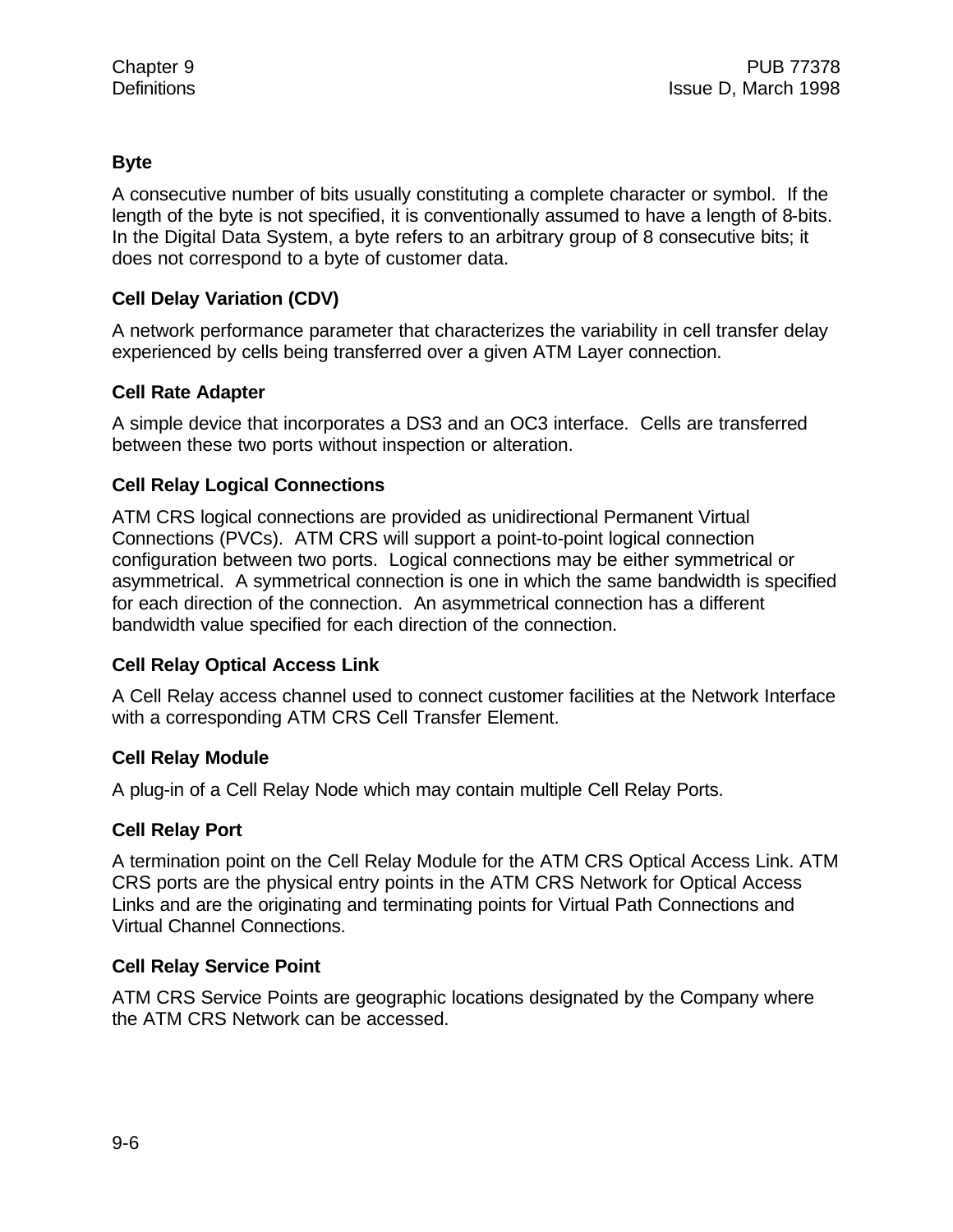# **Cell Relay Stand-Alone Optical Access Link (SAOAL)**

An ATM CRS Stand-Alone Optical Access Link connects customer facilities to cell relay networks provided by service providers other than U S WEST Communications. Private line transport mileage and/or a Central Office Connecting Channel (COCC) may be required in conjunction with a Stand-Alone Optical Access Link in order to connect the customer's serving wire center, or node, with the serving wire center, or node of another ATM CRS provider.

### **Central Office (CO)**

A local switching system (or a portion thereof) and its associated equipment located at a wire center.

#### **Central Office Connecting Channel (COCC)**

A tariff rate category which provides for connections, within the same Hub wire center, between the Private Line Transport Channel and other services provided by U S WEST. See FCC #1 for more information.

#### **Character**

Letter, numeral, punctuation, control figure or any other symbol contained in a message.

#### **Constant Bit Rate (CBR)**

An ATM Forum service category which supports a constant or guaranteed rate to transport services such as video or voice as well as circuit emulation which requires rigorous timing control and performance parameters.

#### **Customers**

Denotes any individual, partnership or corporation who subscribes to the services provided by U S WEST customers are divided into two distinct and separate categories: (1) carriers, who provide interexchange services for hire for others, and (2) end-users, who request services only for their own use.

#### **Customer Premises**

Denotes a building or portion(s) of a building occupied by a single customer or end-user either as a place of business or residence. Adjacent buildings and the buildings on the same continuous property occupied by the customer and not separated by a public thoroughfare, are also considered the customer's premises.

#### **Customer Premises Equipment (CPE)**

All telecommunication equipment located at a customers location.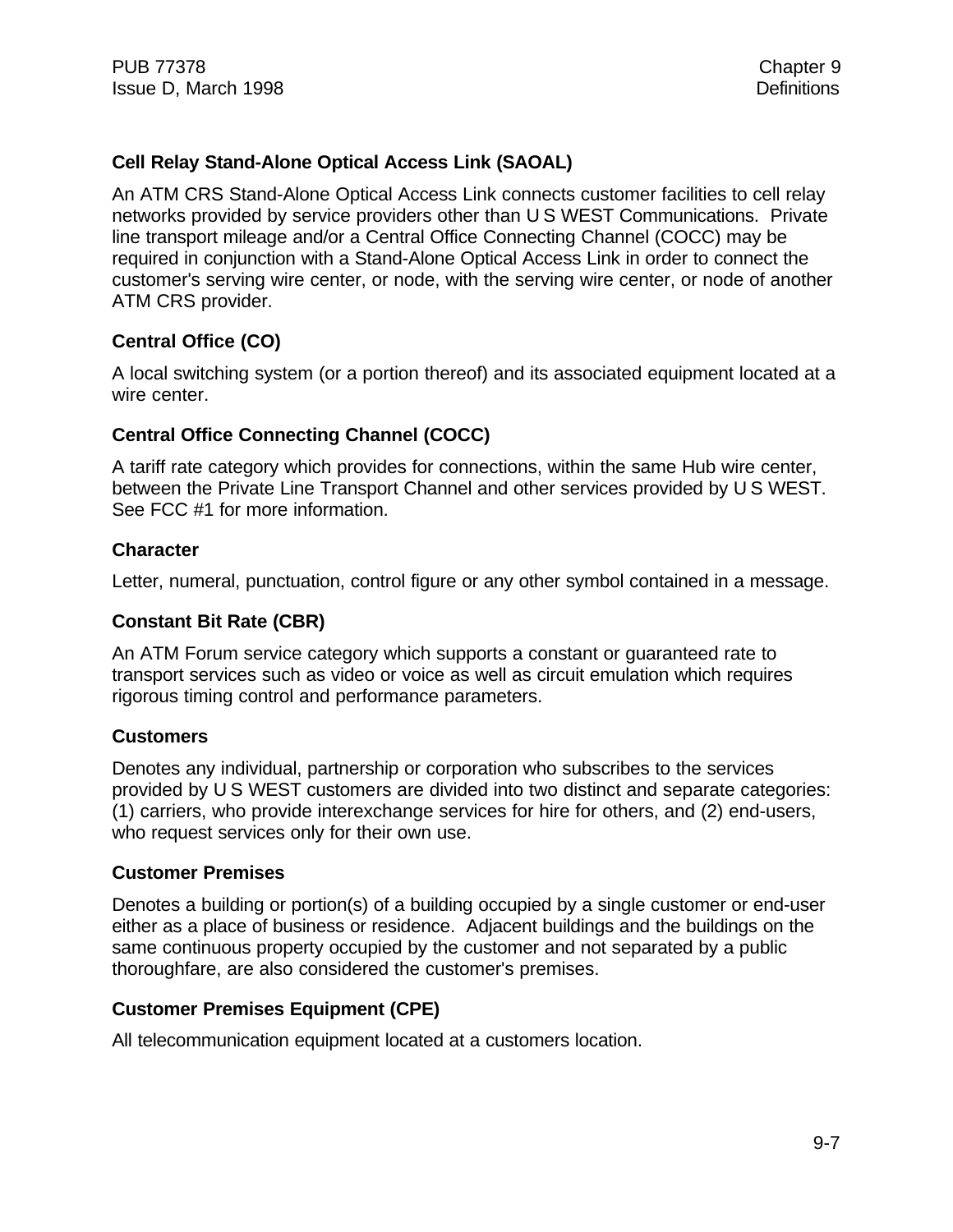# **Customer Provided Equipment (CPE)**

Equipment owned and maintained by the customer and located on their side of the End-User Point of Termination (EU-POT) network interface.

#### **Cyclic Redundancy Check (CRC)**

A method of checking the integrity of received data, where the check uses a polynomial algorithm based on the content of the data.

#### **Data Terminal Equipment (DTE)**

A generic term for customer terminal equipment that connects to the network through a modem or through digital Network Channel Terminating Equipment (NTCE), e.g., a computer or a PBX.

#### **dBm**

A decibel in which the reference power is one milliwatt. Decibel reference to one milliwatt.

#### **Digital Cross-Connect System (DCS)**

An intelligent (processor controlled) digital terminal that provides the capability to perform electronic cross-connects on digital channels operating at or below the bit rate of the transport systems terminated on the unit. This unit may also provide other features, e.g., bridging.

#### **Diversity**

Routing of customer circuits or access lines over physically separated facilities.

#### **End User**

The human being, organization, or telecommunications system that accesses the network in order to communicate via the services provided by the network.

#### **End-User POT (EU-POT)**

The Network Interface at the end-user's premises at which U S WEST Communication, Inc.'s responsibility for the provision of service ends.

#### **Ethernet**

A packet-switched local network design (by Xerox Corp.) employing CSMA/CD as access control mechanism.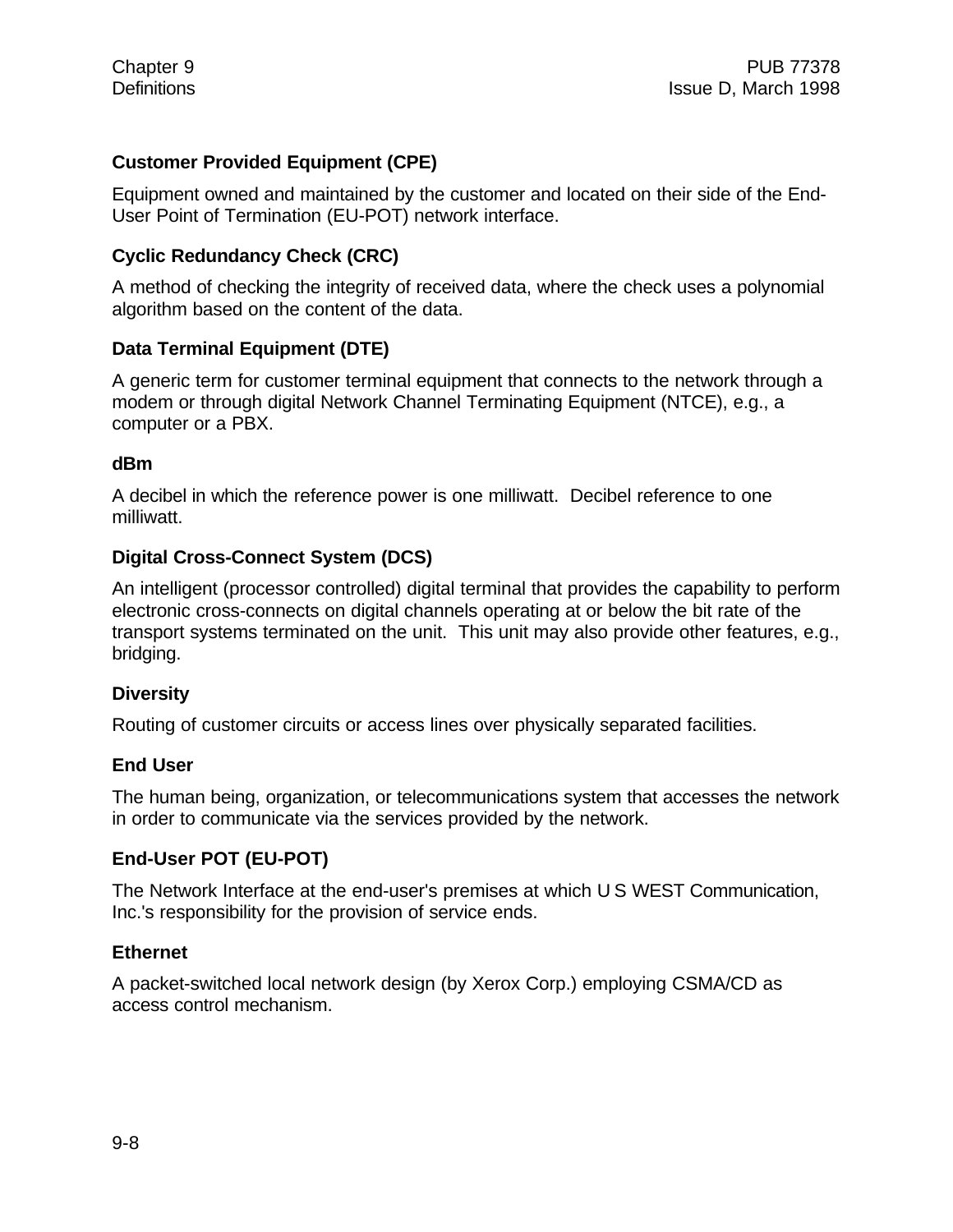#### **Exchange Access Service (XA-Service)**

An access service provided by a LEC to an IXC to support the IC's interexchange service when the sending or receiving end user is served directly by the LEC network.

#### **Exchange Service**

Refers to end users served directly by LEC(s) communicating using a service in the exchange serving area, or LATA. The LEC offers the service to the end user.

### **Explicit Forward Congestion Indication (EFCI)**

An indicator carried in the header of an ATM cell that shows whether or not that cell has passed through a BSS experiencing congestion.

#### **Facilities**

Facilities are the transmission paths between the demarcation points serving customer locations, a demarcation point serving a customer location and a U S WEST Central Office, or two U S WEST offices.

### **Fiber Optic Terminal (FOT)**

The terminating or originating portion of a fiber optic system that performs both an electrical to optical conversion and a multiplexing function.

# **Independent LEC (ILEC)**

A LEC that is not a Bell Operating Company.

#### **Interexchange Carrier (IC)/(IEC)** or Interexchange Common Carrier

Any individual, partnership, association, joint-stock company, trust, governmental entity or corporation engaged for hire in interstate or foreign communication by wire or radio, between two LATAs.

#### **Interexchange Service**

Refers to end users located in different LATAs communicating using a specific service. An IC offers the service to the end user.

#### **Local Access and Transport Area (LATA)**

A geographic area for the provision and administration of communications service. It encompasses designated exchanges that are grouped to serve common social, economic and other purposes.

#### **Local Exchange Carrier (LEC)**

A carrier that provides telecommunications services within an exchange serving area (or LATA). BOCs and ILECs are referred to as LECs.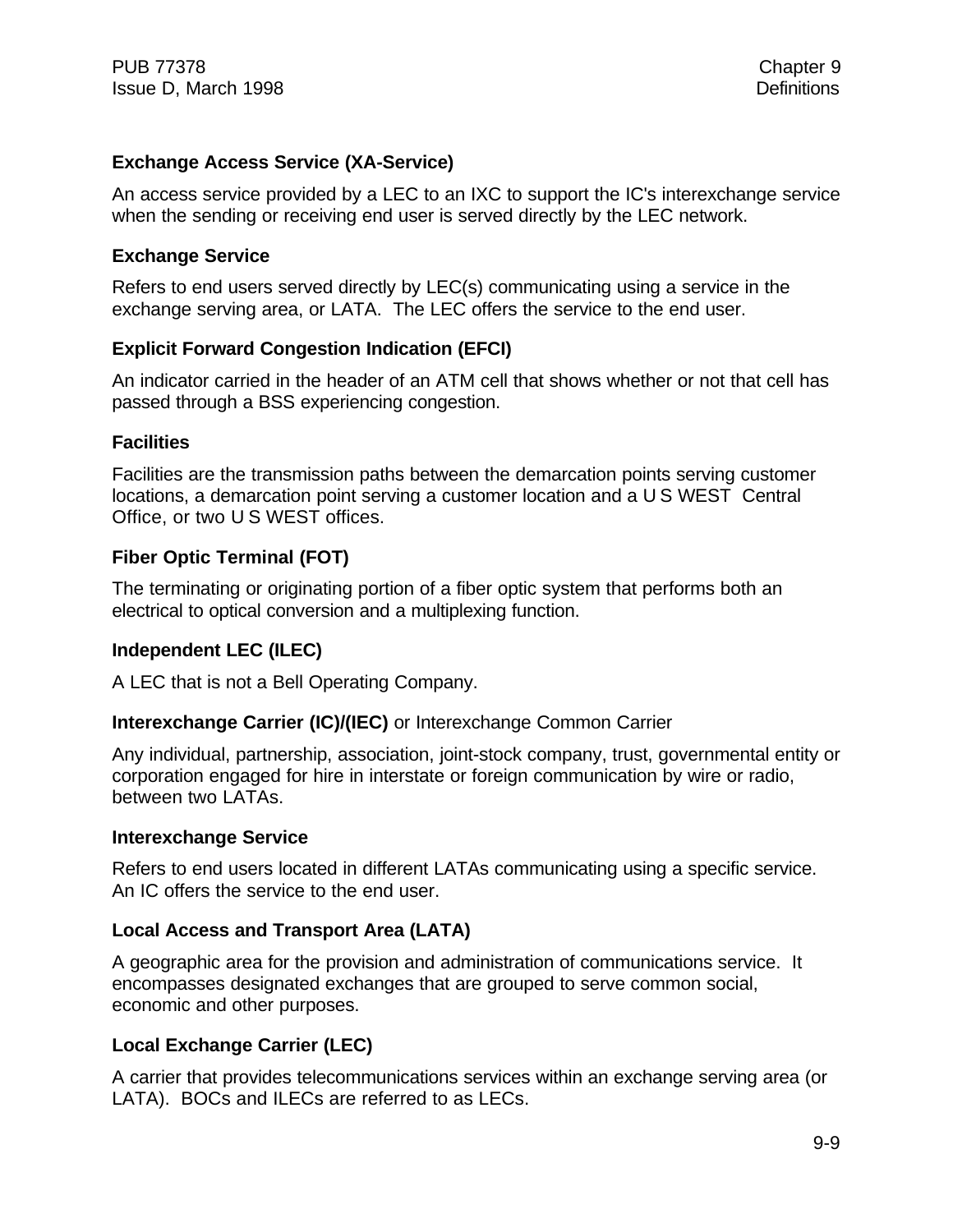### **Local Area Network (LAN)**

Network permitting the interconnection and intercommunication of a group of computers, primarily for the sharing or resources such as data storage devices and printers.

#### **Loop**

The facility which connects the Serving Wire Center to the customer's location.

#### **Network Channel (NC) Code**

The Network Channel (NC) code is an encoded representation used to identify both switched and non-switched channel services. Included in this code set are customer options associated with individual channel services, or feature groups and other switched services.

#### **Network Channel Interface (NCI) Code**

The Network Channel Interface (NCI) code is an encoded representation used to identify five (5) interface elements located at a Point of Termination (POT) at a central office or at the Network Interface at a customer location. The Interface code elements are: Total Conductors, Protocol, Impedance, Protocol Options, and Transmission Level Points (TLP). (At a digital interface, the TLP element of the NCI code is not used.)

#### **Network Element (NE)**

An independent and identifiable piece of equipment closely associated with at least one processor, and with a single location.

#### **Network Interface (NI)**

The point of demarcation on the customer's premises at which U S WEST's responsibility for the provision of service ends.

#### **Network-Network Interface (NNI)**

For B-ISDN, the interface at a network node that is used to connect to another network node.

#### **Packet Switched Network**

A switched network which provides connection for forwarding standard data packets between user parties.

#### **Parity**

See Parity Check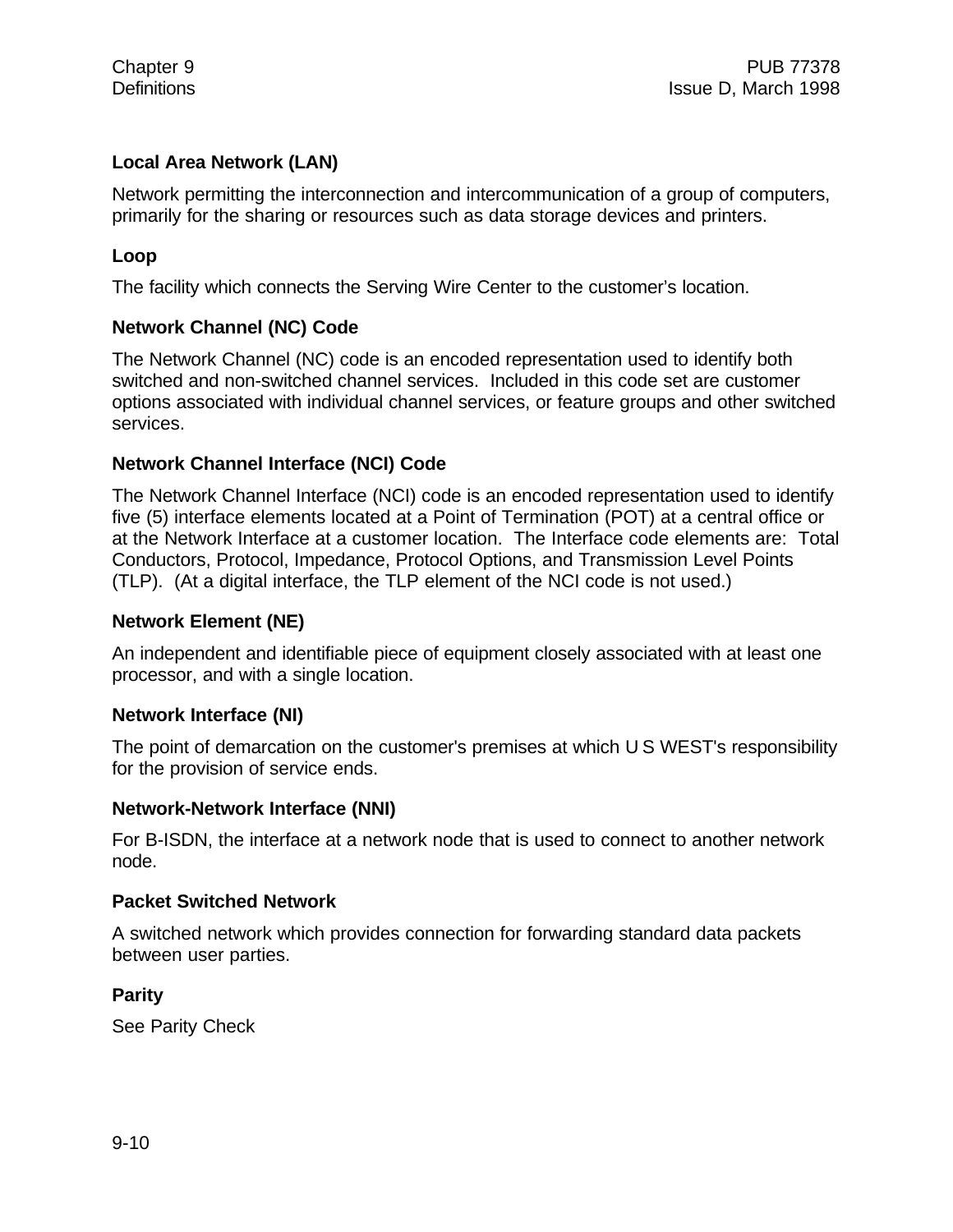### **Parity Check**

Making the number of ones in a grouping of bits either always even or always odd. This permits detection of bit groups that contain single errors. It may be applied to characters or blocks.

### **Permanent Virtual Connection (PVC)**

An ATM connection that is established and torn down through provisioning-based procedures.

### **Physical Layer**

The protocol layer that allows the protocol to provide the transmission of information on the transmission facility. It is concerned with the physical and electrical characteristics of the interface.

### **Physical Layer Convergence Protocol**

Physical Layer Convergence Protocol: The PLCP is defined by the IEEE 802.6. It is used for DS3 transmission of ATM. ATM cells are encapsulated in a 125 microsecond frame defined by the PLCP which is defined inside the DS3 M-frame.

# **Pipelining**

A process whereby parts of a packet are forwarded before the entire packet has been received.

#### **Point of Termination (PO**T)

The physical telecommunications interface that establishes the technical interface, the test point(s), and the point(s) of operational responsibility. (See Network Interface).

#### **Point-To-Point**

A circuit connecting two (and only two) points.

#### **Port**

A place at which energy or signals enter or leave a device, circuit, etc.

#### **Premises**

Denotes a building or portion(s) of a building occupied by a single customer or end-user either as a place of business or residence.

#### **Protocol**

The rules for communication system operation which must be followed if communication is to be effected; the complete interaction of all possible series of messages across an interface. Protocols may govern portions of a network, types of service, or administrative procedures.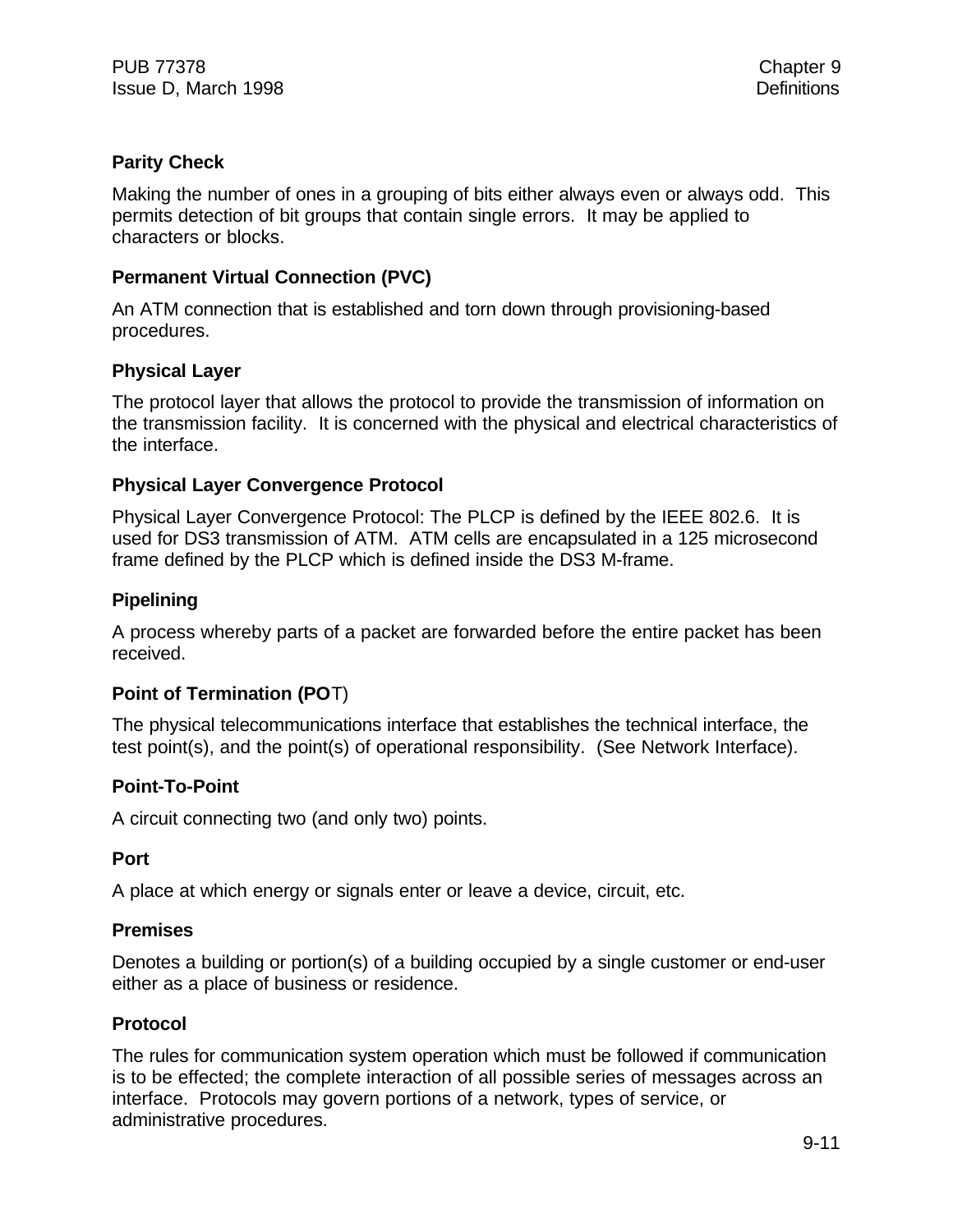# **Protocol Code**

The Protocol (character positions 3 and 4 or the Network Channel Interface [NCI] Code) is a two-character alpha code that defines requirements for the interface regarding signaling and transmission.

# **Protocol Data Unit (PDU)**

A unit of data that is exchanged between peer entities within a particular protocol level.

#### **Reassembly**

The process whereby no part of a packet is forwarded until the entire packet has been received.

#### **Service Integration**

The capability of providing multiple services using the same platform.

#### **Service Interworking**

The capability of interconnecting two customers that access different services (e.g., a Frame Relay customer communicating with a CRS customer.)

#### **Service Point**

Terminology used in tariff descriptions to describe geographic locations designated by U S WEST where the U S WEST ATM Cell Relay Network is to be accessed.

#### **Serving Wire Center**

The term "Serving Wire Center" denotes a U S WEST Central Office from which dial tone for the local Exchange Service would normally be provided to the demarcation point on the property at which the customer is served.

#### **Signaling**

The transmission of information to establish, monitor, or release connections and/or provide Network Control.

#### **SONET**

Synchronous Optical Network (SONET): A standard providing electrical and optical specifications for the physical and higher layers, the first stage of which is at 51.84 Mbit/s, the Optical Channel 1 (OC1) level. Other rates, defined as OCn where n=3 through a number not yet firm, are possible.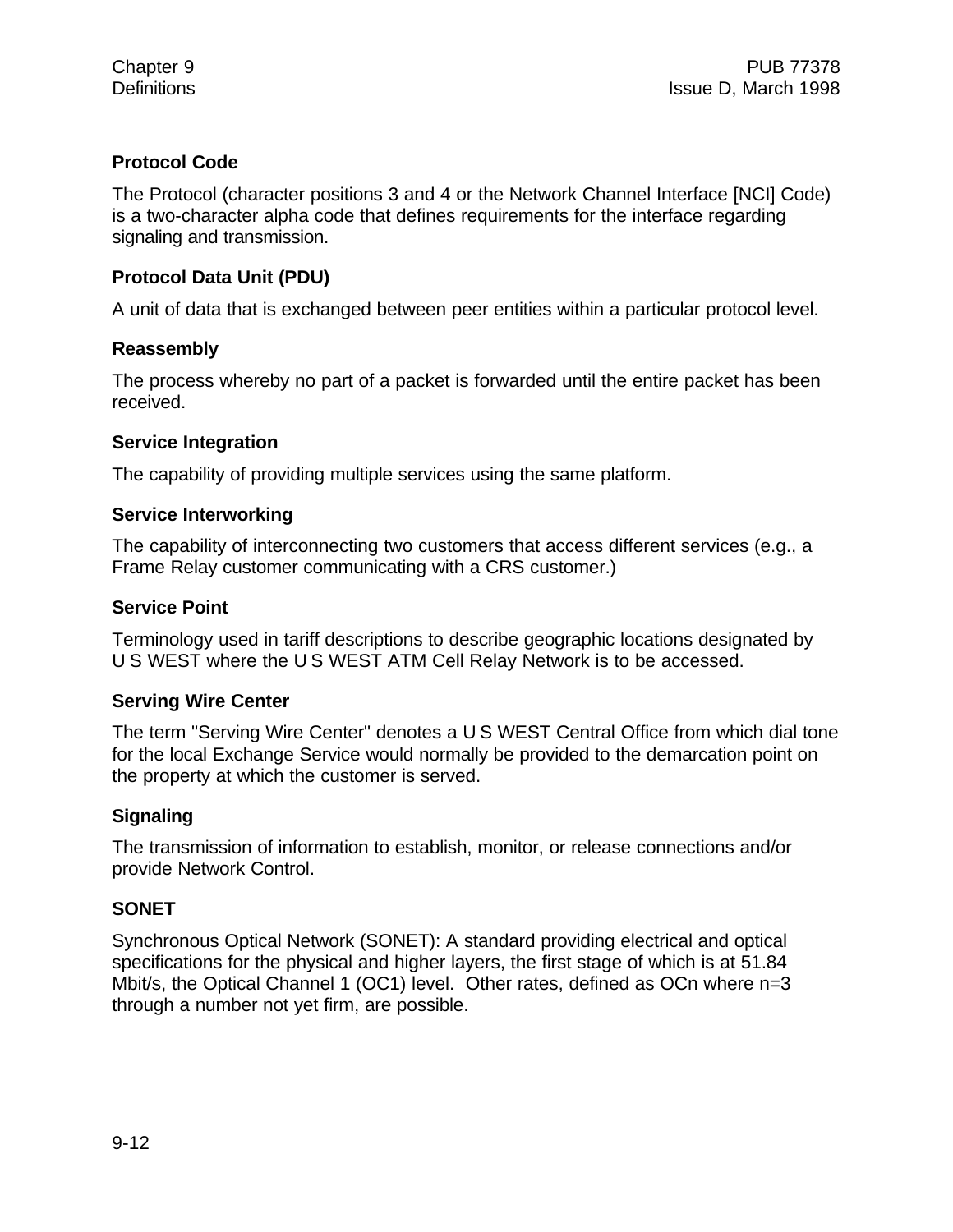# **Switched Virtual Connection (SVC)**

An ATM connection that is established and torn down through signaling-based procedures.

### **Token Ring**

A local network access mechanism and topology in which a token is passed from station to station in sequential order. Stations wishing to transmit must wait for the token to arrive before transmitting data. Throughout this document, the term "Token Ring" is used interchangeably with the IEEE Std. 802.5-1992 Edition.

### **Transmission Control Protocol/Internet Protocol (TCP/IP)**

Internetworking software suite originated on the Department of Defense's Arpanet network. IP corresponds to Open Systems Interconnection (OSI) network Level 3, TCP to OSI Layer 4 and 5.

### **Transparent LAN Service (TLS)**

A basic transport element designed to extend islands of Local Area Networks (LANs) across a limited geographic area (within a LATA and single Wire Center).

#### **Trunk**

A communications path connecting two switching systems in a network, used in the establishment of an end-to-end connection.

#### **Variable Bit Rate (VBR)**

An ATM Forum defined service category which supports variable bit rate data traffic with average and peak traffic parameters.

#### **Virtual Channel (VC)**

A logical association between the end points of a link (e.g., an ISSI transmission path) that enables unidirectional transfer of ATM cells over that link.

# **Virtual Channel Connection (VCC)**

A concatenation of virtual channel links that extends between the points where the ATM service users access the ATM layer.

# **Virtual Channel Link.(VCL)**

A means of unidirectional transport of ATM cells between a point where a virtual channel identifier (VCI) value is assigned and the point where that value is translated or removed.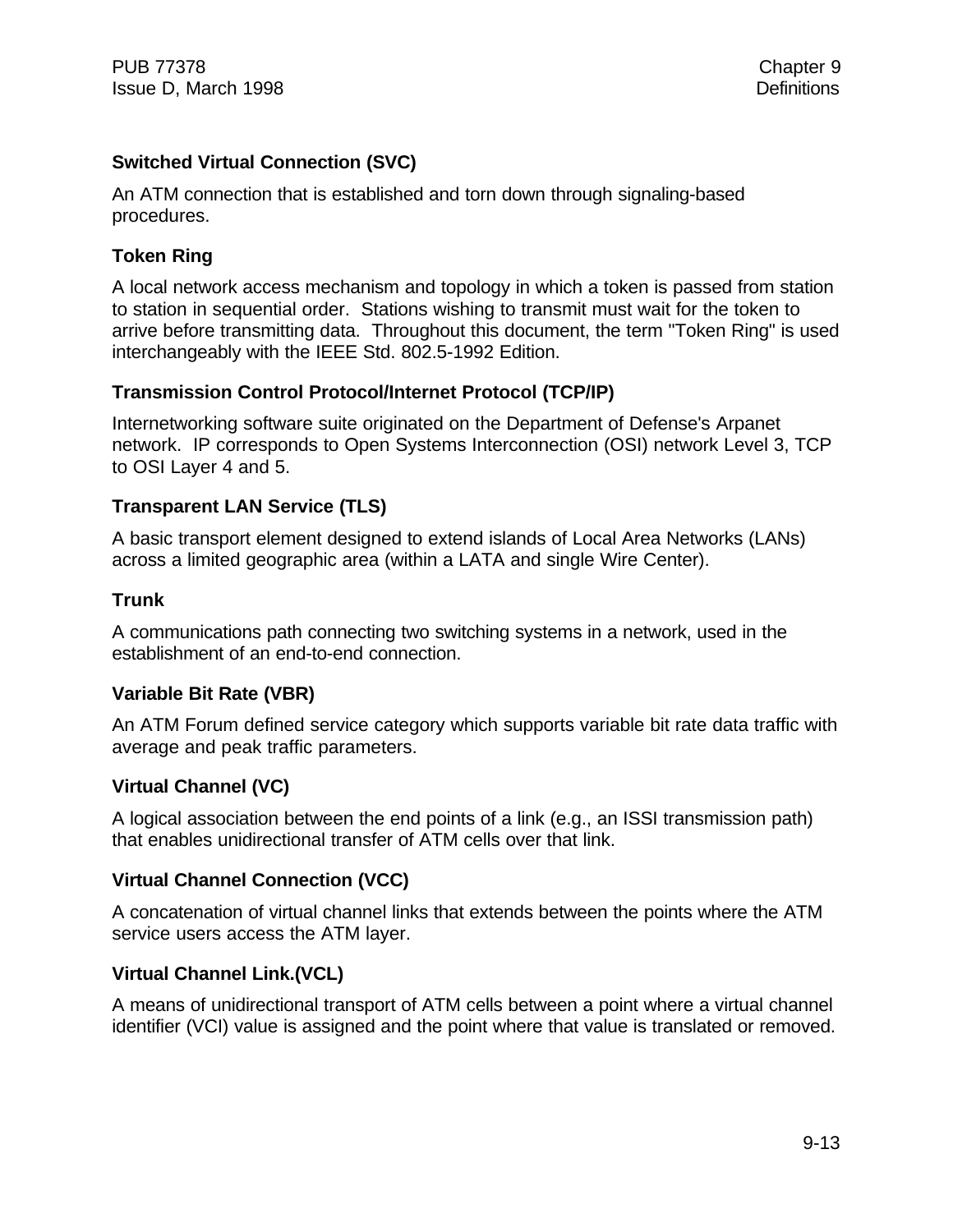# **Virtual Path (VP)**

A concept used to describe unidirectional transport of ATM cells belonging to virtual channels that are associated by a common identifier value.

#### **Virtual Path Connection (VPC)**

A concatenation of virtual path links that extends between the point where the values are assigned and the point where those virtual channel identifier values are translated or removed.

#### **Virtual Path Link (VPL)**

A means of unidirectional transport of ATM cells between the point where a VPI value is assigned and the point where that value is translated or removed.

#### **Wire Center**

A building in which one or more central offices, used for the provision of local exchange services, are located.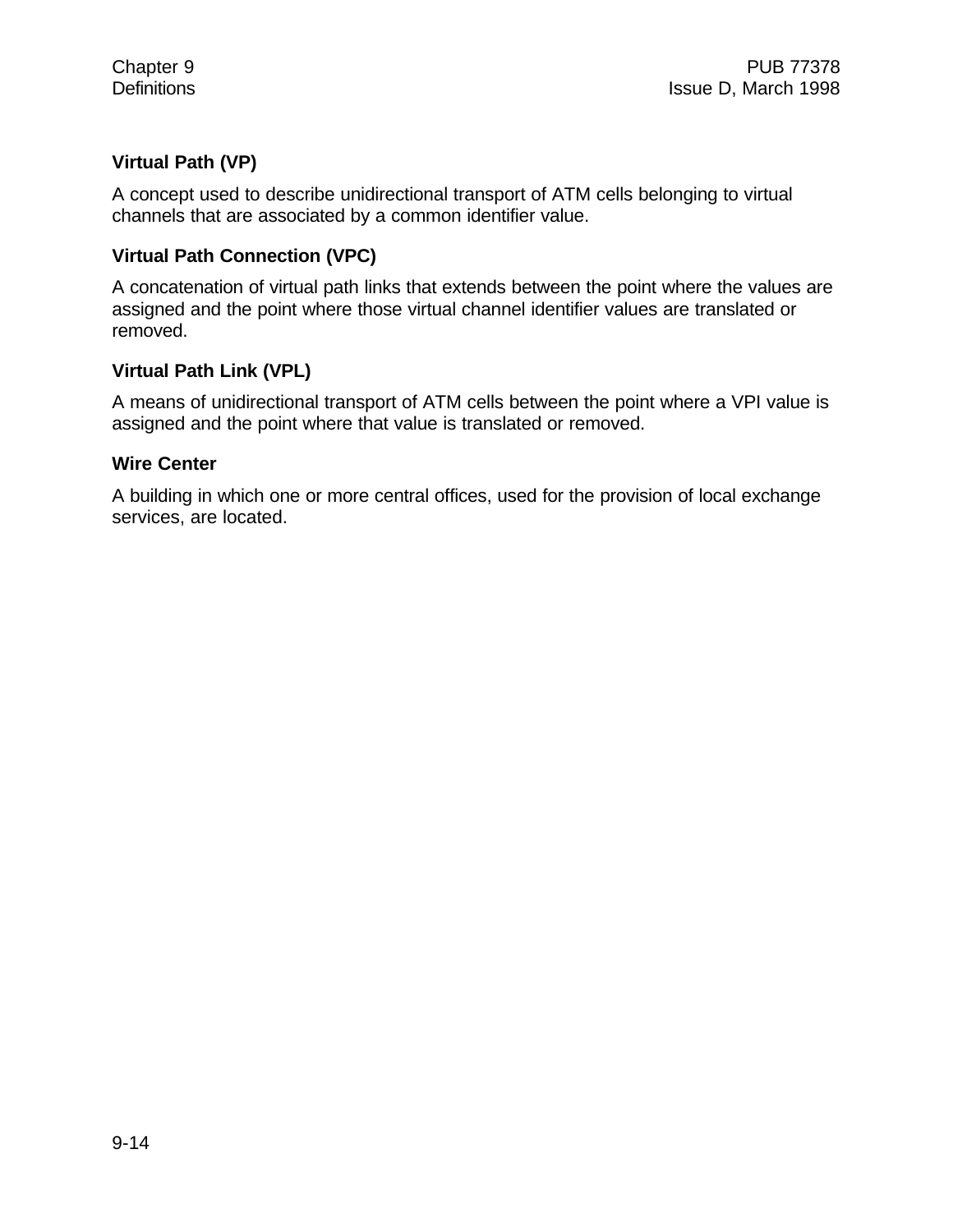#### **CONTENTS**

# **Chapter and Section Page** 10. References...............................................................................................10-1 10.1 American National Standards Institute Documents .............................10-1 10.2 Bellcore Documents ........................................................................10-1 10.3 U S WEST Documents ....................................................................10-2 10.4 ATM Forum Documents...................................................................10-2 10.5 International Telecommunications Union (ITU)....................................10-2 10.6 Ordering Information .......................................................................10-3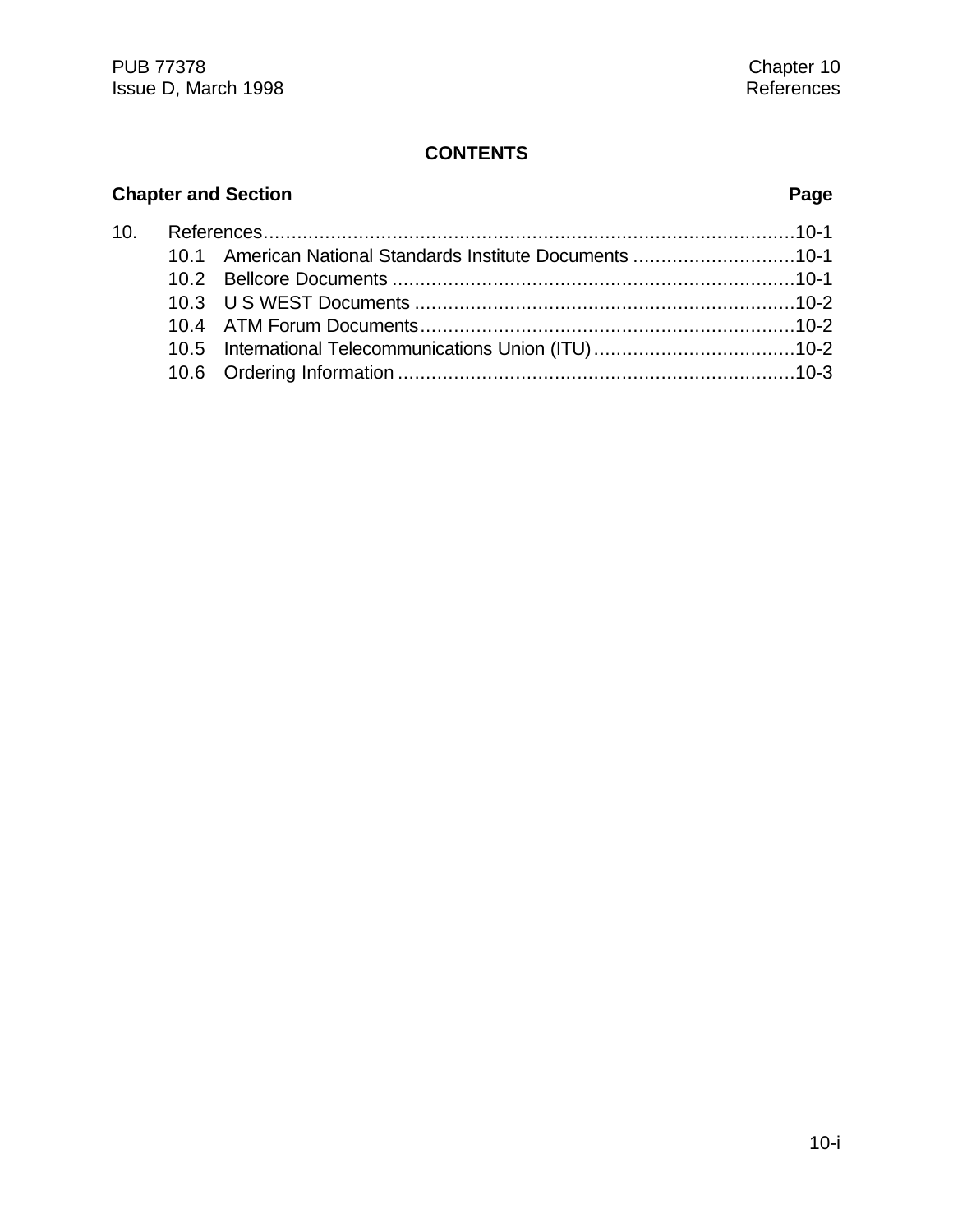#### **10. References**

#### **10.1 American National Standards Institute Documents**

- ANSI T1.511-1994, B-ISDN ATM Layer Cell Transfer Performance Parameters.
- ANSI T1.105-1995, *Telecommunications Digital Hierarchy Optical Interface Rates and Formats Specifications (SONET).*
- ANSI T1.404-1994 *Customer Installation to Network, DS-3 Metallic Interface Specifications.*
- ANSI T1.223-1991, *Information Interchange Structure and Representation of Network Channel (NC) and Network Channel Interface (NCI) Codes for the North American Telecommunications System.*
- ANSI T1.646-1995 *Broadband ISDN Physical Layer Specification for User-Network Interfaces Including DS1/ATM*

#### **10.2 Bellcore Documents**

| SR-3330,       | Cell Relay Service Core Features, Issue 2, December 1996.                                                                   |
|----------------|-----------------------------------------------------------------------------------------------------------------------------|
| SR-3445,       | Requirements for PVC Cell Relay Service, Issue 1, December<br>1994.                                                         |
| TA-TSV-001408, | Generic Requirements for Exchange PVC Cell Relay Service,<br>Issue 1, August 1993.                                          |
| TA-TSV-001409, | Generic Requirements for Exchange Access PVC Cell Relay<br>Service, Issue 1, November 1993.                                 |
| GR-1110-CORE,  | Broadband Switching System (BSS) Generic Requirements.,<br>Issue 1, Revision 1, April 1996.                                 |
| TR-NWT-001112, | Broadband ISDN User to Network Interface and Network Node<br>Interface Physical Layer Generic Criteria, Issue 1, June 1993. |
| GR-1113-CORE,  | Asynchronous Transfer Mode (ATM) and ATM Adaptation Layer<br>(AAL) Protocols., Issue 1, July 1994.                          |
| GR-1248-CORE,  | Generic Requirements for Operations of ATM Network Elements.,<br>Issue 3, August 1996.                                      |
| GR-1117-CORE,  | Generic Requirements for Exchange PVC CRS Service., Issue 1,<br>June 1994.                                                  |
| GR-253-CORE,   | Synchronous Optical Network (SONET) Transport Systems:<br>Common Generic Criteria, Issue 2, December 1995.                  |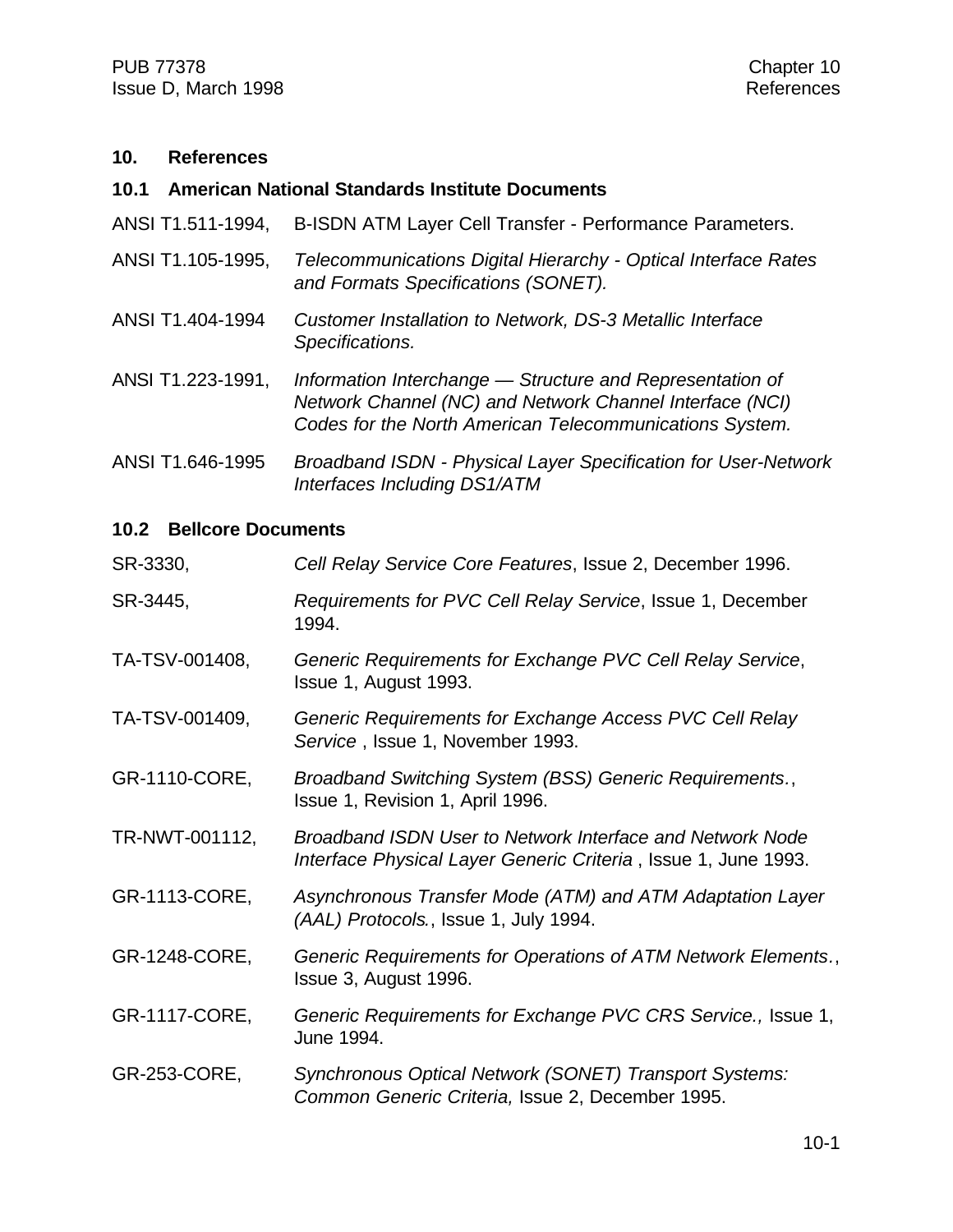# **10.3 U S WEST Documents**

| Publication 77200  | U S WEST DS1 Service and U S WEST DS1 Rate<br><b>Synchronization Service.</b> |
|--------------------|-------------------------------------------------------------------------------|
| Publication 77375, | 1.544 Mbit/s Channel Interfaces.                                              |
| Publication 77324  | U S WEST DS3 Service.                                                         |
| Publication 77340  | Self-Healing Alternate Route Protection (SHARP).                              |
| Publication 77332  | Self Healing Network Service.                                                 |
| Publication 77346  | Synchronous Service Transport.                                                |

# **10.4 ATM Forum Documents**

| ATM Forum, | ATM User Network Interface Specification, Version 3.1, Prentice-<br>Hall 1994. |
|------------|--------------------------------------------------------------------------------|
| ATM Forum, | DS3 Physical Layer Interface Specification, March 1996.                        |
| ATM Forum. | DS1 Physical Layer Specification, September 1994.                              |

# **10.5 International Telecommunications Union (ITU)**

|                                   | ITU-T Recommendation I.610, OAM Principles of B-ISDN Access.            |
|-----------------------------------|-------------------------------------------------------------------------|
| ITU-T Recommendation I.150        | <b>B-ISDN Asynchronous Transfer Mode Functional</b><br>Characteristics. |
| <b>ITU-T Recommendation I.361</b> | <b>B-ISDN ATM Layer Specifications.</b>                                 |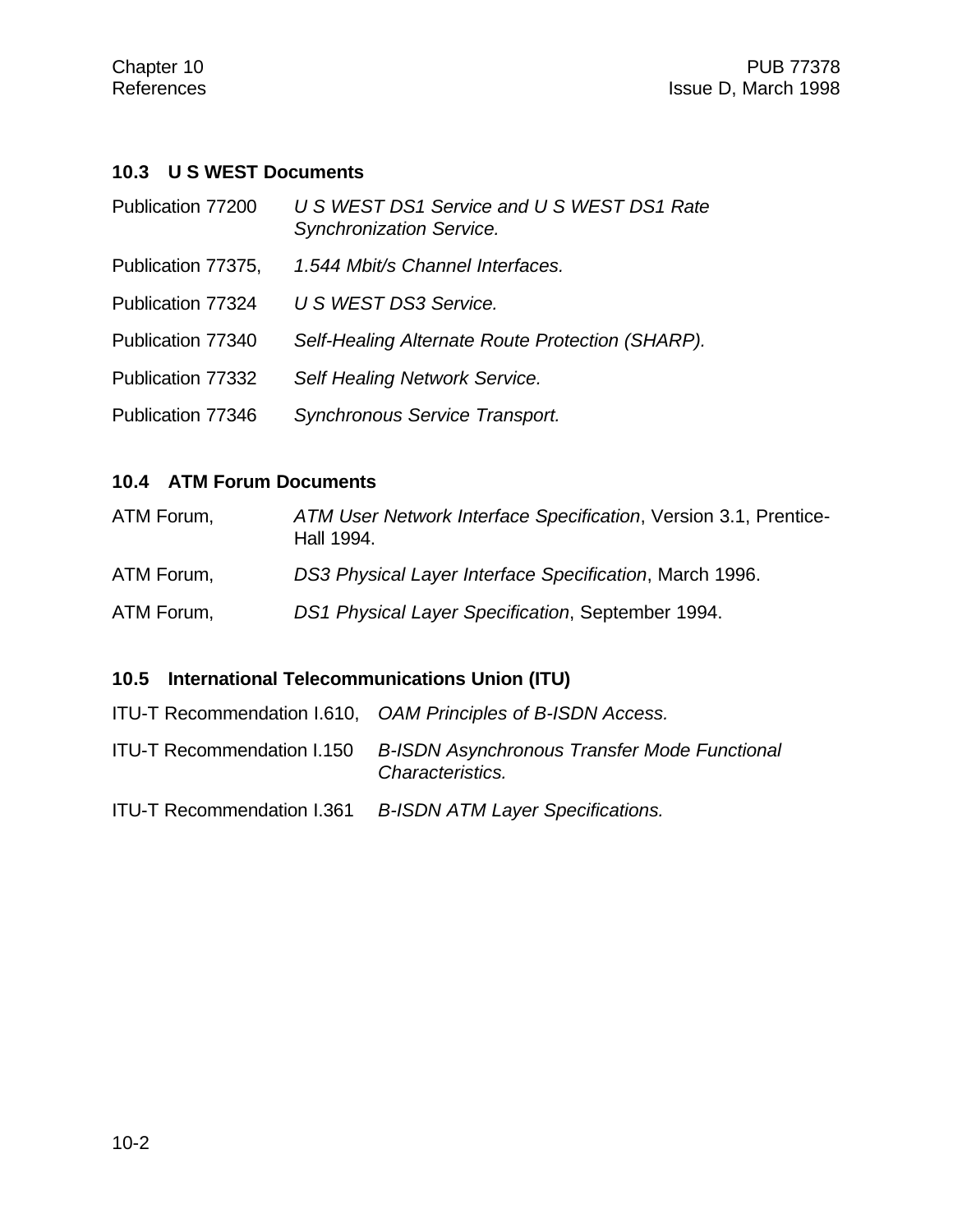#### **10.6 Ordering Information**

All documents are subject to change and their citation in this document reflects the most current information available at the time of printing. Readers are advised to check status and availability of all documents.

Those who are not U S WEST employees may order:

• American National Standards Institute (ANSI) documents from:

American National Standards Institute Attn: Customer Service 11 West 42nd Street New York, NY 10036 Phone: (212) 642-4900 Fax (212) 302-1286

ANSI has a catalog available which describes their publications.

• Bellcore documents from:

Bellcore - Customer Services 8 Corporate Place, PYA 3A-184 Piscataway, NJ 08854-4196 Fax: (908) 336-2559 Phone: (800) 521-CORE (2673) (U.S. and Canada) Phone: (908) 699-5800 (Others)

• U S WEST Technical Publications from:

Faison Office Products Company Suite 200 3251 Revere St. Aurora, CO 80011 Phone: (800) 777-3672